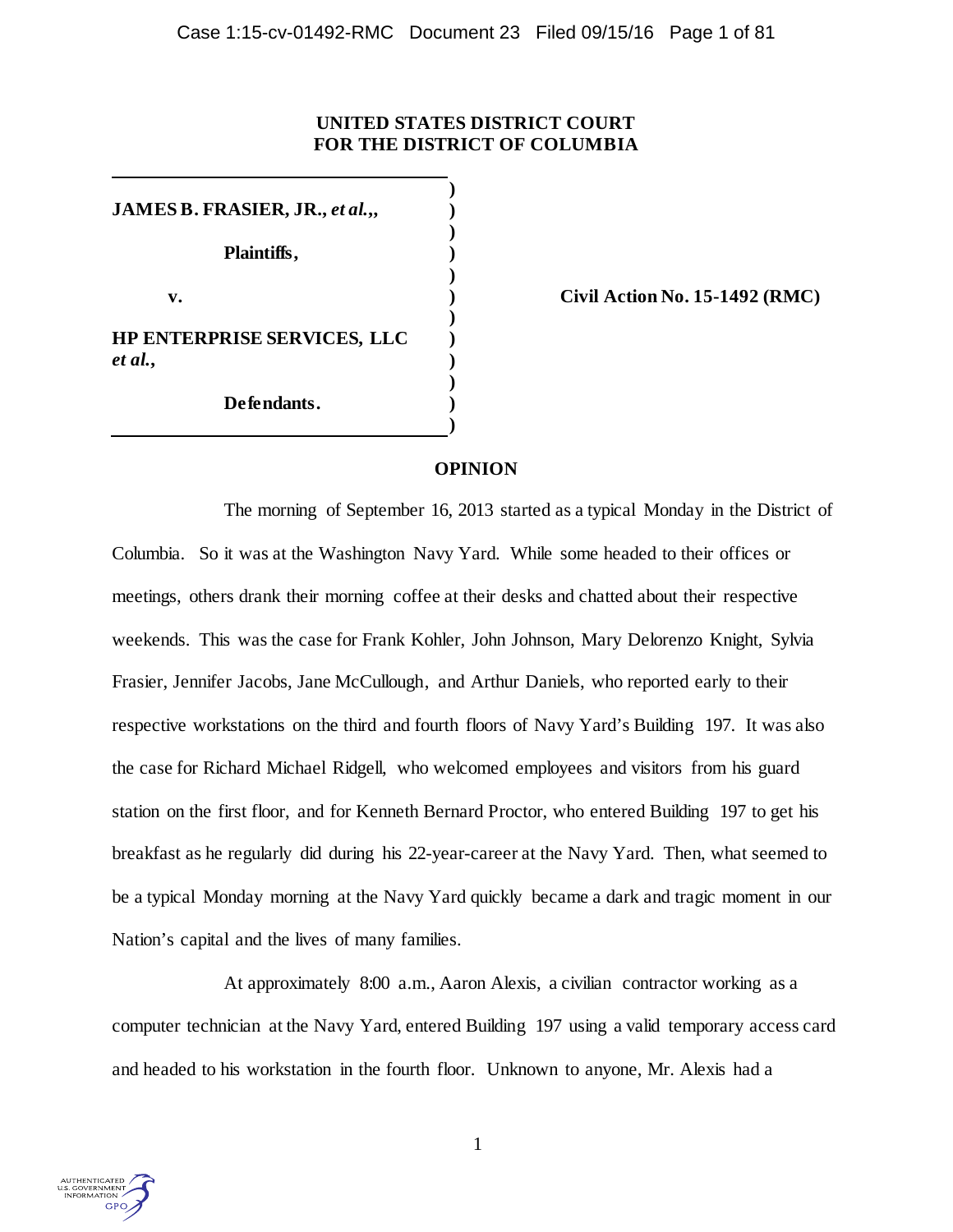## Case 1:15-cv-01492-RMC Document 23 Filed 09/15/16 Page 2 of 81

concealed sawed-off shotgun and ammunition in his backpack. He entered a restroom on the fourth floor, pulled out the gun, and assembled it. As he came out, he opened fire indiscriminately. Mr. Alexis continued his carnage through various floors of the building until law enforcement officers fatally shot him on the first floor at 9:25 a.m. The shooting resulted in twelve deaths and four non-fatal injuries.

Before the Court are nine related lawsuits arising out of the Navy Yard shooting. Plaintiffs are the personal representatives of the estates (or surviving family members or heirs) of seven decedents, a survivor seriously injured by Mr. Alexis, and a survivor who was a witness to the shooting. Plaintiffs assert a combination of negligence and intentional tort claims against HP Enterprise Services, LLC (HPES), which provided information technology services to the U.S. Navy as a government contractor, and The Experts, Inc. (The Experts), which was an HPES subcontractor and Mr. Alexis's employer. In addition, three of the nine cases also include claims against HBC Management Services, Inc. and The Hana Group, Inc. (collectively HBC), which provided security services at Building 197 of the Navy Yard.

The question raised by these related lawsuits is whether these companies can be held liable for money damages to the families of the decedents and to the two survivors for the criminal acts of Aaron Alexis. For the reasons that follow, the Court will grant in part and deny in part the motions to dismiss filed by HPES and The Experts. The Court will grant HBC's motion to dismiss. Only Plaintiffs' claims of negligent retention and supervision against HPES and The Experts will remain and proceed to discovery.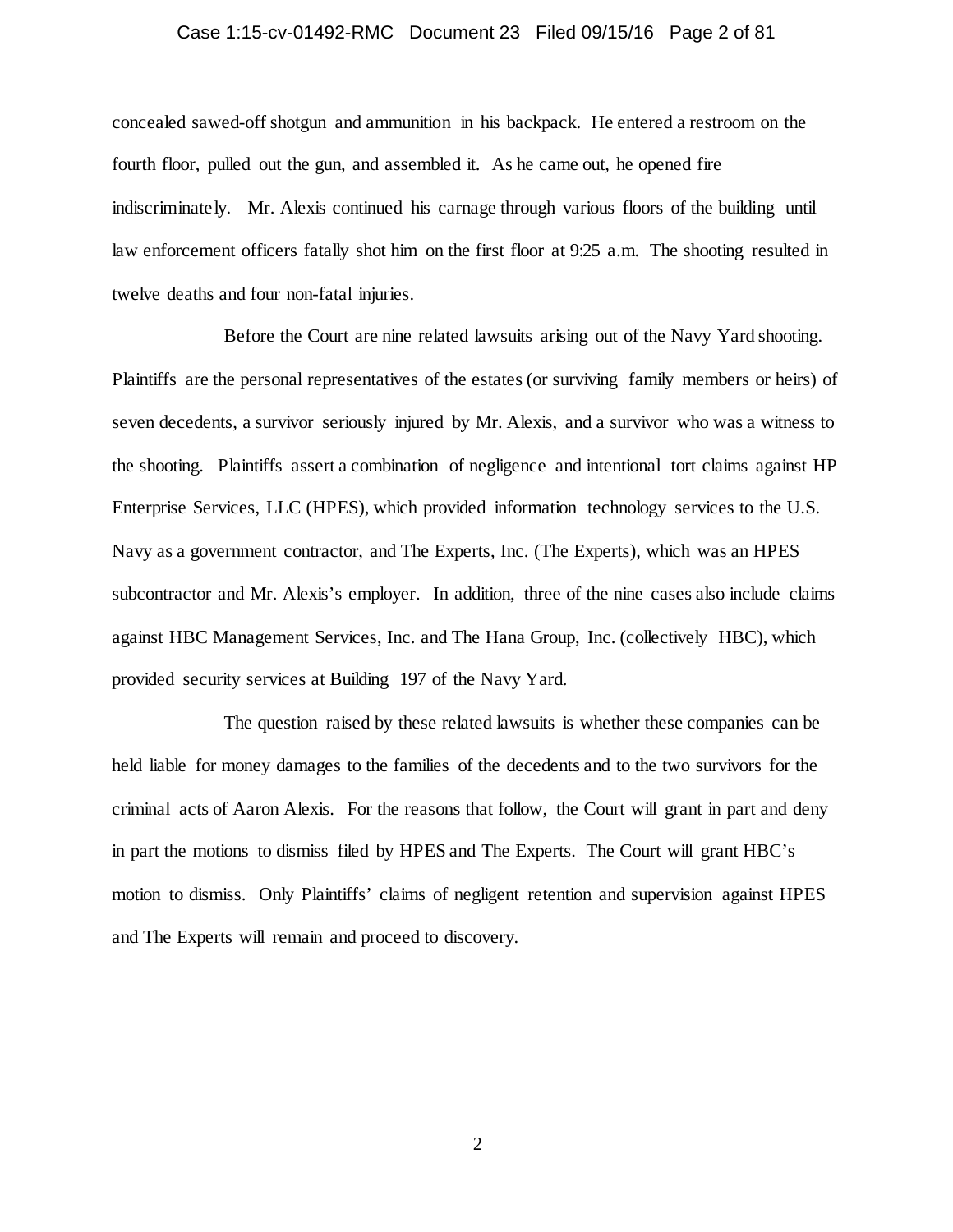# **I. FACTS[1](#page-2-0)**

In seven of the nine cases, the complaints seek damages for the deaths of those murdered by Mr. Alexis:

- *Delorenzo v. HP Enterprise Servs., LLC*, Case No. 1:15-cv-0216-RMC
- *Frasier v. HP Enterprise Servs., LLC*, Case No. 1:15-cv-1492-RMC
- *Proctor v. HP Enterprise Servs., LLC*, Case No. 1:15-cv-1494-RMC
- *Halmon-Daniels v. The Experts, Inc.*, Case No. 1:15-cv-1501-RMC
- *Kohler v. HP Enterprise Servs., LLC*, Case No. 1:15-cv-1636-RMC
- *Ridgell v. HP Enterprise Servs., LLC*, Case No. 1:15-cv-1637-RMC
- *Zagami v. HP Enterprise Servs., LLC*, Case No. 1:15-cv-1638-RMC

The remaining two complaints seek damages for injuries (mental, emotional, and physical) suffered during the shooting:

- *McCullough v. HP Enterprise Servs., LLC*, Case No. 1:15-cv-1639-RMC
- *Jacobs v. The Experts, Inc.*, Case No. 1:15-cv-2242-RMC

Plaintiffs assert common law negligence claims against both HPES and The Experts for failing to anticipate and prevent the mass shooting by Mr. Alexis, as well as claims of negligent hiring, retention, supervision, undertaking, and credentialing. Plaintiffs also rely on various statutes, regulations, and policy manuals to assert negligence *per se* and statutory duty

<span id="page-2-0"></span><sup>&</sup>lt;sup>1</sup> These facts are taken directly from the Complaints in the nine related cases. The Court has also considered documents incorporated by reference in the Complaints. *See EEOC v. St. Francis Xavier Parochial School*, 117 F.3d 621, 624 (D.C. Cir. 1997) (stating that courts may consider documents incorporated by reference in a complaint, as well as any matters of which the Court may take judicial notice, without converting a motion to dismiss into a motion for summary judgment); *see also Ward v. D.C. Dep't of Youth Rehab. Servs.*, 768 F. Supp. 2d 117, 119-20 (D.D.C. 2011) (explaining that courts may consider such documents even if they are not produced "by the plaintiff in the complaint but by the defendant in a motion to dismiss") (citations and internal quotation marks omitted).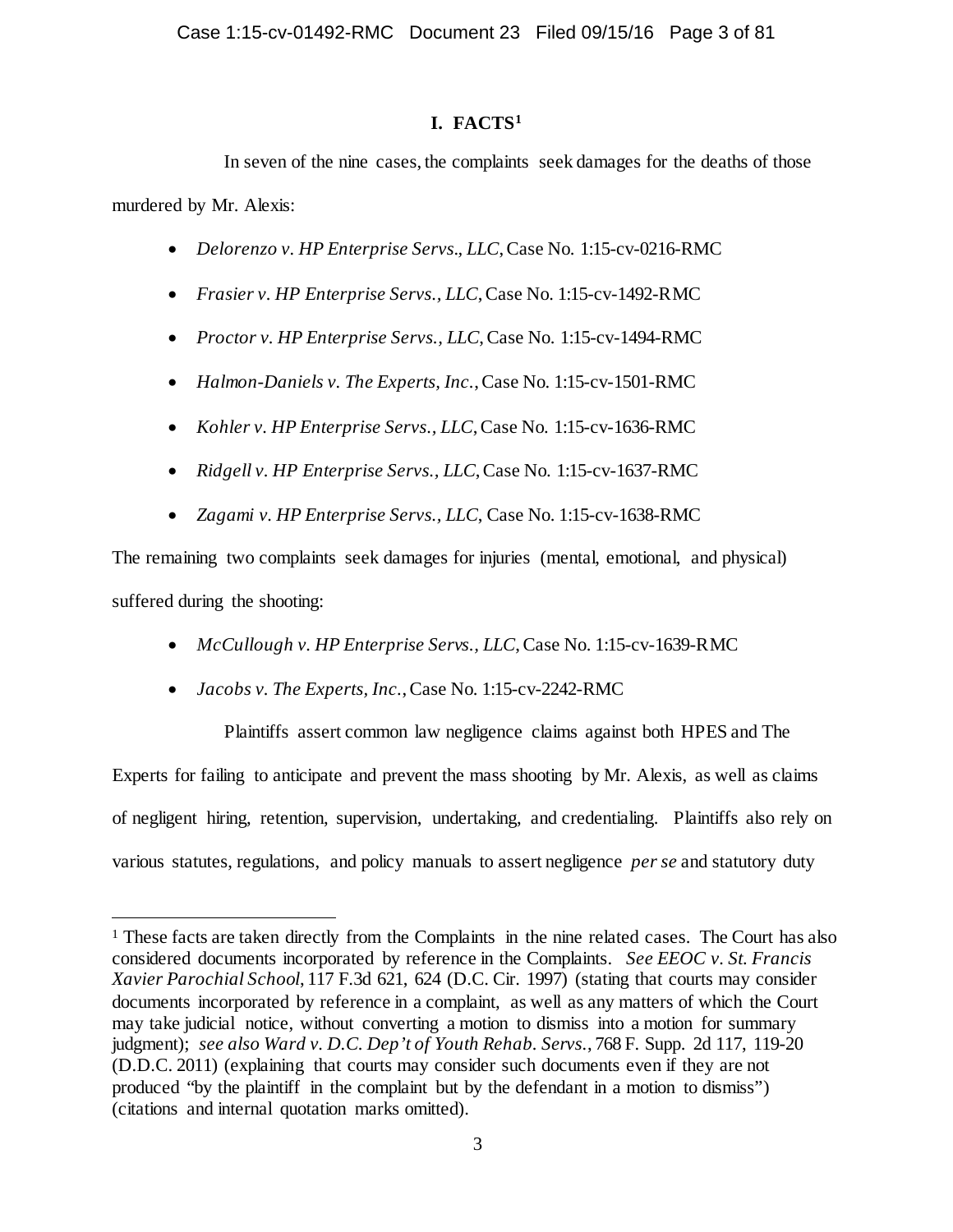#### Case 1:15-cv-01492-RMC Document 23 Filed 09/15/16 Page 4 of 81

claims against HPES and The Experts. In addition, Mr. Proctor and Ms. McCullough allege that HPES and The Experts are vicariously liable for Mr. Alexis's intentional torts of assault and battery. Finally, Ms. Kohler, Ms. Zagami, and Ms. Jacobs also aver negligence claims against the security company, HBC. Richard Ridgell worked for HBC and his estate does not sue his former employer. None of the other Plaintiffs worked for any of the Defendants.

The nine Complaints include lengthy factual allegations regarding Mr. Alexis's history and the sequence of events prior to the mass shooting of September 16, 2013. Plaintiffs rely extensively on government investigations, particularly by the Navy, and adopt government determinations, in many instances *verbatim*, as part of their own allegations.

## **A. History of Mr. Alexis Prior to his Employment with The Experts [2](#page-3-0)**

Plaintiffs allege that Mr. Alexis had an arrest record long before he was hired by The Experts and assigned to work at the Washington Navy Yard. On June 3, 2004, the Seattle Police Department arrested Mr. Alexis for allegedly shooting out the rear tires of a construction worker's vehicle. Mr. Alexis told the police that the construction worker had disrespected him and that he had a blackout fueled by anger. Mr. Alexis was charged, but never prosecuted or convicted, with malicious mischief. Plaintiffs also allege that, in 2006, Mr. Alexis was investigated because the tires of five vehicles in Mr. Alexis's apartment complex were slashed. Mr. Alexis was not arrested or charged on this occasion. In 2007, the Office of Personnel Management ran a records check on Mr. Alexis, who was serving in the Navy. The records check revealed the 2004 arrest in Seattle. Mr. Alexis provided a written account of the 2004

<span id="page-3-0"></span><sup>&</sup>lt;sup>2</sup> For purposes of ruling on the motions to dismiss, the Court accepts these factual allegations as true, noting that Plaintiffs failed to properly allege that HPES or The Experts knew or should have known about these facts about Mr. Alexis prior to his employment with The Experts.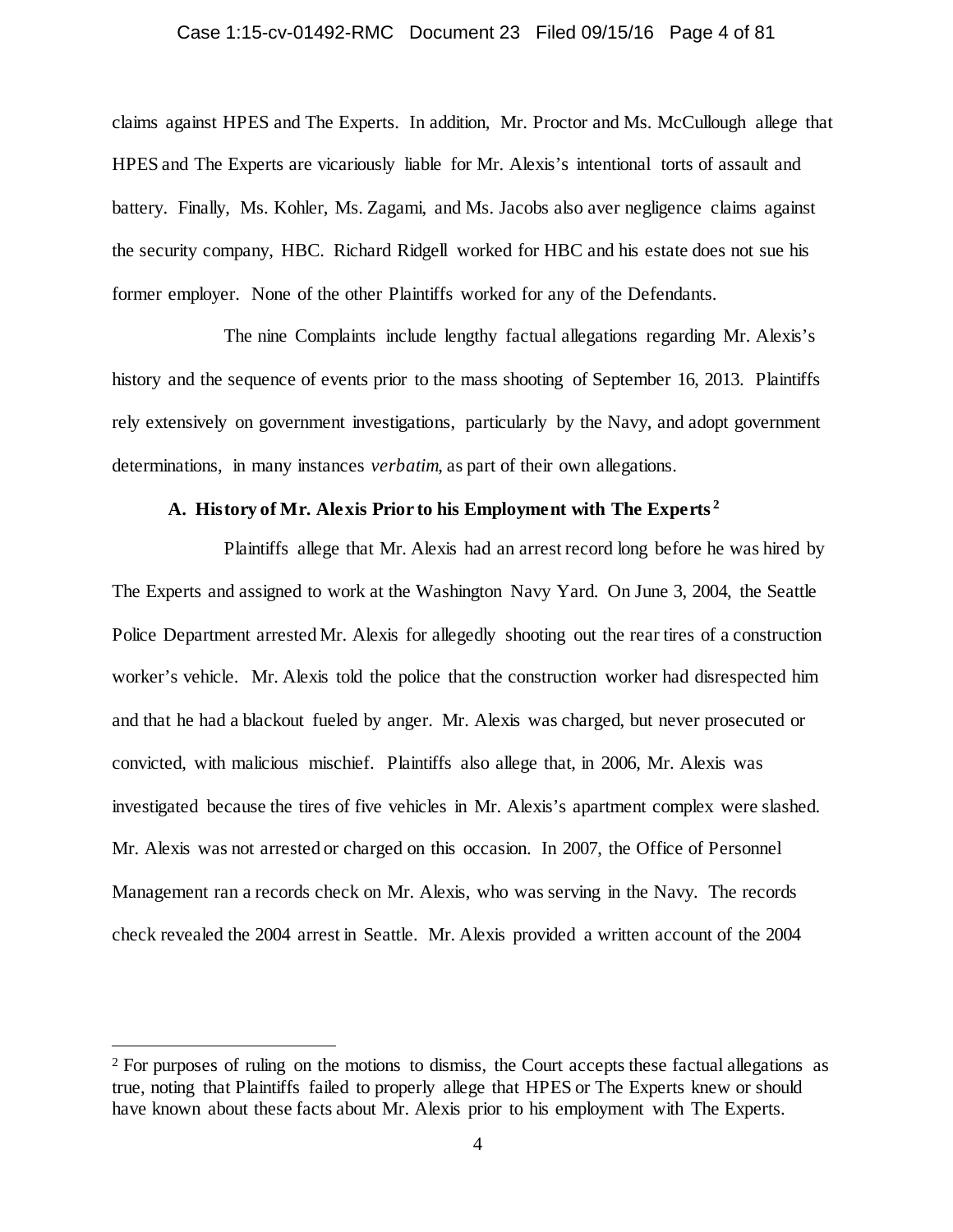## Case 1:15-cv-01492-RMC Document 23 Filed 09/15/16 Page 5 of 81

incident to the Naval Recruiting District, which also conducted an inquiry into relevant court documents.

On August 10, 2008, Mr. Alexis was removed from a nightclub in DeKalb County, Georgia. Mr. Alexis was screaming profanities and acting in a hostile manner. He was arrested for disorderly conduct, but never prosecuted or convicted. On July 12, 2009, in Fort Worth, Texas, Mr. Alexis received a non-judicial punishment by the Navy and was reduced one pay grade after he jumped from a staircase while reportedly intoxicated and fractured his right ankle. "There was no police involvement in this incident." Frasier Compl., Case No. 15-1492 [Dkt. 1] ¶ 21. On September 5, 2010, he was again arrested in Fort Worth for discharging a firearm in his residence. The bullet went through the ceiling of Mr. Alexis's apartment into a neighbor's apartment. Mr. Alexis told the police that it was an accident and that he was cleaning his firearm. Mr. Alexis was never charged or convicted for discharging the firearm. His Navy Commanding Officer initiated administrative proceedings against Mr. Alexis to separate him from the Navy, but the proceedings did not continue once it became clear that Mr. Alexis was not going to be charged with a crime.

On December 2, 2010, Mr. Alexis requested separation from the Navy under the Enlisted Early Transition Program. On December 9, 2010, the Bureau of Naval Personnel approved Mr. Alexis's request. Mr. Alexis was honorably discharged from the Navy and received a re-entry code of RE-1, which made Mr. Alexis eligible to reenlist in the Navy or another armed service. In addition, Mr. Alexis received a Navy Reserve Identification and Privilege Card.

## **B. Employment History of Mr. Alexis with The Experts**

In September 2012, Mr. Alexis applied for employment as a computer technician with The Experts, a subcontractor of HPES, which performed work for the Navy under the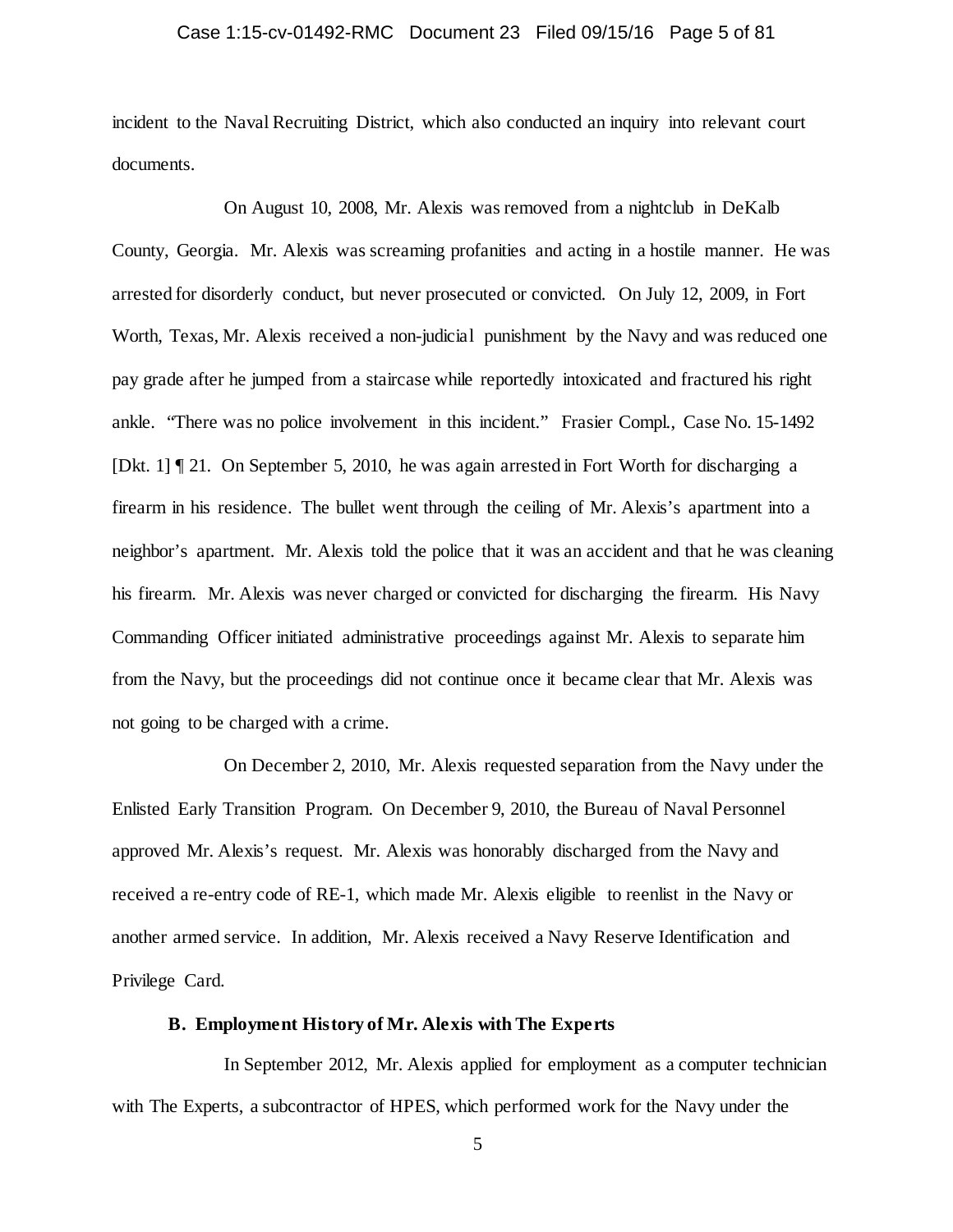## Case 1:15-cv-01492-RMC Document 23 Filed 09/15/16 Page 6 of 81

Navy-Marine Corps Intranet Continuity of Service Contract (Contract). [3](#page-5-0) The Contract invoked the National Industrial Security Program Operating Manual (NISPOM), which defined the security requirements for cleared defense contractors, and required HPES and The Experts "to develop and maintain a program that ensures all pertinent derogatory information regarding cleared personnel is forwarded for consideration in the personnel security clearance determination process." Proctor Compl., Case No. 15-1494 [Dkt. 1] ¶ 18. Specifically, NISPOM required cleared contractors to convey any derogatory information about Contract personnel to the Department of Defense's (DoD) Central Adjudication Facility via "incident reports" through the Joint Personnel Adjudication System, "which is the DoD system of record for personnel security clearance adjudication and management." *Id.* ¶ 19.

Under NISPOM's terms, Mr. Alexis already had a valid security clearance when he was hired because he had not been separated from the Navy for more than 24 months. In addition to NISPOM's security requirements, HPES required The Experts to conduct a preemployment eligibility background check, "which involved a drug test, a motor vehicle driving record check, and criminal convictions checks." *Id.* ¶ 24. Mr. Alexis was found to be suitable and given his honorable discharge, re-entry code of RE-1, and security clearance, The Experts hired Mr. Alexis as a computer technician assigned to work on the Contract. Plaintiffs allege that Mr. Alexis should not have been found eligible for the position because the pre-employment background check should have revealed Mr. Alexis's arrests.

Mr. Alexis worked for The Experts from September to December 2012 on various projects in Texas, California, and Japan. On December 27, 2012, Mr. Alexis resigned. Plaintiffs

<span id="page-5-0"></span><sup>&</sup>lt;sup>3</sup> For purposes of the motions to dismiss, HPES and the Court treat Mr. Alexis as an employee or contractor of both HPES and The Experts.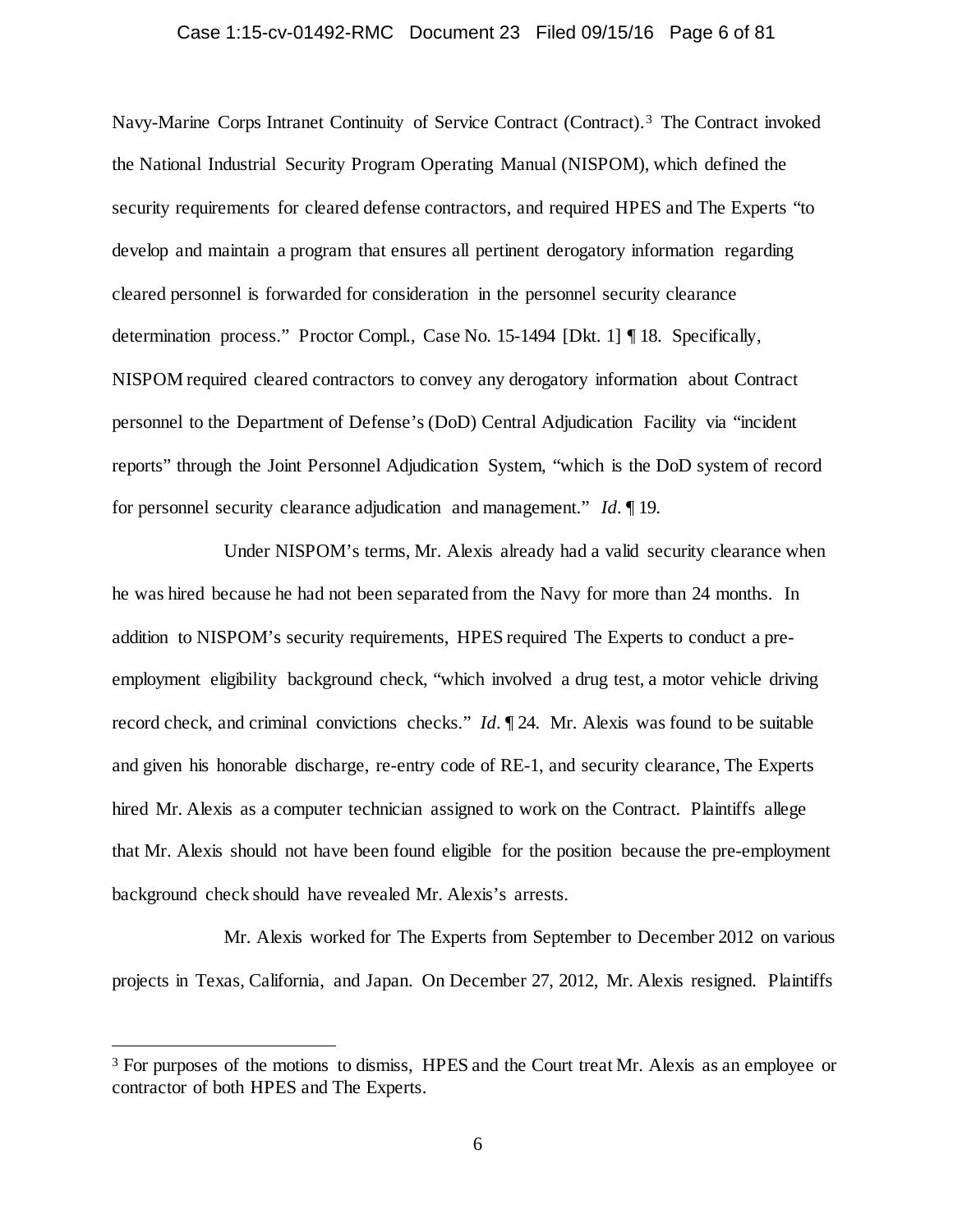## Case 1:15-cv-01492-RMC Document 23 Filed 09/15/16 Page 7 of 81

make no allegations concerning Mr. Alexis's conduct or behavior during this short stint. On June 27, 2013, Mr. Alexis re-applied for the same position. Since Mr. Alexis still had a valid security clearance. The Experts merely conducted the tests required by its contract with HPES –– namely a drug test, a motor vehicle driving record check, and a criminal convictions check. Once again, Mr. Alexis was found to be suitable for the job and was rehired on July 2013 and assigned to work in Norfolk, Virginia. Once again, Plaintiffs allege that "The Experts['] background check failed to uncover Alexis's prior arrest record and w[as] insufficient." *Id.* ¶ 27.

## **1. Events of August 2013**

In August 2013, Mr. Alexis was reassigned to a project at the Naval Undersea Warfare Center in Newport, Rhode Island. On August 4, Mr. Alexis was at the Norfolk airport awaiting his flight to Providence, Rhode Island, when he called his project coordinator at The Experts to report that he was angry at a male who was seated across the aisle and was making fun of him. The project coordinator was able to calm Mr. Alexis down and persuaded him to get away from the individual and seek help from airport security. On August 5, 2013, the project coordinator reported the call to the company's Contract team. Later that day, Mr. Alexis contacted the company's travel coordinator to complain about noise in his hotel, the Residence Inn in Middletown, Rhode Island. Mr. Alexis wanted to move to the Navy Gateway Inns & Suites in Newport, which was approved.

Two days later, on August 6, 2013, at 6:00 p.m., Mr. Alexis called the travel coordinator for The Experts to complain that three individuals, two men and one female, had followed him from the Residence Inn to the Navy Gateway Inns & Suites. Mr. Alexis claimed that they "were talking about him through the walls of an adjacent room" and were using an "ultrasonic device that was physically pinning him to the bed" and keeping him awake. Kohler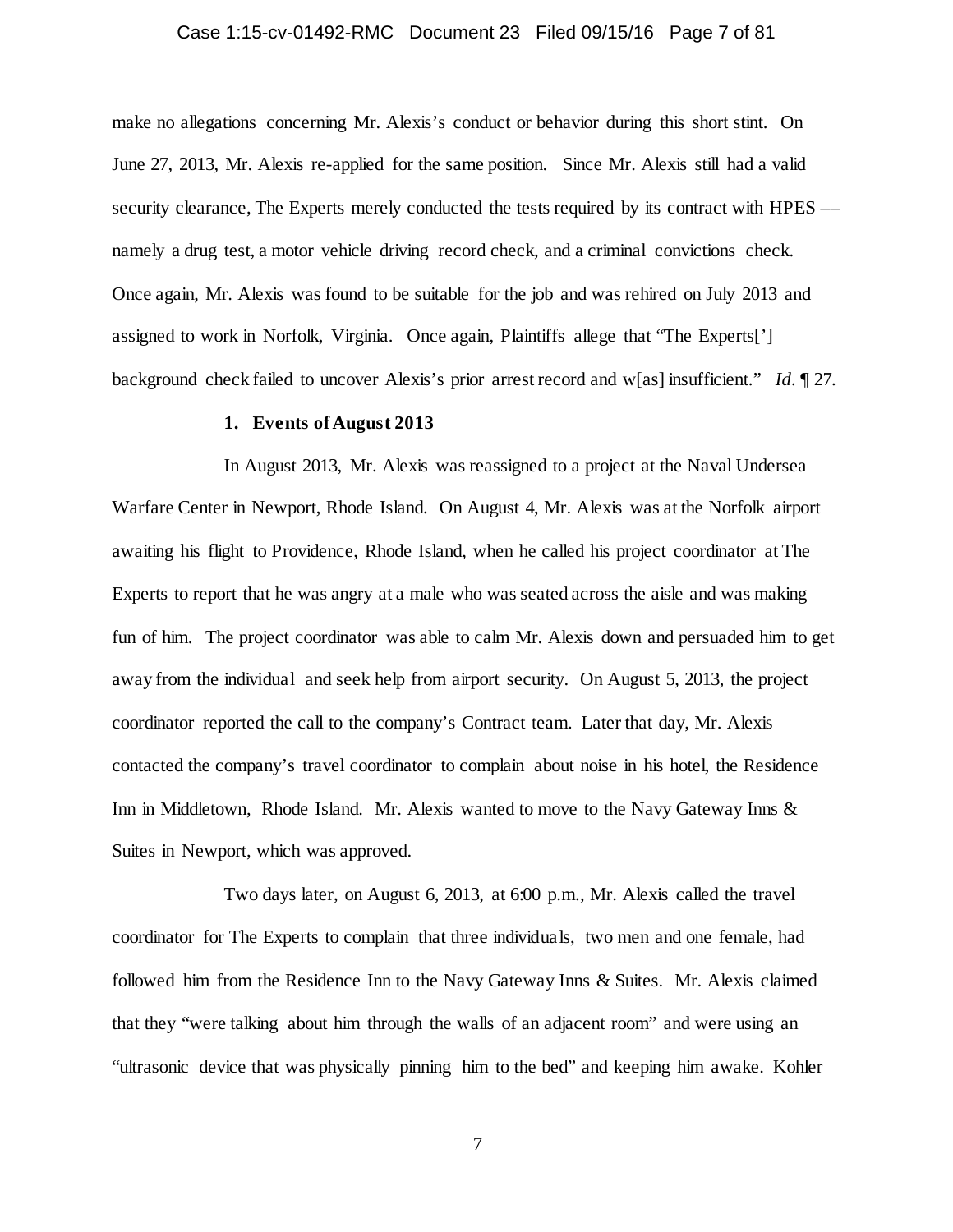## Case 1:15-cv-01492-RMC Document 23 Filed 09/15/16 Page 8 of 81

Compl., Case No. 15-1636 [Dkt. 1-1] ¶ 37; Ridgell Compl., Case No. 15-1637 [Dkt. 1-1] ¶ 35; Zagami Compl., Case No. 15-1638 [Dkt. 1-1] ¶ 37; Jacobs Compl., Case No. 15-2242 [Dkt. 1-1] ¶ 47. Mr. Alexis made a similar report to the Contract's program manager for The Experts. At 8:45 p.m., the travel coordinator conveyed the information to the desk clerk at the Navy Gateway Inns & Suites and expressed her concern that Mr. Alexis could harm someone. Shortly thereafter, the travel coordinator contacted the Contract's program manager to report the information concerning Mr. Alexis.

In response, the desk clerk at the hotel contacted the Naval Station Newport Police to relay the information and ask that a police officer be assigned close to the hotel in case Mr. Alexis attempted to hurt someone.<sup>[4](#page-7-0)</sup> When the police officers responded to the call and arrived at the hotel, they discovered that Mr. Alexis had dismantled his bed because he believed that someone was hiding under it. In addition, Mr. Alexis had taped a microphone to the room's ceiling to record the voices of the individuals that followed him to the hotel and were talking about him. Mr. Alexis was not arrested or placed in protective custody. At 9:18 p.m., Mr. Alexis told other police officers that someone had implanted a chip in his head and was using microwave signals to restrict his movements and keep him awake.

Later that evening, the Contract's program manager, her immediate manager, and the Facility Security Officer  $(FSO)^5$  $(FSO)^5$  for The Experts, held a conference call to discuss the situation with Mr. Alexis. The Experts management team decided that Mr. Alexis should leave Newport and return to Fort Worth so he could rest. The program manager contacted Mr. Alexis

<span id="page-7-0"></span> <sup>4</sup> The Police Department received a total of four calls from and about Mr. Alexis –– specifically, on August 6 at 2:00 a.m., 9:18 p.m., and 10:16 p.m., and August 7 at 2:54 a.m.

<span id="page-7-1"></span><sup>5</sup> The FSO is a company officer who reported directly to the Chief Operating Officer and was responsible for managing the security program under the Contract for The Experts.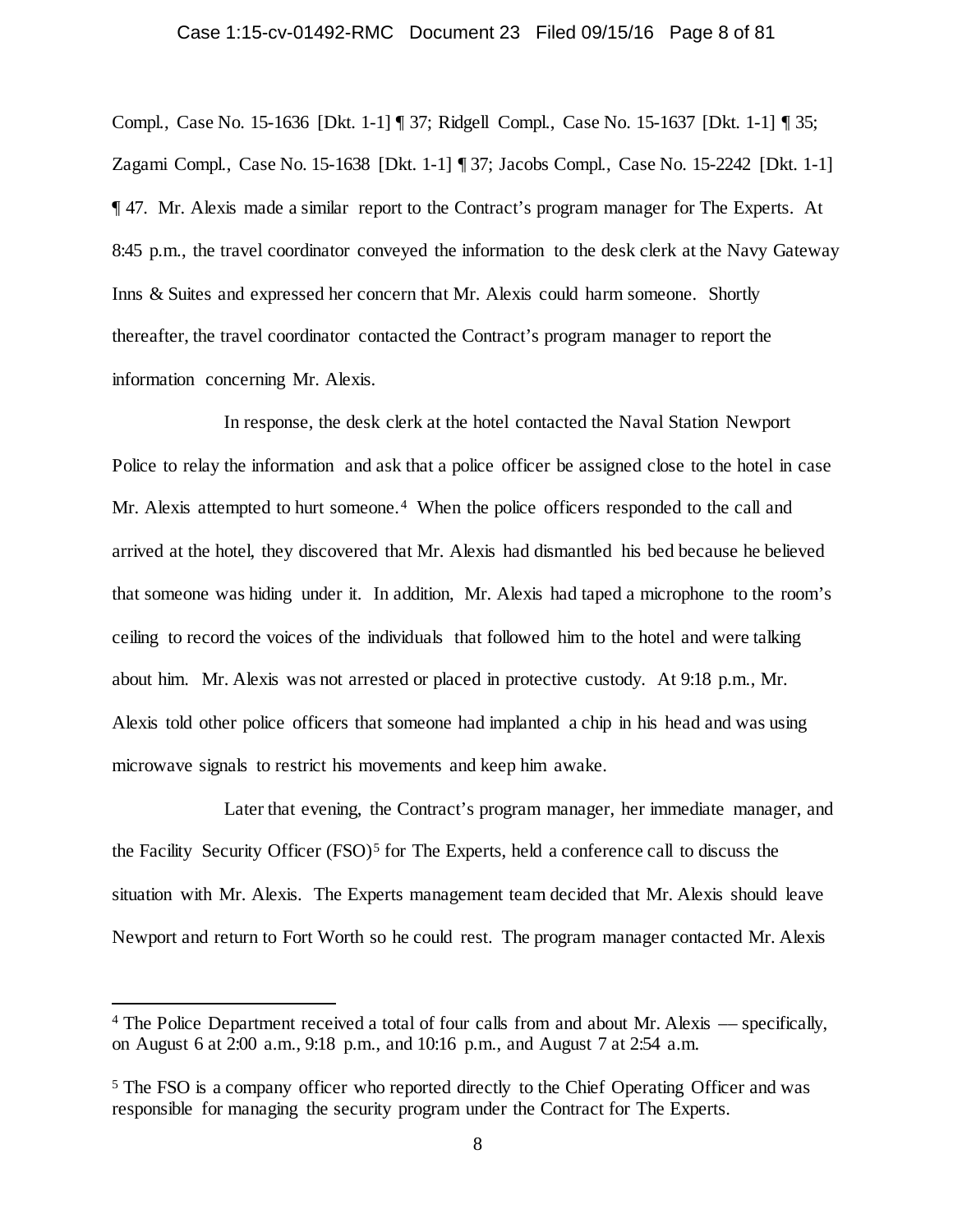## Case 1:15-cv-01492-RMC Document 23 Filed 09/15/16 Page 9 of 81

to inform him of the decision, although Mr. Alexis wanted to stay. At 11:35 p.m., the FSO accessed the Joint Personnel Adjudication System to cancel "the visit notification for [Mr.] Alexis that the FSO previously established for access to [Newport's Naval Undersea Warfare Center]." Proctor Compl. ¶ 43.

On August 7, 2013, at 1:12 a.m., the program manager emailed HPES representatives and the rest of the Contract's management team for The Experts to report that Mr. Alexis would not complete his Newport assignment because he was not feeling well and that she had booked return airfare for Mr. Alexis. Around 3:00 a.m., Mr. Alexis called the HPES second shift supervisor stating that he was being followed and needed to move out of his room. Mr. Alexis asked the HPES supervisor if he could stay in her room at the Marriott hotel in Newport. The supervisor, who knew Mr. Alexis from previously working together on the project in Japan, agreed to let him stay in her room. When Mr. Alexis arrived at the Marriott hotel, he told the supervisor that three individuals who traveled on the same plane from Norfolk followed him to the Residence Inn and then to the Navy Gateway Inns & Suites and were threatening him and keeping him awake.

Mr. Alexis also told the HPES supervisor that the same people had followed him to the Marriott hotel and checked into the room below. Mr. Alexis asked the supervisor if she could hear their voices, to which she replied that she could not. The supervisor dismissed Mr. Alexis's story and went to sleep. Mr. Alexis called the City of Newport Police to report that people were following him. The police responded to his call at 6:20 a.m. and Mr. Alexis explained that he had had a verbal altercation with an unknown individual at the Norfolk airport and that this individual sent three people to follow him and keep him awake by making noises, talking to him, and sending vibrations through his body with a microwave device. The City of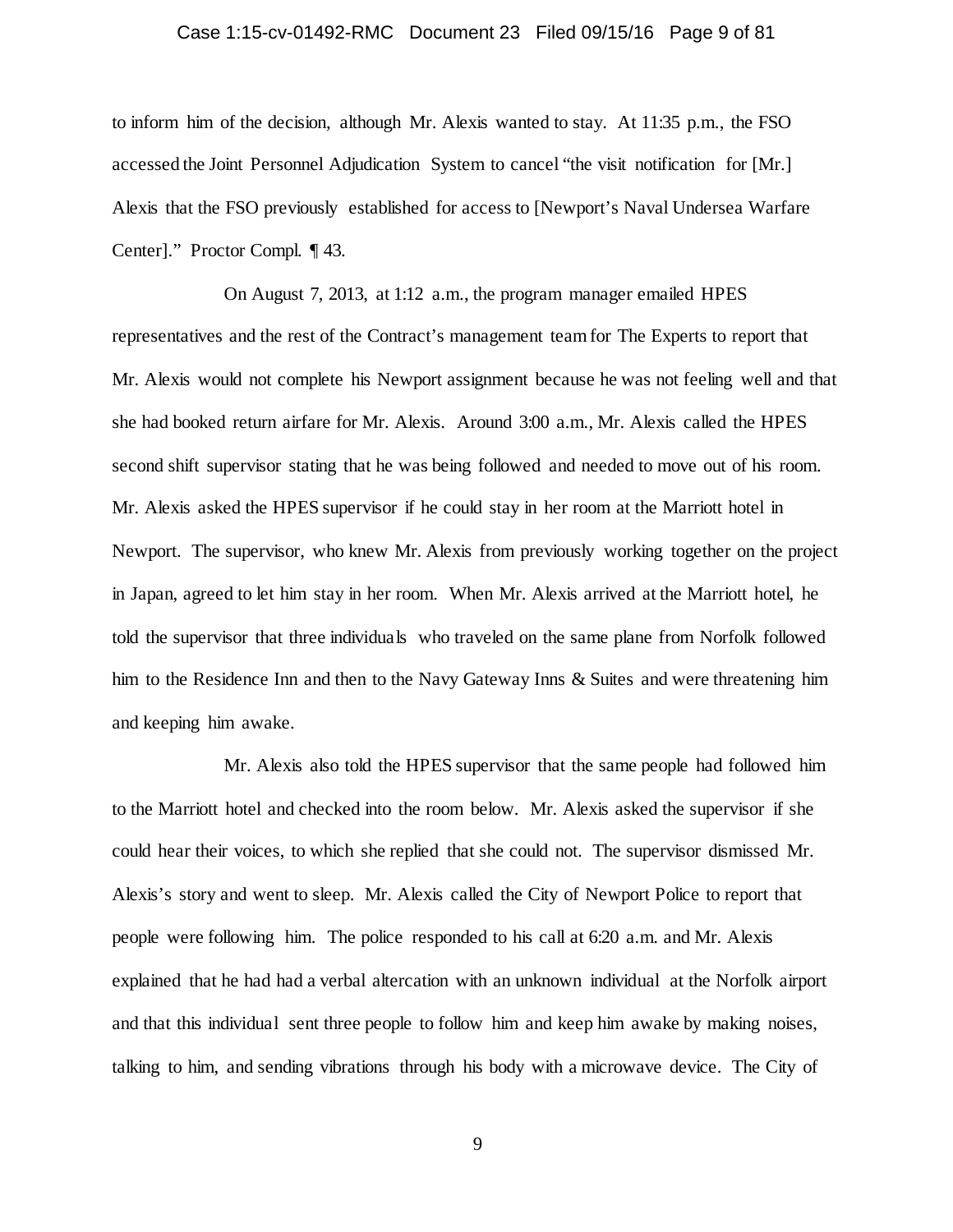## Case 1:15-cv-01492-RMC Document 23 Filed 09/15/16 Page 10 of 81

Newport Police made a report of Mr. Alexis's allegations. At 9:30 a.m., the Newport Police Officer-in-Charge contacted the Naval Station Police Sergeant to relay the information concerning Mr. Alexis and faxed him a copy of the report with a note saying, "FYI on this. Just thought to pass it on to you in the event this person escalates." Proctor Compl. ¶ 52.

Between 10:00 and 10:30 a.m., the HPES supervisor contacted her lead supervisor at HPES to report Mr. Alexis's behavior and claims, to which the lead supervisor responded that The Experts had decided that Mr. Alexis would be withdrawn from his Newport assignment. When the HPES second shift supervisor returned to her room, Mr. Alexis told her that the three individuals were now in the room above them. Mr. Alexis wanted to acquire a radar gun to hear what they were saying. The HPES second shift supervisor called the lead supervisor again after lunch to report her conversation with Mr. Alexis. She also later told a co-worker at HPES about Mr. Alexis's behavior and the surrounding events.

Later that day, on August 7, the Human Resources (HR) Director and the Legal Counsel for The Experts initiated an investigation into Mr. Alexis's claims. The HR Director contacted the HPES second shift supervisor, as well as the Middletown Police Department. The HR Director believed that "the Middletown Police Department provided police coverage for all of the hotel in which Alexis resided while in Newport, Rhode Island." Proctor Compl. ¶ 60. However, no reports were obtained from Middletown because it was the wrong police department.[6](#page-9-0) At 11:39 p.m., the FSO for The Experts accessed the Joint Personnel Adjudication System and entered a "Debrief" action, thereby formally indicating that Mr. Alexis no longer required access to classified information or to the Naval Undersea Warfare Center. Because Mr.

<span id="page-9-0"></span> <sup>6</sup> The police departments that investigated Mr. Alexis's claims were the Naval Station Newport Police and the City of Newport Police Departments.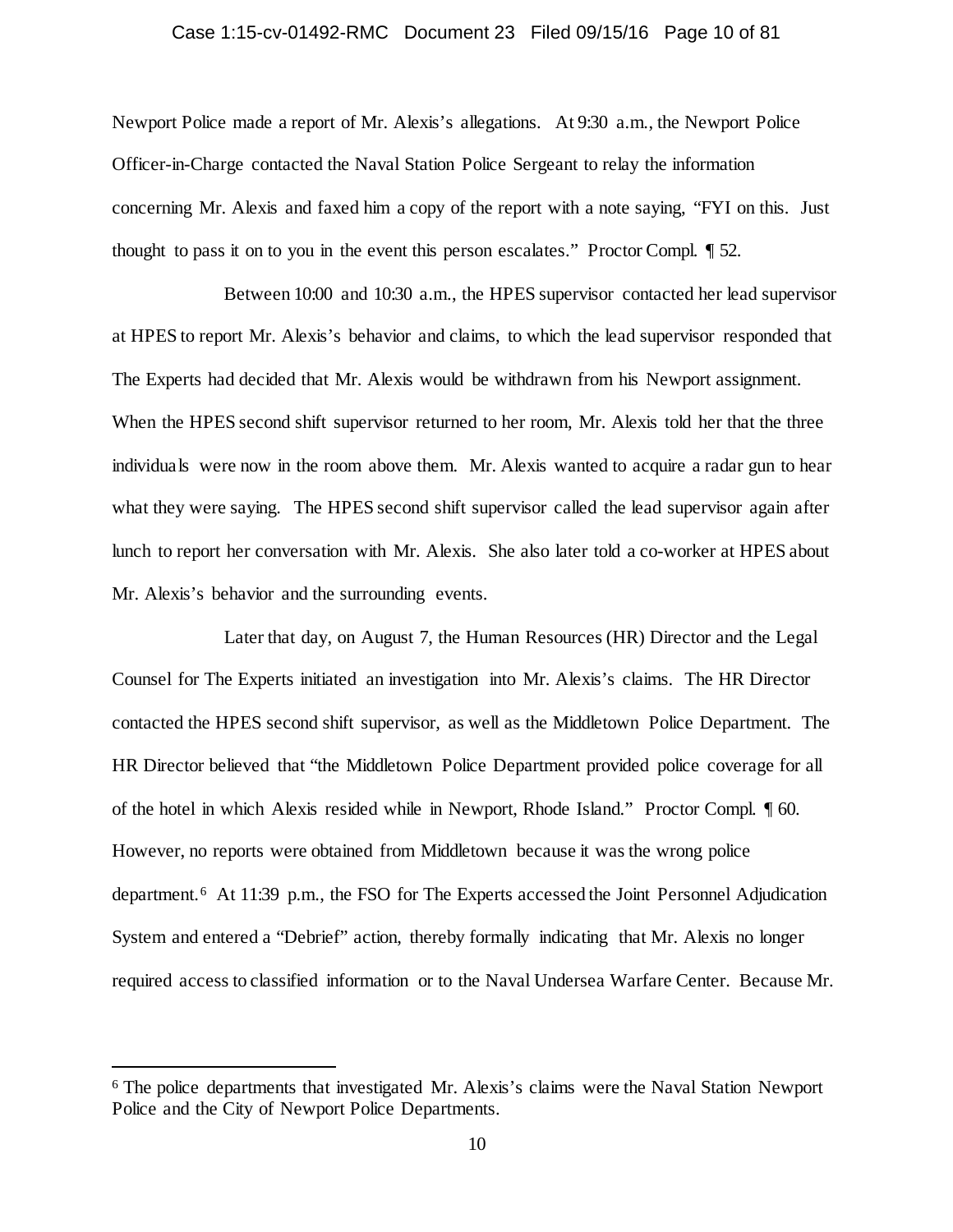## Case 1:15-cv-01492-RMC Document 23 Filed 09/15/16 Page 11 of 81

Alexis was removed from his Newport assignment, he left Newport and checked in that night at the Best Western hotel at the Providence airport. On August 8, 2013, Mr. Alexis traveled to Fort Worth, Texas.

On August 9, 2013, the HR Director for The Experts contacted Mr. Alexis's mother, who indicated that Mr. Alexis "had been suffering from paranoia for a long time, that this was not the first episode he had experienced, and that he required mental health treatment." Kohler Compl. ¶ 52; Ridgell Compl. ¶ 50; Zagami Compl. ¶ 52; Jacobs Compl. ¶ 63. Later that day, the HR Director met with the FSO and the rest of The Experts' management team on the Contract; that group concluded that Mr. Alexis should rest before his next assignment. The Experts, particularly the FSO, decided not to file an adverse information report with DoD's Central Adjudication Facility because "the information collected about [Mr.] Alexis was based on rumor and innuendo, and therefore a report to the government should not be made, since doing so may infringe on [Mr.] Alexis's privacy rights." Proctor Compl. ¶ 65.

At 2:55 p.m., on August 9, 2013, the FSO entered an "indoctrination" action, indicating that Mr. Alexis "was an individual [with] authorized access to classified information under the cognizance of The Experts." *Id.*  $\parallel$  66. Thereafter, Mr. Alexis was assigned to four projects at different locations –– specifically, (1) Williamsburg, Virginia from August 12-16, 2013; (2) Newport, Rhode Island from August 19-23, 2013; (3) Carderock, Maryland from August 26-30, 2013; and (4) Crystal City, Virginia from September 3-6, 2013. Plaintiffs allege that Mr. Alexis was allowed to return to work without any proof of counseling or mental health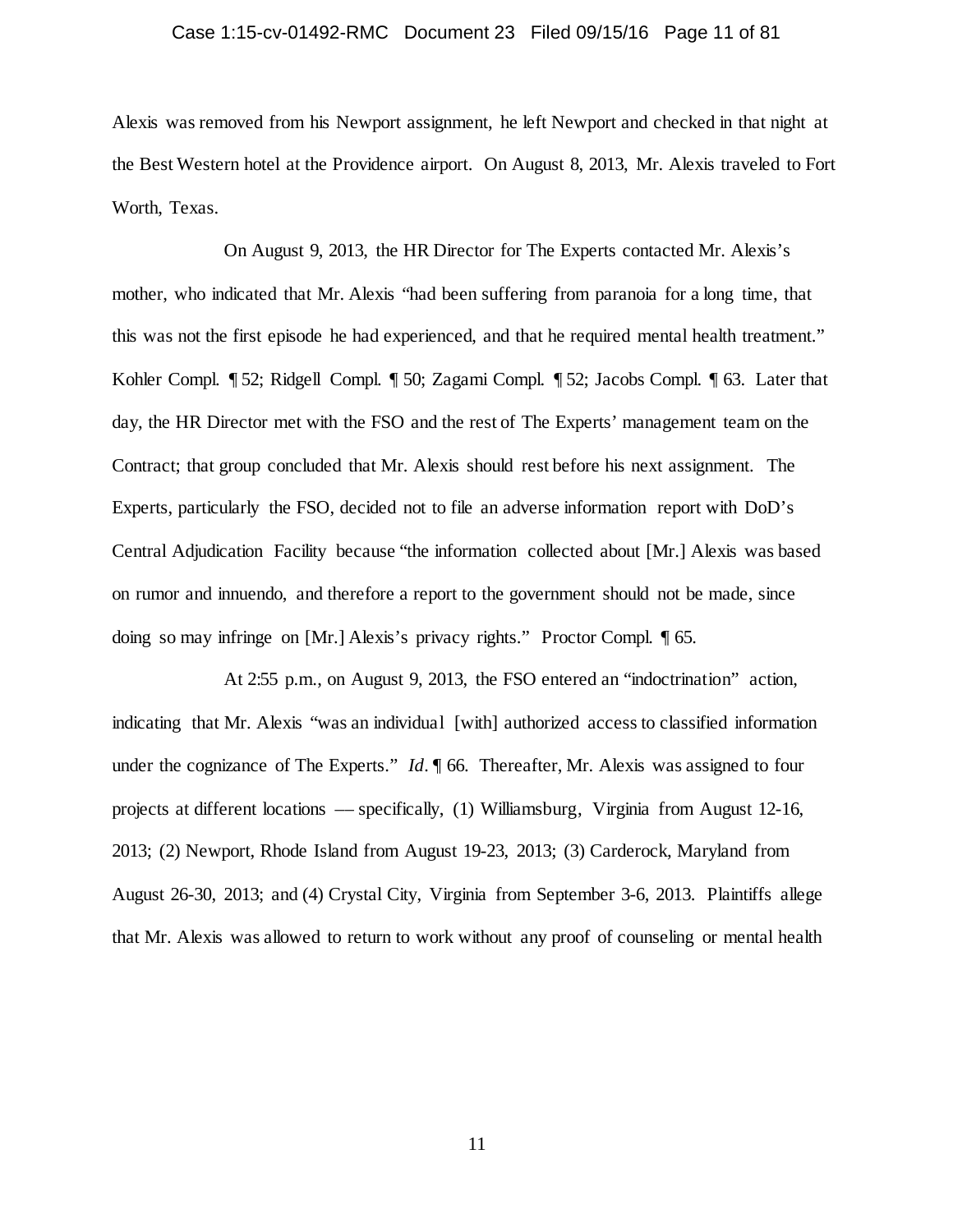## Case 1:15-cv-01492-RMC Document 23 Filed 09/15/16 Page 12 of 81

treatment. There are no allegations of unusual behavior during Mr. Alexis's deployments to Williamsburg, Newport, Carderock, and Crystal City.[7](#page-11-0) 

#### **2. Events of September 2013**

On September 9, 2013, The Experts assigned Mr. Alexis to the Washington Navy Yard. This was his fifth assignment since the events of August 4-7, 2013. Plaintiffs allege that "HPES and The Experts provided Mr. Alexis access to the Navy Yard facility and Building 197 on the basis of his 'SECRET' security clearance" and without conducting "any additional background checks or fitness for duty checks or examinations" or requesting proof of mental health treatment. Kohler Compl. ¶ 58; Ridgell Compl. ¶ 56; Zagami Compl. ¶ 58; Jacobs Compl. ¶ 69. "During the week of September 9, 2013, other than leaving a disk in a classified computer, no performance issues were noted." Proctor Compl. ¶ 69.

On September 14, 2013, Mr. Alexis purchased a Remington 870 12-gauge shotgun and ammunition in Lorton, Virginia. He then purchased a hacksaw and other items at a home improvement store. Mr. Alexis sawed off the shotgun so that he would be able to carry it in his bag and conceal it. He also carved the words "my ELF [extremely-low frequency] weapon," "better of [*sic*] this way," "not what y'all say," and "end to the torment" into the

<span id="page-11-0"></span> <sup>7</sup> The only instance alleged was an e-mail exchange on September 1, 2013 between Mr. Alexis and the president of Freedom from Covert Harassment and Surveillance (FFCHS), in which Mr. Alexis claimed that he was subject to "constant bombardment from some type of [extremely lowfrequency or] ELF weapon, that had almost cost him his job." Proctor Compl. ¶ 68 (internal quotation marks omitted). The allegation is irrelevant to Plaintiffs' claims because FFCHS has no connection with Defendants and there are no factual allegations to show that Defendants knew or should have known about this e-mail exchange. FFCHS self-identifies as a non-profit organization that helps "victims" or "targets" of "Remote Brain experimentation, Remote Neural Monitoring of an entire Humans Body [*sic*]; manipulated by such evil technologies as Patented Voice-to-(Human)-Skull (the forceful 24/7 of projected noise to a citizen's head) even to Remote Burns by high powered lasers, or burns by Directed Energy and more." FFCHS, What We Do, https://www.freedomfchs.net/what-we-do/ (last visited Aug. 2, 2016).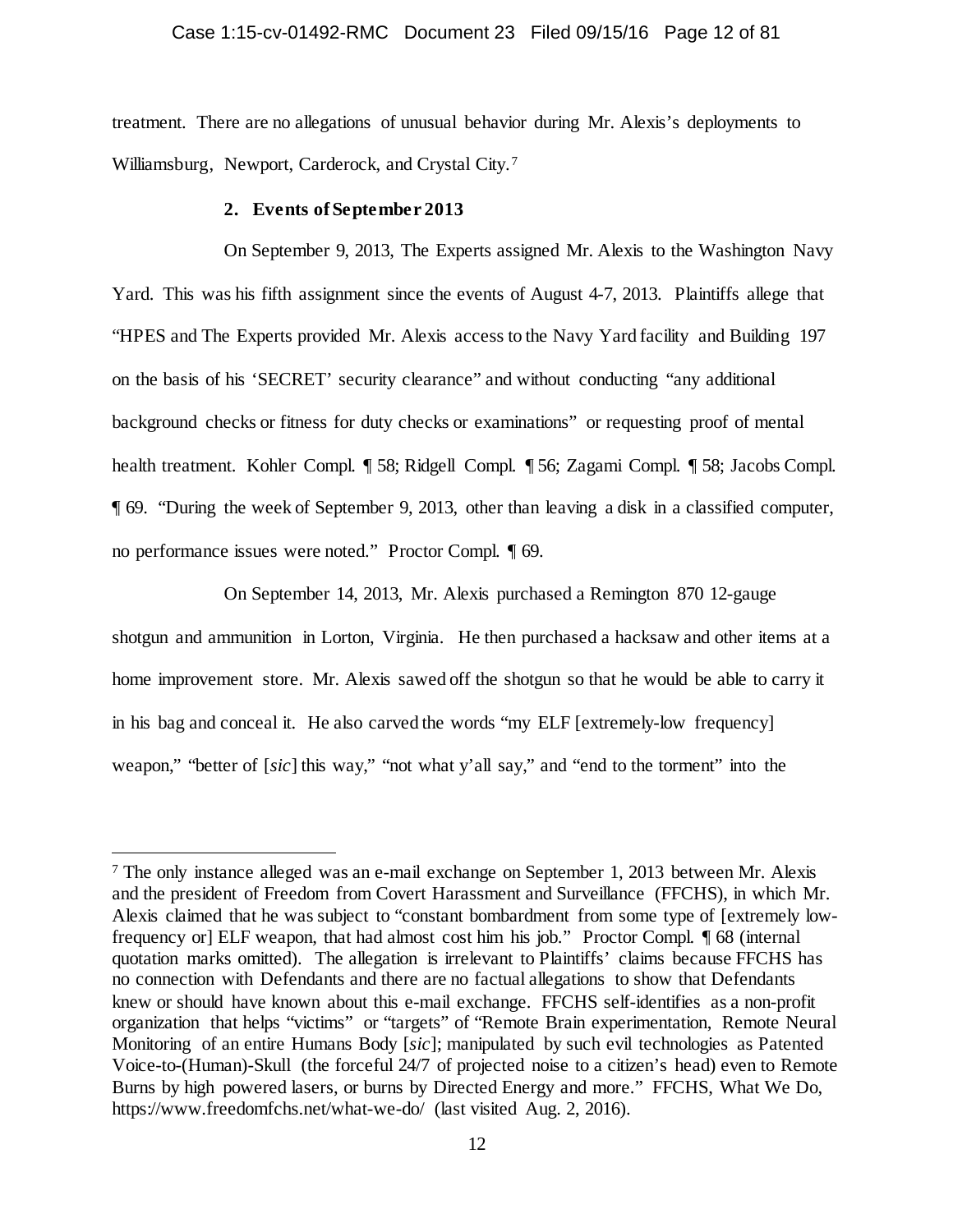## Case 1:15-cv-01492-RMC Document 23 Filed 09/15/16 Page 13 of 81

shotgun. Frasier Compl. ¶ 47. No Plaintiff, victim, or Defendant knew these facts until the later government investigation. On September 16, 2013, at 7:44 a.m., Mr. Alexis arrived in a rental car at the 6th Street gate of the Navy Yard and used his valid common access card to enter. After parking his car, at approximately 8:00 a.m., he used his valid temporary building pass to enter the lobby of Building 197, passing by the HBC guard station. Mr. Alexis did not pass through any metal detectors and the HBC guards did not search his belongings. He was carrying a backpack to conceal the gun and ammunition.

Mr. Alexis headed to the restroom on the fourth floor. At 8:15 a.m., Mr. Alexis exited the restroom and began shooting people indiscriminately. Using the shotgun and a Beretta handgun that he took from Officer Ridgell, one of the decedents and an employee of HBC, Mr. Alexis killed twelve individuals and injured four others. After over an hour of carnage, Mr. Alexis was shot and killed by a police officer at 9:25 a.m. A note was found in Mr. Alexis's computer stating, "ultra low frequency attack is what I've been subject to for the last three months, and to be perfectly honest that is what has driven me to this." Frasier Compl. 147.

## **C. Procedural History**

Following the events of September 16, 2013, the Navy and DoD conducted separate extensive investigations and issued lengthy reports on Mr. Alexis and the shooting. Plaintiffs rely on these reports in their pleadings and cite, in many instances *verbatim*, the reports' determinations. The nine related cases came before the Court in diverse ways. One of the complaints (Delorenzo) was originally filed in a Florida state court. It was then removed to the U.S. District Court for the Middle District of Florida, and eventually transferred to this Court. Three of the complaints (Frasier, Proctor, and Halmon-Daniels) were directly filed in this Court, and the remaining five (Kohler, Ridgell, Zagami, McCullough, and Jacobs) were originally filed in Superior Court for the District of Columbia and then removed here.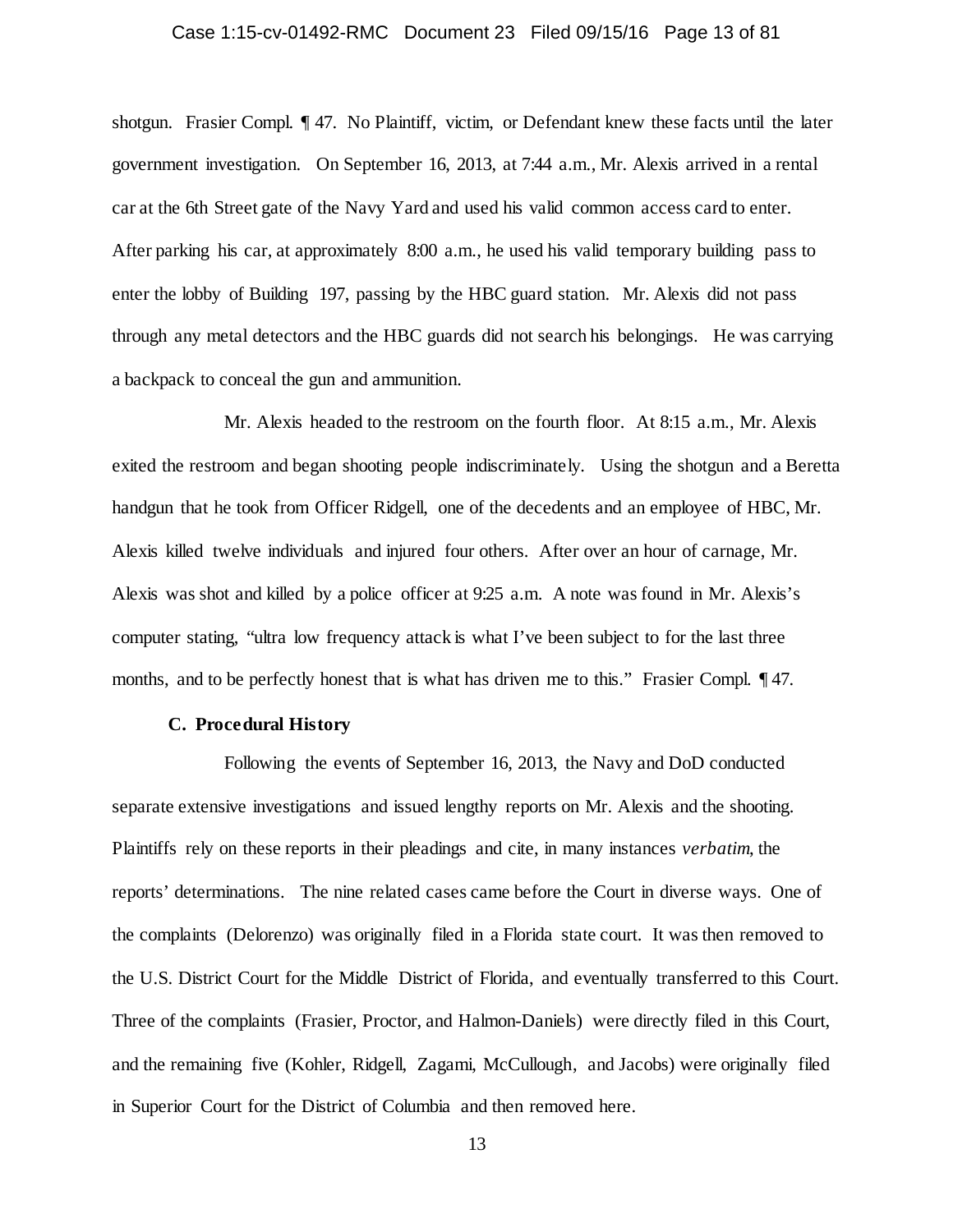## Case 1:15-cv-01492-RMC Document 23 Filed 09/15/16 Page 14 of 81

This Court has jurisdiction over the nine complaints pursuant to 28 U.S.C. § 1332 because the parties in each case are citizens of different states and the amount in controversy exceeds the sum of \$75,000 exclusive of interest and costs. Moreover, the parties agree that the venue properly lies in this Court. D.C. tort law controls this diversity action. The Experts moves to dismiss the nine complaints for lack of subject matter jurisdiction under Federal Rule of Civil Procedure 12(b)(1) and, in the alternative, for failure to state a claim upon which relief may be granted under Federal Rule of Civil Procedure 12(b)(6). HPES and HBC move to dismiss the complaints against them under Federal Rule of Civil Procedure 12(b)(6). Plaintiffs filed their respective oppositions, to which Defendants replied. In addition, at the Court's request, HBC and Plaintiffs Kohler, Zagami, and Jacobs filed supplemental briefs concerning the relevance of HBC's security contract with Naval Facilities Engineering Command to the negligence claims against HBC. Finally, on August 16, 2016, the Court held oral argument in open court and gave the parties ample time to expand on their arguments and discuss the various grounds for dismissal.[8](#page-13-0) Defendants' motions to dismiss are fully briefed and ripe for resolution.

## **II. LEGAL STANDARDS**

## **A. Motion to Dismiss Under Rule 12(b)(1)**

Pursuant to Federal Rule of Civil Procedure 12(b)(1), a defendant may move to

dismiss a complaint, or any portion thereof, for lack of subject matter jurisdiction. Fed. R. Civ.

<span id="page-13-0"></span> <sup>8</sup> Counsel for each defendant had the opportunity to argue its own motion to dismiss. On the Plaintiffs' side, counsel for Mr. Proctor argued the issues of heightened foreseeability and the claims of negligent hiring, retention, and supervision on behalf of all Plaintiffs. Counsel for Plaintiffs Kohler, Ridgell, Zagami, and Jacobs addressed the political question doctrine on behalf of all Plaintiffs. Counsel for these Plaintiffs also argued their unique claims on their own behalf, specifically those based on the D.C. Industrial Safety Act, D.C. Code. §§ 32-801 to -812, against HPES and The Experts, as well as the negligence claim against HBC. Finally, counsel for Plaintiff Delorenzo argued on her behalf a negligence claim against HPES and The Experts based on the criminal prohibition against firearms in federal facilities, 18 U.S.C. § 930. *See generally* 8/16/2016 Hr'g Tr.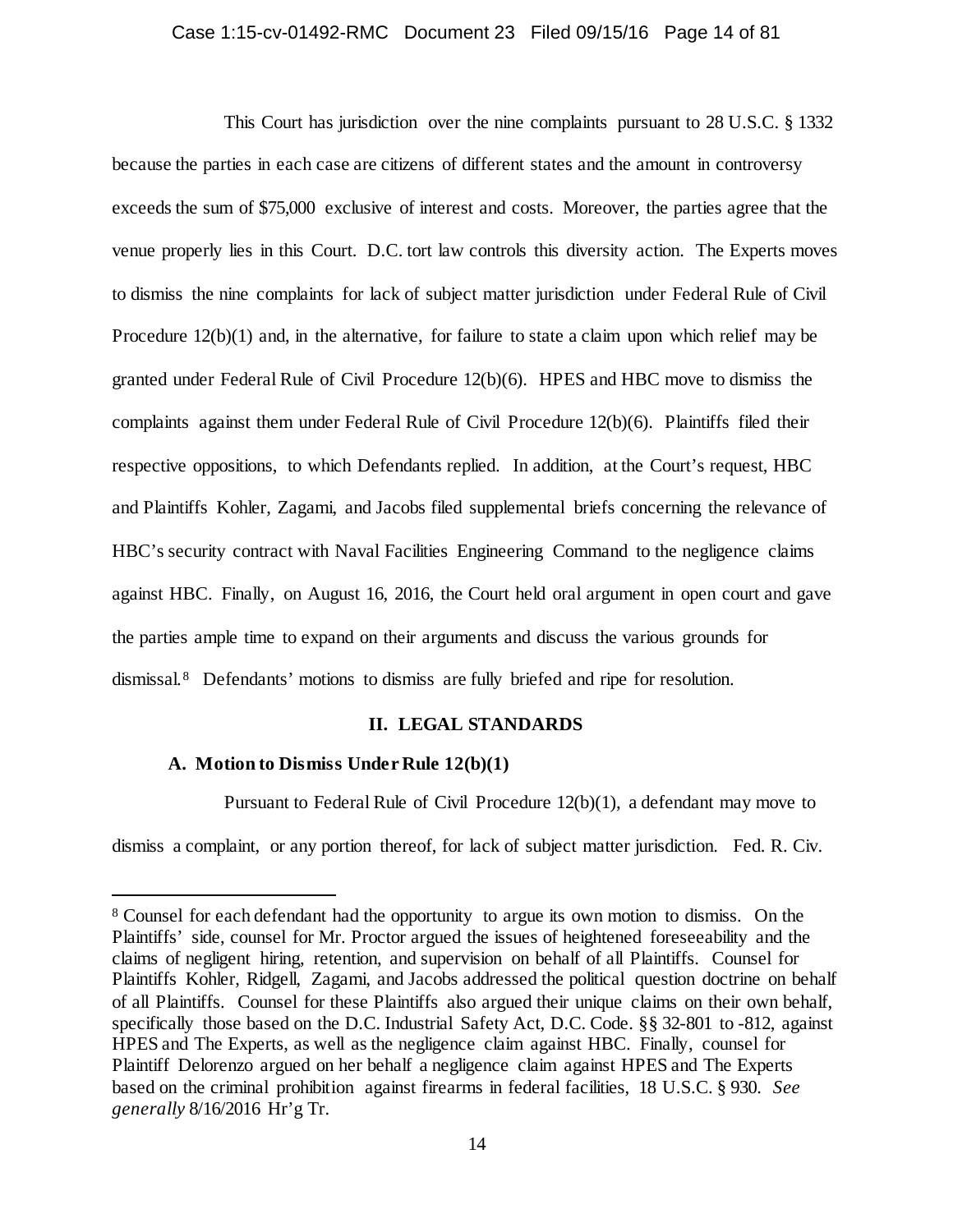## Case 1:15-cv-01492-RMC Document 23 Filed 09/15/16 Page 15 of 81

P. 12(b)(1). No action of the parties can confer subject matter jurisdiction on a federal court because subject matter jurisdiction is both a statutory and an Article III requirement. *Akinseye v. District of Columbia*, 339 F.3d 970, 971 (D.C. Cir. 2003). The party claiming subject matter jurisdiction bears the burden of demonstrating that such jurisdiction exists. *Khadr v. United States*, 529 F.3d 1112, 1115 (D.C. Cir. 2008); *see Kokkonen v. Guardian Life Ins. Co. of Am.*, 511 U.S. 375, 377 (1994) (noting that federal courts are courts of limited jurisdiction and "[i]t is to be presumed that a cause lies outside this limited jurisdiction, and the burden of establishing the contrary rests upon the party asserting jurisdiction") (internal citations omitted).

Dismissal on the basis that Plaintiffs' claims present non-justiciable political questions constitutes a dismissal for lack of subject matter jurisdiction under Rule 12(b)(1) and "not an adjudication on the merits." *Gonzalez-Vera v. Kissinger,* 449 F.3d 1260, 1262 (D.C. Cir. 2006). When reviewing a motion to dismiss for lack of jurisdiction under Rule 12(b)(1), a court should "assume the truth of all material factual allegations in the complaint and 'construe the complaint liberally, granting the plaintiff the benefit of all inferences that can be derived from the facts alleged.'" *Am. Nat'l Ins. Co. v. FDIC*, 642 F.3d 1137, 1139 (D.C. Cir. 2011) (quoting *Thomas v. Principi*, 394 F.3d 970, 972 (D.C. Cir. 2005)). Nevertheless, "the court need not accept factual inferences drawn by plaintiffs if those inferences are not supported by facts alleged in the complaint, nor must the Court accept plaintiff's legal conclusions." *Speelman v. United States*, 461 F. Supp. 2d 71, 73 (D.D.C. 2006). A court may consider materials outside the pleadings to determine its jurisdiction. *Settles v. U.S. Parole Comm'n*, 429 F.3d 1098, 1107 (D.C. Cir. 2005); *Coal. for Underground Expansion v. Mineta*, 333 F.3d 193, 198 (D.C. Cir. 2003). A court has "broad discretion to consider relevant and competent evidence" to resolve factual issues raised by a Rule 12(b)(1) motion. *Finca Santa Elena, Inc. v. U.S. Army Corps of*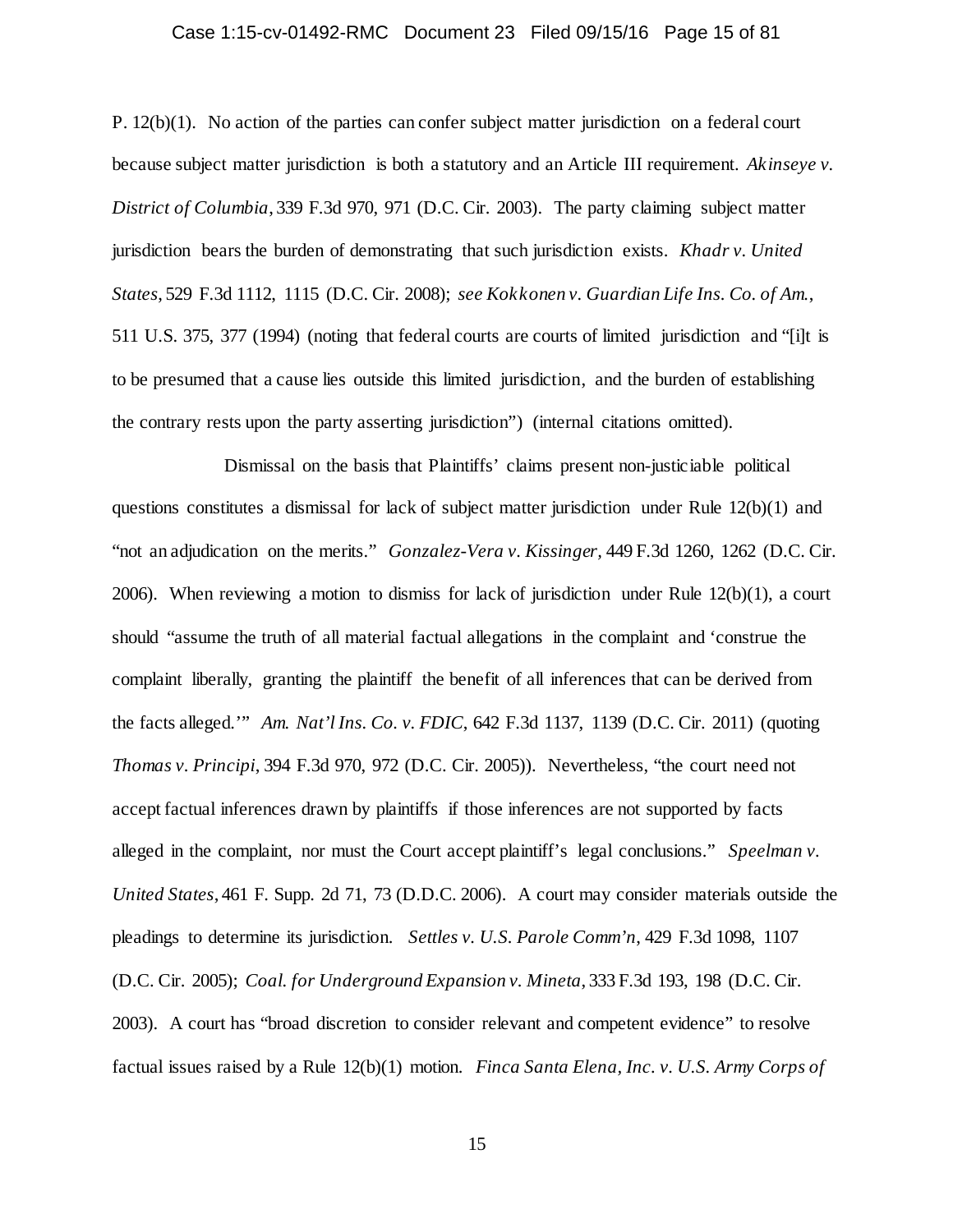## Case 1:15-cv-01492-RMC Document 23 Filed 09/15/16 Page 16 of 81

*Engineers*, 873 F. Supp. 2d 363, 368 (D.D.C. 2012) (citing 5B Charles Wright & Arthur Miller, Fed. Prac. & Pro., Civil § 1350 (3d ed. 2004)); *see also Macharia v. United States*, 238 F. Supp. 2d 13, 20 (D.D.C. 2002), *aff'd*, 334 F.3d 61 (2003) (in reviewing a factual challenge to the truthfulness of the allegations in a complaint, a court may examine testimony and affidavits). In these circumstances, consideration of documents outside the pleadings does not convert the motion to dismiss into one for summary judgment. *Al-Owhali v. Ashcroft*, 279 F. Supp. 2d 13, 21 (D.D.C. 2003).

### **B. Motion to Dismiss Under Rule 12(b)(6)**

A motion to dismiss for failure to state a claim pursuant to Federal Rule of Civil Procedure 12(b)(6) challenges the adequacy of a complaint on its face. Fed. R. Civ. P. 12(b)(6). A complaint must be sufficient "to give a defendant fair notice of what the . . . claim is and the grounds upon which it rests." *Bell Atl. Corp. v. Twombly*, 550 U.S. 544, 555 (2007) (internal citations omitted). Although a complaint does not need detailed factual allegations, a plaintiff's obligation to provide the grounds of his entitlement to relief "requires more than labels and conclusions, and a formulaic recitation of the elements of a cause of action will not do." *Id*. A court must treat the complaint's factual allegations as true, "even if doubtful in fact," *id.*, but a court need not accept as true legal conclusions set forth in a complaint, *see Ashcroft v. Iqbal*, 556 U.S. 662, 678 (2009). To survive a motion to dismiss, a complaint must contain sufficient factual matter, accepted as true, to state a claim for relief that is "plausible on its face." *Twombly*, 550 U.S. at 570. A complaint must allege sufficient facts that would allow the court "to draw the reasonable inference that the defendant is liable for the misconduct alleged." *Iqbal*, 556 U.S. at 678-79. In deciding a motion under Rule 12(b)(6), a court may consider the facts alleged in the complaint, documents attached to the complaint as exhibits or incorporated by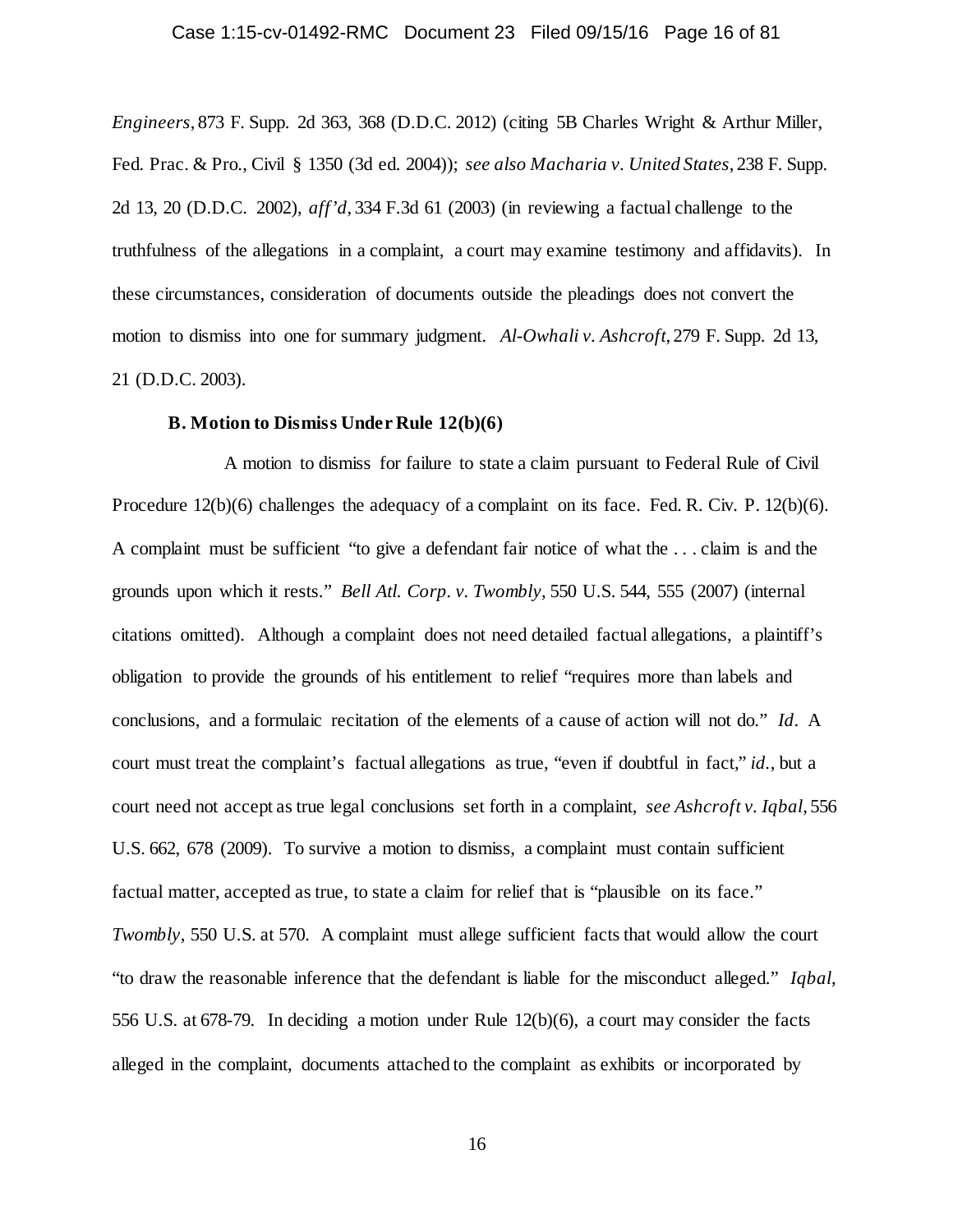reference, and matters about which the court may take judicial notice. *Abhe & Svoboda, Inc. v. Chao*, 508 F.3d 1052, 1059 (D.C. Cir. 2007).

### **III. ANALYSIS**

## **A. Subject Matter Jurisdiction – Political Question Doctrine**

The Experts argues that the claims against it should be dismissed for lack of subject matter jurisdiction under Rule  $12(b)(1)$  because they raise non-justiciable political questions. "The political question doctrine excludes from judicial review those controversies which revolve around policy choices and value determinations constitutionally committed for resolution to the halls of Congress or the confines of the Executive Branch." *Japan Whaling Ass'n v. Am. Cetacean Soc'y,* 478 U.S. 221, 230 (1986). The underlying rationale is that "courts are fundamentally underequipped to formulate national policies or develop standards for matters not legal in nature." *United States ex rel. Joseph v. Cannon,* 642 F.2d 1373, 1379 (D.C. Cir. 1981).

"The political question doctrine is 'primarily a function of the separation of powers.'" *Schneider v. Kissinger*, 310 F. Supp. 2d 251, 258 (D.D.C. 2004), *aff'd*, 412 F.3d 190 (D.C. Cir. 2005) (quoting *Baker v. Carr,* 369 U.S. 186, 210 (1962)). In *Baker*, the Supreme Court enumerated six factors that could render a case non-justiciable:

> Prominent on the surface of any case held to involve a political question is found (1) a textually demonstrable constitutiona l commitment of the issue to a coordinate political department; or (2) a lack of judicially discoverable and manageable standards for resolving it; or (3) the impossibility of deciding without an initial policy determination of a kind clearly for nonjudicial discretion; or (4) the impossibility of a court's undertaking independent resolution without expressing lack of respect due coordinate branches of government; or (5) an unusual need for unquestioning adherence to a political decision already made; or (6) the potentiality of embarrassment of multifarious pronouncements by various departments on one question.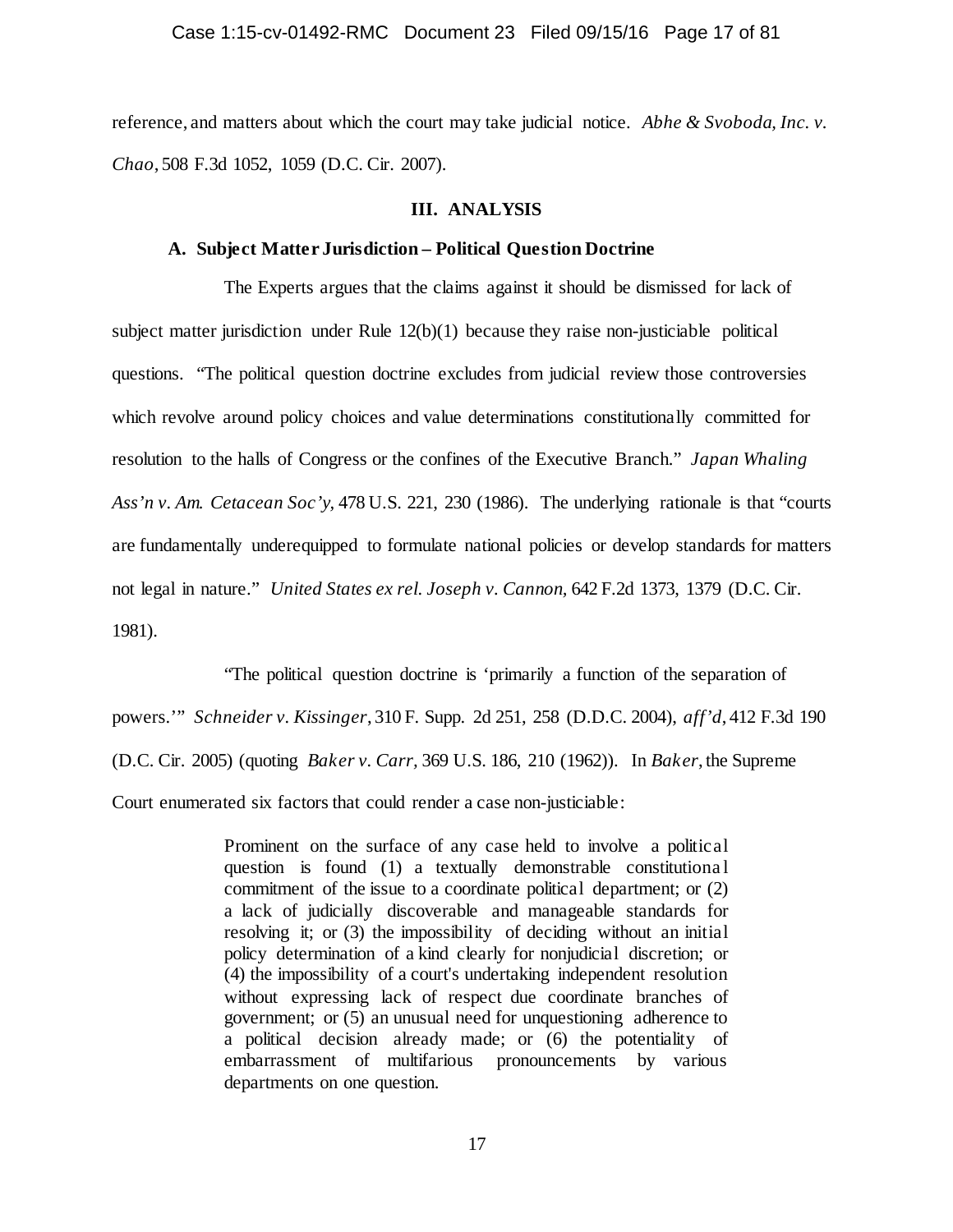#### Case 1:15-cv-01492-RMC Document 23 Filed 09/15/16 Page 18 of 81

*Baker*, 369 U.S. at 217 (numbers not in original); *see also Ralls Corp. v. Comm. on Foreign Inv.*, 758 F.3d 296, 313 (D.C. Cir. 2014). "Unless one of these formulations is inextricable from the case at bar, there should be no dismissal for non-justiciability on the ground of a political question's presence." *Baker*, 369 U.S. at 217. The Experts contends that the first, second, and fourth of the six *Baker* factors are implicated in the Complaints –– namely, textual constitutional commitment to a political branch, lack of manageable standards, and the potential lack of respect to a coordinate branch of government. It calls the Navy "the elephant in the room (but not in the caption)" and argues that given its "substantial and inescapable role" in these cases, the claims raise a political question. Experts MTD, Case No. 15-216 [Dkt. 121] at 1.<sup>[9](#page-17-0)</sup> The Court disagrees.

With respect to the first factor, The Experts argue that Plaintiffs' claims invoke issues that are constitutionally committed to the Navy and the Executive Branch. The Experts point out Navy's investigation of Mr. Alexis's background, the decision to grant him a Secretlevel security clearance, the decision to honorably discharge him, and the decision not to report Mr. Alexis's arrests. None of this is relevant, let alone "*inextricable* from the case at bar." *Baker*, 369 U.S. at 217 (emphasis added). Plaintiffs do not challenge these actions. Navy's choices and actions are not at issue because The Experts was not required to hire or retain Mr. Alexis, or to assign him to work at the Navy Yard following the events of August 2013. In the event that civil liability is imposed, it would be based on what The Experts knew or should have known about Mr. Alexis prior to the shooting, regardless of what the Navy knew or should have reported.

<span id="page-17-0"></span> <sup>9</sup> The Experts filed an omnibus motion to dismiss and an omnibus reply brief in all nine cases. For purposes of clarity, the Court will only use the docket numbers of the Delorenzo case when citing its briefs. Nonetheless, both documents may be found in each of the other cases.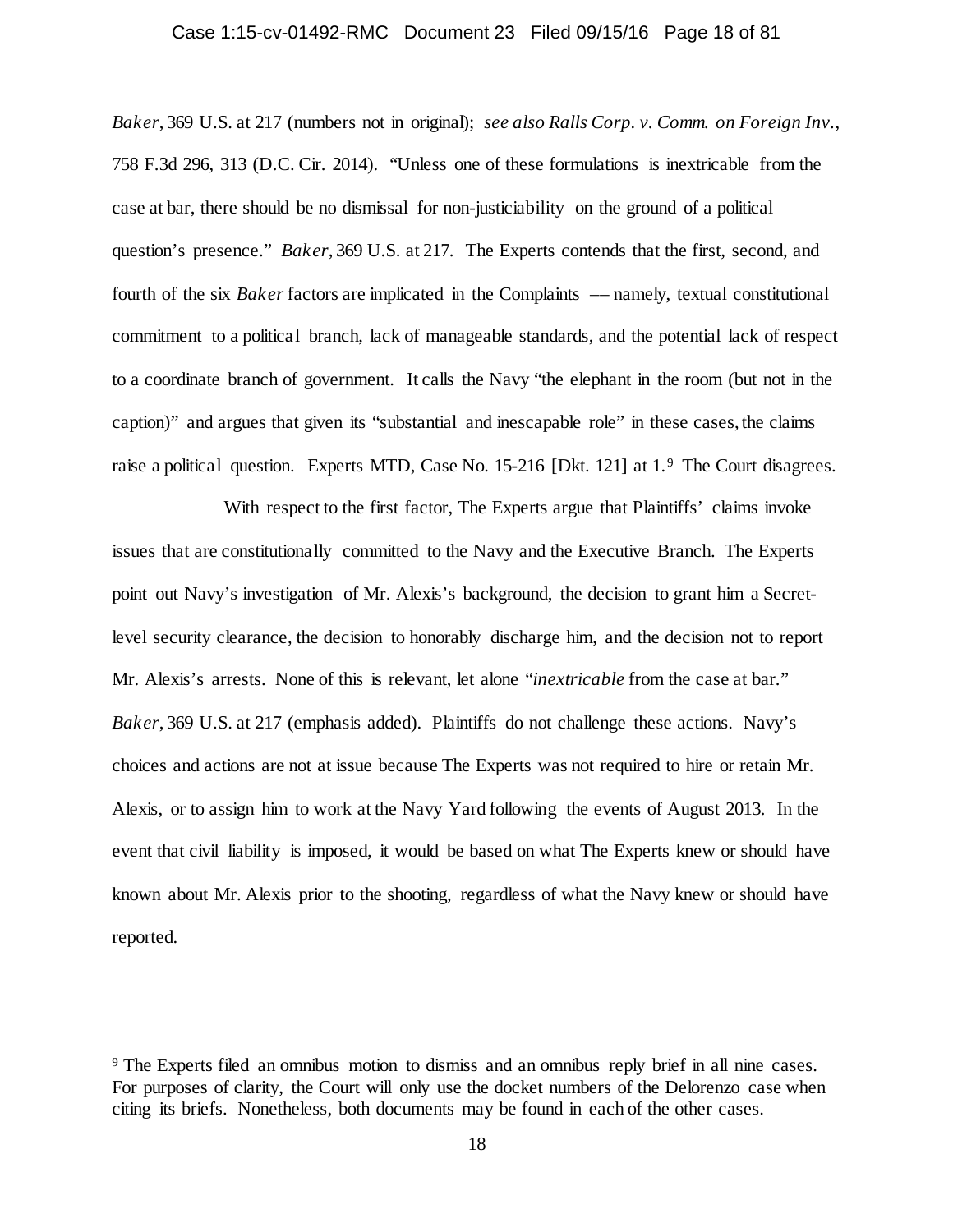## Case 1:15-cv-01492-RMC Document 23 Filed 09/15/16 Page 19 of 81

Certainly, some of the Plaintiffs' theories of liability would implicate matters that are within the sole purview of the Executive, such as the issuance and revocation of a security clearance. *See* Delorenzo Compl., Case No. 15-216 [Dkt. 1] ¶¶ 280-82 (alleging that had The Experts made an adverse incident report under NISPOM, Mr. Alexis's security clearance may have been revoked, and his access to the Navy Yard denied). These theories are unnecessary to advance a negligence claim.

With respect to the second and fourth factors, Plaintiffs' claims do not require the Court to pass judgment on any of the Navy's actions. There is no need to speculate as to what the Navy should or could have done with respect to Mr. Alexis's security clearance or arrest record. Instead, the Court must analyze the allegations against The Experts under the analytical framework applicable to negligence claims. This is what courts applying D.C. law do on a daily basis and, thus, it cannot be said that the legal standards governing these tort claims are not judicially manageable. Finally, while the actions and judgments of the Navy are inevitably lurking background facts, they are not implicated in any of the claims against Defendants. There is no potential risk that the Court's analysis of the merits in these cases will disrespect the Navy or the Executive. Even if the Navy were to hold part of the blame for the damages sustained in these cases, it does not render the claims against The Experts non-justiciable on the basis of a political question. *See Hill v. McDonald*, 442 A.2d 133, 137 (D.C. 1982) (stating that "one cannot escape liability for one's own negligence merely because another person . . . may have contributed to the injury by his wrongful or negligent act").

Accordingly, the Court holds that Plaintiffs' claims present a justiciable question and that it has jurisdiction to address the merits of these Complaints.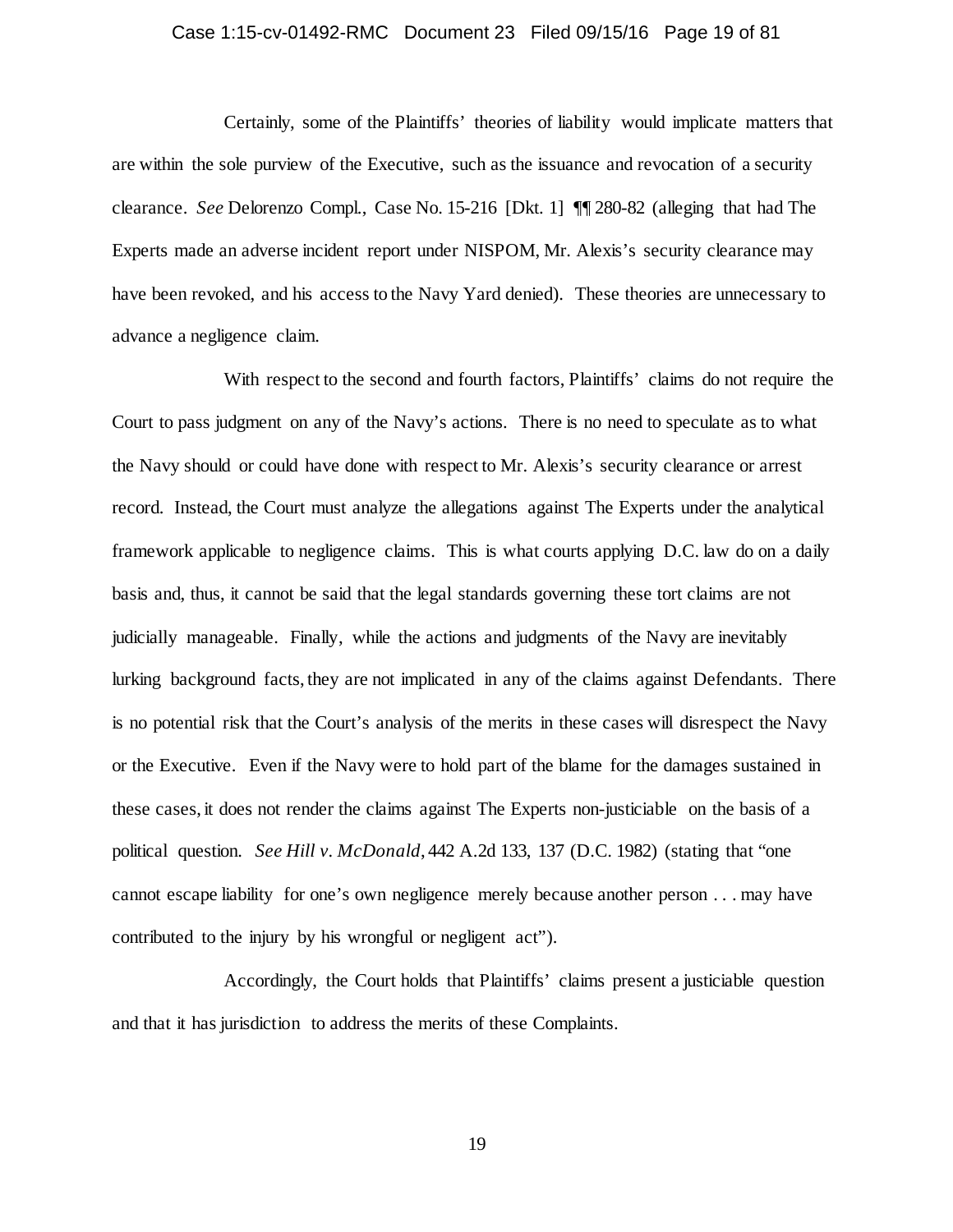## **B. Motions to Dismiss by HPES and The Experts**

Plaintiffs allege tort claims against HPES and The Experts. The common thread across the nine complaints are the common law negligence claims (*i.e.*, negligent hiring, retention, supervision, undertaking, and credentialing) against both defendants for failure to anticipate and prevent the criminal acts of Mr. Alexis on September 16, 2013. The nine complaints are premised on the basic allegation that Mr. Alexis's behavior prior to September 16, 2013 raised serious concerns about possible violent tendencies that should have alerted HPES and The Experts. There are also various counts alleging claims of statutory duty in tort and/or negligence *per se* against both defendants, as well as three counts of assault and battery based on a theory of vicarious liability. HPES and The Experts argue that Plaintiffs' theories of liability are legally deficient and that the Complaints against them must be dismissed as a matter of law. The main point of contention revolves around the applicable legal standard for those claims rooted in D.C. negligence law.

## **1. Theories of Negligence under D.C. Common Law**

To state a claim on which relief can be granted, Plaintiffs must allege sufficient facts to make a plausible showing that: (1) HPES and The Experts owed a duty of care to the Plaintiffs; (2) HPES and The Experts breached this duty of care; and (3) the breach of that duty proximately caused each Plaintiff's injuries. *See District of Columbia v. Harris*, 770 A.2d 82, 87 (D.C. 2001). These three elements must be met to render HPES and The Experts liable on any negligence theory for damages arising from the Navy Yard shooting.

In the District of Columbia, there is a "general rule of nonliability at common law for harm resulting from the criminal acts of third parties." *Romero v. Nat'l Rifle Ass'n of Am., Inc.*, 749 F.2d 77, 81 (D.C. Cir. 1984) (Scalia, J.) (citing *Kline v. 1500 Massachusetts Ave. Apartment Corp.*, 439 F.2d 477, 481 (D.C. Cir. 1970); *Hall v. Ford Enterprises Ltd.*, 445 A.2d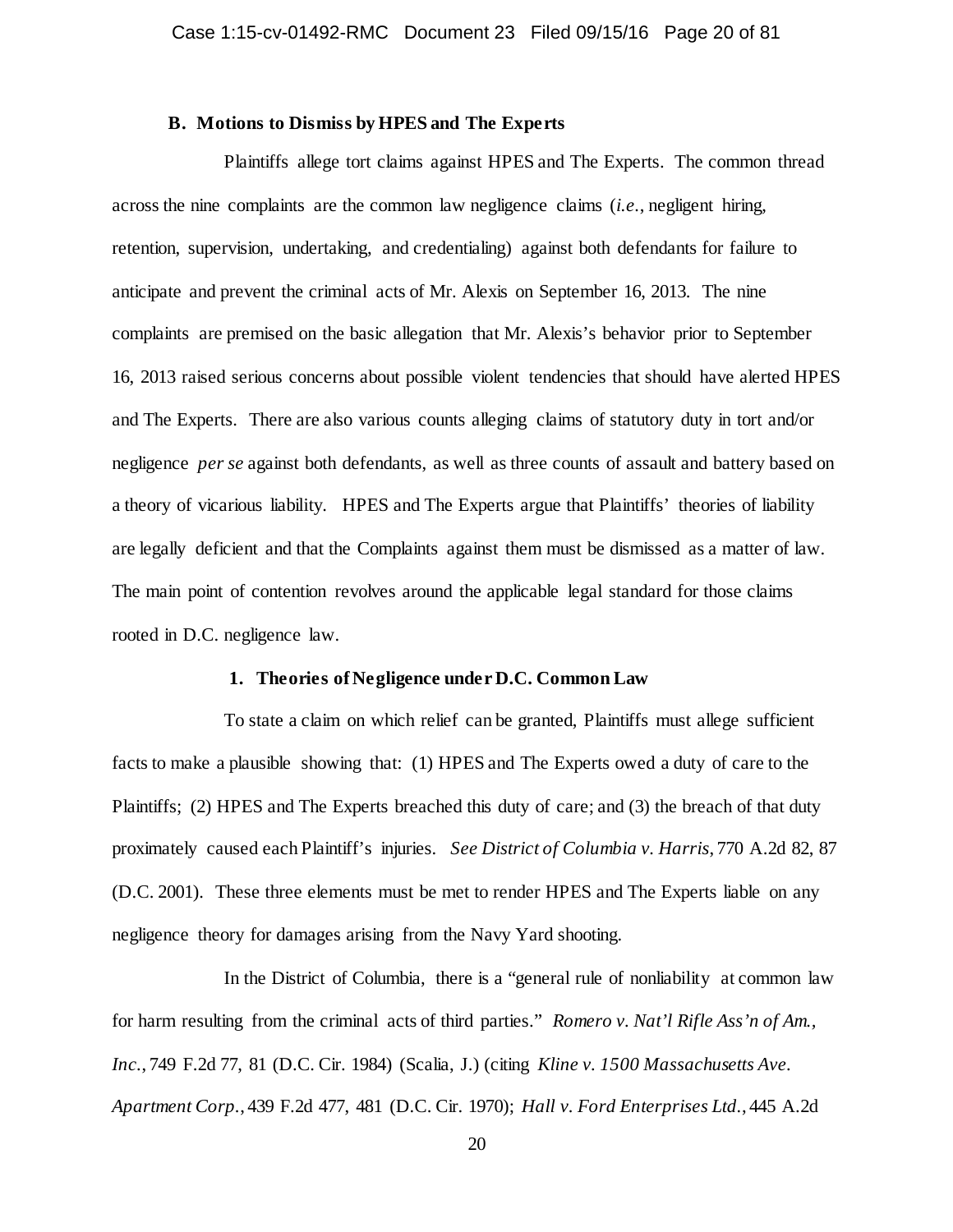### Case 1:15-cv-01492-RMC Document 23 Filed 09/15/16 Page 21 of 81

610, 611 (D.C. 1982)). One "limited exception to [this] 'general rule of nonliability'" is the heightened foreseeability principle, by which a defendant may be liable for harm resulting from another's criminal act only if it were particularly foreseeable to the defendant that a third party would commit the crime. *Workman v. United Methodist Comm. on Relief*, 320 F.3d 259, 263 (D.C. Cir. 2003) (quoting *Romero*, 749 F.2d at 81). This heightened showing of foreseeability has been described as "'exacting,' 'demanding,' 'precise,' and 'restrictive.'" *Sigmund v. Starwood Urban Inv.*, 475 F. Supp. 2d 36, 42 (D.D.C. 2007) (*Sigmund I)*, *aff'd sub nom. Sigmund v. Starwood Urban Retail VI, LLC*, 617 F.3d 512 (D.C. Cir. 2010) (*Sigmund II*) (citing *Novak v. Capital Mgm't. & Dev. Corp.*, 452 F.3d 902, 912 (D.C. Cir. 2006); *Bell v. Colonial Parking, Inc.*, 807 F. Supp. 796, 797 (D.D.C. 1992); *Potts v. District of Columbia*, 697 A.2d 1249, 1252 (D.C. 1997); *Lacy v. District of Columbia*, 424 A.2d 317, 323 (D.C. 1980)).

The D.C. Court of Appeals has considered "the requisite duty of care required for negligence" to be "a function of foreseeability, arising only when foreseeability is alleged commensurate with 'the extraordinary nature of [intervening] criminal conduct.'" *District of Columbia v. Beretta, U.S.A., Corp.*, 872 A.2d 633, 641 (D.C. 2005) (quoting *Potts*, 697 A.2d at 1252); *see also Workman*, 320 F.3d at 265 (noting that "D.C. Courts have repeatedly spoken of the heightened foreseeability requirement in terms of duty") (citations omitted).[10](#page-20-0) In such

<span id="page-20-0"></span><sup>&</sup>lt;sup>10</sup> The D.C. Circuit has noted that D.C. negligence law "might offend a doctrinaire" because foreseeability is considered usually in terms of the constituent elements of breach and causation, as opposed to whether a duty is owed. *Workman*, 320 F.3d at 265 ("Ordinarily, the relationship between the parties is the key to determining whether the defendant had a legally enforceable duty to the plaintiff (or her decedent), whereas foreseeability is important to issues of proximate causation and conformity to the standard of care, issues that arise only after a duty has been found.") (citations omitted). The D.C. Court of Appeals has acknowledged this criticism of D.C. negligence law, yet has continued to apply the analytical framework as is. *See Beretta*, 872 A.2d at 641 n.4. Accordingly, the Court "appl[ies] the law of the District of Columbia as its own courts would apply it" and does not "second-guess the analytical framework those courts have erected." *Workman*, 320 F.3d at 265.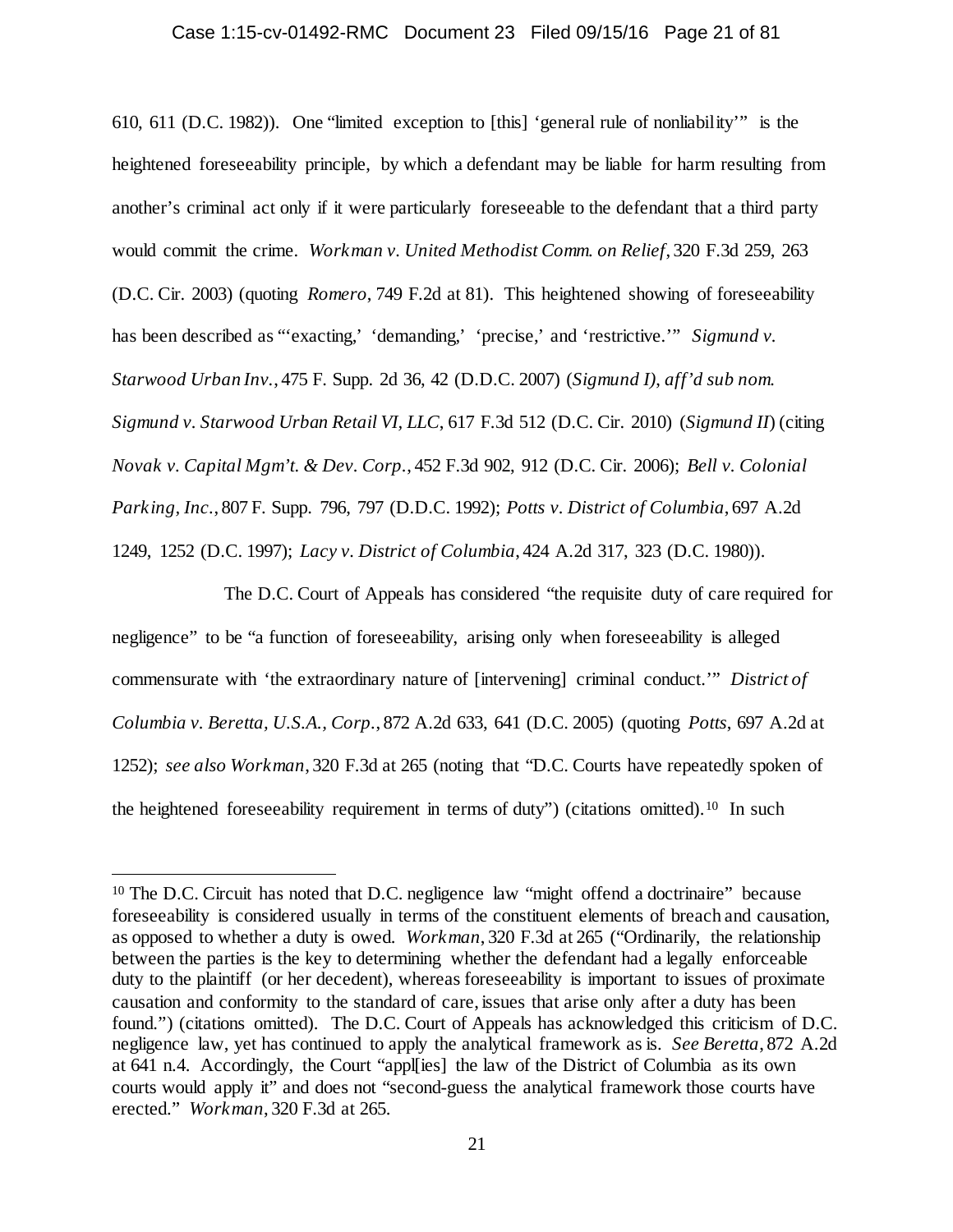## Case 1:15-cv-01492-RMC Document 23 Filed 09/15/16 Page 22 of 81

circumstances, "the plaintiff bears the burden of establishing that the criminal act was so foreseeable that a duty arises to guard against it." *Potts*, 697 A.2d at 1252.

In cases involving third-party criminal conduct, D.C. courts have "tended to leapfrog directly to the foreseeability issue" to resolve questions of liability. *Workman*, 320 F.3d at 265. This is precisely what the parties have done by focusing on the foreseeability of Mr. Alexis's criminal acts and arguing whether any of the Complaints alleges sufficient facts to show that HPES and The Experts owed a duty of care to Plaintiffs. HPES and The Experts argue that a heightened showing of foreseeability is required to render them liable because, absent such a showing, the Court cannot find there was a duty to guard against Mr. Alexis's criminal acts. Plaintiffs oppose.

## **i. Duty and Foreseeability in Claims of Negligent Hiring, Retention, and Supervision**

As HPES and The Experts contend, the heightened foreseeability requirement stems from the extraordinary nature of criminal conduct. *See McKethean v. WMATA*, 588 A.2d 708, 717 (D.C. 1991) ("Because of 'the extraordinary nature of criminal conduct, the law requires that the foreseeability of the risk be more precisely shown.'") (quoting *Lacy*, 424 A.2d at 323); *see also Romero*, 749 F.2d at 83 ("[C]ivil liability for the intervening, independent criminal acts of third parties is extraordinary, and District of Columbia courts, in their development of common-law tort rules, have imposed especially stringent requirements to support it.") (citation omitted). Criminal conduct is said to be "extraordinary" because "under ordinary circumstances it may reasonably be assumed that no one will violate the criminal law." *Morgan v. District of Columbia*, 468 A.2d 1306, 1318 (D.C. 1983) (quoting Restatement (Second) of Torts § 302B cmt. d (1965)). However, contrary to what HPES and The Experts contend, the third-party criminal conduct does not end the inquiry.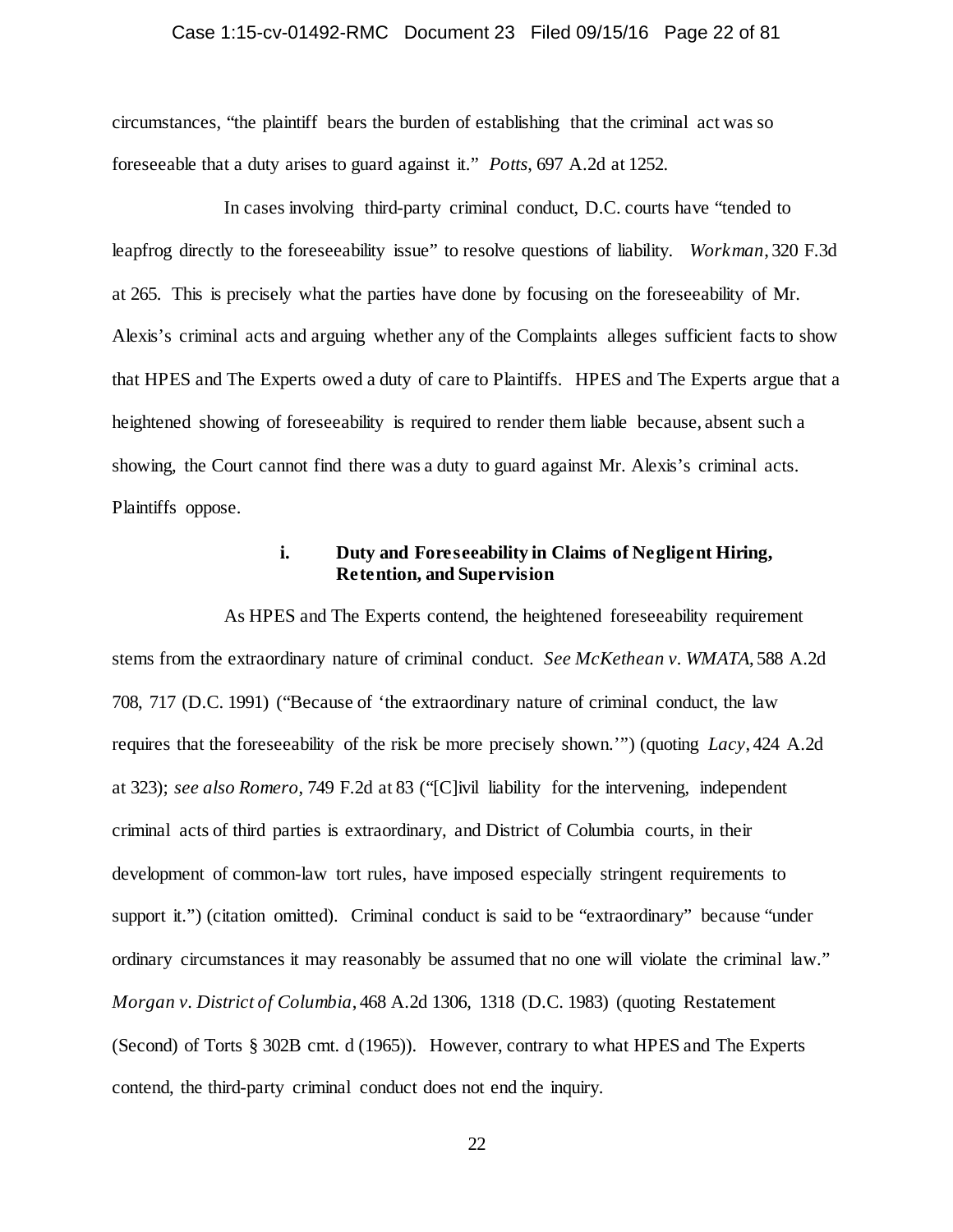## Case 1:15-cv-01492-RMC Document 23 Filed 09/15/16 Page 23 of 81

In discussing intervening criminal acts and the applicable foreseeability standard, D.C. courts consider the negligence theory being advanced and the circumstances of each case. "The question is not simply whether a criminal event is foreseeable, but whether a *duty* exists to take measures to guard against it . . . [, which] is ultimately a question of fairness." *Romero*, 749 F.2d at 79 (internal quotation marks and citations omitted) (emphasis in original).

There are two lines of cases in which a lesser degree of specificity is required with respect to evidence of foreseeability: those involving either (1) "a special relationship between the parties to the suit" or (2) "a relationship of control between the defendant and the intervening criminal actor . . . ." *Romero*, 749 F.2d at 81 (internal citations omitted) (recognizing these two categories as "[t]he only District cases departing from that [general] rule" of nonliability at common law for intervening criminal acts); *see also Workman*, 320 F.3d at 263 ("From our review of the D.C. cases, we see that the requirement that the defendant have been able to foresee that a third party would likely commit a criminal act ordinarily has, and perhaps must have, a relational component."). In the absence of such relationships or when the circumstances of a particular case do not suggest a duty of protection or a duty to control, then "the evidentiary hurdle is higher" and the risk of the criminal act must be precisely shown. *Workman*, 320 F.3d at 264.<sup>[11](#page-22-0)</sup>

<span id="page-22-0"></span><sup>&</sup>lt;sup>11</sup> *Workman* opined that "the cases suggest a sliding scale: If the relationship between the parties strongly suggests a duty of protection, then specific evidence of foreseeability is less important, whereas if the relationship is not the type that entails a duty of protection, then the evidentiary hurdle is higher." *Workman,* 320 F.3d at 264 (holding that an international relief organization owed no duty to protect aid contractor from murder by third-party Somalis). The Circuit referenced only the relationship between the parties because that was the issue implicated in the case. Nonetheless, this Court finds that the sliding scale reasoning goes beyond the facts of *Workman* and extends to cases involving a relationship of control between the defendant and the intervening actor. *See Smith v. Hope Village, Inc.*, 481 F. Supp. 2d 172, 195 (D.D.C. 2007); *see also* Restatement (Second) of Torts § 315 ("There is no duty . . . to control the conduct of a third person as to prevent him from causing physical harm to another unless . . . a special relationship exists between the actor and the third person which imposes a duty upon the actor to control the third person's conduct.").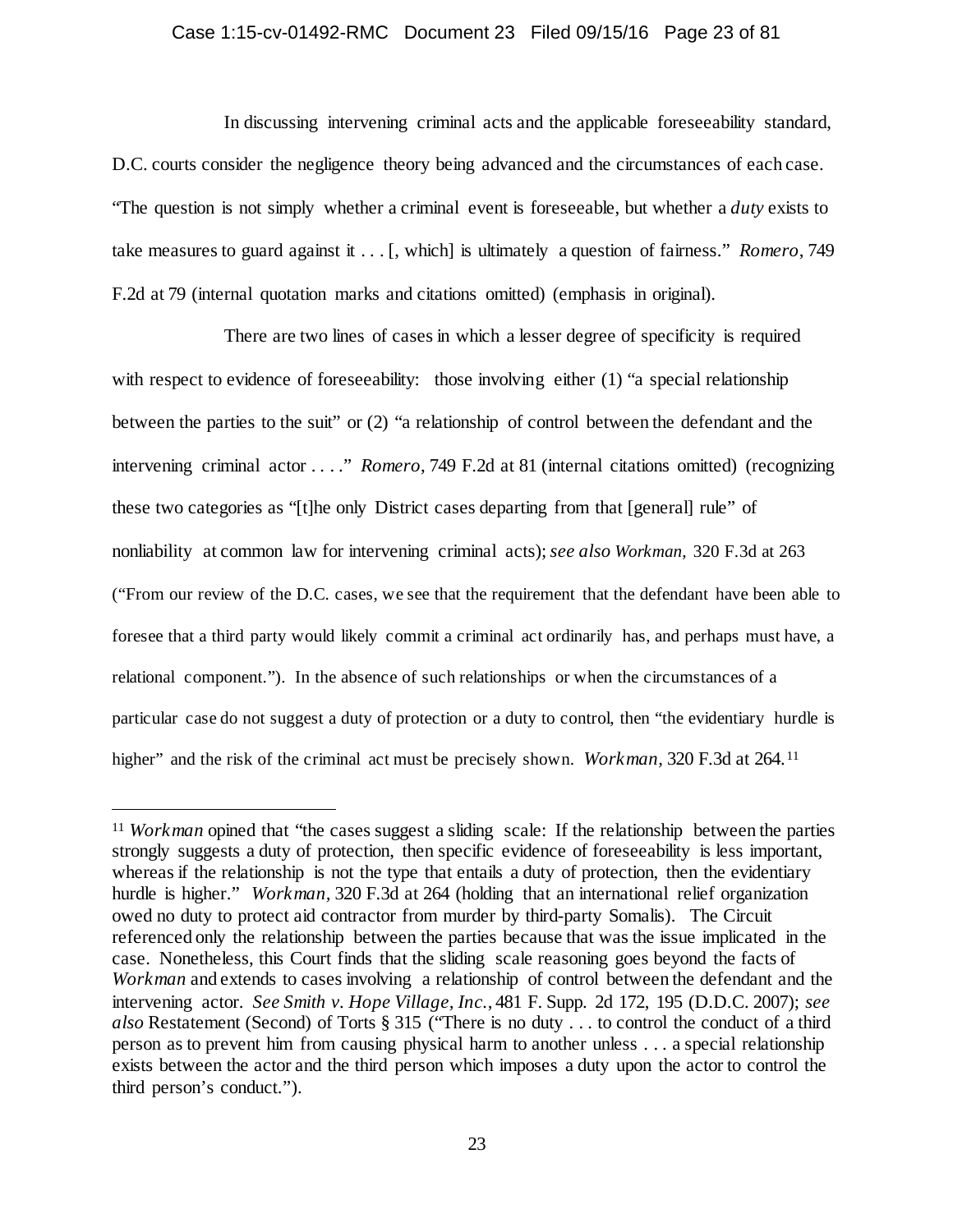## Case 1:15-cv-01492-RMC Document 23 Filed 09/15/16 Page 24 of 81

The rationale for lessening the requirement of heightened foreseeability in cases involving a special relationship between the parties is that "the ability of one of the parties to provide for his own protection has been limited in some way by his submission to the control of the other," and, therefore, "a duty should be imposed upon the one possessing control (and thus the power to act) to take reasonable precautions to protect the other one from assaults by third parties which, at least, could reasonably have been anticipated." *Kline*, 439 F.2d at 483.[12](#page-23-0) This category is inapplicable here since Plaintiffs did not submit in any way to the control of HPES or The Experts and there is no special relationship (contractual, at common law, or otherwise) between them.

The focus of Plaintiffs' briefs revolves around the second category of cases: those involving a special relationship of control between defendants (HPES and The Experts) and the intervening criminal actor (Mr. Alexis). The heightened requirement of foreseeability is lessened in this category of cases because the defendant knows the actor, has the ability to control or supervise him, and can prevent his misconduct so long as the necessity and opportunity to do so arises. *See, e.g.*, Restatement (Second) of Torts § 316 (recognizing duty of parent to control conduct of child); *id.* § 317 (recognizing duty of master to control conduct of servant); *id.* § 318 (recognizing duty of possessor of land or chattels to control conduct of

<span id="page-23-0"></span><sup>&</sup>lt;sup>12</sup> The D.C. Court of Appeals has recognized "the relationships of landowner to invitee, businessman to patron, employer to employee, school district to pupil, hospital to patient, []common carrier to passenger [, and landlord to tenant]" as examples of special relationships that "give rise to a *duty of one party to protect the other party* from foreseeable criminal acts of third persons . . . ." *Hall*, 445 A.2d at 611 n.4 (citations omitted) (emphasis added); *see also Workman,* 320 F.3d at 264. In such cases, "the heightened foreseeability is lessened somewhat, and 'can be met instead by a combination of factors which give defendants an increased awareness of the danger of a particular criminal act.'" *Sigmund I*, 475 F. Supp. 2d at 42 (citing *Novak,* 452 F.3d at 912; *Doe v. Dominion Bank,* 963 F.2d 1552, 1561 (D.C. Cir. 1992); *District of Columbia v. Doe*, 524 A.2d 30, 33 (D.C. 1987)).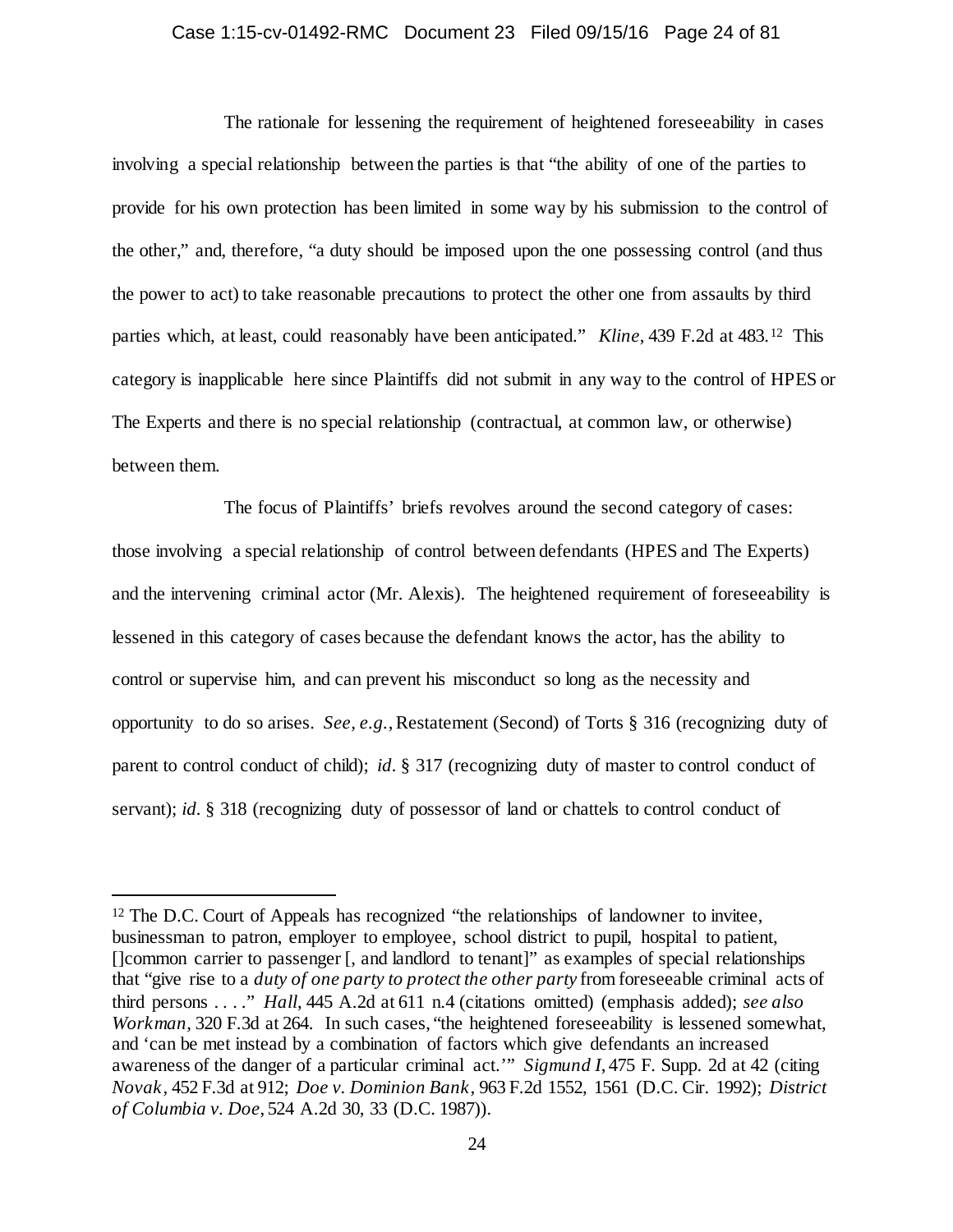## Case 1:15-cv-01492-RMC Document 23 Filed 09/15/16 Page 25 of 81

licensee); *id.* § 319 (recognizing duty of those in charge of person having dangerous propensities).

Under those circumstances, a duty to exercise reasonable care "should be imposed upon the one possessing control (and thus the power to act) to take reasonable precautions" to prevent the person under its control from intentionally harming others or from conducting himself as to create an unreasonable risk of bodily harm to others. *Kline*, 439 F.2d at 483 (noting "there is no liability normally imposed upon the one having the power to act if the violence is sudden and unexpected *provided that the source of the violence is not an employee of the one in control*") (emphasis added); *see also Phelan v. City of Mount Rainier*, 805 A.2d 930, 941 (D.C. 2002) ("Generally, one has no duty to prevent the criminal acts of a third party *who is not under the defendant's supervision or control* unless the criminal conduct was the foreseeable result of the person's negligence.") (internal quotation marks and citation omitted) (emphasis added).

Naturally, the one possessing control is not an insurer of public safety. A duty of care is owed only to those persons foreseeably exposed to the risk of harm resulting from the actor's misconduct –– specifically, those brought into contact with a third person subject to the defendant's control or supervision whom the defendant "knows or should know to be peculiarly likely to commit intentional or reckless misconduct." Restatement (First) of Torts § 302, cmt. n (1930); *see also Fleming v. Bronfin*, 80 A.2d 915, 917 (D.C. 1951). Under these circumstances, a defendant "is required to anticipate and provide against all of these misconducts" regardless of whether the "third person's misconduct is or is not criminal at common law or under a statute." Restatement (First) of Torts § 302, cmt. n. Moreover, a defendant "is subject to liability only for such harm as is within the risk . . . caused by the quality of the employee which the employer had reason to suppose would be likely to cause harm." Restatement (Second) of Agency § 213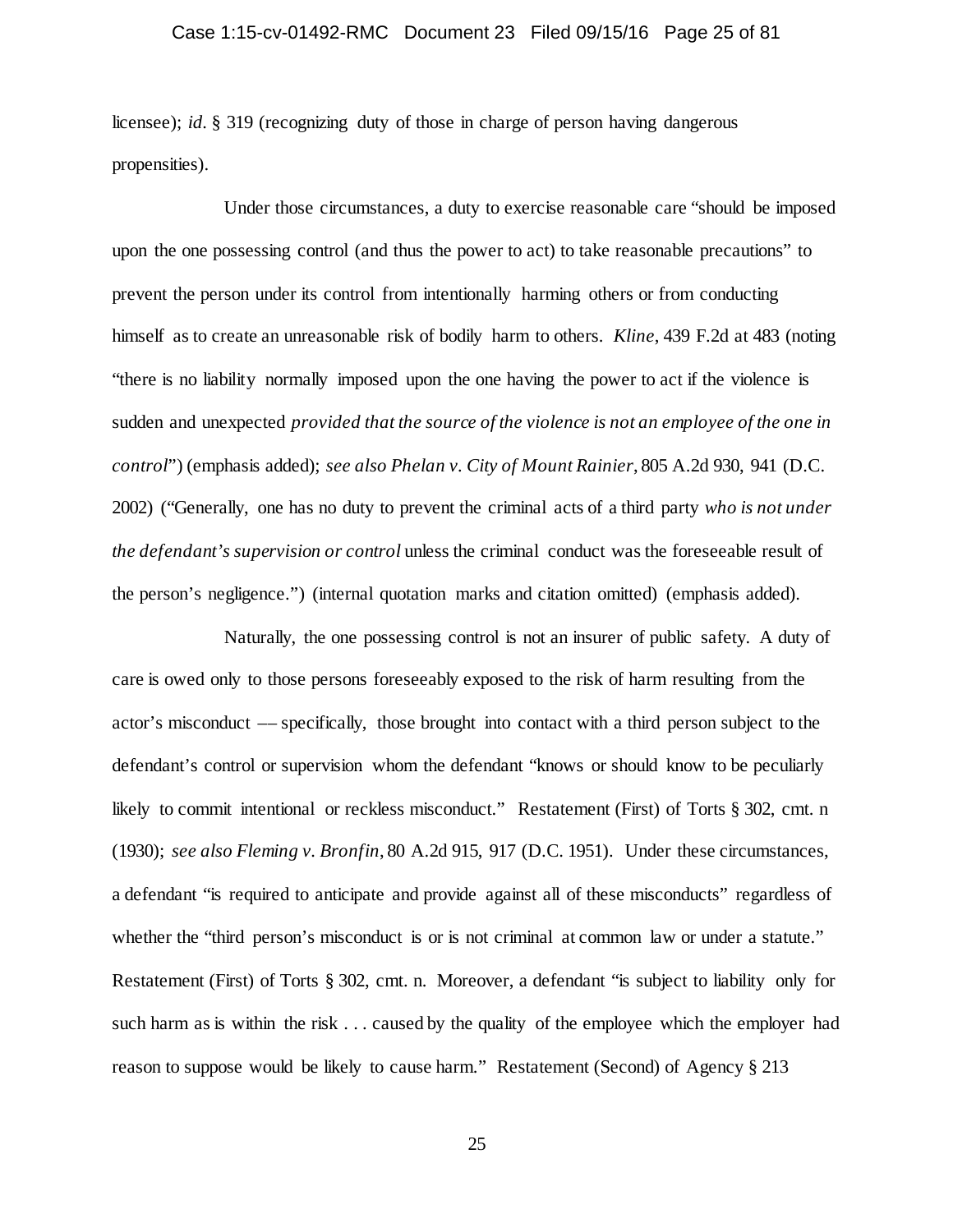## Case 1:15-cv-01492-RMC Document 23 Filed 09/15/16 Page 26 of 81

(1958); *see also Argonne House Co. v. Garrison*, 42 F.2d 605 (D.C. Cir. 1930) (holding that employer's knowledge of employee's criminal conviction for intoxication did not put employer on notice that employee might be a thief).

To prevail on a theory of negligent hiring, retention, or supervision, "it is incumbent upon a party to show that an employer knew or should have known its employee behaved in a dangerous or otherwise incompetent manner, and that the employer, armed with that actual or constructive knowledge, failed to adequately supervise the employee." *Giles v. Shell Oil Corp.*, 487 A.2d 610, 613 (D.C. 1985) (citing *Murphy v. Army Distaff Found., Inc.*, 458 A.2d 61, 64 (D.C. 1983)). This standard may apply to intentional conduct outside the scope of employment, even when the conduct is criminal in nature. *See Int'l Distrib. Corp. v. Am. Dist. Tel. Co.*, 569 F.2d 136, 139 (D.C. Cir. 1977) (stating that "an employer has a duty to supervise those of its employees who are privileged because of their employment to enter another's property" and noting that "[t]his duty even extends to activities which, like theft, are outside the scope of employment") (citing Restatement (Second) of Torts § 317 and accompanying comments). With respect to how the interplay between duty and foreseeability works in practice in the context of negligent hiring, retention, or supervision claims, the Court is left to reason by analogy from applicable D.C. cases.

In *Murphy v. Army Distaff Foundation, Inc.*, the D.C. Court of Appeals reversed the entry of summary judgment in favor of a retirement home for wives of deceased army officers after the home's gardener shot a trespasser six times. 458 A.2d at 62. The trespasser sued the retirement home for his injuries under a theory of negligent supervision. *See id.* at 62 n.1, 63. The D.C. Court of Appeals noted that, to prevail under this theory of liability, the plaintiff needed to establish that the retirement home "knew or should have known that its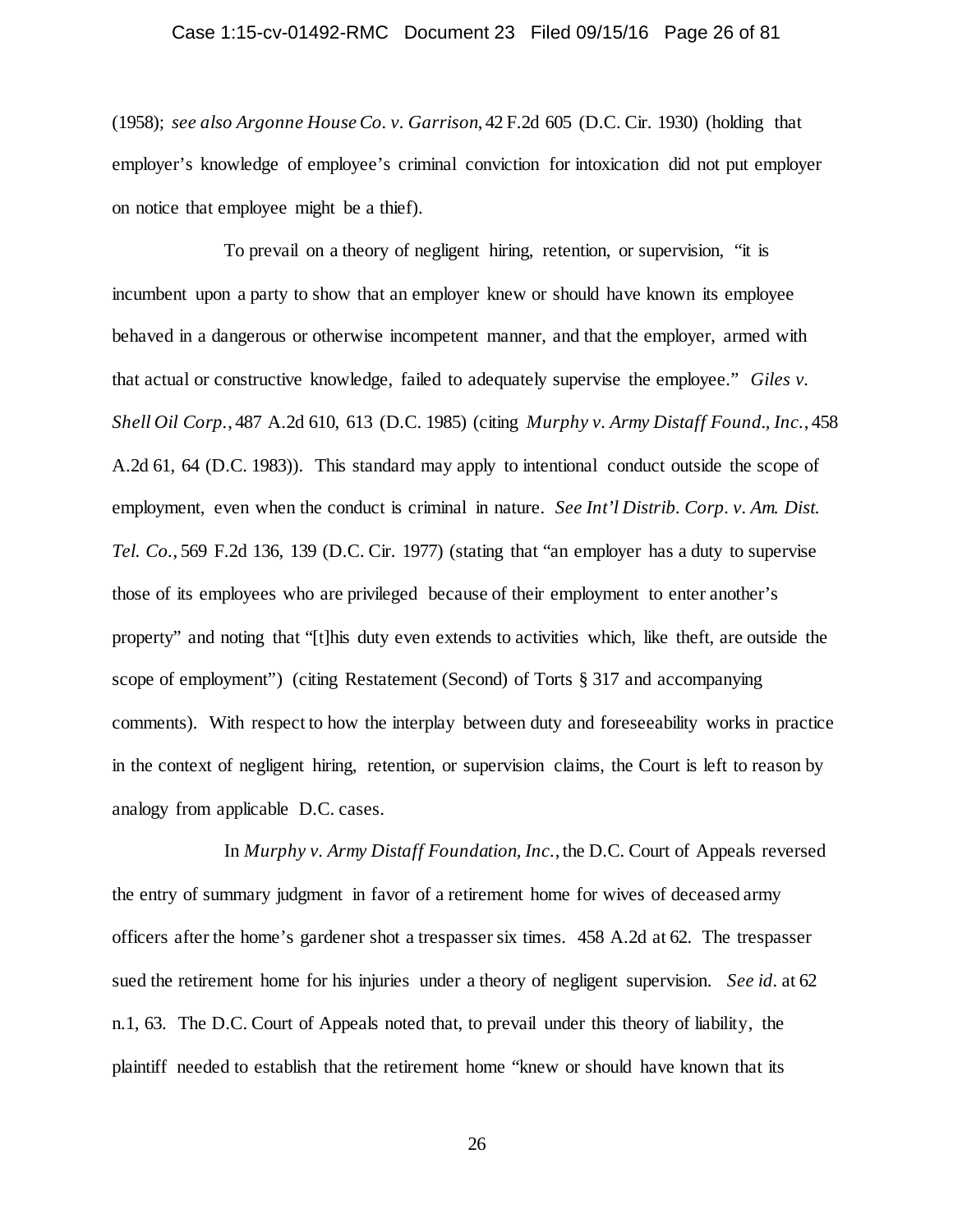### Case 1:15-cv-01492-RMC Document 23 Filed 09/15/16 Page 27 of 81

employee regularly ejected trespassers while armed, and that the employer failed to take reasonable precautionary measures in supervising him." *Id.* at 63. Other than evidence of prior altercations between the gardener and trespassing youth, there was no evidence that the employer knew or should have known that the gardener "'carried a gun or had a propensity to use one.'" *Id.* at 64. Nonetheless, the D.C. Court of Appeals reversed the trial court's entry of summary judgment and remanded the case for trial on the basis that "'[o]ne who engages in an enterprise is under a duty to anticipate and to guard against the human traits of his employees which unless regulated are likely to harm others.'" *Id.* (quoting Restatement (Second) of Agency § 213, cmt. g)

*Murphy* is not a paradigm of clarity or precision.[13](#page-26-0) What is clear is that *Murphy* ultimately did not require specific evidence of foreseeability when it reversed the trial court's entry of summary judgment. *Murphy* demonstrates that awareness of an employee's dangerous behavior or attributes could be sufficient to establish foreseeability under a theory of negligent supervision if that attribute proximately caused the injury sustained by the plaintiff  $-$  an outcome clearly inconsistent with the requirement of specific foreseeability evidence. *Compare*  Restatement (Second) of Agency § 213 and Restatement (Third) of Agency § 7.05(1) (2006) *with Sigmund I*, 475 F. Supp. 2d at 42 (noting that a heightened showing of foreseeability "requires proof that the specific type of crime, not just crime in general, be particularly foreseeable at the relevant location") (citing *Romero,* 749 F.2d at 79-80; *Lacy,* 424 A.2d at 323) and *McKethean*, 588 A.2d at 717 (explaining "that a specific crime, 'rather than merely harm in general,' [must be] foreseeable") (citing *Romero*, 749 F.2d at 79-80).

<span id="page-26-0"></span><sup>&</sup>lt;sup>13</sup> It is not clear why the D.C. Court of Appeals first stated that specific proof that the gardener regularly ejected trespassers while armed was necessary, but then found that evidence of prior altercations could be sufficient by itself to find the employer liable.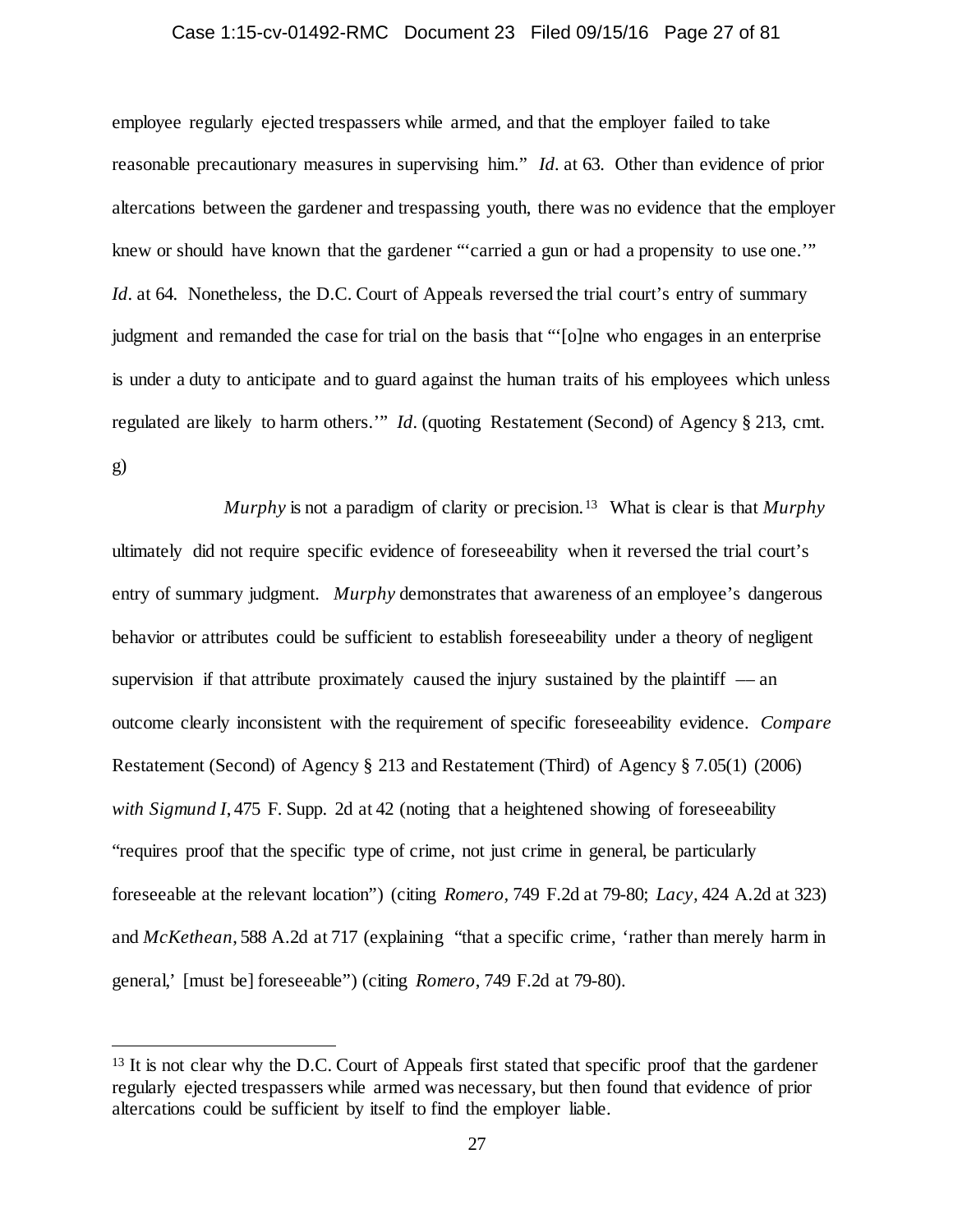## Case 1:15-cv-01492-RMC Document 23 Filed 09/15/16 Page 28 of 81

The D.C. Court of Appeals has confirmed this reading of *Murphy* in subsequent cases involving criminal misconduct and allegations of negligent hiring, supervision, and retention. Specifically, in *Giles v. Shell Oil Corp.*, a case involving a suit against Shell for damages arising from an incident in which a service station attendant fatally shot a boy, the D.C. Court of Appeals relied on *Murphy* to articulate the foreseeability standard applicable to claims of negligent hiring, retention, and supervision –– namely, whether "an employer knew or should have known its employee behaved in a dangerous or otherwise incompetent manner . . . ." *Giles*, 487 A.2d at 613 (citing *Murphy*, 458 A.2d at 64).[14](#page-27-0) 

In *Brown v. Argenbright Security, Inc.*, the D.C. Court of Appeals held that a store owner (Safeway Stores, Inc.) was not liable for negligent supervision of a security guard employed by a contractor (Argenbright Security, Inc.) who stopped a minor "on suspicion of shoplifting ... and, in the course of searching her, touched her in a sexually improper manner." 782 A.2d 752, 755 (D.C. 2001).[15](#page-27-1) Applying the standard articulated in *Giles* and citing *Murphy*, the court concluded that "no facts would warrant an inference of negligent supervision against

<span id="page-27-0"></span><sup>&</sup>lt;sup>14</sup> The D.C. Court of Appeals affirmed the entry of summary judgment in favor of Shell because "[t]he attendant who fired the fatal shot was not an employee of Shell" and, thus, there was no "master-servant relationship." *Giles*, 487 A.2d at 613.

<span id="page-27-1"></span><sup>15</sup> *Brown* clarified that "[a]lthough *Giles* and other cases discuss negligent supervision in the context of an employer-employee relationship and frequently use the term 'employee,' it is clear from the Restatement [(Second) of Agency] and other authorities that a claim of negligent supervision does not require proof that the supervised person was also an employee or agent." *Brown*, 782 A.2d at 760 n.11. The Restatement provides in relevant part that the supervised person need not be an employee or agent to establish liability under a theory of negligent supervision if the defendant was "negligent or reckless . . . in permitting, or failing to prevent, negligent or other tortious conduct by persons, . . . upon premises or with instrumentalities under [the defendant's] control." Restatement (Second) of Agency § 213(d).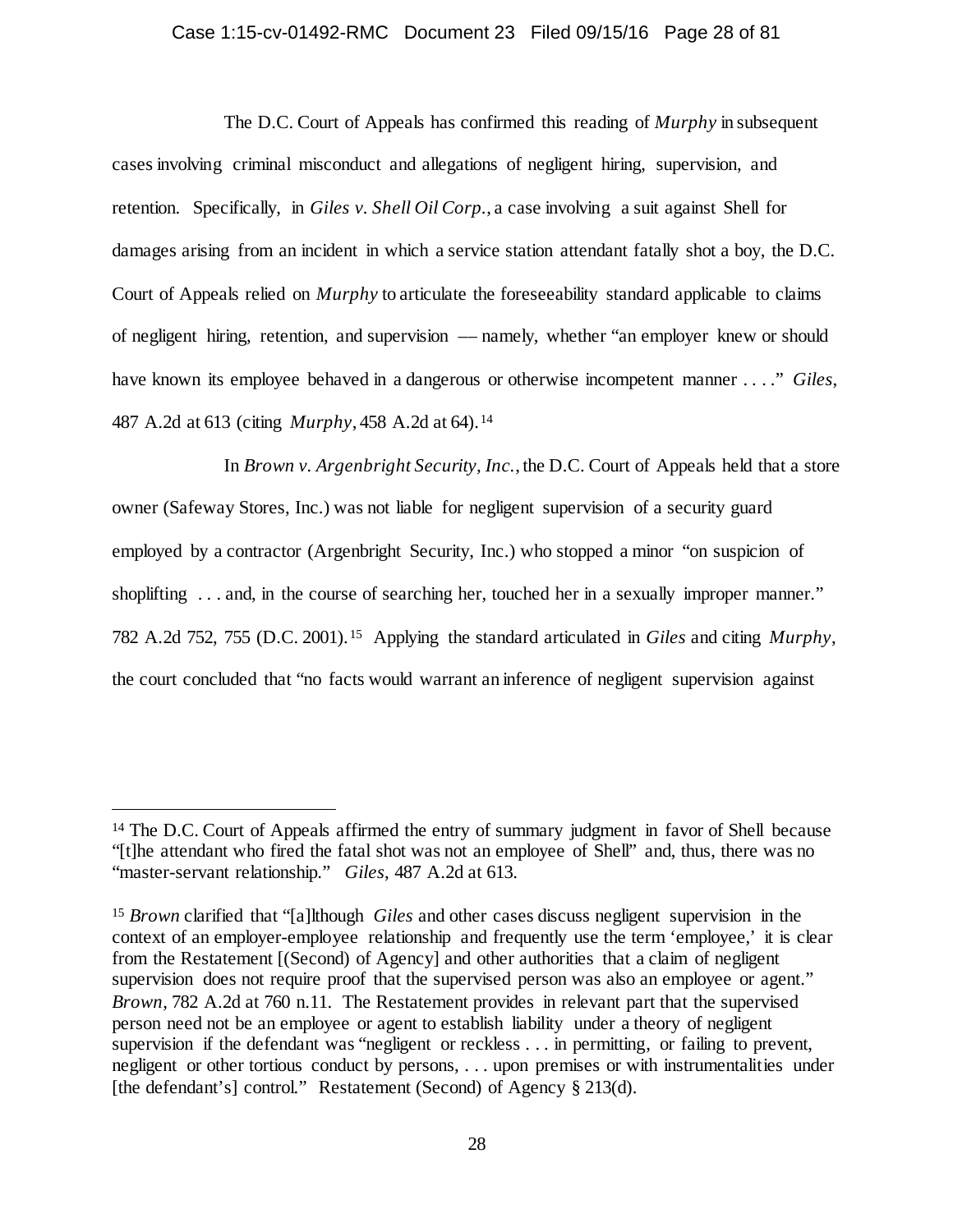### Case 1:15-cv-01492-RMC Document 23 Filed 09/15/16 Page 29 of 81

Safeway." *Id.* at 760 (internal quotation marks omitted).<sup>[16](#page-28-0)</sup> The only evidence linking the security guard to Safeway was "that a Safeway employee may have been present at the time of the alleged assault," which the court described as insufficient since the employee did not have supervisory authority over the security guard and did not have "the power to control [the guard's] conduct or the opportunity to alert someone who did have that power in time to prevent the harm." *Id.* The court affirmed the entry of summary judgment in favor of Safeway.

Moreover, in *Phelan v. City of Mount Rainier*, a widow sued the City of Mount Rainier, in Maryland, and its chief of police for negligent hiring, supervision, training, and retention, after her husband was shot and killed by an off-duty Maryland police officer in Washington, D.C. 805 A.2d 930, 932-33 (D.C. 2002). The plaintiff alleged that the police officer shot her husband "eleven times without provocation." *Id.* at 934 n.4. At summary judgment, after the plaintiff withdrew her claims of negligent hiring and training, the trial court granted summary judgment for the city and police chief on the remaining claims. On appeal, the D.C. Court of Appeals applied the standard of *Giles* to the claims of negligent retention and supervision and cited *Murphy* and *Fleming v. Bronfin*[17](#page-28-1) for the proposition that an employer may be found liable for the acts of its employees or agents even if the harm resulted from a willful act

<span id="page-28-0"></span><sup>&</sup>lt;sup>16</sup> Interestingly, the D.C. Court of Appeals cited *Boykin*, a case applying heightened foreseeability, when addressing plaintiff's *respondeat superior* claims, yet did not cite *Boykin* or require specific foreseeability evidence when addressing plaintiff's negligent supervision claim. *Compare Brown*, 782 A.2d at 757-58 & n.7 (citing *Boykin*, 484 A.2d at 562) *with id.* at 759-60 (citing *Giles*, 487 A.2d at 613; *Murphy*, 458 A.2d at 63).

<span id="page-28-1"></span><sup>&</sup>lt;sup>17</sup> In *Fleming*, the plaintiff sued a grocery store operator for negligent hiring and supervision of a store deliveryman who sexually assaulted her after delivering groceries and receiving payment. 80 A.2d at 916. The D.C. Court of Appeals held that an employer has a duty to exercise reasonable care in hiring employees and not retain an unfit employee tasked with entering the homes of customers. *Id.* at 916-17 ("When an employer neglects this duty and as a result injury is occasioned to a third person, the employer may be liable even though the injury was brought about by the willful act of the employee beyond the scope of his employment.").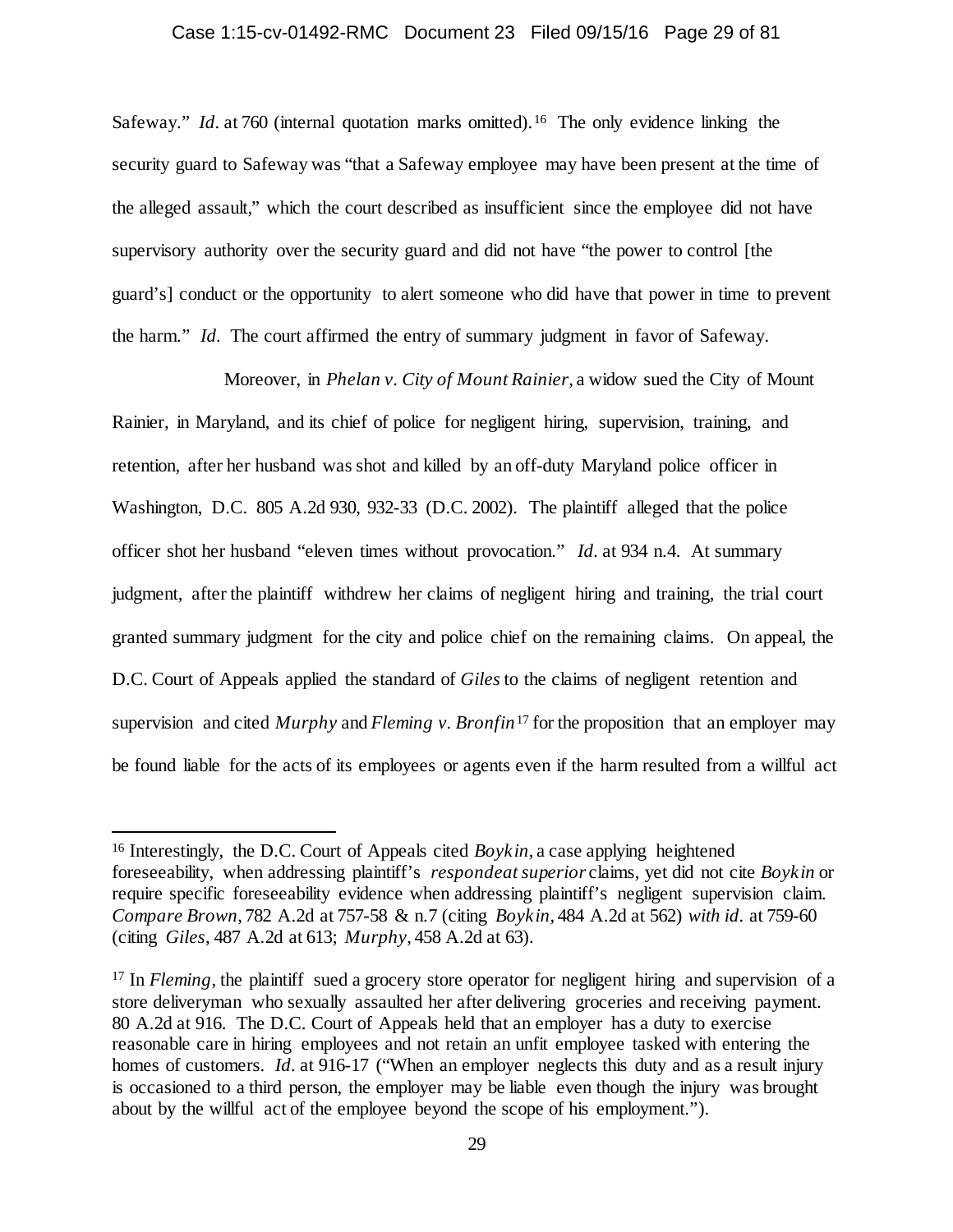#### Case 1:15-cv-01492-RMC Document 23 Filed 09/15/16 Page 30 of 81

outside the scope of employment. *See id.* at 937 (citing *Giles*, 487 A.2d at 613; *Murphy*, 458 A.2d at 63; *Fleming v. Bronfin*, 80 A.2d 915, 917 (D.C. 1951)) (other citation omitted).

However, the *Phelan* court affirmed summary judgment because there were no facts or circumstances to show that defendants knew or should have known that the officer behaved in a dangerous or incompetent manner that rendered the shooting foreseeable. The court noted that, unlike *Murphy* and *Fleming*, the intervening criminal act in *Phelan* did not occur at the place of employment and was not associated in any way with his job. *See id.* at 938- 40. Simply put, despite arguable awareness of some dangerous attributes and "substantial evidence that [he] had many disciplinary problems as a police officer prior to the shooting," *id.* at 942, the victim was not within the group of foreseeable persons exposed to a risk of harm because defendants did not bring the officer into contact with the victim. The evidence was "insufficient to establish a duty on the part of the City running to [plaintiff's] decedent or a causal nexus between the failure to discipline and [the police officer's] non-duty related confrontation and shooting of the decedent in a jurisdiction where he was an ordinary citizen." *Id.* at 940 (citing *District of Columbia v. Coleman,* 667 A.2d 811, 816-17 (D.C. 1995)).<sup>[18](#page-29-0)</sup>

<span id="page-29-0"></span> <sup>18</sup> A similar result was reached in *Rawlings v. District of Columbia*, where the parents of a fourteen-year-old boy sued the District of Columbia alleging, in part, that the Metropolitan Police Department (MPD) was negligent in training and supervising a police officer who shot and killed their allegedly unarmed child in an off-duty confrontation. 820 F. Supp. 2d 92, 98- 102 (D.D.C. 2011). Applying the standard articulated in *Giles*, the court found that defendants did not bring the police officer into contact with the victim, and also, the fact that the police officer was involved in two previous off-duty shootings was not probative of dangerous or incompetent behavior because the prior shootings were justified and in compliance with MPD policy. *See id.* at 115. It concluded that plaintiff had "failed to show that any duty of care was breached by the District of Columbia . . . , much less a causal relationship between any supposed breach and [the boy's] death." *Id.* at 116 (citing *Phelan*, 805 A.2d at 940).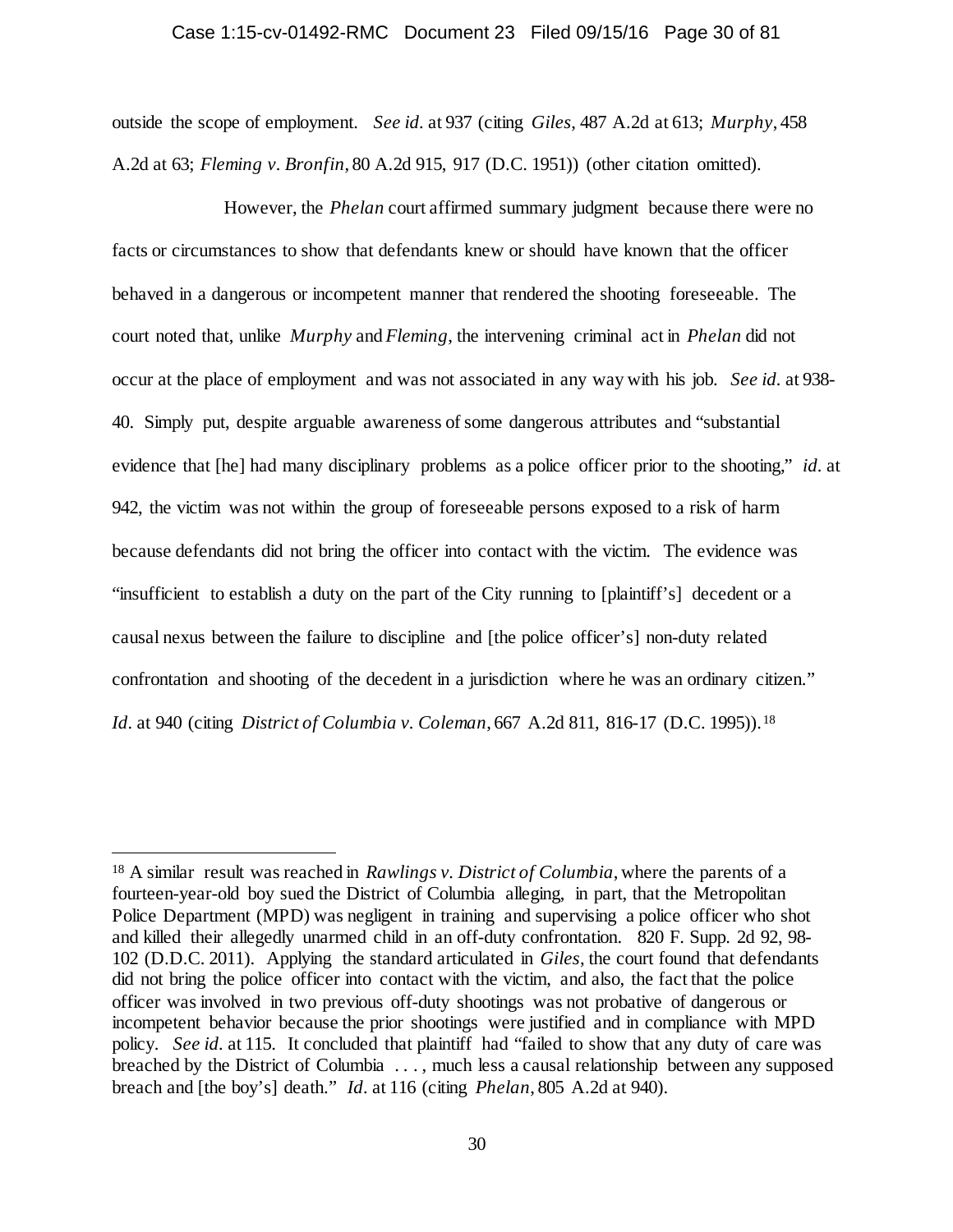## Case 1:15-cv-01492-RMC Document 23 Filed 09/15/16 Page 31 of 81

Finally, in *Schechter v. Merchants Home Delivery, Inc.*, a customer of an appliance store sued the store and a delivery company for negligent hiring, training, and supervision after a deliveryman committed theft in the customer's home. 892 A.2d 415 (D.C. 2006). The D.C. Court of Appeals found that evidence that the deliveryman at one time had entered a guilty plea to fourth degree of burglary with the intention to commit theft from a dwelling, constituted sufficient evidence to find that the companies owed a duty of care to the plaintiff by bringing him into contact with an employee whom the defendants knew or should have known was likely to commit intentional or reckless misconduct. *See id.* at 431-32 (citing *Murphy*, 458 A.2d at 64; *Fleming*, 80 A.2d at 917; Restatement (Second) of Agency § 213 & cmt. g). The court remanded the case for trial.

HPES and The Experts fail to properly address the standard articulated in *Giles* or acknowledge the line of post-*Murphy* cases applying this standard. They rely entirely on cases requiring specific evidence of foreseeability, none of which analyzed claims of negligent hiring, retention, or supervision. "[I]n stark contrast to nearly all of the cases cited . . . and relied upon by the defendant[s]," the allegations in this case support the plausible existence of "'a special relationship of control between the defendant[s] and the intervening criminal actor,' *Romero*, 749 F.2d at 81, giving rise to a duty of care and a commensurately less burdensome requirement that the plaintiff demonstrate 'specific evidence of foreseeability,' *Novak*, 452 F.3d at 912 (internal quotation marks and citation omitted)." *Smith*, 481 F. Supp. 2d at 195 (alteration omitted). HPES and The Experts cite only three cases, all of which are inapposite and easily distinguishable.

*Lacy v. District of Columbia* is one of the talismanic cases in D.C. tort law concerning the requirement of heightened foreseeability. 408 A.2d 985 (D.C. 1979) (*Lacy I*), *on*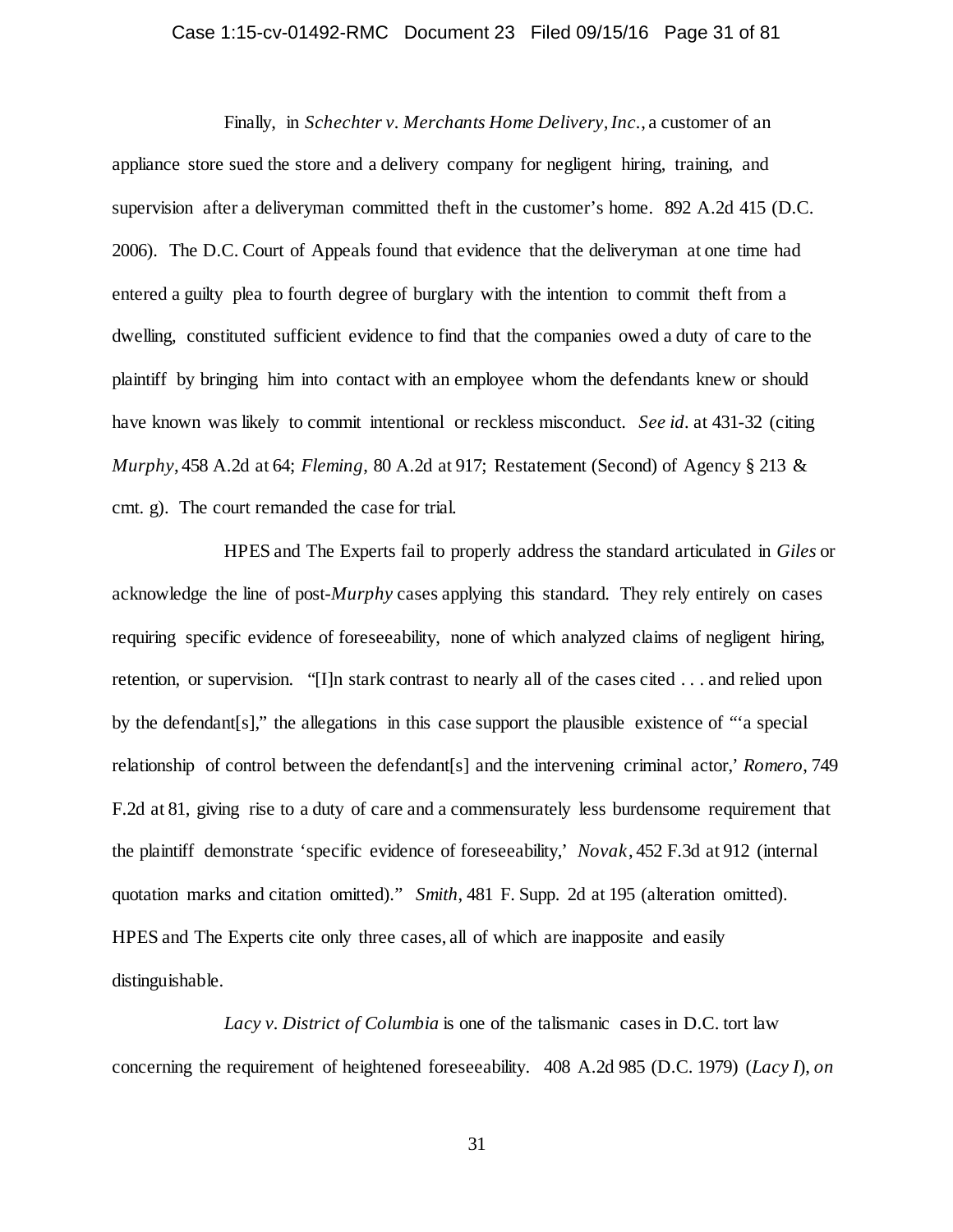## Case 1:15-cv-01492-RMC Document 23 Filed 09/15/16 Page 32 of 81

*reh'g*, 424 A.2d 317 (D.C. 1980) (*Lacy II*). In *Lacy*, a mother and daughter sued a school janitor, principal, teacher, guidance counselor, and the District of Columbia to recover for injuries sustained after the school janitor sexually assaulted the daughter. The case went to trial and, at the conclusion of the plaintiff's case, the trial judge ordered a directed verdict in favor of the District of Columbia on the theory of negligent hiring, training, and supervision of the janitor. *See Lacy I*, 408 A.2d at 990. The jury returned a verdict against the janitor on a theory of assault and battery and against the school principal, teacher, counselor, and the District of Columbia on a theory that they were negligent in their care of the child (*i.e.*, ordinary negligence). The trial judge set aside the jury verdict because it was "excessive" and "unreasonable" and ordered a new trial. *Id.* at 987.

On retrial, a new trial judge did not allow the mother and daughter to "present *again* to the jury the *very same evidence* they had presented at the first trial to prove the District negligent in its hiring, training, and supervising of the janitor" because this theory was directed out of the case. *Id.* at 990 (emphasis in original). The trial judge entered judgment against the janitor and in favor of the other defendants on the remaining negligence claim. The mother and daughter appealed, among other things, the order granting the new trial and the ruling that evidence on the claims of negligent hiring, training, and supervision could not be presented to the jury on retrial. They did not "assert [that the first trial judge's] ruling on the sufficiency of the evidence they presented was error." *Id.* at 990 n.4. The D.C. Court of Appeals affirmed both rulings, but reversed the second trial judge on a separate issue involving a jury instruction on foreseeability and proximate cause. On a petition for rehearing, the D.C. Court of Appeals readopted its "previous opinion in all respects except for the finding of prejudicial error" concerning the jury instruction and affirmed the entry of judgment in favor of the District of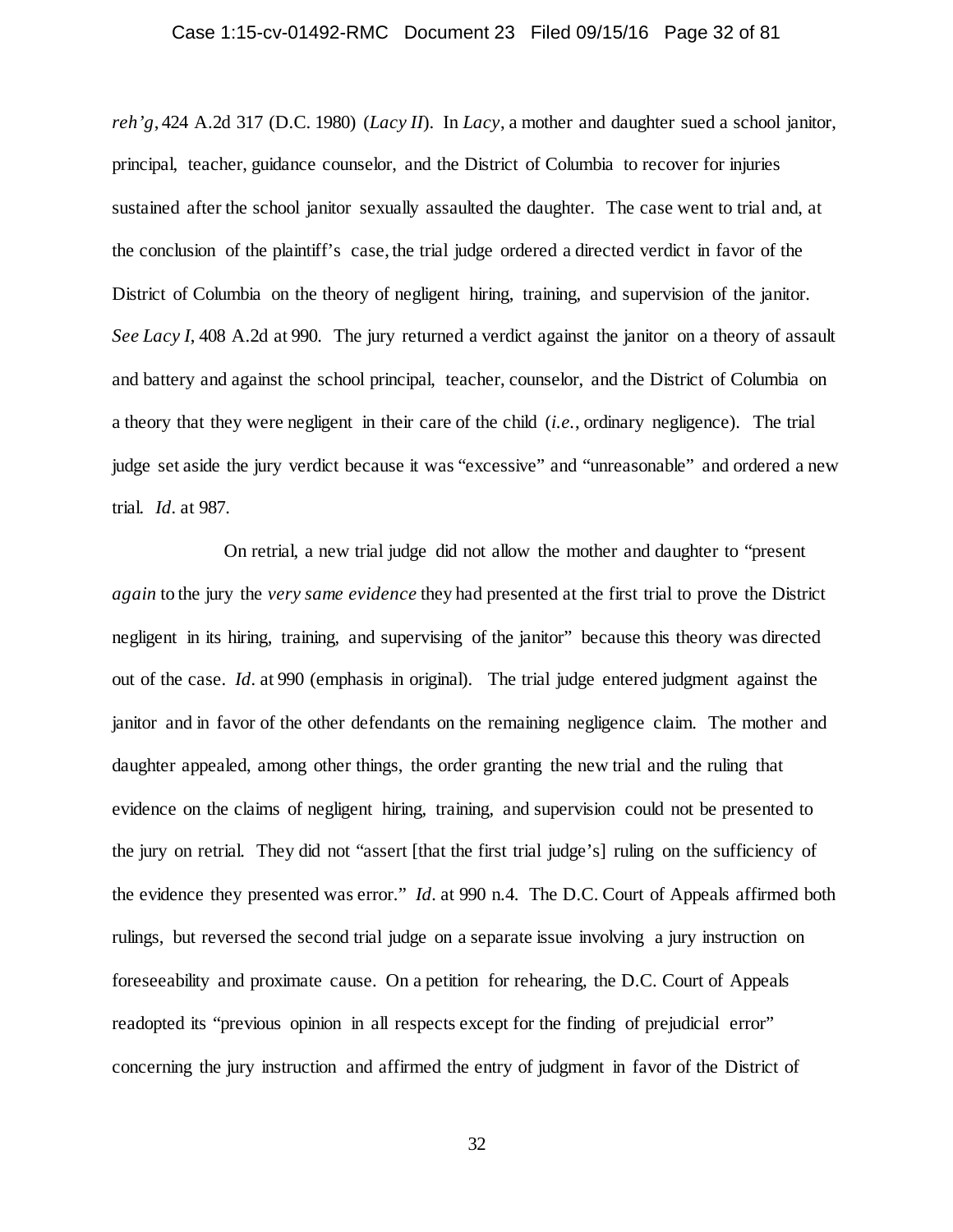#### Case 1:15-cv-01492-RMC Document 23 Filed 09/15/16 Page 33 of 81

Columbia and the school officials (other than the janitor). *Lacy II*, 424 A.2d at 318. HPES and The Experts rely on *Lacy II* for the proposition that a requirement of heightened foreseeability applies to Plaintiffs' claims of negligent hiring, retention, and supervision. However, it is clear that *Lacy II* did not involve such claims.

The second case relied upon by HPES and The Experts is *Boykin v. District of Columbia*, 484 A.2d 560 (D.C. 1984). In that case, a blind, deaf, and mute student sued the coordinator of a program for blind and deaf students and the District of Columbia to recover for injuries sustained after the coordinator sexually assaulted her. *See id.* at 561. The student alleged that the District was negligent in hiring and supervising the coordinator. *See id.* However, she presented no evidence to support her claims and so the trial judge granted the District's motion for summary judgment. On appeal, the D.C. Court of Appeals noted that "the trial court was entitled to assume that [the student] admitted there was no evidence the District knew or should have known that [the coordinator] posed a danger to students greater than that posed by any other teacher." *Id.* (citing Super. C. Civ. R. 12-1(k)).<sup>19</sup> The student did not assert "that she had shown in the trial court that there was reason to think that [the coordinator] might have been dangerous." *Id.* at 564-65. In essence, the court held that there was no evidence of an awareness that the coordinator behaved in a dangerous manner that created a risk of harm to the student, which comports with the applicable standard in negligent hiring and supervision cases. The student's only theory against the District was that "it was negligent . . . to have permitted

<span id="page-32-0"></span> <sup>19</sup> In 1984, Superior Court Rule of Civil Procedure 12-1(k) required a non-moving party to file a statement of genuine issues of material fact in support of its opposition to a motion for summary judgment. *See* Anthony R. Pileggi, *An Attorney's Guide to Courthouse Practice and Procedure: Civil Division District of Columbia Superior Court 1983*, 32 Cath. U. L. Rev. 1063, 1113 (1983). By citing Rule 12-1(k), the court made clear that the District was entitled to judgment as a matter of law because plaintiff failed to support her claims of negligent hiring, training, or supervision, or show there was a genuine issue of material fact warranting trial.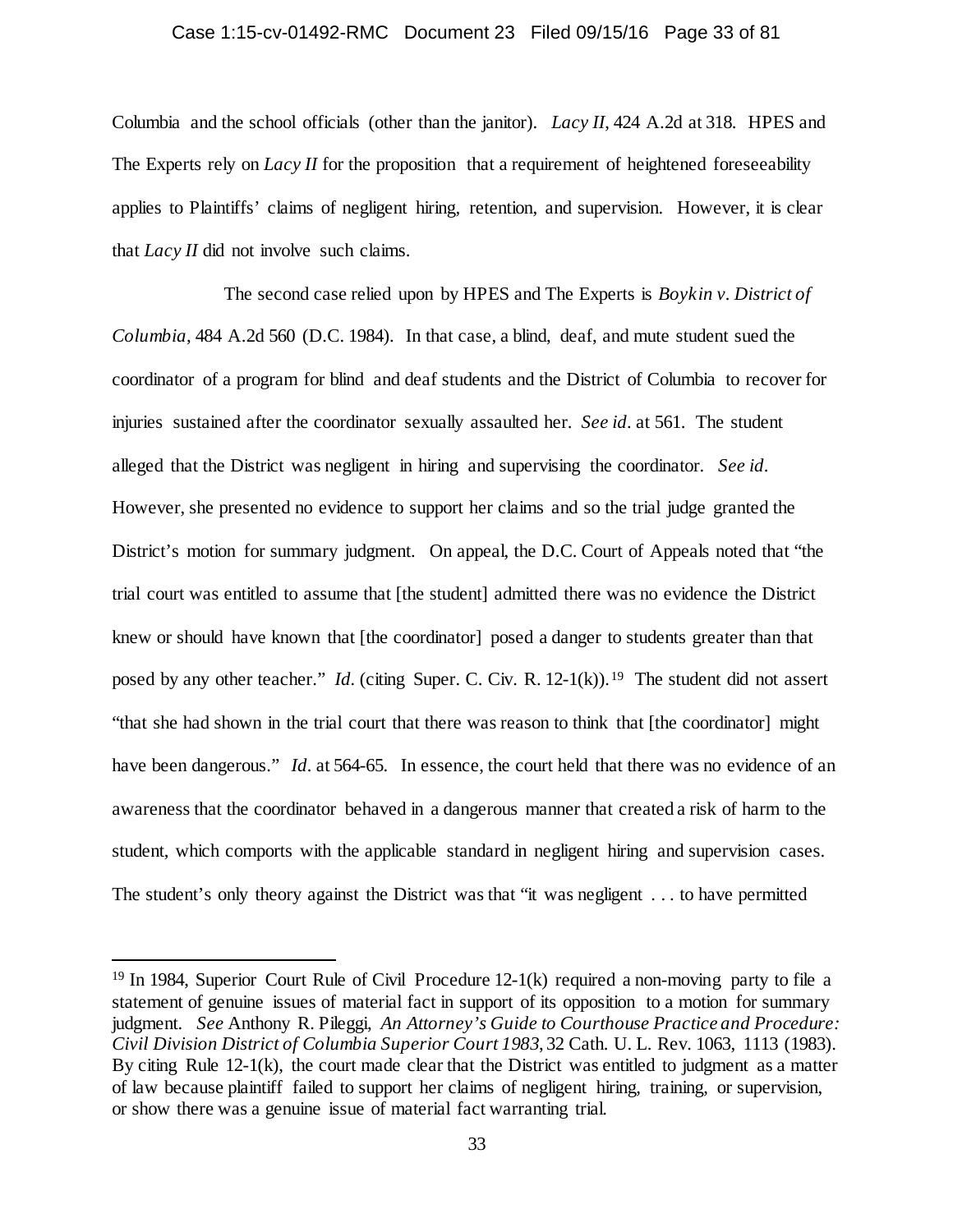## Case 1:15-cv-01492-RMC Document 23 Filed 09/15/16 Page 34 of 81

such one-on-one contacts" between teachers and students. *Id.* at 565. Her allegation was not specific to the hiring and supervision of the offending coordinator, but resembled the general negligence claim in *Lacy*. *Boykin* supports the proposition that claims of negligent hiring, retention, and supervision are treated differently.

The last case relied upon by HPES and The Experts is this Court's decision in *Jones v. R.I. Associates, LLC*, No. 02-1820 (RMC), 2005 WL 1475367 (D.D.C. June 22, 2005). In *Jones*, an officer of the D.C. Metropolitan Police Department pulled over a woman for speeding and then drove her to the hotel where he worked off-duty as a security guard and raped her in an unused conference room. The victim sued the hotel owner. *See id.* at \*1. This Court entered summary judgment in favor of the hotel owner because the plaintiff could not prove heightened foreseeability. *See id. Jones* did not involve claims of negligent hiring, retention, or supervision. Instead, the victim sued the hotel owner on a theory of "premises liability, which is a '[a] landowner's or landholder's tort liability for conditions or activities on the premises.'" *Id.* at \*3 (citing Black's Law Dictionary (8th ed. 2004)); *see also id.* at \*4 (noting plaintiff "argue[d] that the owner of the Hotel is liable to her because of its alleged negligence due to its failure to prevent its premises from being used for the commission of a crime committed against [her] . . . .").

Thus, *Lacy*, *Boykin*, and *Jones* are inapplicable to Plaintiffs' allegations because none of those cases involved claims of negligent hiring, retention, and supervision. At the risk of repetition and in the interest of clarity, D.C. case law indicates that an employer owes a duty of care to those brought into contact with a third person subject to the defendant's control or supervision when the defendant knew or should have known that the third person was likely to commit intentional or reckless misconduct. *See Giles*, 487 A.2d at 613 ("[I]t is incumbent upon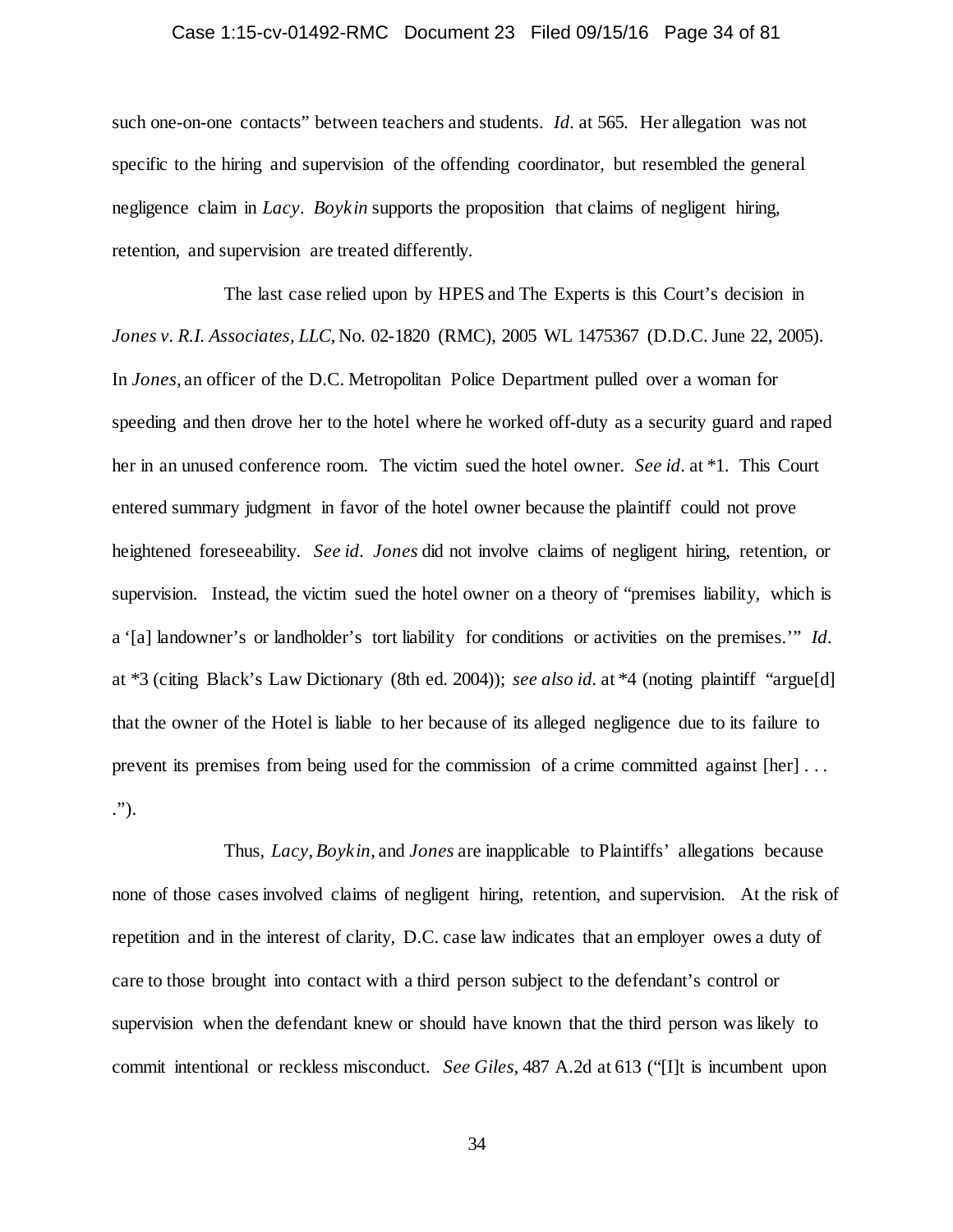## Case 1:15-cv-01492-RMC Document 23 Filed 09/15/16 Page 35 of 81

a party to show that an employer knew or should have known its employee behaved in a dangerous or otherwise incompetent manner, and that the employer, armed with that actual or constructive knowledge failed to adequately supervise the employee."). In addition, the ensuing harm must be foreseeable in light of the quality or conduct of the employee "which the employer had reason to suppose would be likely to cause harm." Restatement (Second) of Agency § 213; *see also Argonne House*, 42 F.2d 605.

Having resolved this major point of contention regarding the applicable standard to Plaintiffs' claims of negligent hiring, retention, and supervision, the Court will examine Plaintiffs' allegations.

## **ii. Plaintiffs' Claims of Negligent Hiring**

### *Claim #1: HPES and The Experts negligently hired Mr. Alexis*

All Plaintiffs allege that HPES and The Experts were negligent in hiring Mr. Alexis as a computer technician assigned to work under the Navy-Marine Corps Intranet Continuity of Service Contract. It is well established that "[a]n employer cannot be liable for negligent hiring if the employer conducts a reasonable investigation into the person's background or if such an investigation would not have revealed any reason not to hire that person." *Search v. Uber Techs., Inc.*, 128 F. Supp. 3d 222, 230 (D.D.C. 2015) (quoting *Doe v. Exxon Mobil Corp.*, 573 F. Supp. 2d 16, 28-29 (D.D.C. 2008)). Consequently, "to state a claim for negligent hiring, a plaintiff must allege specific facts from which an inference can be drawn that the employer did not conduct a reasonable background investigation, and that such an investigation would have uncovered a reason not to hire the alleged tortfeasor." *Id.* Plaintiffs do neither.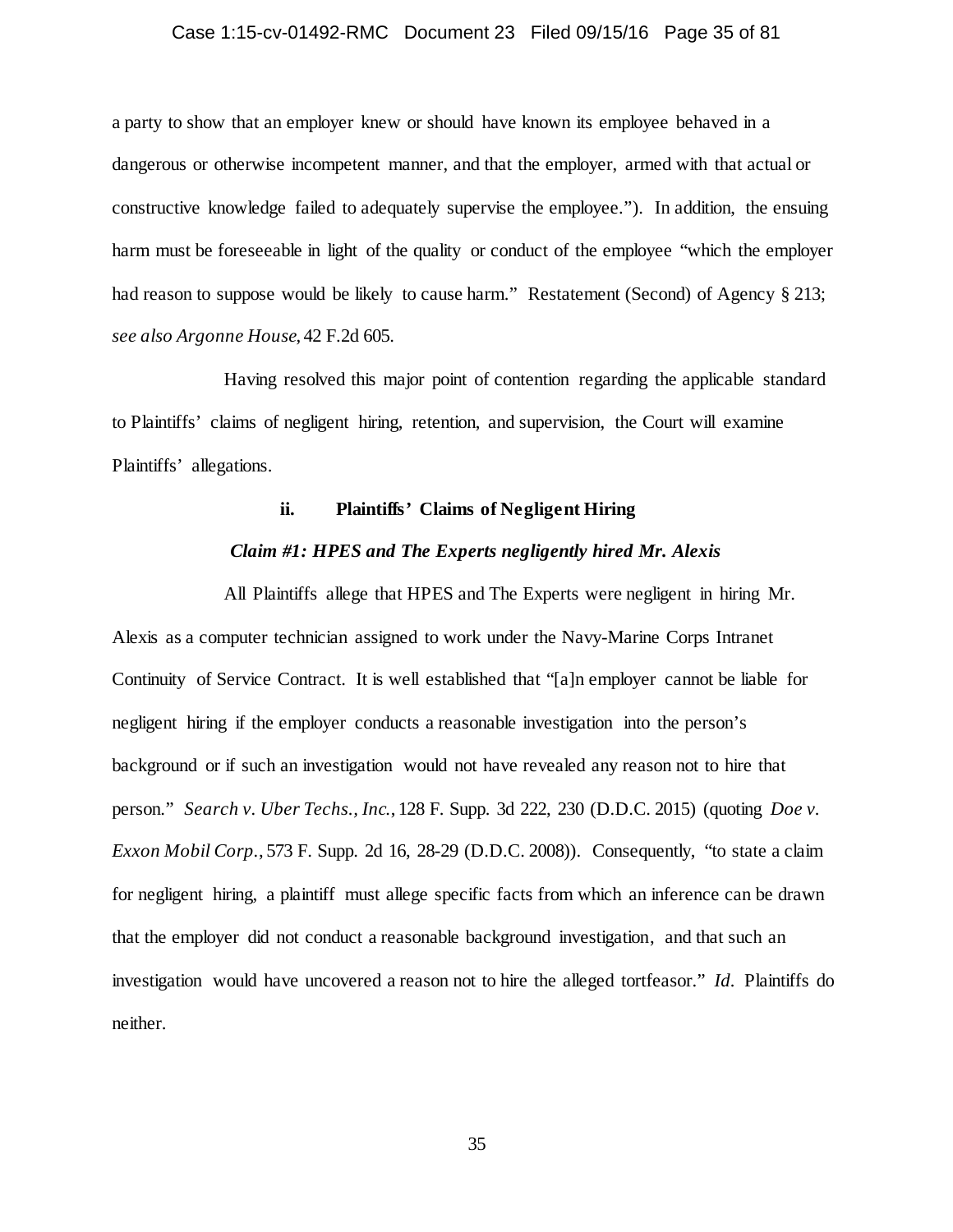## Case 1:15-cv-01492-RMC Document 23 Filed 09/15/16 Page 36 of 81

Plaintiffs allege that HPES and The Experts knew or should have known of a proclivity towards violence and a history of dangerous behavior by Mr. Alexis prior to September 2012 (*i.e.*, when he was first hired by The Experts). However, the Complaints do not allege facts to support such a claim. The only relevant allegations are conclusory and insufficient to satisfy *Twombly*. Plaintiffs allege that Mr. Alexis had a history of arrests (without convictions) while he was in the Navy –– specifically between June 2004 and September 2010 –– where he allegedly exhibited a proclivity towards violence.

The Complaints directly contradict the conclusory statement that HPES and The Experts *knew* about Mr. Alexis's violent history. Plaintiffs allege throughout their pleadings that the criminal convictions checks, motor vehicle driving record check, and the drug screening test, required by HPES and conducted by The Experts on two separate occasions, in September 2012 and July 2013, failed to reveal Mr. Alexis's arrest record or related violent conduct. *See, e.g.*, Delorenzo Compl. ¶ 13; Proctor Compl. ¶¶ 24, 26; Kohler Compl. ¶ 32; Ridgell Compl. ¶ 30; Zagami Compl. ¶ 32; Jacobs Compl. ¶ 42. Similarly, the Navy Report relied upon by Plaintiffs and cited, in many instances *verbatim*, in their Complaints, reinforces the allegations that Mr. Alexis was subject to "pre-employment suitability checks . . . which involved a drug test, a motor vehicle driving record check, and criminal convictions checks." HPES MTD, Case No. 15-216, Ex. A. [Dkt. 1[20](#page-35-0)-2] (JAGMAN Report) at 31-32.<sup>20</sup> As Plaintiffs allege, Mr. Alexis had no convictions and was never prosecuted. The two "pre-employment suitability checks" required by HPES would never have revealed arrests or Mr. Alexis's supposed violent background. The

<span id="page-35-0"></span> <sup>20</sup> As did The Experts, HPES filed an omnibus motion to dismiss and an omnibus reply brief in all nine cases. For purposes of clarity, the Court will only use the docket numbers of the Delorenzo case when citing its briefs. Nonetheless, both documents may be found in each of the other cases.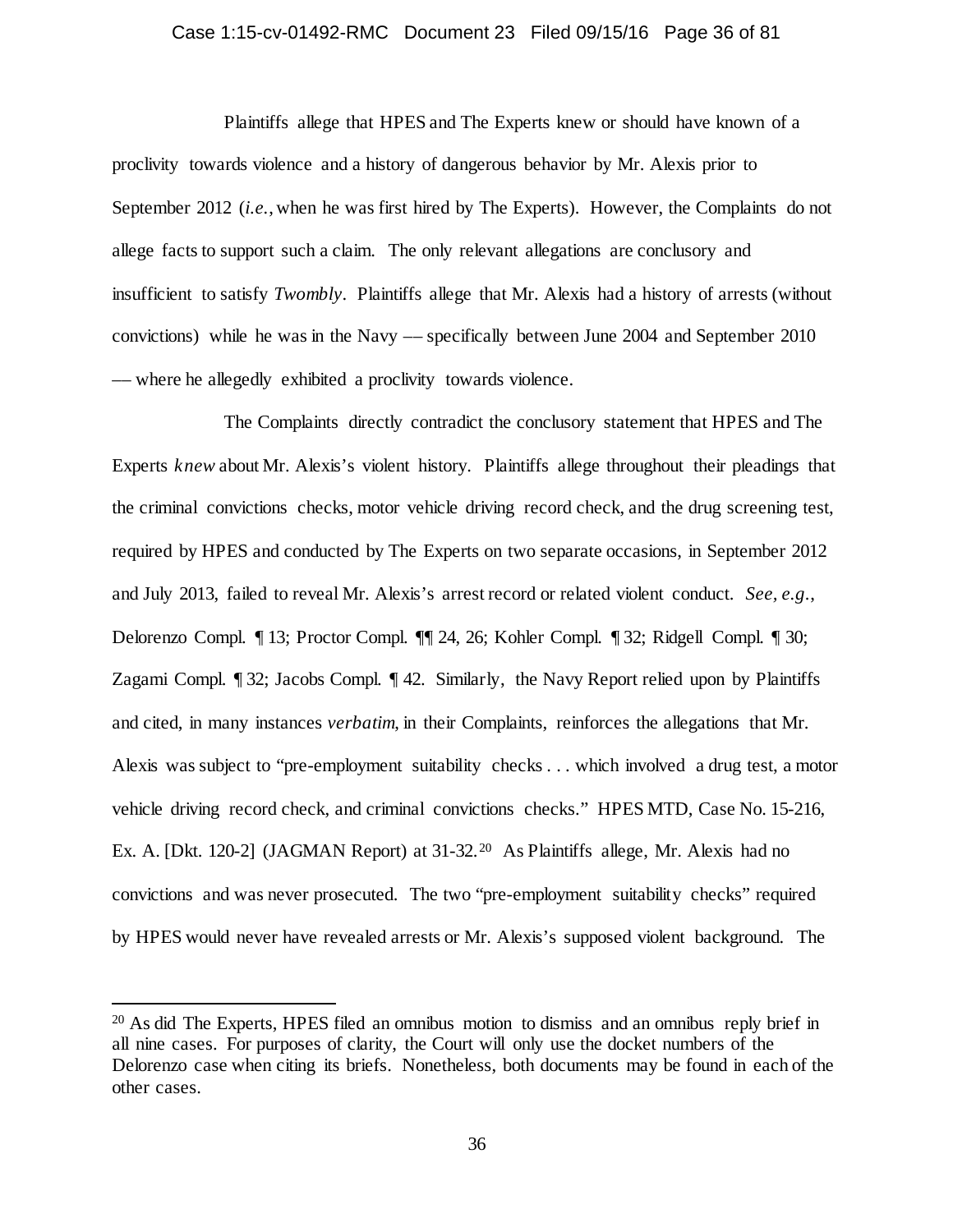# Case 1:15-cv-01492-RMC Document 23 Filed 09/15/16 Page 37 of 81

Complaints internally contradict any allegations that might have supported an inference of actual knowledge. The Court cannot "accept inferences that are unsupported by the facts set out in the complaint." *Arpaio v. Obama*, 797 F.3d 11, 19 (D.C. Cir. 2015) (internal citation and quotation marks omitted).

Plaintiffs' assertion that HPES and The Experts *should have known* about Mr. Alexis's prior arrests and supposed proclivity towards violence is even more conclusory and without factual support. Plaintiffs baldly allege that the pre-employment checks were "insufficient" because they "failed to uncover [Mr. Alexis's] prior arrest record . . . ." Proctor Compl. ¶ 27; *see also* Kohler Compl. ¶ 32; Ridgell Compl. ¶ 30; Zagami Compl. ¶ 32; Jacobs Compl. ¶ 42 (alleging that HPES and The Experts should have known because "arrests in [Mr. Alexis's] background . . . were a matter of public record"). However, Plaintiffs do not, and cannot, allege that HPES and The Experts were legally required (by federal or local statute, contract, or otherwise) to conduct criminal *arrest* checks for the position of computer technician. In fact, such a requirement would likely suffer from significant constitutional infirmities and violate D.C. law. *See infra* at 38 & n.21.

"[C]harges resulting in acquittal clearly have no legitimate significance" and "a collection of dismissed, abandoned, or withdrawn arrest records are no more than gutter rumors when measured against any standards of constitutional fairness to an individual . . . ." *Utz v*. *Cullinane*, 520 F.2d 467, 479 (D.C. Cir. 1975) (quoting *United States v. Dooley*, 364 F. Supp. 75, 77 (E.D. Pa. 1973)). The "dissemination of arrest records in a situation in which it is known they will be utilized for employment and licensing purposes" would impose "considerable barriers," *id.* at 479-80, and likely undermine an individual's due process rights, the sacrosanct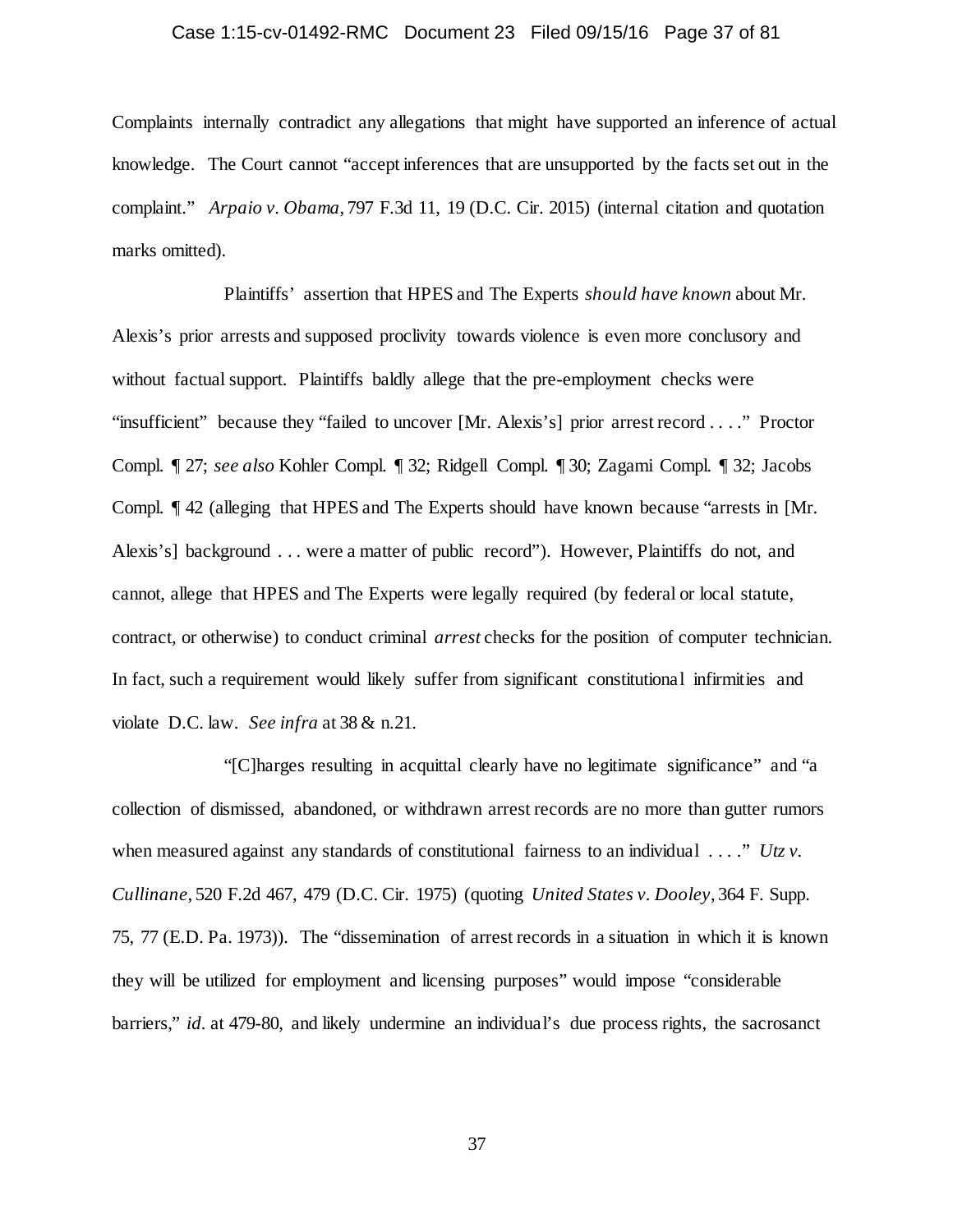presumption of innocence, as well as impair the constitutional right of privacy, *see id.* at 482 n. 41.

Moreover, "information concerning a prospective employee's record of arrests without convictions, *is irrelevant to his suitability or qualification for employment*." *Id.* at 482 (quoting *Gregory v. Litton Systems, Inc.*, 316 F. Supp. 401, 403 (C.D. Cal. 1970), *modified on other grounds and aff'd as modified*, 472 F.2d 631 (9th Cir. 1972)) (emphasis added). In addition, at the time of Mr. Alexis's hiring, the Duncan Ordinance regulated the dissemination of arrest records in the District of Columbia and prohibited access to any pre-conviction or postexoneration arrest information for employment purposes. The Ordinance provided in relevant part "that it shall be an offense punishable by a fine not to exceed \$50.00, for any person to require as a condition of employment the production of any arrest record or copy, extract or statement thereof at the expense of any employee or applicant for employment to whom such record may relate." *Id.* at 485-86 (noting that "[a]lthough Duncan Ordinance [was] not officially reported, it [was] reproduced as an Appendix to" *Morrow v. District of Columbia*, 417 F.2d 728, 745-46 n.9 (D.C. Cir. 1969)).<sup>[21](#page-37-0)</sup>

In conclusion, any inference that HPES and The Experts knew or should have known of Mr. Alexis's arrest record and dangerous behavior prior to 2012 is unsupported and

<span id="page-37-0"></span><sup>&</sup>lt;sup>21</sup> The Duncan Ordinance was adopted by the D.C. Board of Commissioners on October 31, 1967. The Ordinance was subsequently amended by the Re-Entry Facilitation Amendment Act of 2012, effective June 15, 2013 (D.C. Law 19-319; 60 D.C. Reg. 2333 (March 1, 2013)) and the Post-Arrest Process Clarification Amendment Act of 2014, effective April 24, 2015 (D.C. Law 20-243; 61 D.C. Reg. 8320 (August 15, 2014)). In addition, in 2014, the D.C. Legislature enacted the Fair Criminal Record Screening Act of 2014, effective December 17, 2014 (D.C. Law 20-152; 61 D.C. Reg. 8904 (August 21, 2014)) reiterating that "an employer may not make an inquiry about or require an application to disclose or reveal an arrest or a criminal accusation made against the applicant, which is not pending against the applicant or did not result in a conviction." D.C. Code § 32-1342 (a) (alterations omitted).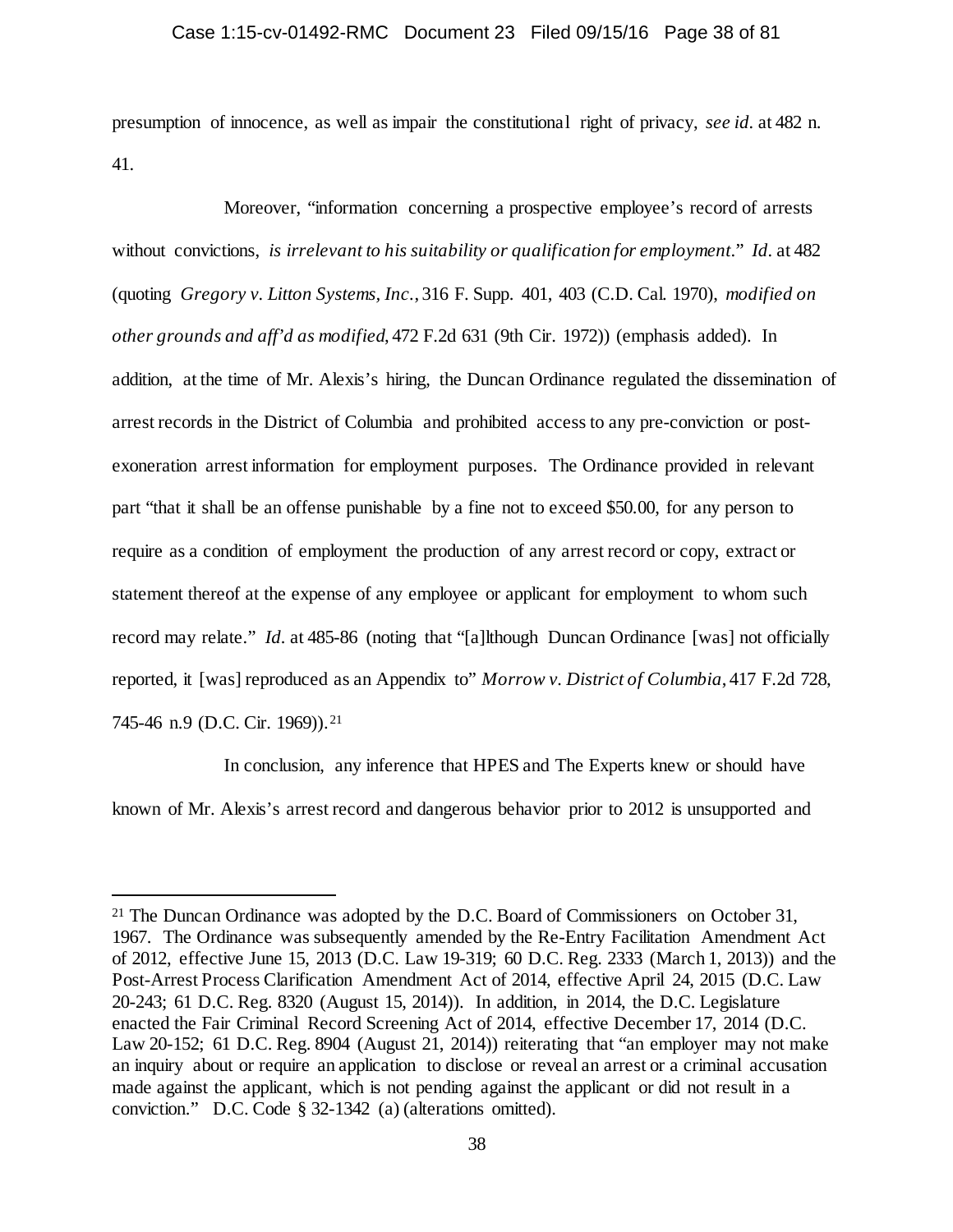#### Case 1:15-cv-01492-RMC Document 23 Filed 09/15/16 Page 39 of 81

contradicted by Plaintiffs' own allegations. *See Arpaio*, 797 F.3d at 19. According to the Complaints and the Navy Report, The Experts hired Mr. Alexis knowing that he: (1) had no criminal convictions and that he passed the drug test and the motor vehicle driving record check required by HPES; (2) was honorably discharged from the Navy in January 2011; and (3) had an active Secret-level security clearance with a favorable re-enlistment code. No jury could find from these facts that HPES or The Experts failed to exercise reasonable care in hiring Mr. Alexis. *See Boykin*, 484 A.2d at 564; *cf. Schechter*, 892 A.2d at 431-32; *Fleming*, 80 A.2d at 916-17.

The assertion that HPES and The Experts "had actual and/or constructive knowledge of [Mr.] Alexis's propensity for gun violence" has no factual support. Halmon-Daniels Compl., Case No. 15-1501 [Dkt. 1] ¶ 95. Plaintiffs contend that they should be allowed discovery to learn precisely what HPES and The Experts knew about Mr. Alexis at the time of his hiring. They seem to argue it is "unreasonable to expect the Complaint to offer a more detailed factual foundation for Plaintiff[s'] negligent-hiring claim." *Search*, 128 F. Supp. 3d at 230. To the contrary, the Court adopts the analysis of another member of this Court in similar circumstances:

> This apparent Catch-22 is the reason that "detailed factual allegations are not necessary to withstand a Rule 12(b)(6) motion," but it does not excuse a Plaintiff's failure to "put forth factual content that allows the court to draw the reasonable inference that the defendant is liable for the misconduct alleged." *Kenley v. District of Columbia,* 83 F. Supp. 3d 20 (D.D.C. 2015) (internal quotation marks and citations omitted). Were that not the case, a plaintiff might merely invoke the magic words  $-e.g.,$  "negligent" hiring," "constructive knowledge," and the like — and thereby subject a defendant to costly and potentially meritless litigation.

*Id.* at 230-31. Plaintiffs' allegations that HPES and The Experts knew, or should have known, are conclusory and insufficient to satisfy *Twombly*'s pleading threshold. *See Willett v. United*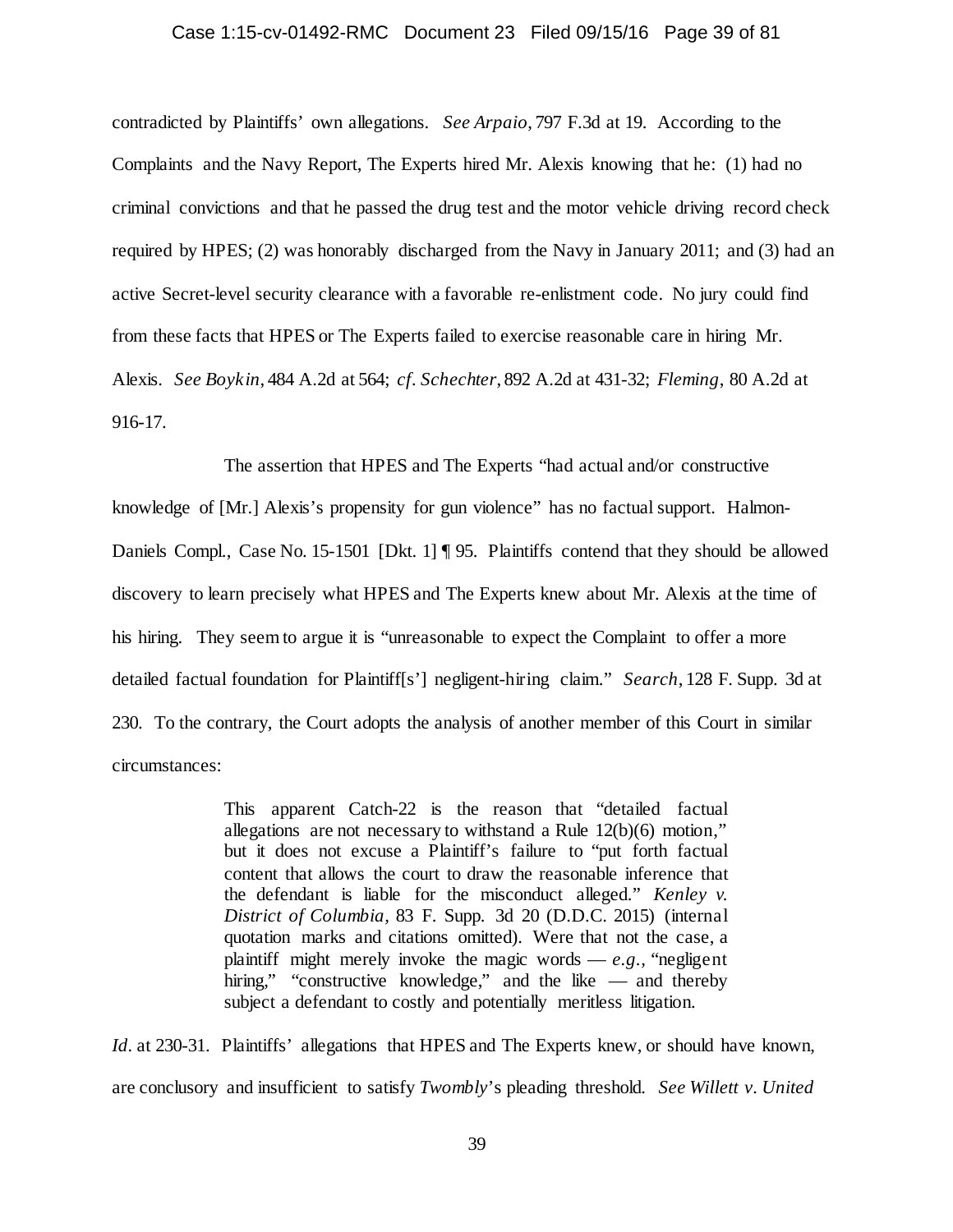#### Case 1:15-cv-01492-RMC Document 23 Filed 09/15/16 Page 40 of 81

*States*, 24 F. Supp. 3d 1167, 1180 (M.D. Ala. 2014); *see also Stevens v. Sodexo, Inc.*, 846 F. Supp. 2d 119, 128 (D.D.C. 2012) (dismissing claims of "negligent hiring, supervision, and retention" because "bare, conclusory assertions, in the form of unenlightening legal-speak, that Sodexo 'knew or should have known' are insufficient to survive Sodexo's Motion to Dismiss"). Accordingly, Plaintiffs' claims that HPES and The Experts were negligent in hiring Mr. Alexis will be dismissed.

# *Claim #2: HPES negligently hired The Experts*

Plaintiffs Kohler, Ridgell, Zagami, and Jacobs assert in their Complaints that HPES negligently hired The Experts and proximately caused their injuries. *See* Kohler Compl. ¶¶ 89-91; Ridgell Compl. ¶¶ 87-89; Zagami Compl. ¶¶ 89-91; Jacobs Compl. ¶¶ 99-101. At oral argument, counsel for HPES conceded that it did not address this claim in its motion to dismiss. *See* 8/16/2016 Hr'g Tr. at 13:24-14:8 ("Well, Your Honor, I didn't read the complaints as making an argument that HP was responsible for anything that The Experts did or didn't do and sort of a vicarious liability theory.")<sup>22</sup> Although Plaintiffs Kohler, Ridgell, Zagami, and Jacobs clearly assert this claim in their Complaints and HPES did not move to dismiss it, the claims are devoid of factual allegations that could support an inference that HPES negligently hired The Experts.

Plaintiffs needed to "allege specific facts from which an inference can be drawn that [HPES] did not conduct a reasonable background investigation [of The Experts], and that such an investigation would have uncovered a reason not to hire [The Experts]." *Search*, 128 F. Supp. 3d at 230. However, there are no allegations concerning the investigation and hiring of

<span id="page-39-0"></span> <sup>22</sup> HPES may have misunderstood the nature of this claim. Plaintiffs Kohler, Ridgell, Zagami, and Jacobs assert a direct-liability theory of negligent hiring of a subcontractor, as opposed to a claim of negligence based on the vicarious liability doctrine of *respondeat superior*.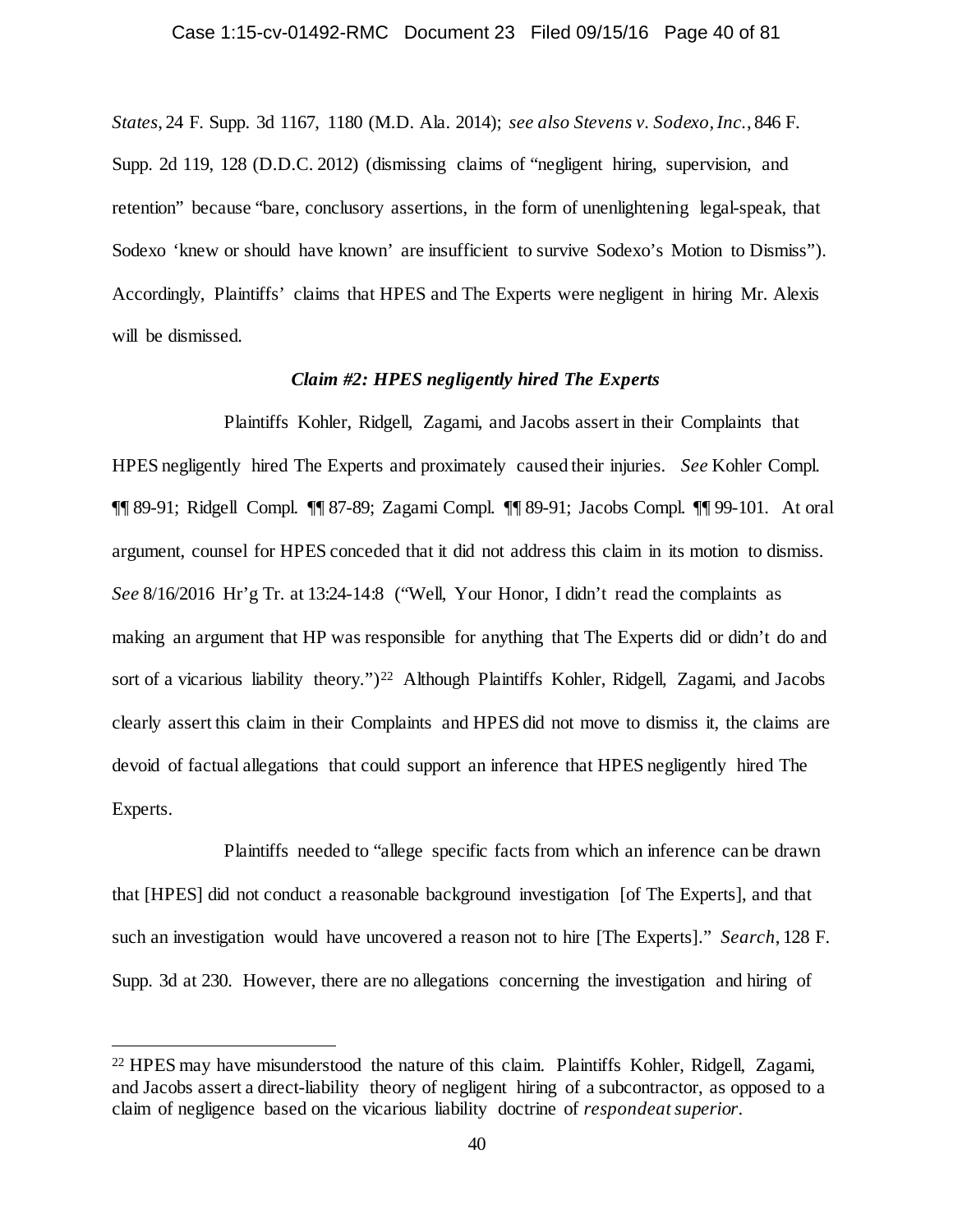# Case 1:15-cv-01492-RMC Document 23 Filed 09/15/16 Page 41 of 81

The Experts or any history of incompetent behavior by The Experts, let alone any indication that The Experts was selected notwithstanding an actual or constructive awareness of its lack of skill, experience, or equipment. *See* Restatement (Second) of Torts § 411 & cmt. a and b. To the contrary, the Complaints focus on Mr. Alexis's relationship with The Experts, which is irrelevant to the assertion that HPES acted negligently when it entered into a contract with The Experts to provide services under the Navy-Marine Corps Intranet Continuity of Service Contract. Accordingly, these allegations will also be dismissed. *See Baker v. Dir., U.S. Parole Comm'n*, 916 F.2d 725, 727 (D.C. Cir. 1990) ("Because it is patently obvious that [plaintiff] could not have prevailed on the facts alleged in his complaint, we find that *sua sponte* dismissal was appropriate.")

# **iii. Plaintiffs' Claims of Negligent Retention and Supervision** *Claim #1: HPES and The Experts negligently retained and supervised Mr. Alexis*

To state a claim for negligent retention and supervision, Plaintiffs must allege sufficient facts to advance a plausible inference that HPES and The Experts "knew or should have known" that Mr. Alexis "behaved in a dangerous or otherwise incompetent manner" prior to the Navy Yard shooting, and that HPES and The Experts, "armed with that actual or constructive knowledge failed to adequately supervise" Mr. Alexis. *Giles*, 487 A.2d at 613 (citing *Murphy*, 458 A.2d at 64). According to this theory of negligence and the allegations in the Complaints, HPES and The Experts had a duty to exercise reasonable care to control Mr. Alexis "while acting outside the scope of his employment as to prevent him from intentionally harming others or from so conducting himself as to create an unreasonable risk of bodily harm to them" because: (1) Mr. Alexis was brought into contact with the victims of the shooting through his employment (in other words, he was "privileged to enter" the premises due to his status as a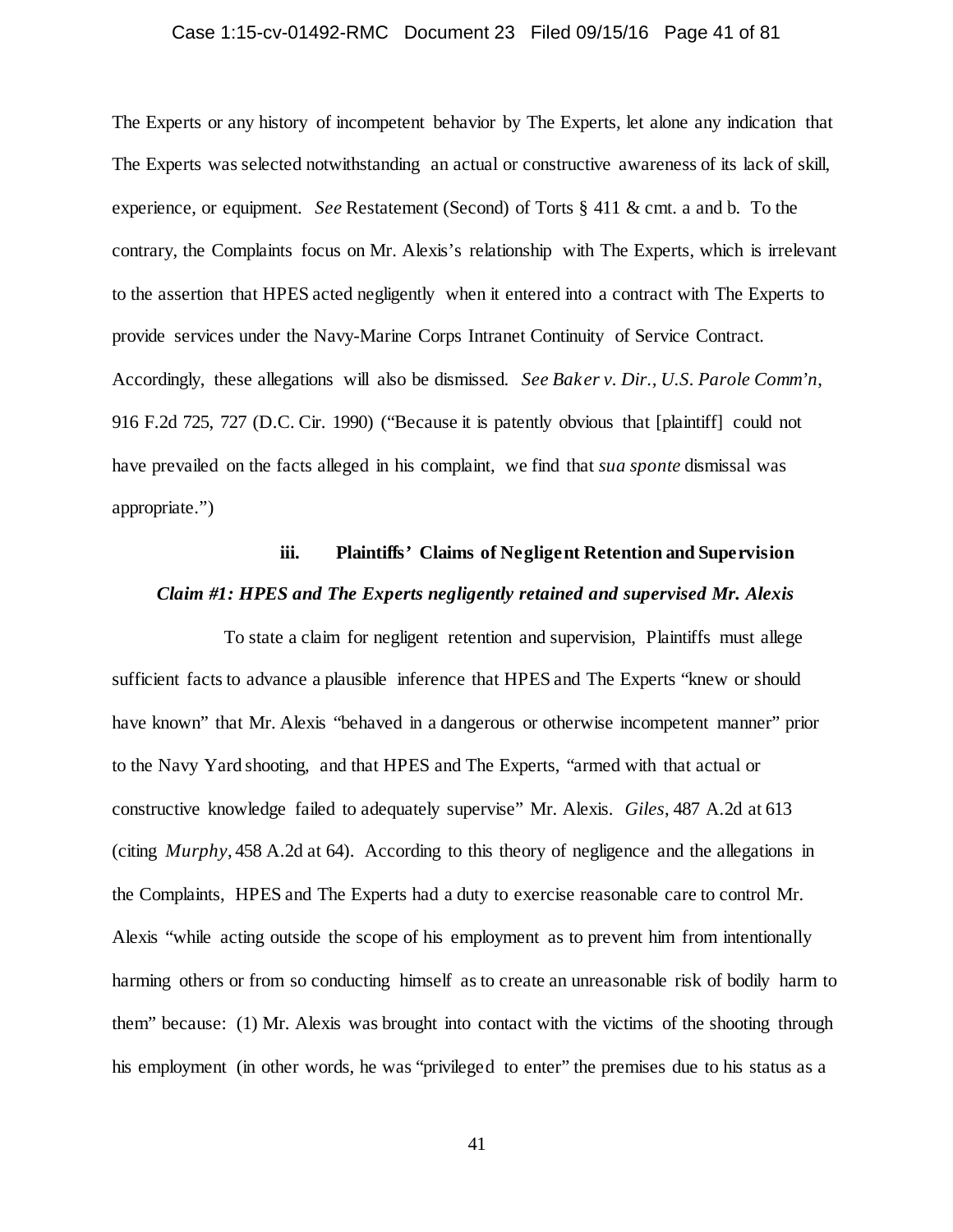# Case 1:15-cv-01492-RMC Document 23 Filed 09/15/16 Page 42 of 81

computer technician assigned to work at the Navy Yard); and (2) HPES and The Experts had the "ability to control" Mr. Alexis which, given Mr. Alexis's prior behavior, they knew or should have known "of the necessity and opportunity for exercising such control." Restatement (Second) of Torts § 317 and Restatement (First) of Agency § 302, cmt. n; *see also, e.g.*,*Int'l Distrib. Corp.*, 569 F.2d at 139; *Schechter*, 892 A.2d 415; *Phelan*, 805 A.2d at 938-40; *Fleming*, 80 A.2d at 917.

HPES and The Experts do not contest the sufficiency of Plaintiffs' allegations with respect to Mr. Alexis's authorization to enter the Navy Yard due to his employment or their ability to control and supervise Mr. Alexis. They also do not contest Plaintiffs' allegations concerning the inadequacy of their actions in failing to prevent the shooting. Rather, HPES and The Experts focus on the sufficiency of the allegations concerning what HPES and The Experts knew or should have known about Mr. Alexis prior to the shooting. The relevant question at a motion to dismiss is whether the actual or constructive knowledge of HPES and The Experts is sufficiently supported to make plausible a duty to exercise reasonable care in retaining and supervising Mr. Alexis.

Plaintiffs' allegations on this issue could be divided into two categories: (1) Mr. Alexis's arrest record and supposed violent behavior while he was in the Navy (June 2004- September 2010); and (2) Mr. Alexis's alleged violent behavior while he was a subcontractor (September 2012-September 2013). With respect to the first category, the Court has already found that the Complaints did not provide any actual basis to infer that HPES and The Experts knew or should have known of Mr. Alexis's prior arrest record and supposed proclivity towards violence at the time of his hiring. *See supra* at 36-40. Similarly, the Complaints do not provide any factual basis to infer actual or constructive knowledge of Mr. Alexis's arrest record or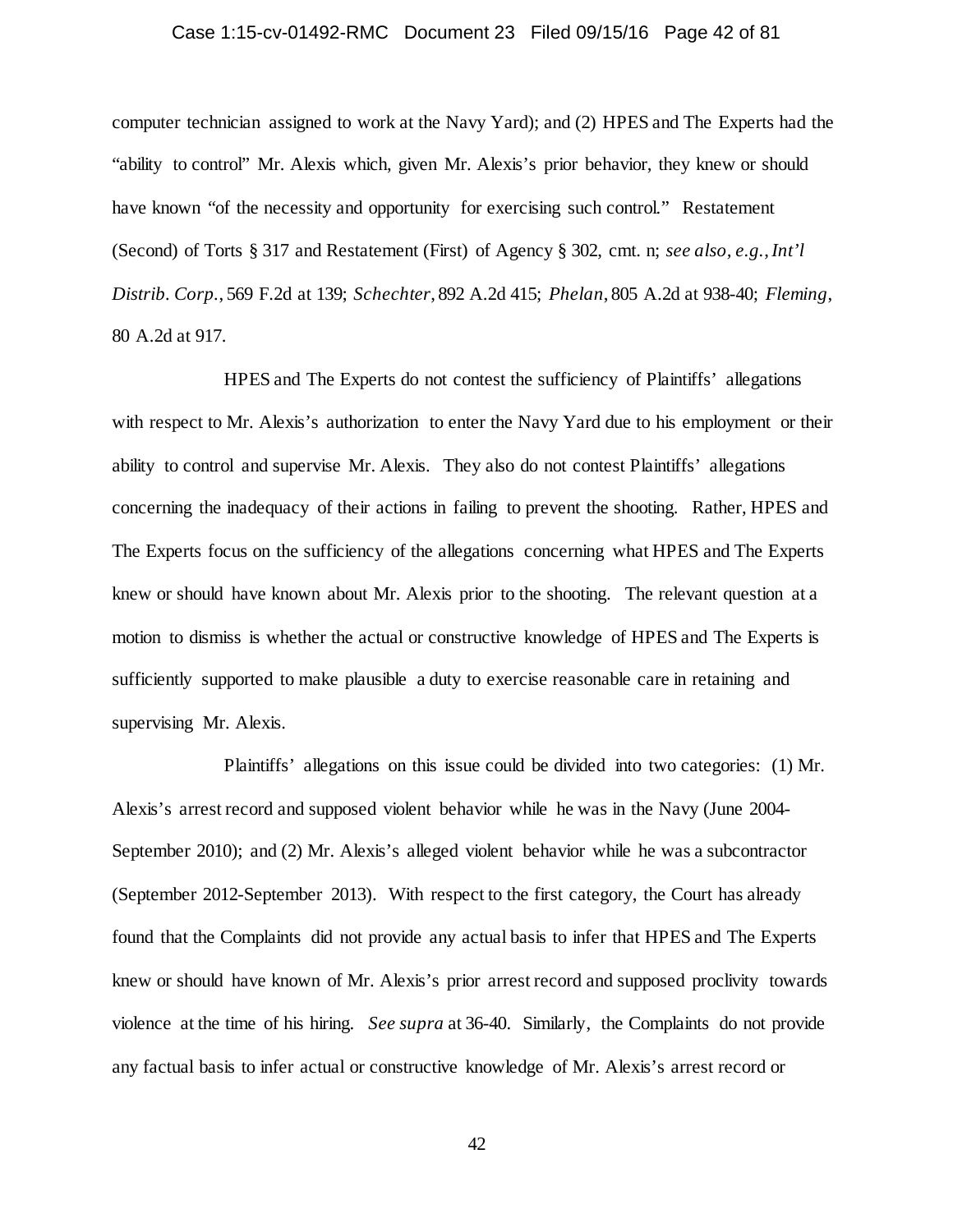# Case 1:15-cv-01492-RMC Document 23 Filed 09/15/16 Page 43 of 81

alleged pre-employment history of violence acquired by HPES or The Experts after his hiring in September 2012.<sup>[23](#page-42-0)</sup>

At oral argument, counsel for Mr. Proctor suggested that because "[t]here was an [alleged] August 9th, 2013 discussion with Mr. Alexis's mother," in which she said that Mr. Alexis "had prior incidents of being paranoid," HPES and The Experts knew or should have known of Mr. Alexis's arrest record and proclivity towards violence. 8/16/2016 Hr'g Tr. at 50:12-17; *see also* Proctor Compl. ¶ 62 ("On August 9, 2013, The Experts HR director called [Mr.] Alexis's mother who said that [Mr.] Alexis had been paranoid and this was not the first episode he had experienced."); Kohler Compl. ¶ 52; Ridgell Compl. ¶ 50; Zagami Compl. ¶ 52; Jacobs Compl. ¶ 63.[24](#page-42-1) The allegation falls short. It supports the limited inference that The Experts became aware in August 2013 that Mr. Alexis suffered from a mental illness. The vague allegation that Mr. Alexis "had been paranoid" in the past fails to support an inference of actual or constructive awareness of Mr. Alexis's arrest record and supposed violent attributes. Simply put, any attempt to equate mental illness with violence must fail. *See White v. Mansfield-Richland*, No. 12-CA-115 and 12-CA-116, 2013 WL 3936036, at \*1, 8 (Ohio Ct. App. July 18,

<span id="page-42-0"></span><sup>&</sup>lt;sup>23</sup> The Court notes that some Plaintiffs use the term "criminal history" to refer to Mr. Alexis's arrest record and pre-2012 actions although he was not prosecuted for any offense, let alone convicted of a crime. "There is no rational basis to presume guilt and active criminality from the mere fact of an arrest" and "[f]ew things are as fundamental to our legal system as the presumption of innocence until overcome by proof of guilt beyond a reasonable doubt at a fair trial." *Davis v. Paul*, 505 F.2d 1180, 1184 (6th Cir. 1974), *rev'd on other grounds,* 424 U.S. 693 (1976); *see also Menard v. Mitchell*, 328 F. Supp. 718, 724 (D.D.C. 1971) ("Under our system of criminal justice, only a conviction carries legal significance as to a person's involvement in criminal behavior.").

<span id="page-42-1"></span><sup>&</sup>lt;sup>24</sup> There are no allegations that HPES was or should have been aware of this conversation between Mr. Alexis's mother and the HR Director for The Experts.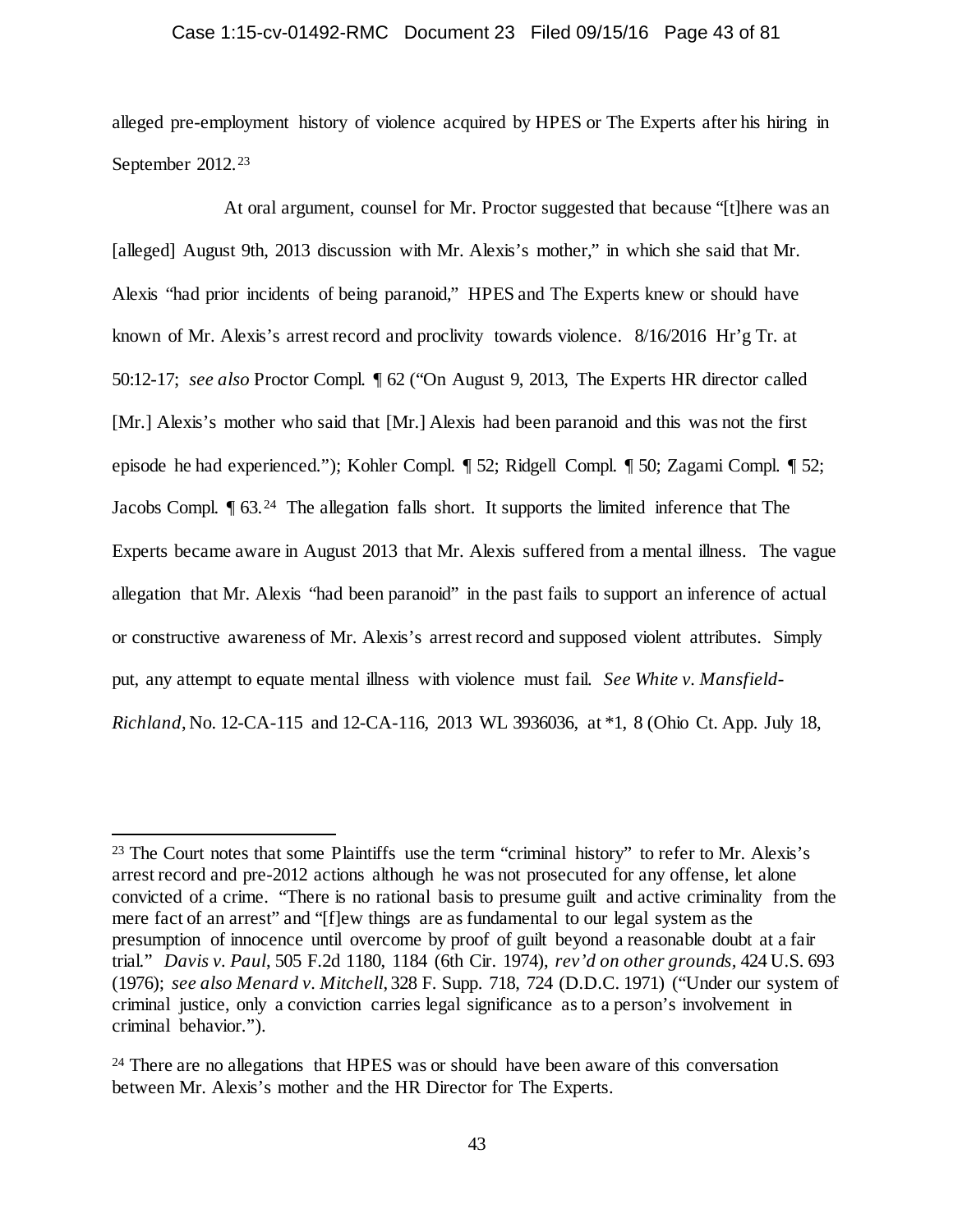#### Case 1:15-cv-01492-RMC Document 23 Filed 09/15/16 Page 44 of 81

2013) (stating that while defendant "may have been aware of his son's mental illness, . . . suffering from a mental illness does not automatically equate violent behavior."). <sup>25</sup>

Perhaps aware of the frailty of their pre-2012 allegations, Plaintiffs shifted their focus at oral argument to the events of August 2013. *See* 8/16/2016 Hr'g Tr. at 49:17-19 (counsel for Plaintiff Proctor agreeing with Court that pre-2012 allegations "are not necessary to a well pled complaint"); *see also id.* at 68:14-17 (counsel for Plaintiffs Kohler, Ridgell, Zagami, and Jacobs agreeing with Court that pre-2012 allegations "are of tangential relevance" and that "[w]hat's really key here is August of 2013 and the events of that month leading up to the day of the shooting"). With respect to the second category of allegations, the Complaints describe in detail the bizarre behavior of Mr. Alexis during his assignment to the Naval Undersea Warfare Center in Newport, Rhode Island on August 4-7, 2013. One may conclude from these allegations (*e.g.*, complaining of hearing voices, being followed, and being tormented by electronic low-frequency waves) that Mr. Alexis suffered from a mental illness at that time. However, the allegations do not lead to an inference of future violent behavior. To conclude otherwise would contribute to the perpetuation of the false notion that mentally-ill individuals are predisposed or likely to be violent, a stereotype that would create undesirable incentives in the employment context.[26](#page-43-1)

<span id="page-43-0"></span> <sup>25</sup> Counsel for Plaintiff Proctor indicated at oral argument that this allegation "is a perfect example for why discovery should be allowed to proceed in this case." 8/16/2016 Hr'g Tr. at 50:19-20. However, discovery would be nothing more than a speculative fishing expedition.

<span id="page-43-1"></span><sup>&</sup>lt;sup>26</sup> If it were true that exhibiting symptoms of psychosis is sufficient to put an employer on actual or constructive notice of an employee's future violent behavior, many employers may be reluctant to hire individuals with some kind of mental illness or disorder in violation of the American with Disabilities Act, 42 U.S.C. § 12101, *et seq.*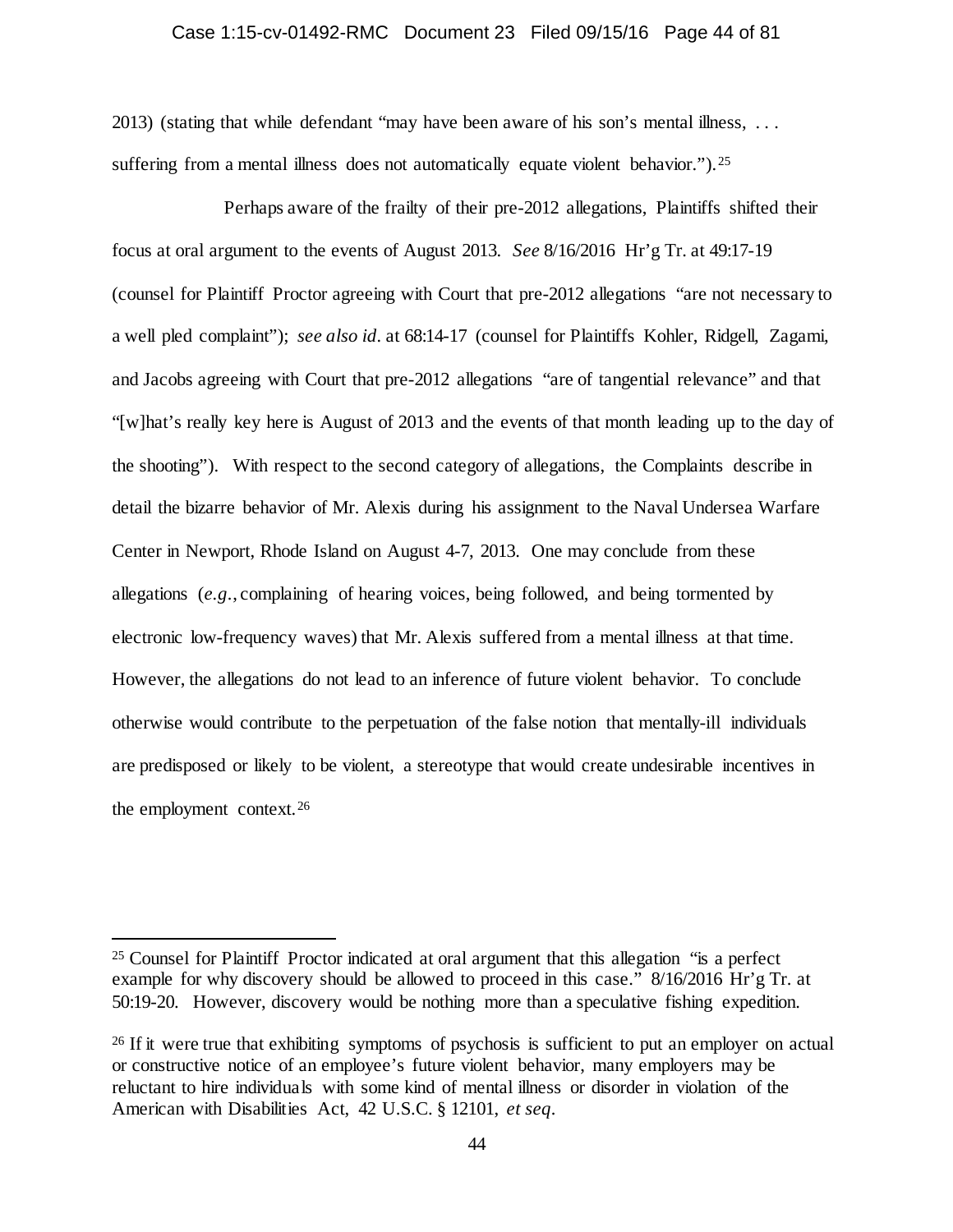# Case 1:15-cv-01492-RMC Document 23 Filed 09/15/16 Page 45 of 81

Indeed, the D.C. Circuit stated in *Hicks v. United States* that "[g]eneralizations must be avoided as much as possible in the area of psychiatry" and, thus, a "claim of negligence must be considered in light of the elusive qualities of mental disorders and the difficulty of analyzing and evaluating them." 511 F.2d 407, 415 (D.C. Cir. 1975). Such generalizations were not always "avoided" in Plaintiffs' briefs and pleadings. *See* McCullough Opp'n, Case No. 15- 1639 [Dkt. 21] at 16 (stating that "there is a consistent profile for the active shooter: these people are *crazy* — not merely angry, disgruntled or neurotic — *crazy*[; i]t is the *sine qua non*  for the active shooter — *crazy*") (emphasis added). The Court concludes that awareness of Mr. Alexis's episode of mental illness did not automatically impose a duty of care on HPES and The Experts.

Nonetheless, there are allegations that, combined with the symptoms of mental illness exhibited by Mr. Alexis during August 4-7, 2013, barely push Plaintiffs' claims of negligent retention and supervision over the plausibility threshold of *Twombly*. For example, Plaintiffs allege that: (1) on August 4, 2013, the project coordinator for The Experts had to calm down an angry Mr. Alexis over the phone and persuade him to get away from a male seated across the aisle from him at the Norfolk Airport; (2) on August 6, 2013, the travel coordinator for The Experts contacted the desk clerk at the Navy Gateway Inns & Suites and expressed her concern that Mr. Alexis could harm someone; (3) the hotel's desk clerk contacted the Naval Station Newport Police to request that a police officer be assigned close to the hotel in case Mr. Alexis attempted to hurt someone; and (4) on August 7, 2013, the Newport Police Officer-in-Charge contacted the Naval Station Police Sergeant to relay the information concerning Mr.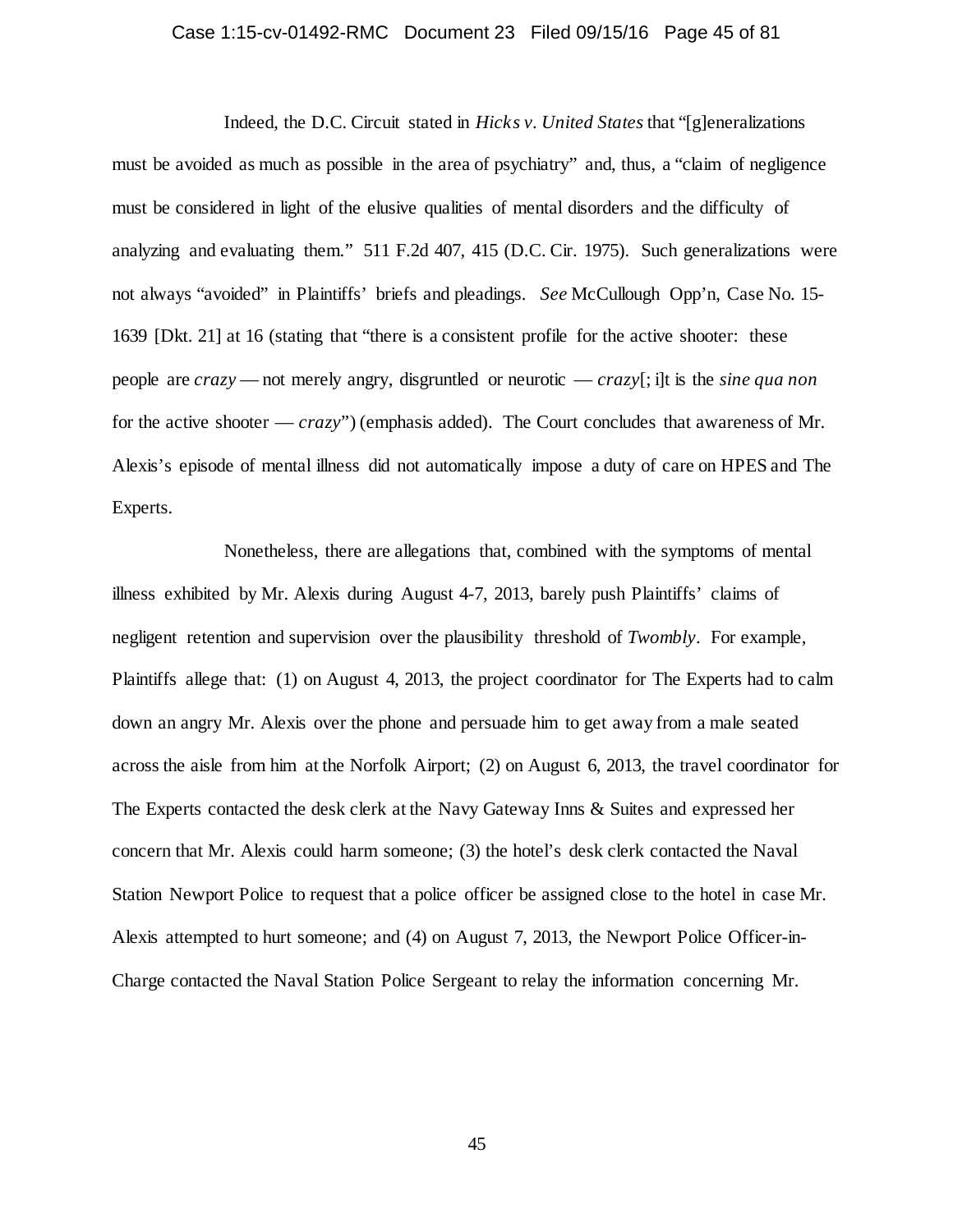# Case 1:15-cv-01492-RMC Document 23 Filed 09/15/16 Page 46 of 81

Alexis and fax him a copy of a police report with a note saying, "FYI on this. Just thought to pass it on to you in the event this person escalates."<sup>[27](#page-45-0)</sup>

These allegations, in combination with Mr. Alexis's behavior at the Norfolk Airport and in Rhode Island, could support an inference that HPES and The Experts were on actual or constructive notice that Mr. Alexis behaved in a "dangerous or otherwise incompetent manner" and that he might harm others or create an unreasonable risk of bodily harm to others. *Giles*, 487 A.2d at 613; *see also Fleming*, 80 A.2d at 917 (citing Restatement (First) of Torts § 302, cmt. n); Restatement (Second) of Torts § 317 and § 319. Based on the allegations in the Complaints, the Court cannot say that a jury might not find that HPES and The Experts had a duty to properly supervise or control Mr. Alexis, which they might have breached by failing to provide adequate supervision when authorizing Mr. Alexis to enter the Navy Yard.[28](#page-45-1) *See Int'l Distrib. Corp.*, 569 F.2d at 139 (stating that "an employer has a duty to supervise those of its employees who are privileged because of their employment to enter another's property"); *cf. Phelan*, 805 A.2d at 938-40.

Accordingly, Plaintiffs' claims of negligent retention and supervision shall proceed to discovery so that the parties will have a more detailed factual foundation for their claims and their allegations of foreseeability. Upon further detail about the nature of the risk of harm to others, everyone will be in a better position to "balanc[e] the magnitude of the risk against the utility of [Defendants'] conduct" by taking into account the necessary factors, such as

<span id="page-45-0"></span><sup>&</sup>lt;sup>27</sup> Neither HPES nor The Experts contest the sufficiency of the allegations with respect to what they knew or should have known about the series of events in August 2013.

<span id="page-45-1"></span><sup>&</sup>lt;sup>28</sup> HPES and The Experts generally focused on the interplay between duty and foreseeability and did not challenge the sufficiency of Plaintiffs' allegations with respect to the adequacy of supervision (*i.e.*, breach of the duty of care).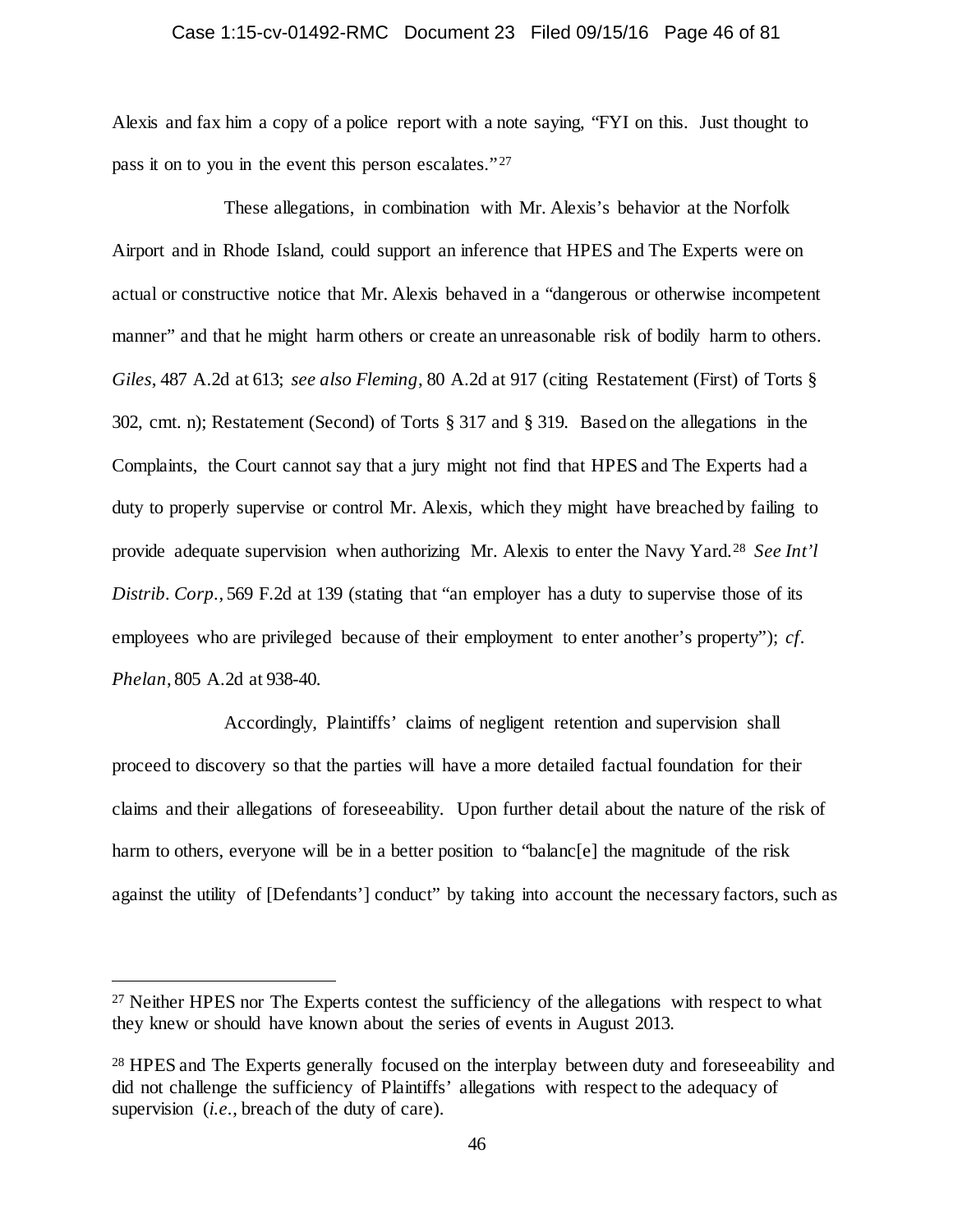#### Case 1:15-cv-01492-RMC Document 23 Filed 09/15/16 Page 47 of 81

"the known character, past conduct, and tendencies of the person whose intentional conduct causes the harm, . . . the gravity of the harm that may result, . . . [and] the burden of the precautions which the [Defendants] would be required to take." *Smith*, 481 F. Supp. 2d at 190 (quoting *Doe*, 524 A.2d at 34 n.3; Restatement (Second) of Torts § 302B, cmt. f). The motions to dismiss these claims will be denied.

# *Claim #2: HPES negligently retained and supervised The Experts*

Plaintiffs Kohler, Ridgell, Zagami, and Jacobs assert in their Complaints that HPES negligently retained and supervised The Experts. *See* Kohler Compl. ¶¶ 89-91; Ridgell Compl. ¶¶ 87-89; Zagami Compl. ¶¶ 89-91; Jacobs Compl. ¶¶ 99-101. At oral argument, counsel for HPES conceded that it did not address this claim in its motion to dismiss. *See*  8/16/2016 Hr'g Tr. at 13:24-14:8. Since HPES did not move to dismiss this claim and Plaintiffs have alleged sufficient facts to state a claim that The Experts acted negligently with respect to Mr. Alexis, the Court will allow this additional claim against HPES to proceed to discovery.

# **iv. Plaintiffs' Remaining Claims of Common Law Negligence**

In addition to the theories of negligent hiring, retention, or supervision, Plaintiffs have asserted other claims of negligence against HPES and The Experts, using different labels to describe their claims, such as "negligent undertaking," "negligence," "negligent credentialing," "gross negligence," "reckless disregard," and "failure to warn."<sup>29</sup> Some Plaintiffs have also used

<span id="page-46-0"></span> <sup>29</sup> *See* Delorenzo Compl. Counts I and II (including "failure to warn" claim against HPES and The Experts); Frasier Compl. Counts I and II (including "negligence" and "failure to warn" claims against HPES and The Experts); Proctor Compl. Counts V and VI (alleging claims of "negligence" under NISPOM and "other applicable law" against HPES and The Experts); Halmon-Daniels Compl. Counts II and IV (alleging "failure to warn" claims against HPES and Experts); Kohler/Ridgell/Zagami/Jacobs Compls. Counts II, III, V, and VI (alleging claims of "negligent undertaking" and "negligence" against HPES and The Experts); and McCullough Compl. Counts I and III (alleging claims of "negligence," "gross negligence," "failure to warn,"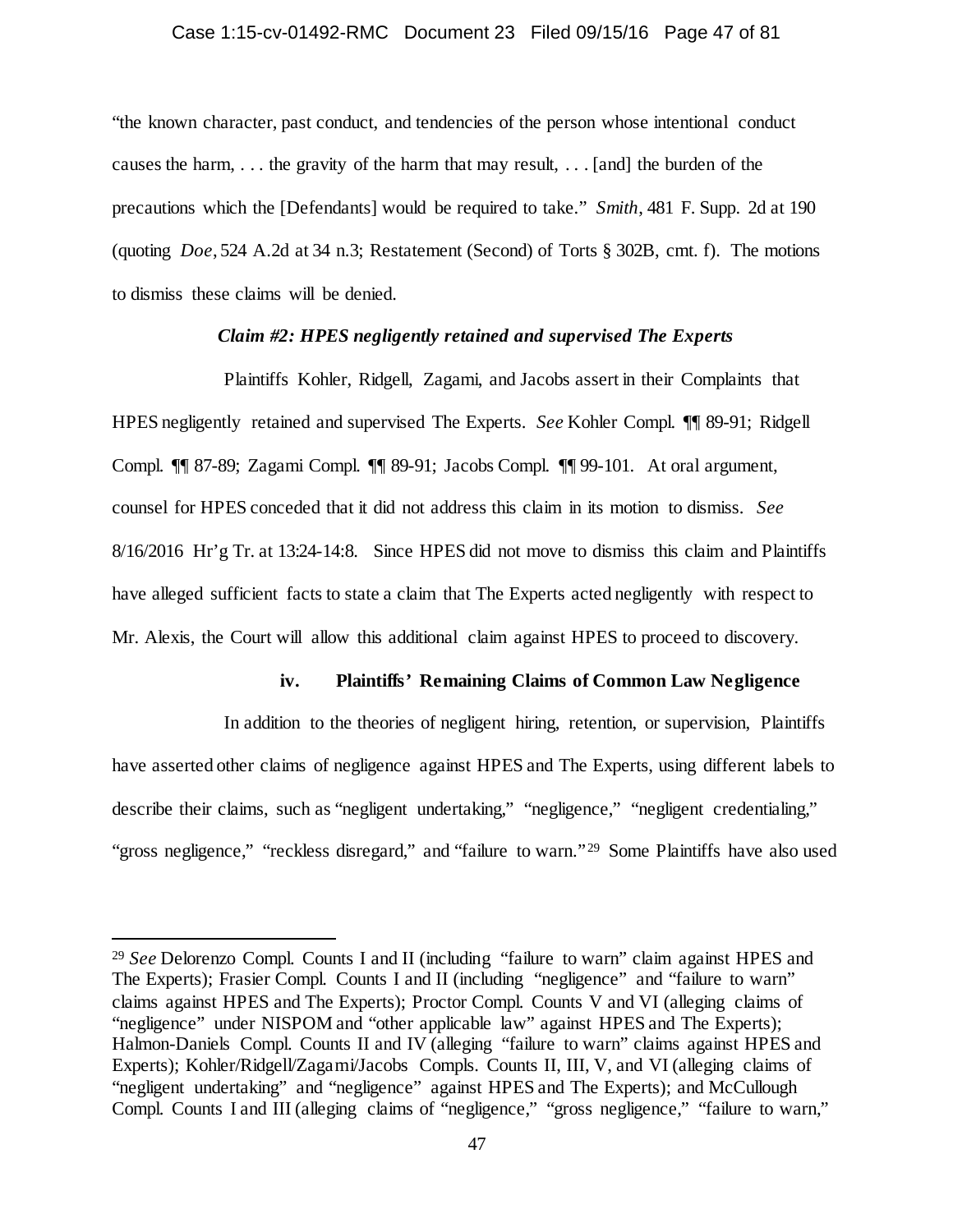#### Case 1:15-cv-01492-RMC Document 23 Filed 09/15/16 Page 48 of 81

the terms "survival action" and "wrongful death action" as separate claims against HPES and The Experts.[30](#page-47-0) These claims will be dismissed as discussed below.

Many of these claims rely on different labels to reiterate the theories of negligent hiring, retention, and supervision. It is well established that "[a]s a matter of judicial economy," courts "may dismiss duplicative claims in [their] discretion." *DTCC Data Repository (U.S.) LLC v. U.S. Commodity Futures Trading Comm'n*, 25 F. Supp. 3d 9, 18-19 (D.D.C. 2014) (citing *Wultz v. Islamic Republic of Iran,* 755 F. Supp. 2d 1, 81 (D.D.C. 2010)). "Claims are duplicative when they 'stem from identical allegations, that are decided under identical legal standards, and for which identical relief is available.'" *Id.* (quoting *Wultz*, 755 F. Supp. 2d at 81). Such is the case here. Plaintiffs remaining negligence claims stem from the same fact allegations and rely on the same theory of liability –– specifically, that despite an actual or constructive awareness that Mr. Alexis could harm others, HPES and The Experts hired and retained Mr. Alexis and authorized him to enter the Navy Yard while failing to take adequate measures to prevent the ensuing harm on September 16, 2013.

# *Negligent Undertaking, Negligence, and Negligent Credentialing*

Plaintiffs Kohler, Ridgell, Zagami, and Jacobs assert a "negligent undertaking"

claim against The Experts on the basis that "[b]y hiring Mr. Alexis . . . The Experts undertook to

 $\overline{a}$ 

<sup>&</sup>quot;reckless disregard," "negligent credentialing," and "negligent performance of duties" against HPES and The Experts).

<span id="page-47-0"></span><sup>30</sup> *See* Halmon-Daniels Compl. Counts V and VI; Kohler/Zagami Compls. Counts IX and X; and Ridgell Compl. Counts VIII and IX. To clarify, a claim of wrongful death and/or survival does not constitute an independent theory of liability against Defendants. Instead, they refer to the statutory right of action under D.C. law and the nature of recoverable damages for each theory of liability. While a "wrongful death action is to recover damages to beneficiaries resulting from decedent's death," a survival action is "to recover damages the decedent could have recovered but for his death." *Azzopardi v. Ocean Drilling & Exploration Co.,* 742 F.2d 890, 893 (5th Cir. 1984).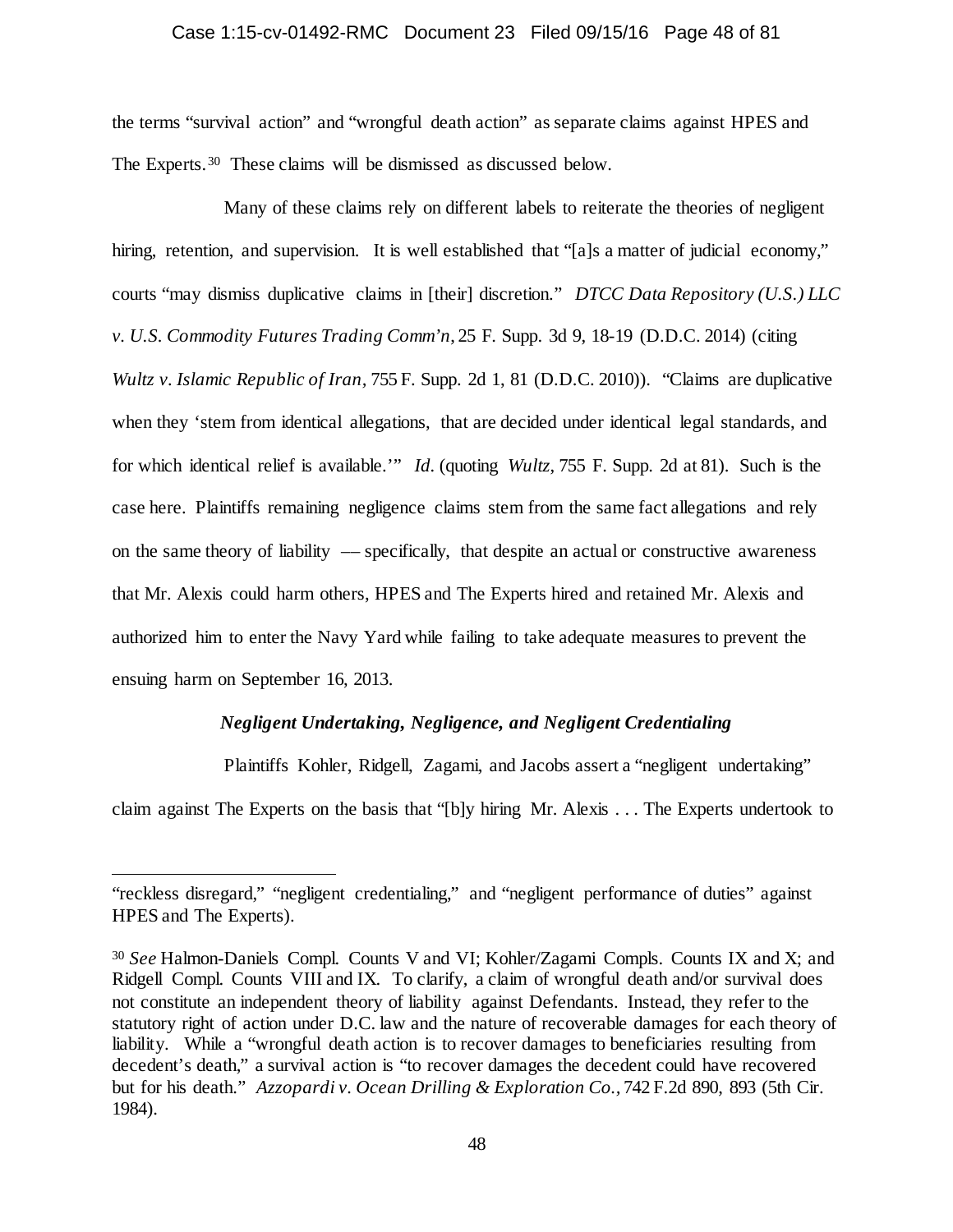#### Case 1:15-cv-01492-RMC Document 23 Filed 09/15/16 Page 49 of 81

control Mr. Alexis, whom The Experts knew was likely to cause harm to others in and around his

workplace" and that The Experts breached this duty by failing to conduct an adequate

investigation of Mr. Alexis prior to his hiring and, after the events of August 2013, failing to take

adequate supervisory measures and failing to prevent Mr. Alexis from having access to the Navy

Yard. Kohler Compl. ¶¶ 73-77; Ridgell Compl. ¶¶ 71-75; Zagami Compl. ¶¶ 73-77; Jacobs

Compl. ¶¶ 83-87. These Plaintiffs also assert the same claim with identical allegations against

HPES vis-à-vis its alleged control over The Experts and Mr. Alexis. *See* Count V in Complaints

of Kohler, Ridgell, Zagami, and Jacobs.

Similarly, Plaintiffs Kohler, Ridgell, Zagami, and Jacobs assert claims of

"negligence" against The Experts on the basis that:

The Experts, as the employer of Mr. Alexis and because it knew that he was likely to cause harm to others in and around his workplace . . . owed persons working at the Washington Navy Yard . . . [a] duty to exercise reasonable care in supervising and controlling Mr. Alexis, including but not limited to controlling his access to the Washington Navy Yard and his return to employment, so as to prevent him from intentionally harming others and to prevent him from conducting himself so as to create an unreasonable risk of bodily harm to others.

Kohler Compl. ¶ 79; Ridgell Compl. ¶ 77; Zagami Compl. ¶ 79; Jacobs Compl. ¶ 89. These Plaintiffs allege that The Experts breached its duty to control and supervise Mr. Alexis by failing to "create, develop, or implement an adequate risk assessment or mitigation plan with respect to employees who posed a risk of workplace violence, failing to [require or] adequately conduct a psychological fitness examination, . . . failing to revoke Mr. Alexis's security clearance, [and] failing to bar Mr. Alexis from access to the Washington Navy Yard," among other things.<sup>31</sup>

<span id="page-48-0"></span> <sup>31</sup> Under this "negligence claim," Plaintiffs Kohler, Ridgell, Zagami, and Jacobs include a "failure to warn" or "report" claim against both HPES and The Experts, which is discussed separately below.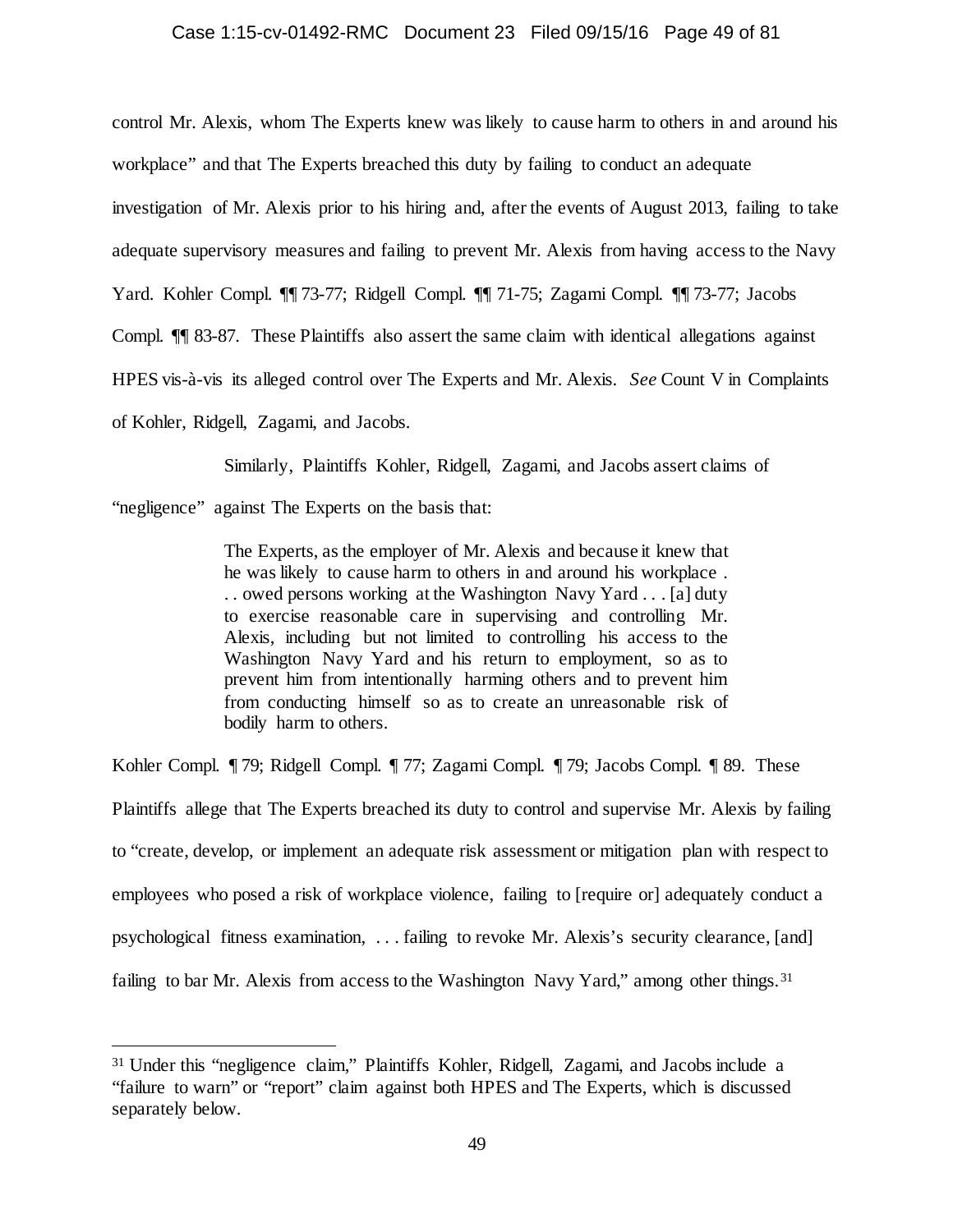#### Case 1:15-cv-01492-RMC Document 23 Filed 09/15/16 Page 50 of 81

Kohler Compl. ¶ 83; Ridgell Compl. ¶ 81; Zagami Compl. ¶ 83; Jacobs Compl. ¶ 93. In other words, their Complaints allege that HPES and The Experts failed to take adequate supervisory measures to prevent the shooting. The same claim of "negligence" with identical allegations is made against HPES in light of its alleged duty to control and supervise The Experts and Mr. Alexis. *See* Kohler/Ridgell/Zagami/Jacobs Compls. Count VI. Plaintiff McCullough asserts a similar, if not identical, claim of "negligence" against HPES and The Experts. *See* McCullough Compl. Count I.

Plaintiff McCullough also asserts a claim of "negligent credentialing" against HPES and The Experts, which is not recognized in the District of Columbia and is not applicable to the facts of this case. *Cf.* Benjamin J. Vernia, *Tort Claim for Negligent Credentialing of Physician*, 98 A.L.R. 5th 533 (2002) (discussing the tort of "negligent credentialing" as one recognized in other jurisdictions in the medical malpractice context of extending privileges to physicians).[32](#page-49-0)

Ultimately, these claims of "negligent undertaking," "negligence," and "negligent credentialing," stem from identical allegations and rely on the same underlying theory of liability as the Plaintiffs' claims of negligent hiring, retention, and supervision. Common to all of these theories is the proposition that HPES and The Experts had a duty to exercise reasonable care in hiring and retaining a competent employee, as well as controlling and supervising an employee's actions, and, by failing to take adequate supervisory, precautionary measures, they breached that duty and proximately caused Plaintiffs' injuries. Clearly, the claims are duplicative.

<span id="page-49-0"></span><sup>&</sup>lt;sup>32</sup> In addition, Plaintiff McCullough abandoned the claim by failing to oppose the argument by The Experts that there is no "negligent credentialing" claim in the District of Columbia. *See Hopkins v. Women's Div., Gen. Bd. of Global Ministries*, 284 F. Supp. 2d 15, 25 (D.D.C. 2003), *aff'd,* 98 Fed. App'x. 8 (D.C. Cir. 2004).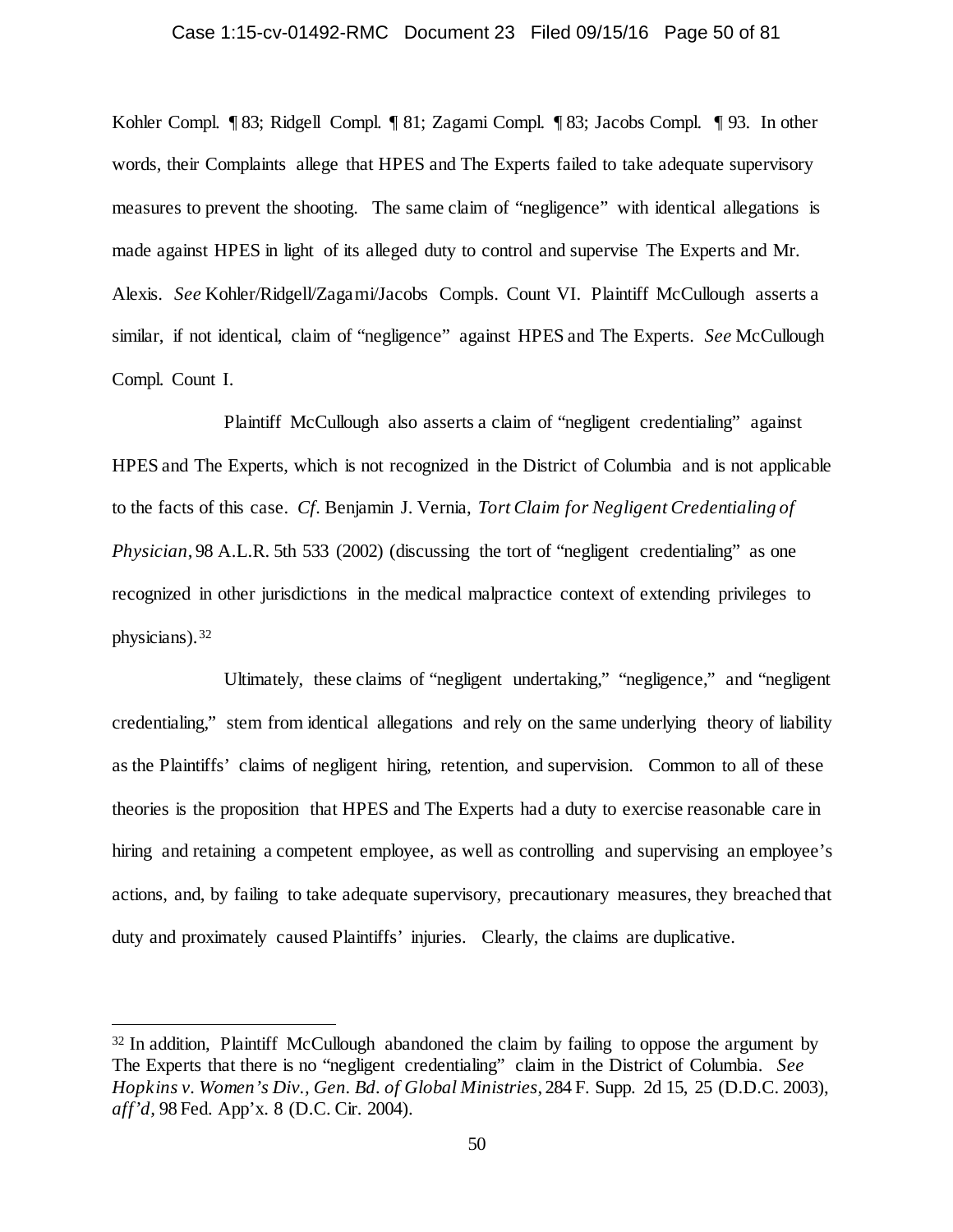# Case 1:15-cv-01492-RMC Document 23 Filed 09/15/16 Page 51 of 81

Notably, Plaintiffs did not address these claims in their opposition briefs or at oral argument. In fact, although HPES and The Experts moved to dismiss all claims rooted in common law negligence, Plaintiffs only discussed the companies' alleged duty of care in hiring, retaining, and supervising Mr. Alexis, as well as the duty to warn others about the alleged risk of harm posed by Mr. Alexis. Perhaps realizing that their claims were duplicative, Plaintiffs chose to abandon many of them by failing to argue them as distinct theories of liability. *See Hopkins*, 284 F. Supp. 2d at 25 ("It is well understood in this Circuit that when a plaintiff files an opposition to a dispositive motion and addresses only certain arguments raised by the defendant, a court may treat those arguments that the plaintiff failed to address as conceded.") (citations omitted). The claims will be dismissed as duplicative or, in the alternative, as conceded.

# *Failure to Warn as Common Law Negligence*

Despite using different labels, Plaintiffs allege that HPES and The Experts had a duty of care to warn invitees to the Navy Yard and the Navy/DoD about the risk of harm posed by Mr. Alexis. Plaintiffs contend that HPES and The Experts breached that duty to warn and proximately caused their injuries. This theory of liability corresponds to an ordinary negligence claim, which is why most Plaintiffs included it under their "negligence" counts. *See* Delorenzo Compl. Counts I and II; Frasier Compl. Counts I and II; Proctor Compl. Counts V and VI; Kohler/Ridgell/Zagami/Jacobs Compls. Counts III and VI; and McCullough Compl. Count I. Moreover, the duty to warn may arise: (1) at common law and/or (2) pursuant to a contractual or statutory obligation (more on this category later).

As discussed above, Plaintiffs' position at this stage has been that their claims of negligent hiring, retention, and supervision are fundamentally different and do not require specific foreseeability evidence. In so arguing, they failed to discuss or identify the applicable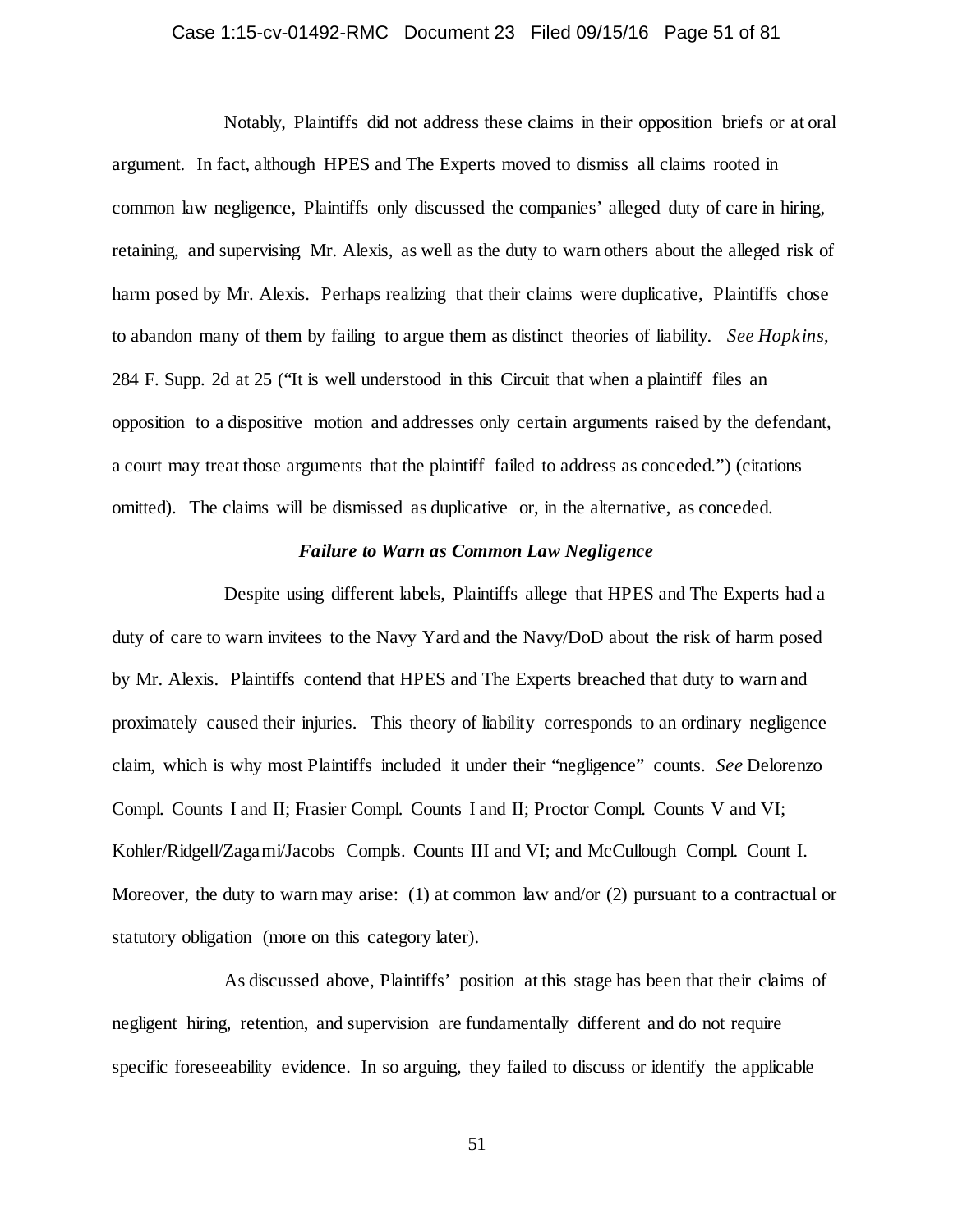#### Case 1:15-cv-01492-RMC Document 23 Filed 09/15/16 Page 52 of 81

standard for a negligence claim based on a failure-to-warn theory at common law. Instead of addressing the common law theory, Plaintiffs chose to focus exclusively on an alleged contractual and/or statutory obligation to warn the Navy/DoD. As a result, Plaintiffs have abandoned this common law theory. *See Hopkins*, 284 F. Supp. 2d at 25.

A negligence claim for failure to prevent a criminal act, which does not rely on a duty to control or supervise, requires specific evidence of foreseeability. *See Boykin*, 484 A.2d at 564-65; *Lacy* 424 A.2d at 323-24. There is no authority for the proposition that there is a duty to warn a third party with whom there is no special relationship, especially in the context of an invitee to someone else's property.<sup>[33](#page-51-0)</sup> Absent a duty of protection, which is the focus of the failure to warn claim, the events of August 4-7, 2013 cannot support any inference that this criminal act at the Navy Yard was foreseeable. *Sigmund I*, 475 F. Supp. 2d at 42 ("While a plaintiff is not required to show previous occurrences of the particular type of harm at issue, the D.C. Court of Appeals requires proof that the specific type of crime, not just crime in general, be particularly foreseeable at the relevant location.") (citations omitted); *see also Bd. of Trustees of Univ. of D.C. v. DiSalvo*, 974 A.2d 868 (D.C. 2009).

Accordingly, these Plaintiffs' negligence claims based on a common law theory of failure to warn will be dismissed as conceded or, in the alternative, for failure to state a claim.

<span id="page-51-0"></span><sup>&</sup>lt;sup>33</sup> The only exception of which the Court is aware is the duty to warn foreseeable victims of mental patients originated in *Tarasoff v. Regents of the University of California*, 551 P.2d 334 (Cal. 1976). Under this limited exception, "the special relationship between a patient and a psychotherapist creates a duty to third persons," so long as the intended victim is "identifiable." *White v. United States*, 780 F.2d 97, 108 (D.C. Cir. 1986) (citations omitted). Plaintiffs neither point to any other circumstance nor rely on any authority applicable to the circumstances at hand.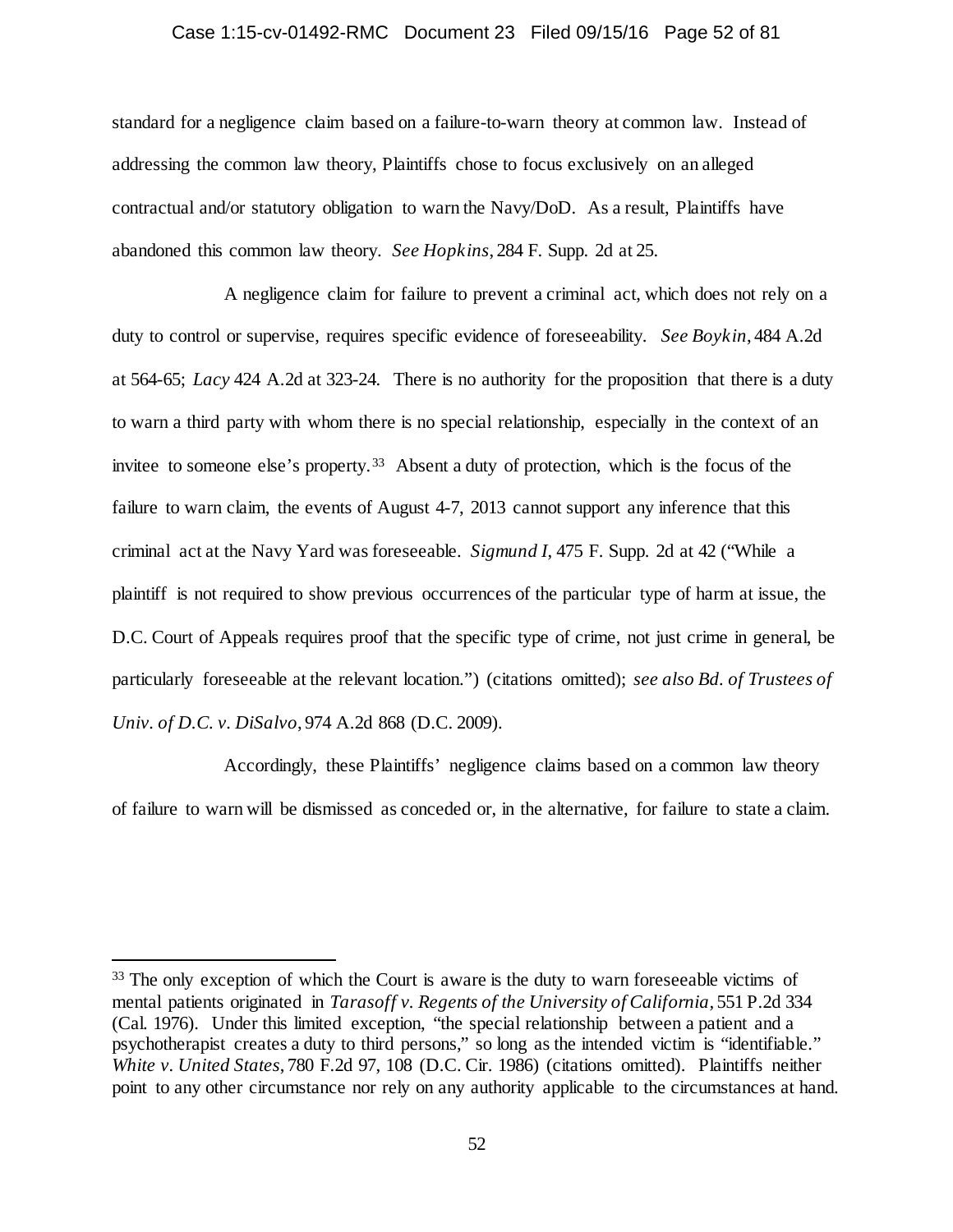# **2. Negligence** *Per Se* **and Statutory Duty Theories**

To recapitulate, the basic elements of a negligence claim are: the existence of a duty of care, the breach of that duty of care, and an actual injury proximately caused by the breach. The Court evaluated above Plaintiffs' claims in which the requisite duty and standard of care are supplied by the D.C. common law of negligence. Plaintiffs also assert claims in which the duty or standard of care, or both, are supplied by contract or statute. When a court uses a statute or regulation to modify a preexisting common law negligence action and to provide the requisite duty and standard of care for a negligence claim, it is a claim of negligence *per se*. *See Chadbourne v. Kappaz*, 779 A.2d 293, 295-96 (D.C. 2001); *Jarrett v. Woodward Bros.*, 751 A.2d 972, 977 (D.C. 2000). However, when there is no preexisting common law negligence cause of action and a plaintiff seeks tort liability based on a statutory duty owed to him, courts refer to it as a statutory duty action in tort. *See* Caroline Forell, *The Statutory Duty Action in Tort: A Statutory/common Law Hybrid*, 23 Ind. L. Rev. 781, 797-801 (1990) (discussing the difference between negligence *per se* and statutory duty cases and analyzing two statutory duty actions in the District of Columbia –– *Turner v. District of Columbia*, 532 A.2d 662 (D.C. 1987) and *Rong Yao Zhou v. Jennifer Mall Rest., Inc.*, 534 A.2d 1268 (D.C. 1987)); *see also Williams v. Invenergy, LLC*, No. 3:13-CV-01391-AC, 2014 WL 7186854, at \*7 (D. Or. Dec. 16, 2014)

Specifically, Plaintiffs allege that: (1) HPES and The Experts had a contractual duty to report to the Navy/DoD the events of August 4-7, 2013 and to warn them about the risk of harm posed by Mr. Alexis; and (2) HPES and The Experts were required under NISPOM to report any adverse information of Mr. Alexis up the chain-of-command to DoD Central Adjudication Facility and the Navy. Plaintiffs Kohler, Ridgell, Zagami, and Jacobs also allege that HPES and The Experts were required under the D.C. Industrial Safety Act (ISA), D.C.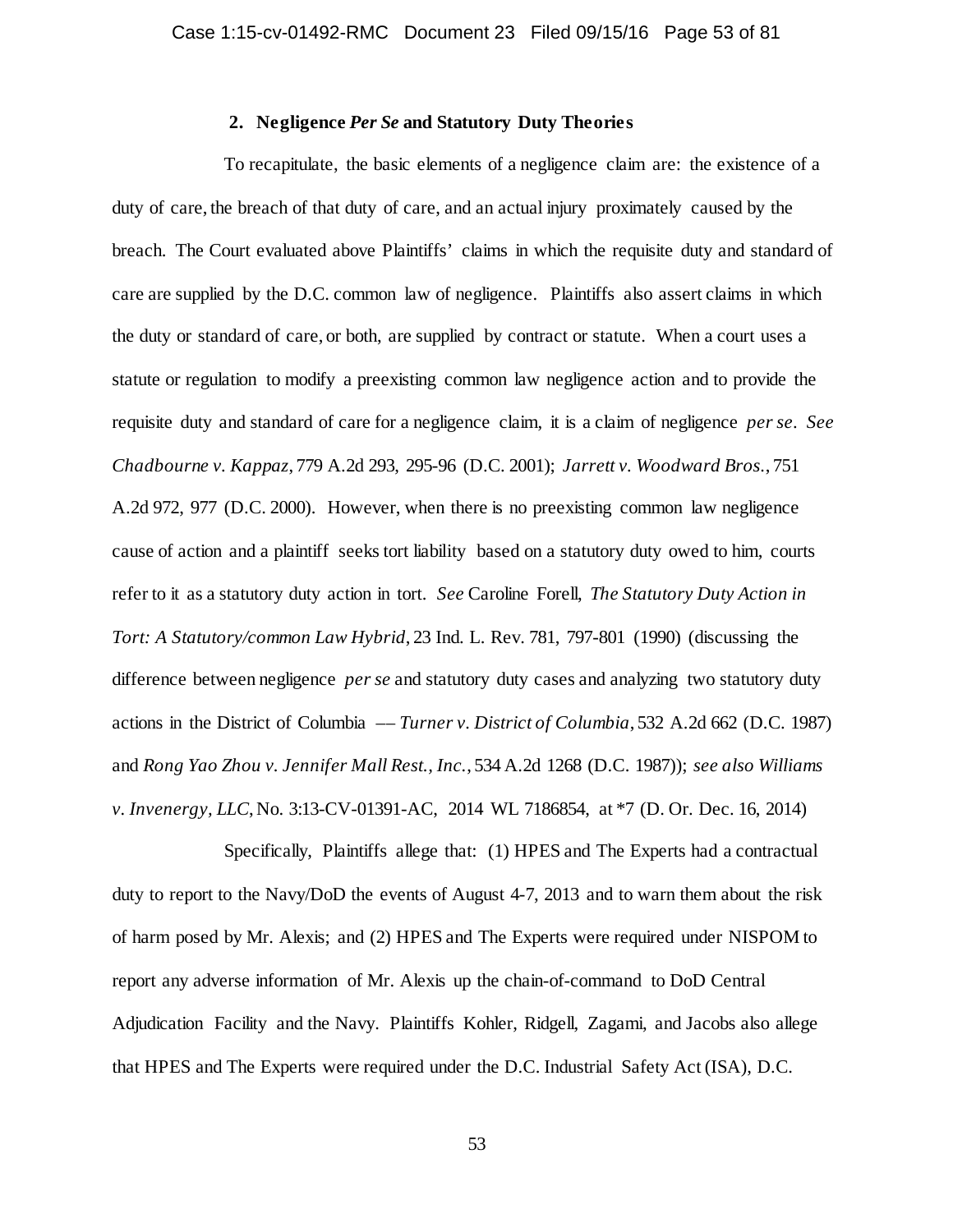# Case 1:15-cv-01492-RMC Document 23 Filed 09/15/16 Page 54 of 81

Code. §§ 32-801 to -812, and the Occupational Safety & Health Act (OSHA)<sup>[34](#page-53-0)</sup> to furnish a reasonably safe place of employment. Plaintiff Delorenzo also purports to allege an identical claim under OSHA; however, OSHA is nowhere to be found in either Count I (against HPES) or Count II (against The Experts) of her Complaint.

At the outset, the Court will dismiss Plaintiffs' negligence contract-based claims. Generally, no tort arises from a negligent breach of contract. *See KBI Transp. Servs. v. Med. Transp. Mgm't., Inc.*, 679 F. Supp. 2d 104, 108 (D.D.C. 2010). This maxim holds true here because Plaintiffs could not bring a breach of contract action as they were neither parties nor intended beneficiaries of any relevant contract (*e.g.*, the contract between HPES and The Experts or the Contract between Navy and HPES). Moreover, "[a] breach of contract may *only* give rise to a tort claim when there is an independent basis for the duty allegedly breached." *See id.* at 108-09 (emphasis added). In this instance, Plaintiffs' contract-based claims focus on the fact that HPES and The Experts were required to comply with NISPOM and report any adverse information concerning Mr. Alexis. The contract-based claims are duplicative of the negligence NISPOM-based claims. As such, the Court will dismiss Plaintiffs' negligence claims based on a contractual duty.

The Court will also dismiss the negligence OSHA-based claim of Plaintiffs Kohler, Ridgell, Zagami, and Jacobs because they failed to oppose the motions to dismiss this claim in their opposition briefs and at oral argument. *See Hopkins*, 284 F. Supp. 2d at 25. With respect to Plaintiff Delorenzo, the Court finds that she did not raise an OSHA-based claim in her Complaint and her opposition brief was not the proper procedural vehicle to amend her

<span id="page-53-0"></span><sup>&</sup>lt;sup>34</sup> Plaintiffs fail to specify whether their claims are based on the federal OSHA statute, 29 U.S.C. §§ 651-78, or the D.C. OSHA statute, D.C. Code. §§ 32-1101 to -1124 (2001). Both statutes are identical in all material respects. *See* D.C. Code § 32-1103(a)(1).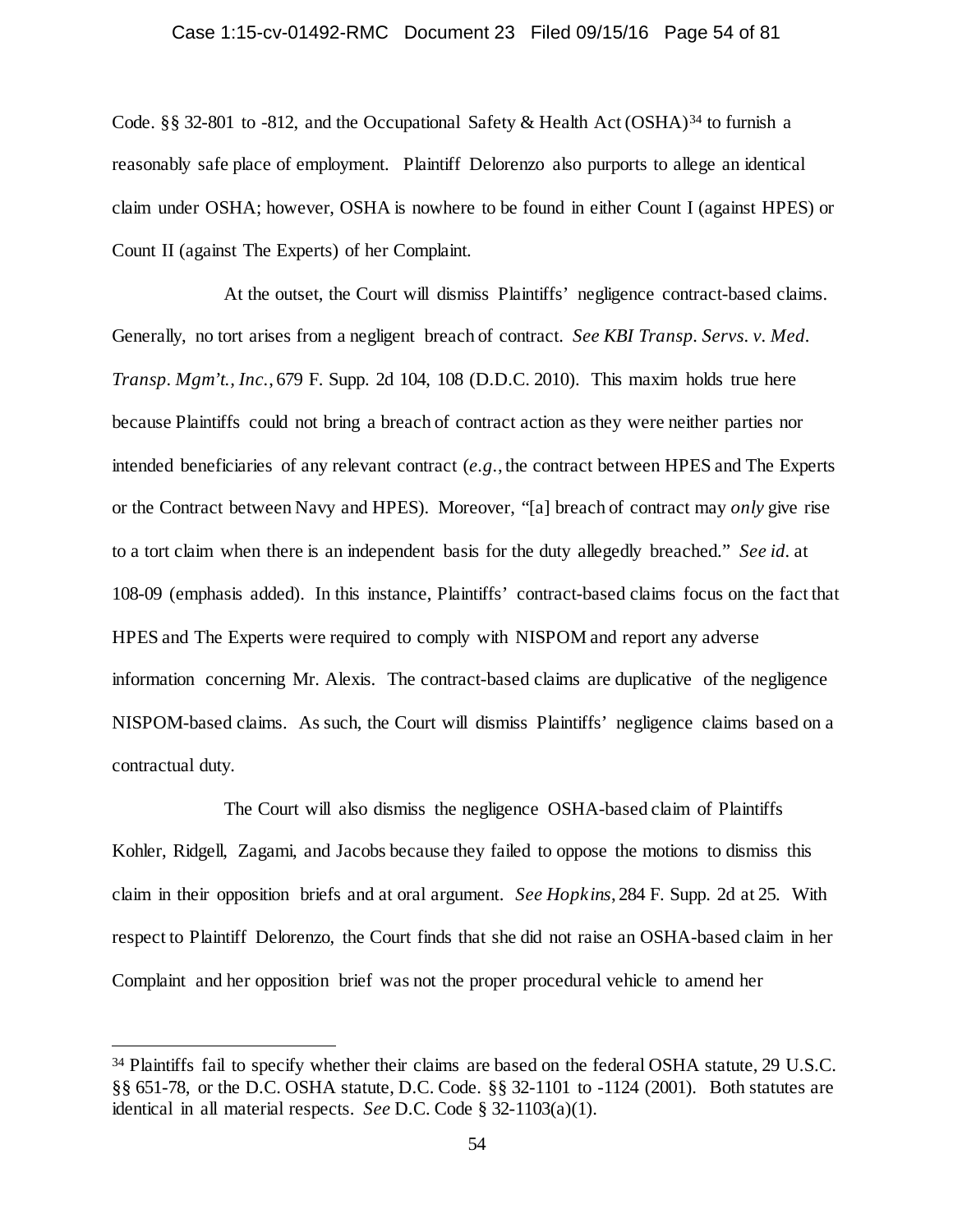#### Case 1:15-cv-01492-RMC Document 23 Filed 09/15/16 Page 55 of 81

complaint. In addition, the OSHA-based claims of these Plaintiffs lack merit because OSHA was designed to mitigate and prevent industrial accidents and occupational diseases, not violent criminal conduct. *See Ramsey Winch Inc. v. Henry*, 555 F.3d 1199, 1205-06 (10th Cir. 2009) (noting "the absence of *any* specific OSHA standard on workplace violence" and that "OSHA is aware of the controversy surrounding firearms in the workplace and has consciously decided *not*  to adopt a standard") (emphasis in original).

# **i. Negligence under NISPOM**

Plaintiffs' claims under NISPOM are styled as negligence *per se*. Plaintiffs rely on NISPOM to modify and expand the preexisting common law duty to warn and to hold HPES and The Experts negligent as a matter of law for failing to comply with the standards articulated in NISPOM. Under D.C. law, "violation of a statute or regulation may constitute negligence as a matter of law," that is, negligence *per se*. *Dine v. W. Exterminating Co.*, No. CIV.A. 86- 1857(OG), 1988 WL 25511, at \*4 (D.D.C. Mar. 9, 1988).[35](#page-54-0) Critically, "[n]ot every statutory or regulatory violation, however, permits a plaintiff to bypass the duty and breach of duty elements of a negligence claim." *Id.* In this context, "where a particular statutory or regulatory standard is enacted to protect persons in the plaintiff's position or to prevent the type of accident that occurred, and the plaintiff can establish his relationship to the statute, unexplained violation of that standard renders the defendant negligent as a matter of law." *Ceco Corp. v. Coleman,* 441 A.2d 940, 945 (D.C. 1982) (quoting *Richardson v. Gregory,* 281 F.2d 626, 629 (D.C. Cir. 1960)). "If, however, the defendant produces evidence tending to excuse or explain the

<span id="page-54-0"></span> <sup>35</sup> Although NISPOM is neither a statute nor a regulation, but rather an operating manual defining security requirements for cleared defense contractors, HPES and The Experts assume *arguendo* that Plaintiffs may rely on NISPOM to supply the duty and standard of care for their claims. The Court will do the same and assumes, without deciding, that NISPOM could be relied upon to assert a negligence *per se* claim.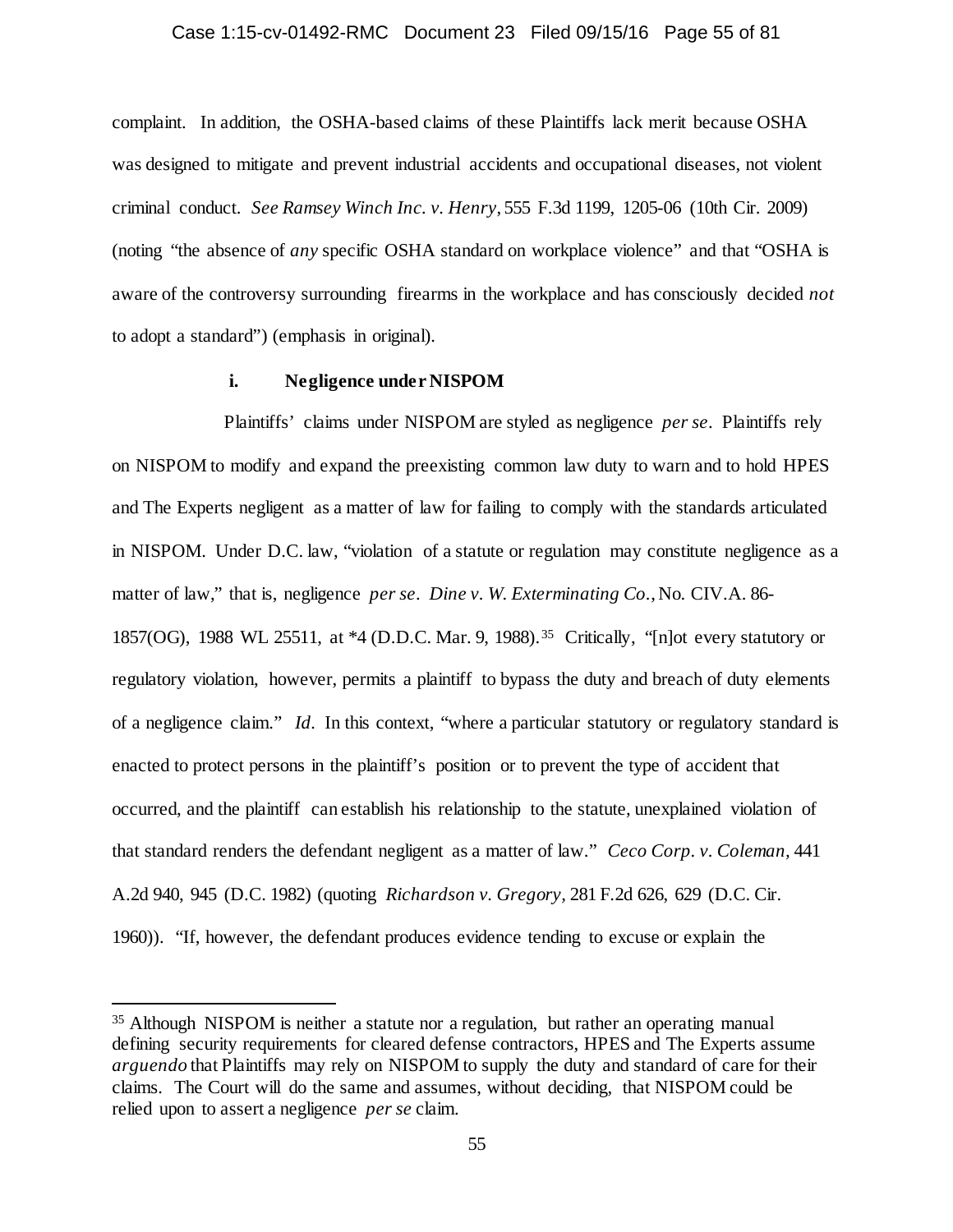# Case 1:15-cv-01492-RMC Document 23 Filed 09/15/16 Page 56 of 81

violation, the violation may be considered evidence of negligence rather than negligence *per se.*" *Chadbourne*, 779 A.2d at 295 (citations omitted).

In the case of an intervening criminal act, as here, D.C. law requires that "the third-party criminal conduct" be "'the very injury . . . which the statute intended to prevent.'" *Romero*, 749 F.2d at 83 (quoting *Janof v. Newsom*, 53 F.2d 149, 152 (D.C. Cir. 1931)). In the same way that D.C. courts, "in their development of common-law tort rules, have imposed especially stringent requirements to support" civil liability for third-party criminal conduct, "they would similarly require a clear indication of a statutory purpose producing such liability." *Id.* Thus, the statutory purpose must be narrowly defined to match the criminal conduct as closely and precisely as possible. *See id.* (rejecting negligence *per se* theory under the D.C. Firearms Control Regulation Act of 1975, D.C. Code Ann. §§ 6-2301 to -2380 (1981), because "neither the nature of the provision in question nor its legislative history clearly indicates a purpose of preventing crimes by gun-thieves") (citation omitted). Consequently, the relevant question is whether Plaintiffs can establish that NISPOM was intended specifically to prevent violent crimes (*i.e.*, mass murder) at a federal facility (*i.e.*, military base).

NISPOM requires defense contractors, such as HPES and The Experts, to convey pertinent derogatory information of cleared personnel to DoD's Central Adjudication Facility via "incident reports" through the Joint Personnel Adjudication System (JPAS). JPAS is the system of records for personnel security clearance adjudication and management. By receiving incident reports with derogatory or adverse information, DoD can determine whether the information tends to demonstrate the individual's inability to safeguard classified information and whether his/her security clearance, which is a prerequisite to work on the Contract, should be revoked. *See generally* HPES MTD, Ex. B to Raofield Decl. (NISPOM); *see also* Proctor Compl. ¶¶ 18-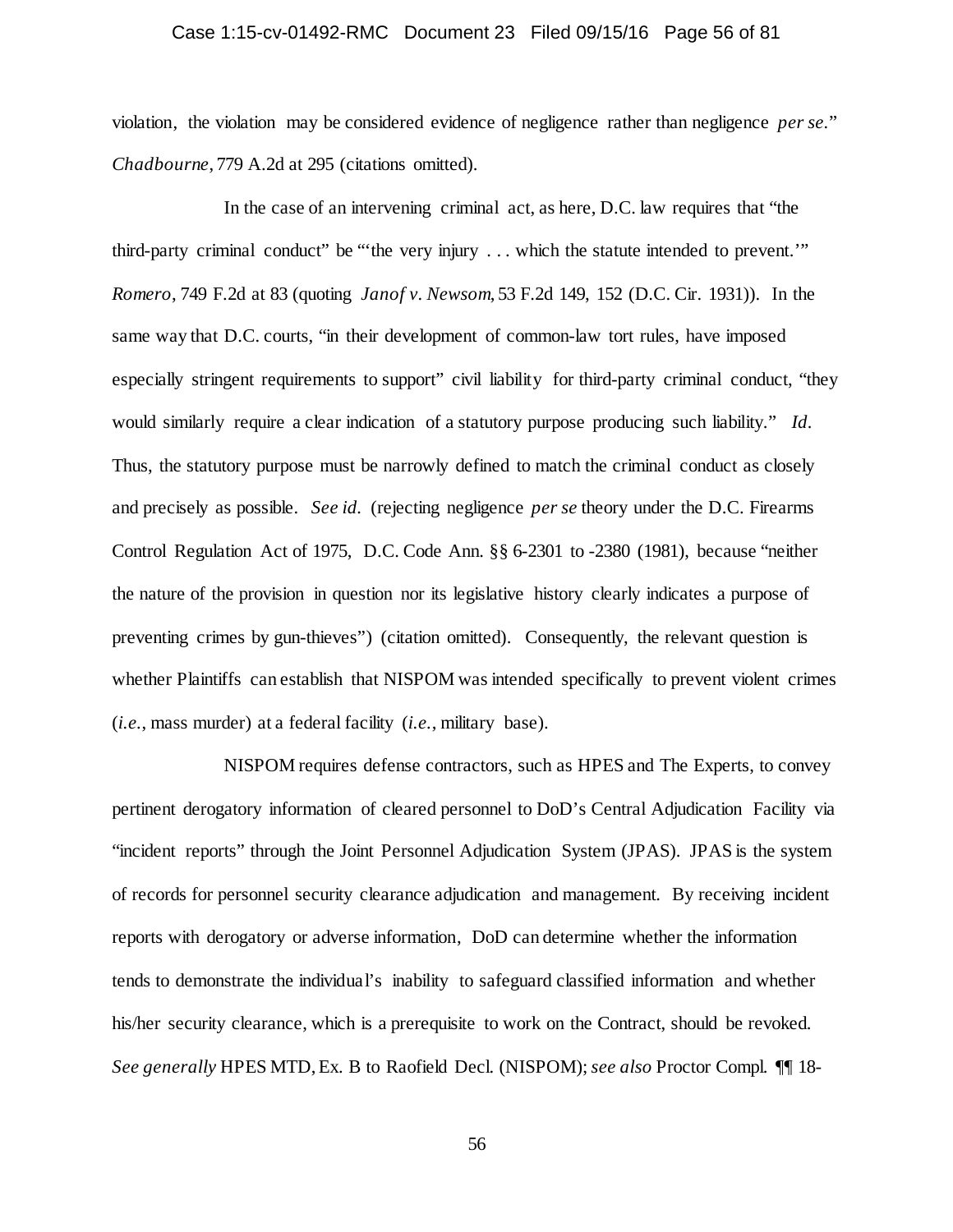# Case 1:15-cv-01492-RMC Document 23 Filed 09/15/16 Page 57 of 81

19. Plaintiffs contend that if HPES and The Experts had reported the events of August 4-7, 2013 through JPAS, DoD would have revoked Mr. Alexis's security clearance and he would not have been able to access the Navy Yard in September 2013. Even if this speculative chain of events were taken as true, it does not advance Plaintiffs' theory because NISPOM was not issued to prevent violent criminal conduct, let alone mass murder at the workplace.

NISPOM was issued as part of the National Industrial Security Program established in Executive Order 12,829 to prevent the unauthorized disclosure of classified information. *See* Exec. Order No. 12,289, 58 C.F.R. 3479, as amended 58 Fed. Reg. 3479 (January 6, 1993). The Executive Order clearly states: "The purpose of this [National Industrial Security Program] is to *safeguard classified information* that may be released or has been released to current, prospective, or former contractors, licensees, or grantees of United States agencies." *Id.* § 101 (emphasis added). Executive Order 12,289 identifies the purpose of NISPOM as to "prescribe specific requirements, restrictions, and other safeguards that are necessary *to preclude unauthorized disclosure and control authorized disclosure of classified information* to contractors, licensees, or grantees." *Id.* § 201 (emphasis added); *see also* NISPOM § 1-100 (defining purpose of NISPOM) & § 1-300 (defining reporting obligations for events "that affect proper safeguarding of classified information . . . to enable [DoD] to determine whether classified information is protected").

Since the purpose of NISPOM was not to protect individuals from violent crimes at the workplace, Plaintiffs' negligence claims under NISPOM will be dismissed. *See Lewis v. United States*, 83 F. Supp. 3d 198, 210 (D.D.C. 2015); *Hunter ex rel. A.H. v. District of Columbia*, 64 F. Supp. 3d 158, 190 (D.D.C. 2014).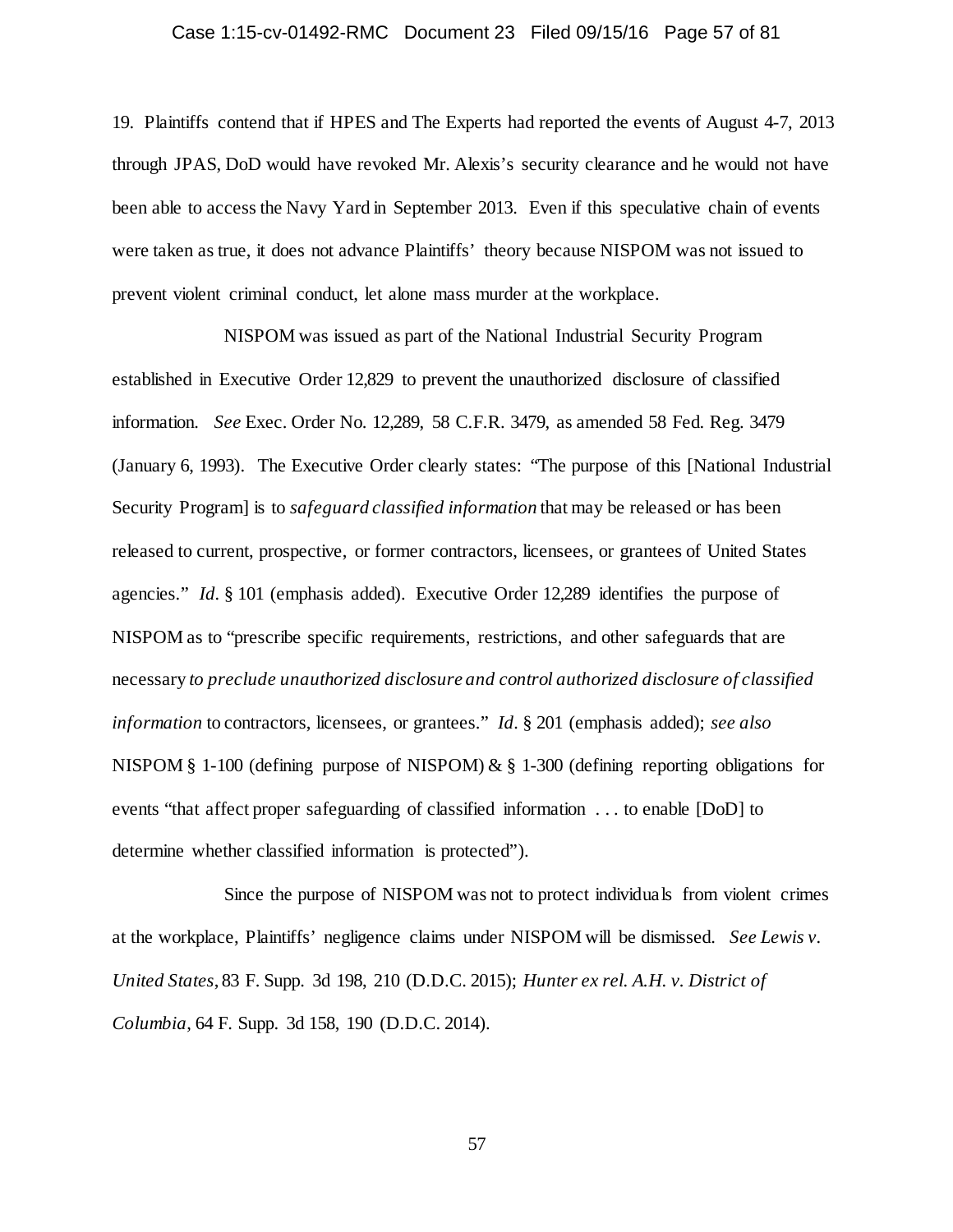# **ii. Negligence under ISA**

The D.C. Industrial Safety Act provides in relevant part that "[e]very employer shall furnish a place of employment which shall be reasonably safe for employees, shall furnish and use safety devices and safeguards, and shall adopt and use practices, means, methods, operations, and processes which are reasonably safe and adequate to render such employment and place of employment reasonably safe." D.C. Code § 32-808(a).<sup>36</sup> Plaintiffs Kohler, Zagami, Ridgell, and Jacobs argue that ISA establishes a statutory duty of care that is actionable in tort.<sup>[37](#page-57-1)</sup> There are two fatal problems with this theory of liability.

The first problem with Plaintiffs' allegations is that ISA was enacted to prevent workplace-related accidents and, thus, it does not establish a duty to prevent violent criminal conduct. When interpreting a statute, the first step is to "look at the language of the statute by itself to see if the language is plain and admits of no more than one meaning, while construing the words in their ordinary sense and with the meaning commonly attributed to them." *Dobyns v. United States*, 30 A.3d 155, 159 (D.C. 2011) (internal quotation marks and citation omitted). In addition, courts "may appropriately look beyond plain meaning:

<span id="page-57-0"></span> <sup>36</sup> The statute defines "employer" as any person or entity (not including the District of Columbia or the United States, or any instrumentality thereof) "having control or custody of any place of employment or of any employee." D.C. Code § 32-802(1). The statute defines "place of employment" as "any place where employment is carried on," including "any and all work of whatever nature being performed by an independent contractor for the United States government or any instrumentality thereof . . . ." *Id.* § 32-808(4).

<span id="page-57-1"></span><sup>37</sup> HPES and The Experts treated the negligence claim under ISA as one of negligence *per se*. At oral argument, counsel for Plaintiffs Kohler, Ridgell, Zagami, and Jacobs argued that characterizing their claims as negligence *per se* would "miss[] the thrust of [their] complaint and of [their] argument" and that their claims are styled as a statutory duty action. 8/16/2016 Hr'g Tr. at 80:5-14. Because, as explained in the text, ISA is inapplicable and does not impose a duty on HPES and The Experts to prevent the criminal acts of Mr. Alexis, the disagreement concerning the nature of the claims is immaterial.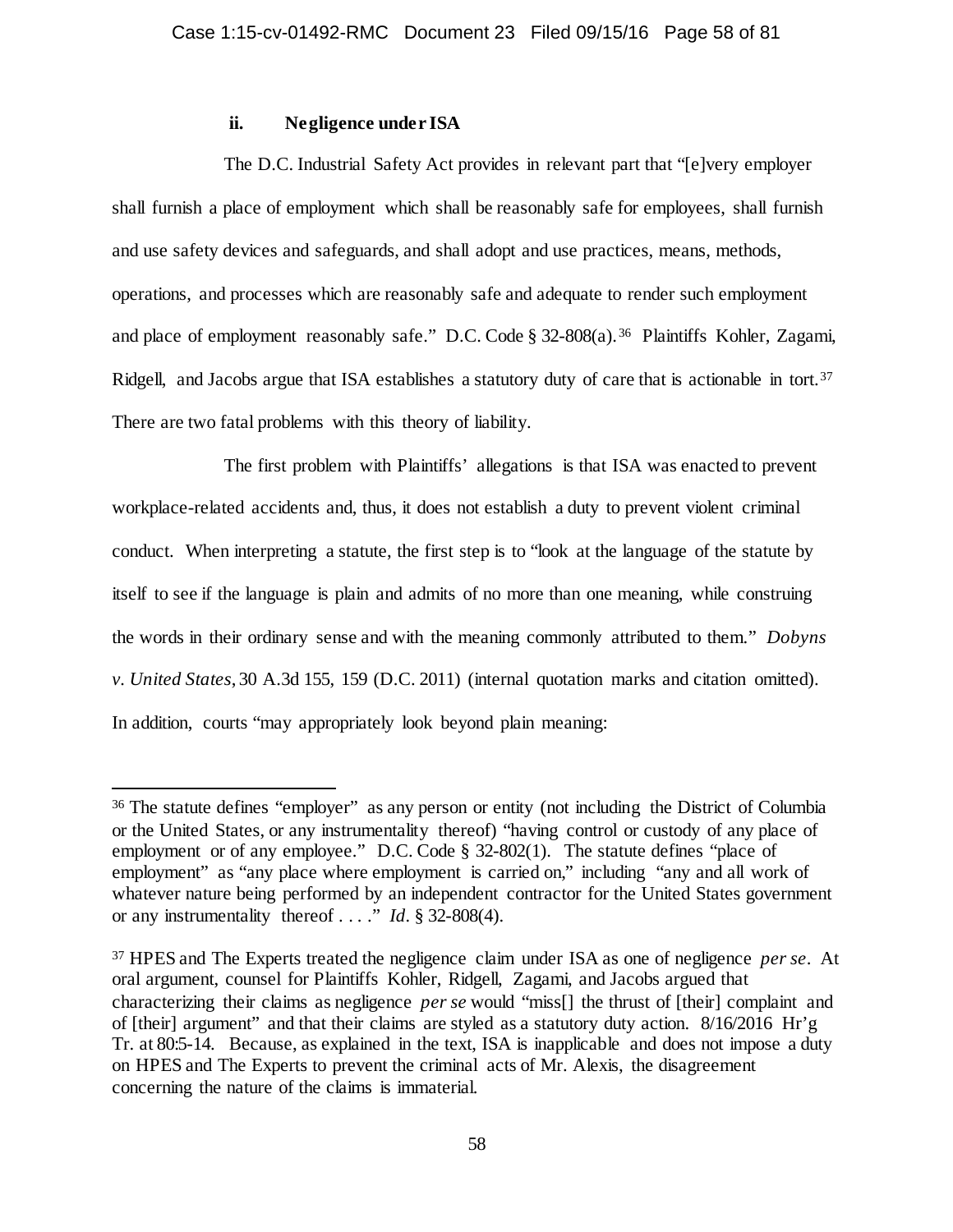where (1) a review of the legislative history or an in-depth consideration of alternative constructions of the statutory language reveals ambiguities that the court must resolve; (2) the literal meaning of the statute produces absurd results; (3) the plain meaning construction leads to an obvious injustice; or (4) refusal to adhere to plain meaning is necessary in order to effectuate the legislative purpose of the statute as a whole.

*Id.* (internal quotation marks omitted).

The purpose of ISA "is to foster, promote, and develop the safety of wage earners of the District of Columbia in relation to their working conditions." D.C. Code § 32-801. Plaintiffs Kohler, Zagami, Ridgell, and Jacobs construe this broad statement to include any sort of danger or risk, including mass murder. To support their argument, they rely on the statute's definition of "safe" and "safety" as "such freedom from danger to life or health of employees as circumstances reasonably permit." *See id.* § 32-802(3) (adding that the definition "shall not be given any restrictive interpretation so as to exclude any mitigation or prevention of a specific danger"). The statute's purpose, as well as the definition of "safety," are ambiguous, given the breadth of the language. The "mitigation or prevention of a specific danger" might refer to the risk of harm posed by an accident, an intentional tort, or a criminal act.

The ISA general language does not "clearly indicat[e]" a statutory purpose to prevent violent criminal conduct. *Romero*, 749 F.2d at 83. In the absence of such "clear indication" in the text, the Court looks past the statutory text. *Id.* (emphasis added). And indeed, the legislative history directly contradicts the interpretation of ISA argued by Plaintiffs Kohler, Zagami, Ridgell, and Jacobs. That history unambiguously shows that the true purpose of the statute is to mitigate and prevent work-related accidents. The D.C. Court of Appeals in *Martin v. George Hyman Construction Co.* stated in relevant part: "The congressional purpose [of ISA] in imposing this greater duty of care toward wage earners is evident from the legislative history of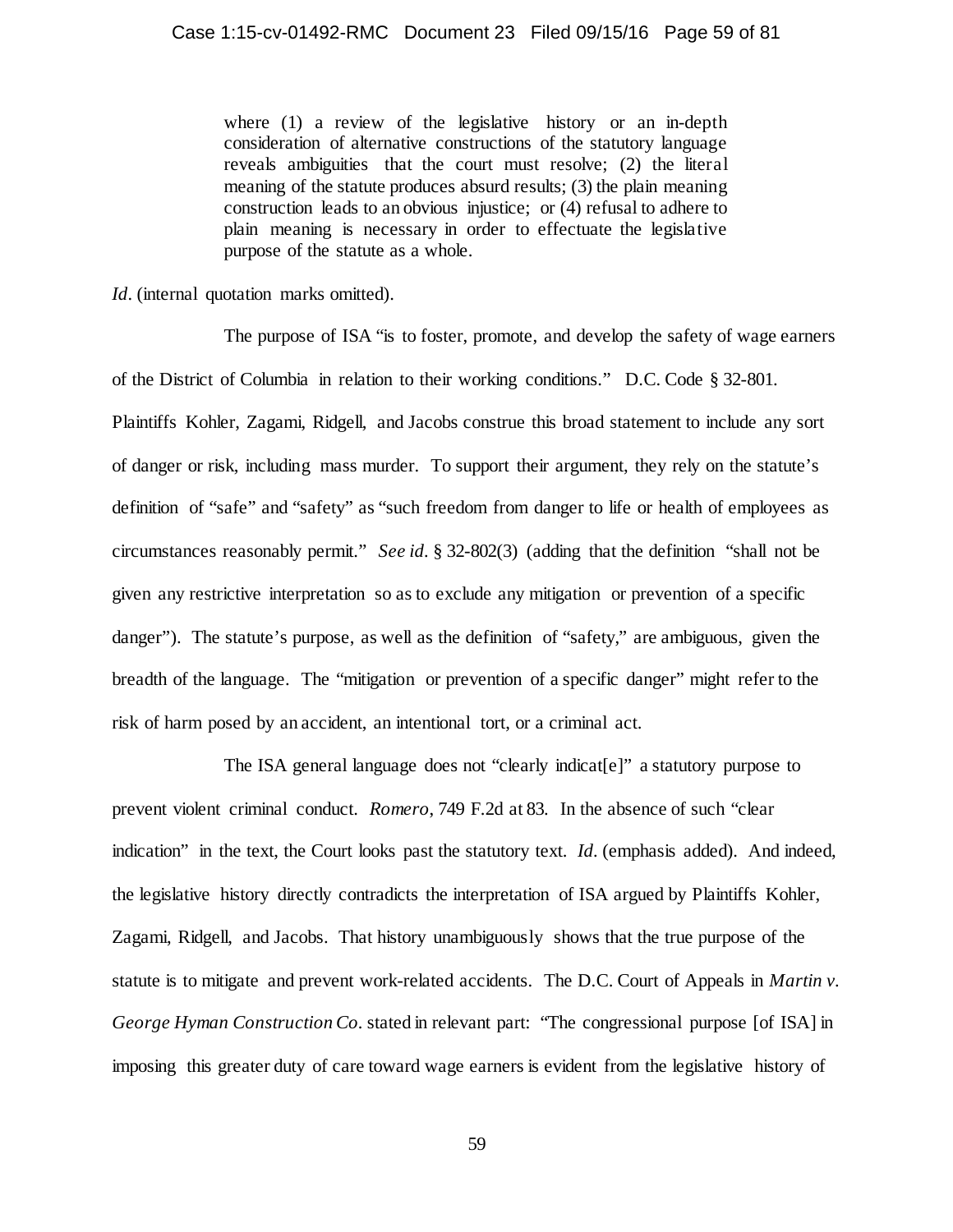#### Case 1:15-cv-01492-RMC Document 23 Filed 09/15/16 Page 60 of 81

the [statute]. Congress was concerned with the 'appalling numbers' of wage earners *injured in employment-related* '*accidents.*'" 395 A.2d 63, 70 (D.C. 1978) (quoting H.R. Rep. No. 918, 77th Cong., 1st Sess. 2 (1941); S. Rep. No. 675, 77th Cong., 1st Sess. 2 (1941)) (emphasis added). The court further stated:

> The congressional determination that "most of these *accidents* are due to lack of proper supervision and control" is an implic it recognition that wage earners will not always exercise due care for their own safety. Finding that these *accidents* "could be avoided if proper safety measures were taken" Congress imposed upon employers (as broadly defined) the sole *responsibility for avoiding those accidents*. In so doing, Congress established a new standard of care which . . . requires the exercise of due care *for the prevention not only of injuries to which wage earners do not contribute but all "accidents" which might be avoided by the employer's care. See generally* 87 Cong. Rec. 7658 (1941) (remarks of Rep. Randolph) (purpose of legislation is "*accident-prevention*") . . . . This court is not free to disregard the command of Congress nor to frustrate its unequivocal intent.

*Id.* at 70-71 (emphasis added).

Without a single reference to workplace violence or criminal conduct in ISA's legislative history, the congressional record is replete with references to accident prevention as its purpose. Those cases recognizing negligence claims under ISA, relied upon by Plaintiffs, involved work-related accidents, not intentional torts or criminal conduct. *See, e.g.*, *Traudt v. Potomac Elec. Power Co.*, 692 A.2d 1326, 1329-32 (D.C. 1997) (negligence claim for burns sustained by employee while removing asbestos); *Fry v. Diamond Constr., Inc.*, 659 A.2d 241, 247 (D.C. 1995) (negligence claim for injuries when employee fell off ladder); *Martin*, 395 A.2d at 65, 70-71 (negligence claim for injuries when employee fell on a staircase). There is no authority for the proposition that failure to anticipate and/or prevent a criminal act constitutes negligence under the statute.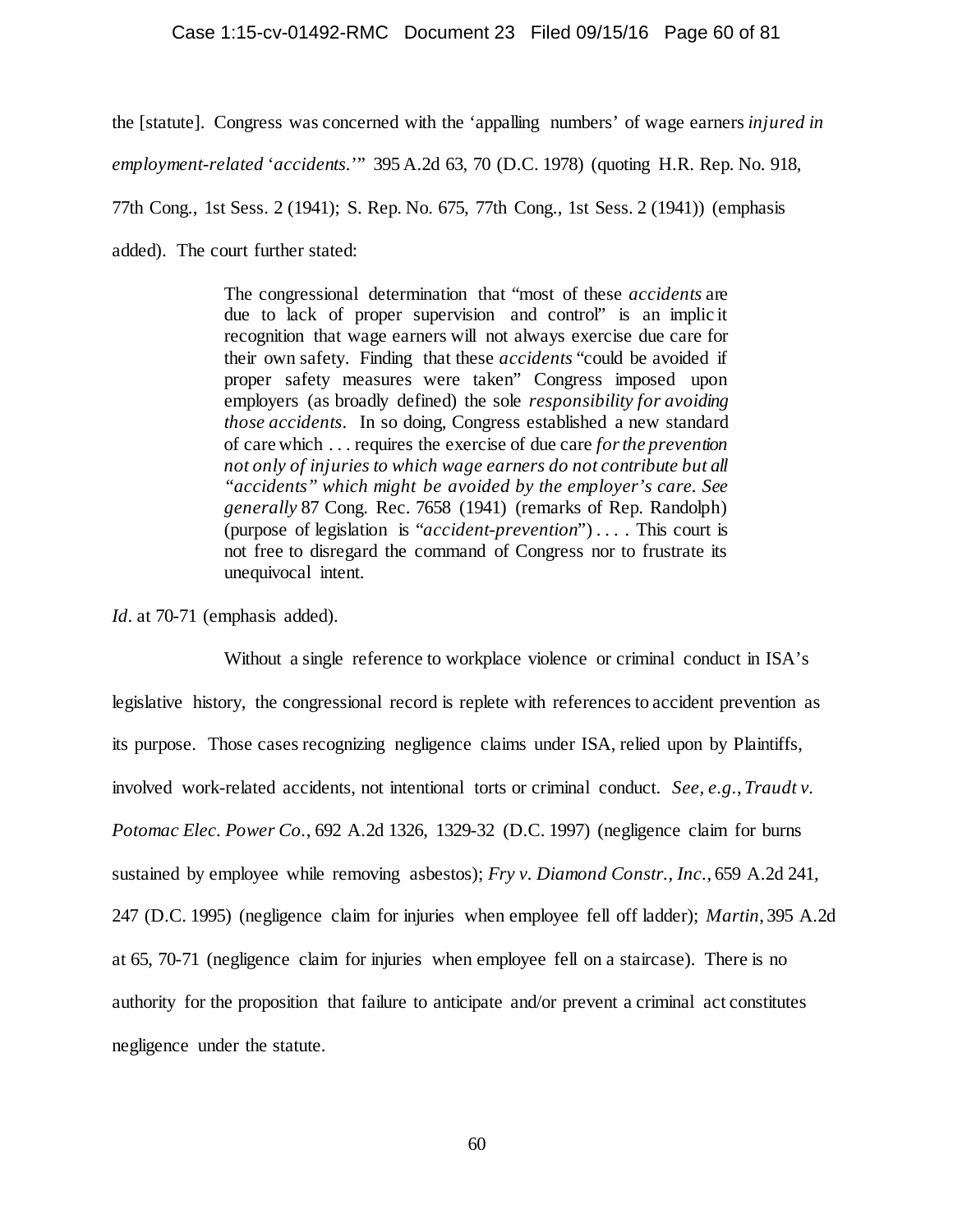#### Case 1:15-cv-01492-RMC Document 23 Filed 09/15/16 Page 61 of 81

Finally, the legislative history and relevant case law highlight a second problem with these Plaintiffs' reliance on ISA. That statute was designed to impose liability on employers who control either the premises of the workplace or the employee who suffers the injury. *See Traudt*, 692 A.2d at 1329-32; *Fry*, 659 A.2d at 247; *Martin*, 395 A.2d at 65, 70-71. ISA was enacted on the "implicit recognition that wage earners will not always exercise due care for their own safety" and, thus, the burden to provide for their safety is imposed on the employer as circumstances reasonably permit. *Martin*, 395 A.2d at 70. In the instant case, none of the victims was an employee subject to the control and custody of either HPES or The Experts. Similarly, the Navy (not HPES or The Experts) had control or custody of Building 197 at the Washington Navy Yard. The fact that HPES and The Experts might have had control or custody over Mr. Alexis is irrelevant under ISA.

Because neither the text of ISA nor its legislative history indicates a purpose of preventing violent criminal conduct in the workplace, the Court will dismiss those claims based on ISA.

# **iii. Negligence under 18 U.S.C. § 930 (Firearms in Federal Facilities) and Federal Policies/Manuals/Regulations**

In her opposition and at oral argument, Plaintiff Delorenzo stated that her "Complaint adequately alleges a claim of negligence *per se* for violation of Title 18 United States Code § 930 (prohibiting possession of firearms on federal facilities)," and that it relies on this criminal statute to provide the requisite duty and standard of care. Delorenzo Opp'n to HPES MTD, Case No. 15-216 [Dkt. 127] at 3; *see also* 8/16/2016 Hr'g Tr. at 86:7-10.[38](#page-60-0) A

<span id="page-60-0"></span> <sup>38</sup> This criminal statute provides, in relevant part, for the punishment of: (1) "whoever knowingly possesses or causes to be present a firearm or other dangerous weapon in a Federal facility"; (2) "[w]hoever, with intent that a firearm or other dangerous weapon be used in the commission of a crime, knowingly possesses or causes to be present such firearm . . . in a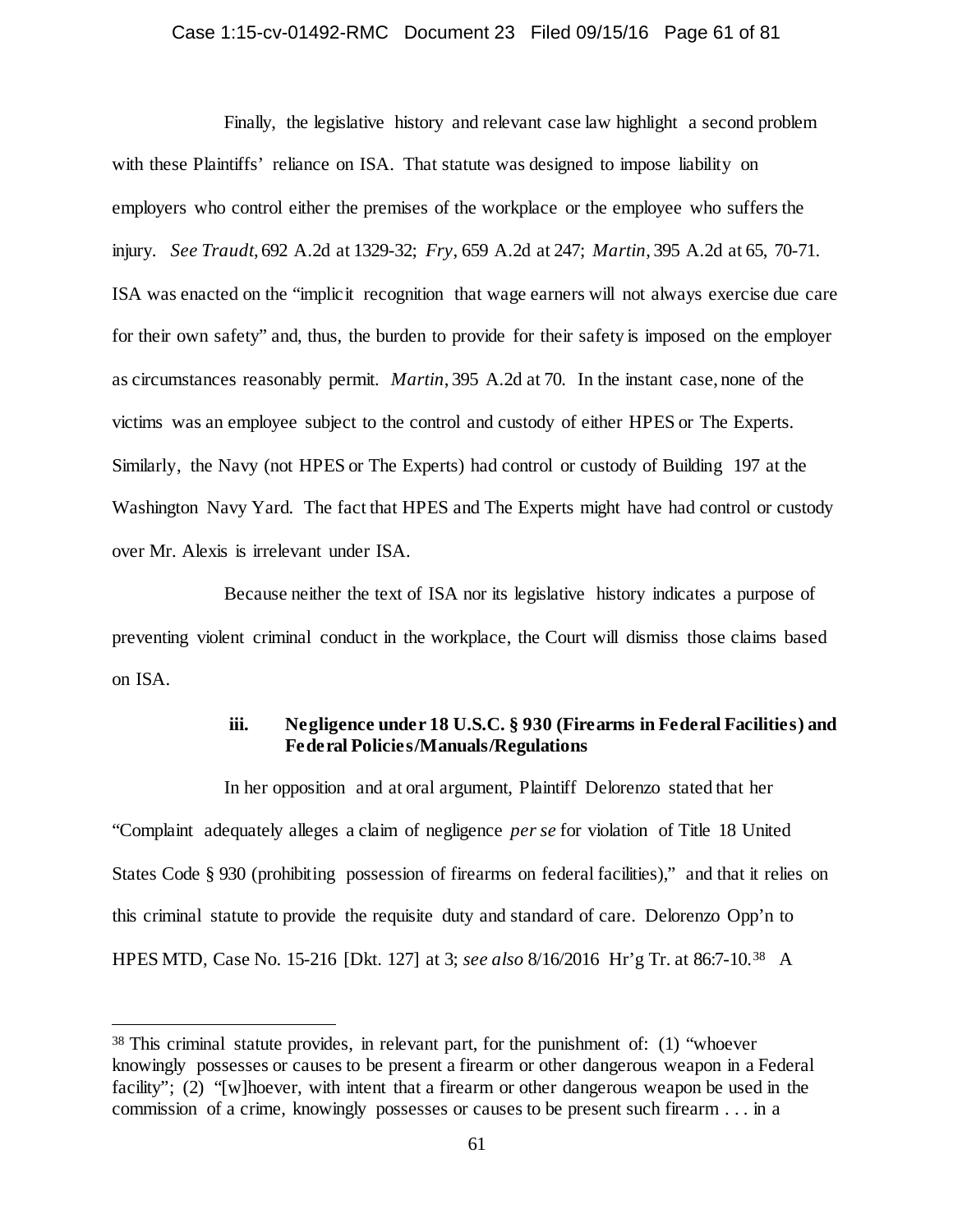#### Case 1:15-cv-01492-RMC Document 23 Filed 09/15/16 Page 62 of 81

review of the counts against HPES and The Experts (Counts I and II respectively) in Plaintiff Delorenzo's Complaint shows no claim based on this criminal statute. Plaintiff Delorenzo makes various references to the statute as part of her Complaint's factual background and in Count III (against the United States) and Count IV (against John/Jane Does #1-5).[39](#page-61-0) Counts I and II, which expressly mention NISPOM and the common law of negligence in the District of Columbia, do not include any claim of negligence *per se*, much less one based on this criminal statute.

In Counts I and II, Plaintiff Delorenzo alleges that HPES and The Experts breached their "duties of care to [c]omply with the laws (Federal) and common law of the District of Columbia in a non-negligent manner." Delorenzo Compl. ¶¶ 236(A), 267(A). This allegation was too vague to provide notice to Defendants that Plaintiff Delorenzo intended to assert a negligence *per se* claim based on 18 U.S.C. § 930. *See* Fed. R. Civ. P. 8(a). "Judges are not expected to be mindreaders. Consequently, a litigant has an obligation to spell out its arguments [and claims] squarely and distinctly, or forever hold its peace." *United States v. Zannino,* 895 F.2d 1, 17 (1st Cir. 1990) (internal quotation marks and citation omitted). The Court finds that Plaintiff Delorenzo did not raise a negligence *per se* claim against HPES or The

 $\overline{a}$ 

Federal facility"; or (3) "[a] person who kills any person in the course of a violation of [the previous two subsections], or in the course of an attack on a Federal facility involving the use of a firearm . . . ." 18 U.S.C. § 930.

<span id="page-61-0"></span><sup>39</sup> On November 3, 2014, District Judge Steven D. Merryday in the U.S. District Court for the Middle District of Florida dismissed Count III (tort claims against United States) for lack of subject matter jurisdiction. *See* Order, Case No. 15-216 [Dkt. 85]. Count IV, which alleges a claim against unidentified federal employees under *Bivens v. Six Unknown Named Agents*, 403 U.S. 388 (1971) –– the federal cause of action to recover for damages sustained by a violation of the U.S. Constitution by federal officers acting under the color of federal authority –– remains.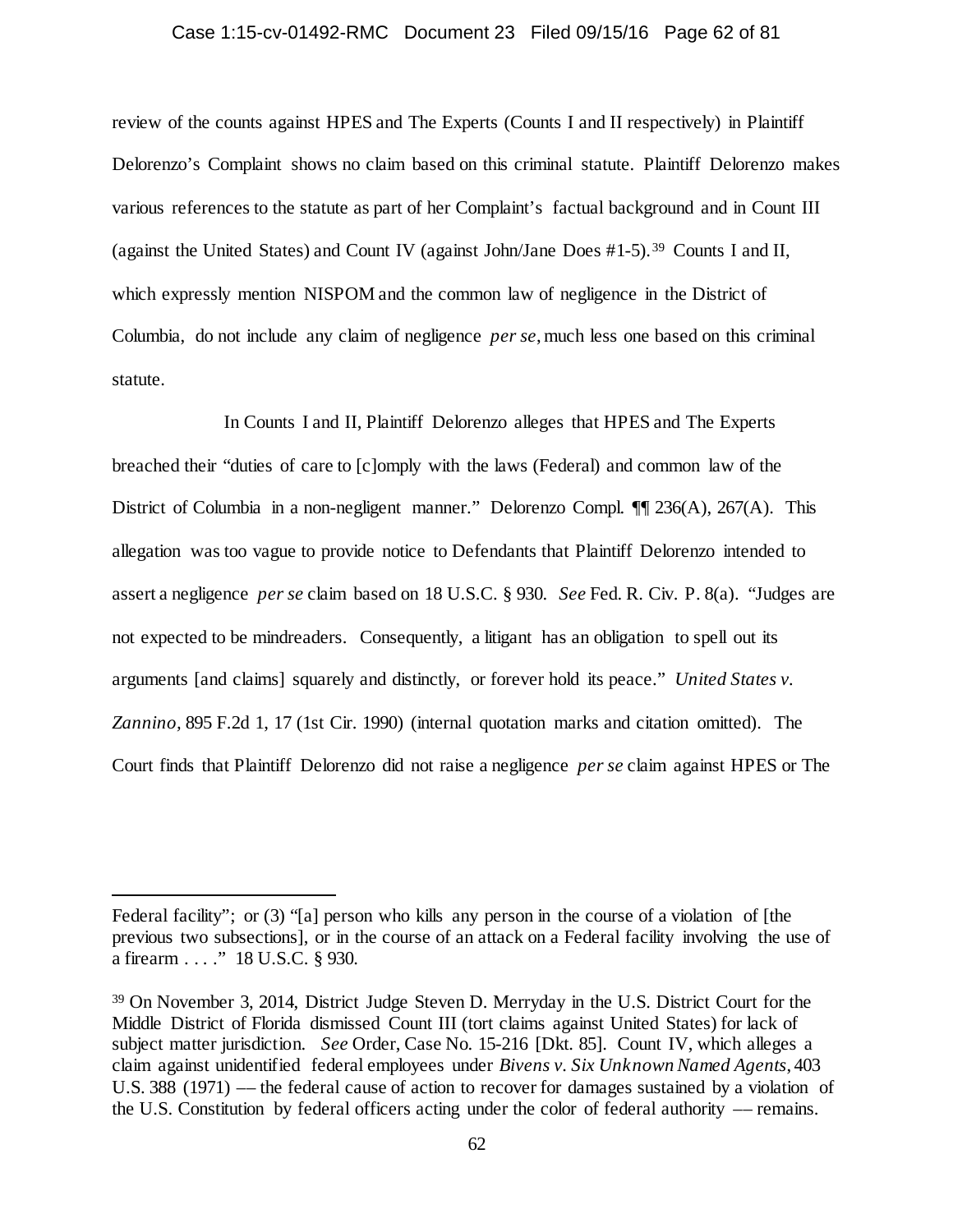# Case 1:15-cv-01492-RMC Document 23 Filed 09/15/16 Page 63 of 81

Experts and she cannot rely on her opposition brief and statements during oral argument to amend her Complaint.

Moreover, even if Plaintiff Delorenzo had alleged a negligence *per se* claim based on this criminal statute, it would fail as a matter of law. "Violation of a statute may give rise to a civil cause of action, and may constitute negligence *per se* if the statute is meant to promote safety, if the plaintiff is 'a member of the class to be protected by the statute,' and if the defendant is a person 'upon whom the statute imposes specific duties.'" *McCracken v. Walls-Kaufman*, 717 A.2d 346, 354 (D.C. 1998) (quoting *Marusa v. District of Columbia,* 484 F.2d 828, 834 (D.C. Cir. 1973)) (other citation omitted). Even if the criminal prohibition in 18 U.S.C. § 930 met all three requirements, Plaintiff Delorenzo has failed to allege any facts to show that HPES or The Experts knew about Mr. Alexis's possession of a shotgun or his intention to bring any firearm into the Navy Yard. At oral argument, counsel for Plaintiff Delorenzo stated that her negligence *per se* claim is supported by the fact that, based on the Navy Report and a retained expert on industrial security, "HP[ES] was obligated to physically deny [Mr.] Alexis access to the federal facilities until HP[ES] could fully understand and deal with [Mr.] Alexis's condition." 8/16/2016 Hr'g Tr. at 86:22-24. The argument miscasts the nature of a negligence *per se* claim.

Under this theory of liability, a statute provides both the duty and the standard of care. *See Chadbourne*, 779 A.2d at 295-96. As a result, Plaintiff Delorenzo may not rely on expert testimony to establish the appropriate standard of care as if it were a common law negligence claim. Moreover, Plaintiff Delorenzo's allegation purports to hold HPES and The Experts strictly liable for the shooting even if they did not "*knowingly* posess[] or cause[] to be present a firearm" at the Navy Yard. 18 U.S.C. § 930 (emphasis added). This analysis is inconsistent with a *per se* theory of liability. Plaintiff Delorenzo offers no facts to support her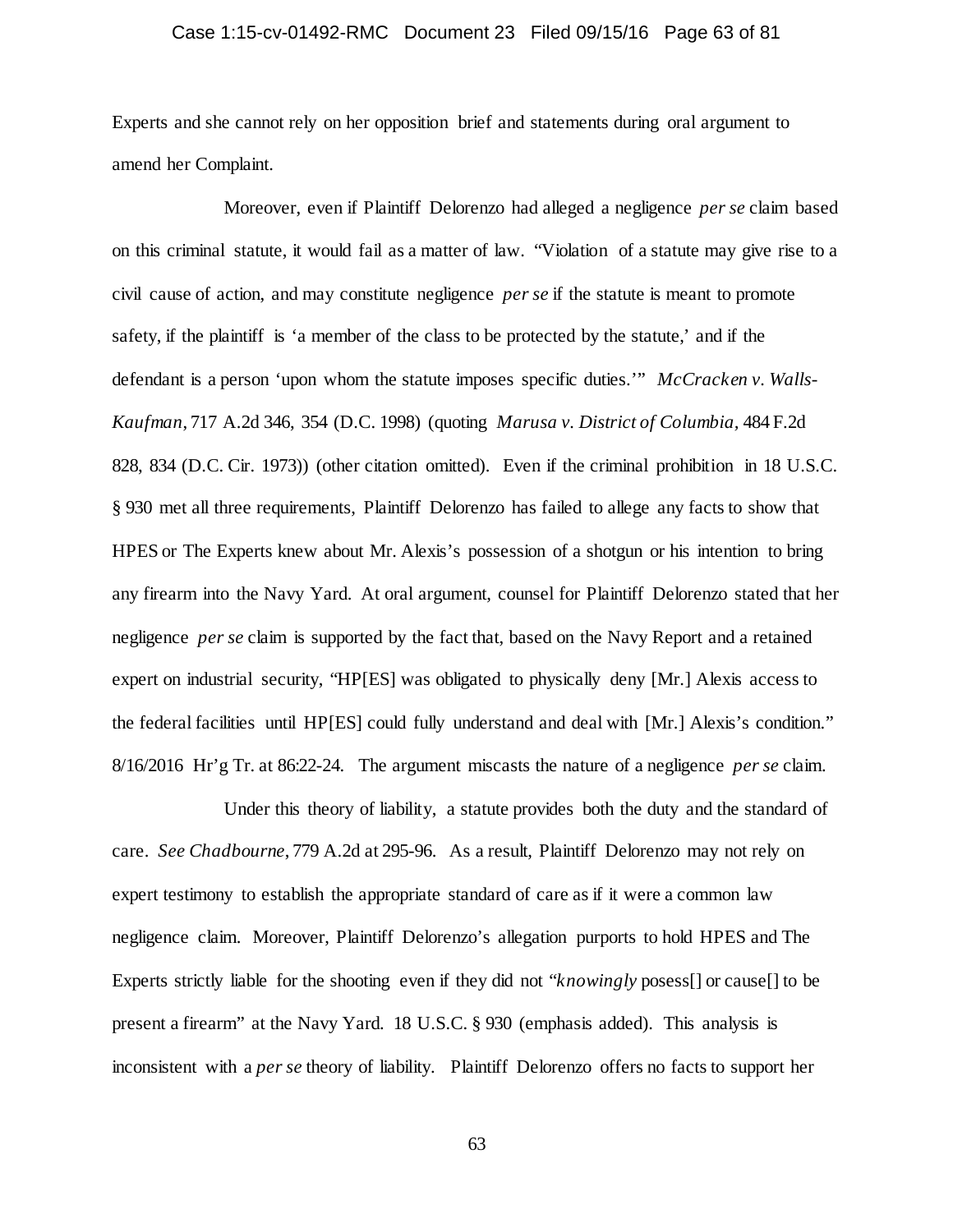#### Case 1:15-cv-01492-RMC Document 23 Filed 09/15/16 Page 64 of 81

allegation that HPES or The Experts violated this criminal statute. Therefore, even if such a claim were alleged in Counts I and II of the Complaint, it would be dismissed as a matter of law.

A similar reasoning applies to Plaintiff Delorenzo's plethora of executive orders, policies, manuals, regulations, guidelines, and other documents, which were mentioned in her opposition brief and her Complaint's factual background, but were not relied upon or mentioned in Counts I and II. *See* Delorenzo Opp'n to HPES MTD at 2, 26.[40](#page-63-0) As stated above, the Court finds that Plaintiff Delorenzo's Complaint does not make out a negligence *per se* claim. Moreover, her Opposition cites executive documents and refers to exhibits she attached to her Opposition, but does not explain how any of them meets the three criteria for a negligence *per se* claim. *See McCracken*, 717 A.2d at 354. "It is not enough merely to mention a possible argument in the most skeletal way, leaving the court to do counsel's work, create the ossature for the argument, and put flesh on its bones." *Zannino,* 895 F.2d at 17.

To be clear, none of these documents supports a negligence *per se* claim. As with NISPOM, Executive Order 13,587 and its related regulations were promulgated to ensure the effectiveness of insider threat programs and to protect classified national security information. *See* Exec. Order No. 13,587, 3 C.F.R. 13587, 76 Fed. Reg. 63811 (October 7, 2001) (titled, "Structural Reforms to Improve the Security of Classified Networks and the Responsible Sharing and Safeguarding of Classified Information"). They were not designed to prevent workplace violence, let alone mass murder on a military base. With respect to the other documents regarding physical security and law enforcement within Navy or military installations, Plaintiff

<span id="page-63-0"></span> <sup>40</sup> Some of the documents cited in her Opposition are: "Executive Order 13587: 'National Insider Threat Policy'; SECNAVINST 5510.37: 'Department of the Navy Insider Threat Program' . . . [;] OPNAVINST 5530.14E (April 19, 2010)[;] DoD Directive 5210.56 (Feb 25, 1992, reissued April 1, 2011); SECNAVINST 5510.37 (Aug. 8, 2013); SECNAV M-5510.30 (June 2006)." Delorenzo Opp'n to HPES MTD at 2, 26 (alterations omitted).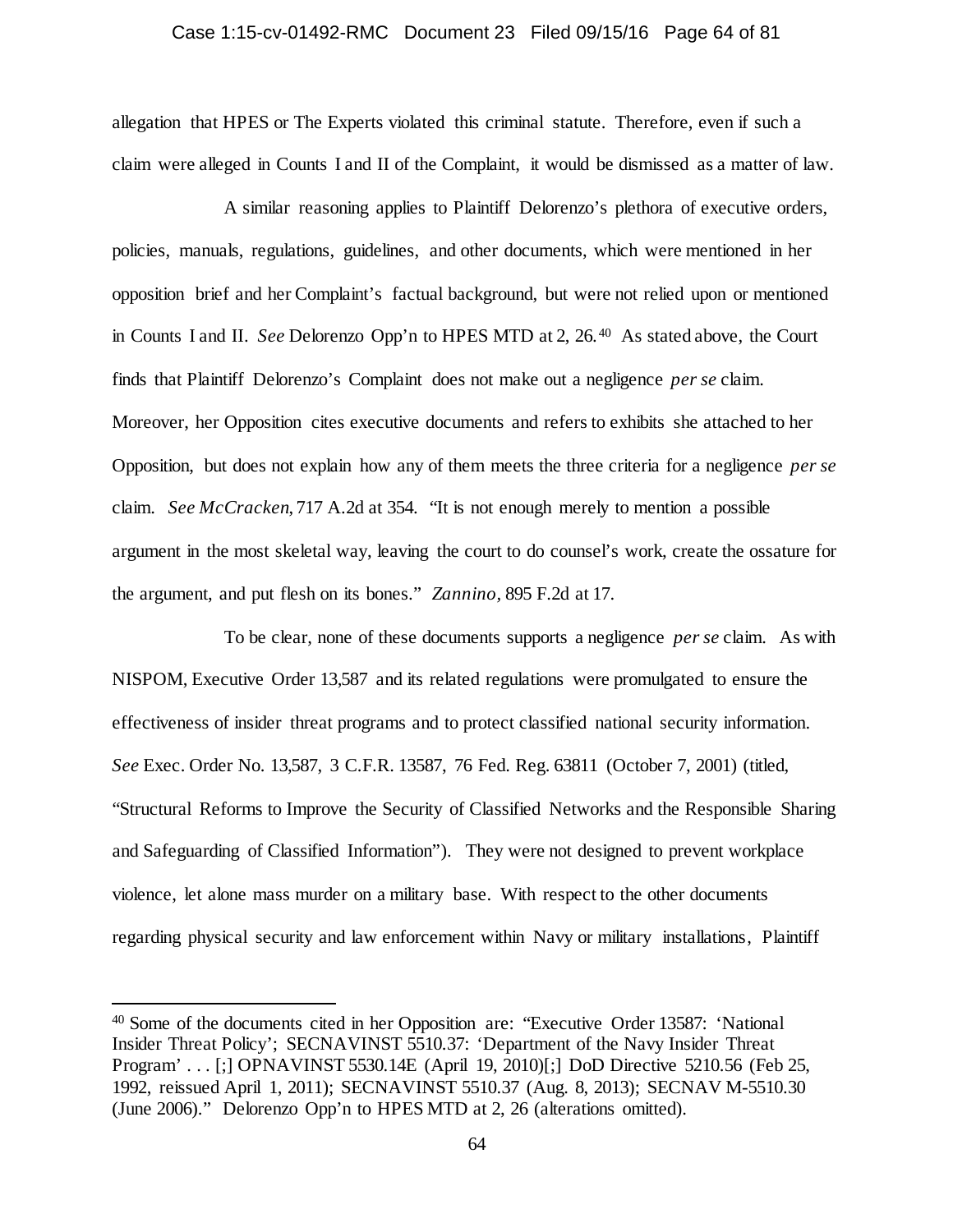# Case 1:15-cv-01492-RMC Document 23 Filed 09/15/16 Page 65 of 81

Delorenzo has failed to show that these documents imposed specific duties on any entities other than the Navy –– particularly not on HPES and The Experts, as to which there are no facts showing they had control over the physical premises of the Navy Yard, had law enforcement authority, and knew that one of its employees possessed a firearm to be used in the perpetration of a crime. Therefore, even if properly raised, Plaintiff Delorenzo failed to state a negligence *per se* claim upon which relief can be granted.

# **3. Theories of Vicarious Liability for Assault and Battery**

Plaintiffs McCullough and Proctor assert three claims of assault and battery against HPES and The Experts based on a theory of vicarious liability, specifically, the doctrine of *respondeat superior*. [41](#page-64-0) *See* McCullough Compl. Count II ("Assault & Battery"); Proctor Compl. Count VII ("Vicarious Liability – Wrongful Death") and Count VIII ("Vicarious Liability – Survival").

HPES and The Experts move to dismiss Count II of the McCullough Complaint and Count VIII of the Proctor Complaint because they are barred by D.C.'s one-year statute of limitations for assault and battery claims. *See* D.C. Code § 12-301(4). "The statute of limitations for a claim brought pursuant to the Survival Act is the statute of limitations applicable to the underlying claim, and the claim generally accrues on the date of the decedent's injury, and not on the date of the decedent's death." *Casey v. Ward*, 67 F. Supp. 3d 45, 53 (D.D.C. 2014), *reconsideration denied*, 67 F. Supp. 3d 54 (D.D.C. 2015) (internal quotation marks and citation omitted). Because the assault and battery claims underlying Plaintiff Proctor and McCullough's survival action accrued on September 16, 2013, and they filed their complaints on September 14,

<span id="page-64-0"></span> <sup>41</sup> "*Respondeat superior* is a doctrine of vicarious liability and allows the employer to be held liable for the acts of his employees committed within the scope of their employment." *Penn Cent. Transp. Co. v. Reddick,* 398 A.2d 27, 29 (D.C. 1979) (citations omitted).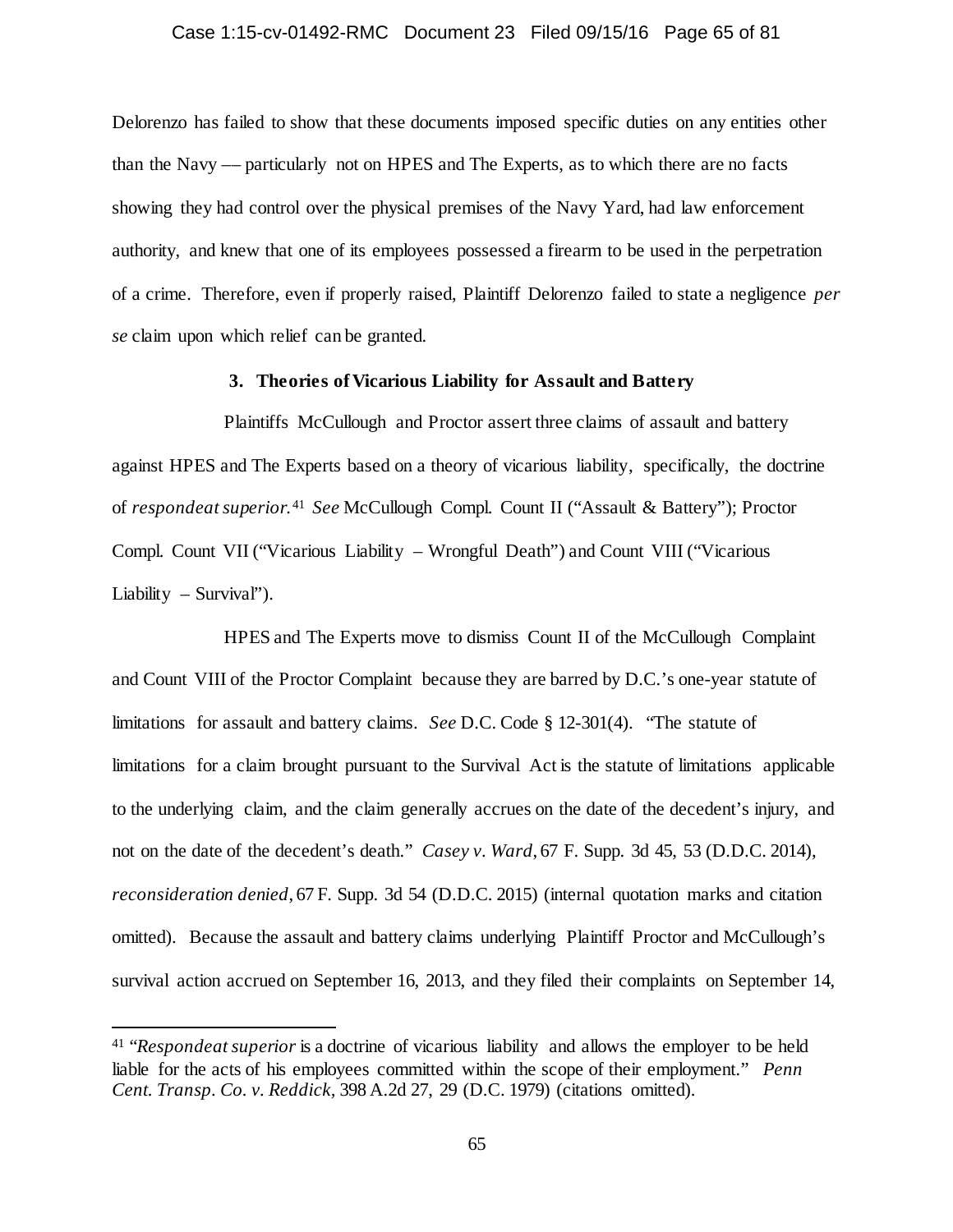#### Case 1:15-cv-01492-RMC Document 23 Filed 09/15/16 Page 66 of 81

2015 (Proctor) and September 15, 2015 (McCullough) — "one year *after* the statute of limitations expired — their survival claims against [HPES and The Experts] based on assault and battery are therefore time-barred." *Casey*, 67 F. Supp. 3d at 53. In addition, Plaintiffs Proctor and McCullough failed to oppose this argument and, thus, conceded it. *See Hopkins*, 284 F. Supp. 2d at 25. Both claims will be dismissed as time barred or, in the alternative, as conceded.

Plaintiff Proctor's claim under D.C.'s wrongful death statute, which is governed by a two-year statute of limitations, remains outstanding. *See* D.C. Code § 16-2702. To state a claim against HPES and The Experts, Plaintiff Proctor must allege sufficient facts to support an inference that Mr. Alexis's conduct occurred within the scope of his employment as a computer technician. *Exxon Mobil Corp.*, 573 F. Supp. 2d at 24. Specifically, there must be sufficient "facts, which, if true, demonstrate that the alleged conduct of [an employee] was an outgrowth of their work assignments, or an integral part of their business activities, interests or objectives." *Keys v. WMATA*, 408 F. Supp. 2d 1, 4 (D.D.C. 2005). No such factual allegations can be found in Plaintiff Proctor's Complaint.

Conduct occurs within the scope of employment only if:

(a) it is of the kind he is employed to perform; (b) it occurs substantially within the authorized time and space limits; (c) it is actuated, at least in part, by a purpose to serve the master; and (d) if force is intentionally used by the servant against another, the use of force is not unexpectable by the master.

Restatement (Second) of Agency § 228 (1958); *see also Schecter*, 892 A.2d at 431. "If the employees' conduct is different in kind from that authorized, far beyond time or space limits, *or* too little actuated by a purpose to serve the master, then the conduct is not within the scope of employment." *Majano v. United States*, 469 F.3d 138, 141 (D.C. Cir. 2006) (citing Restatement (Second) of Agency § 228) (emphasis added). Moreover, "[t]he key inquiry is the employee's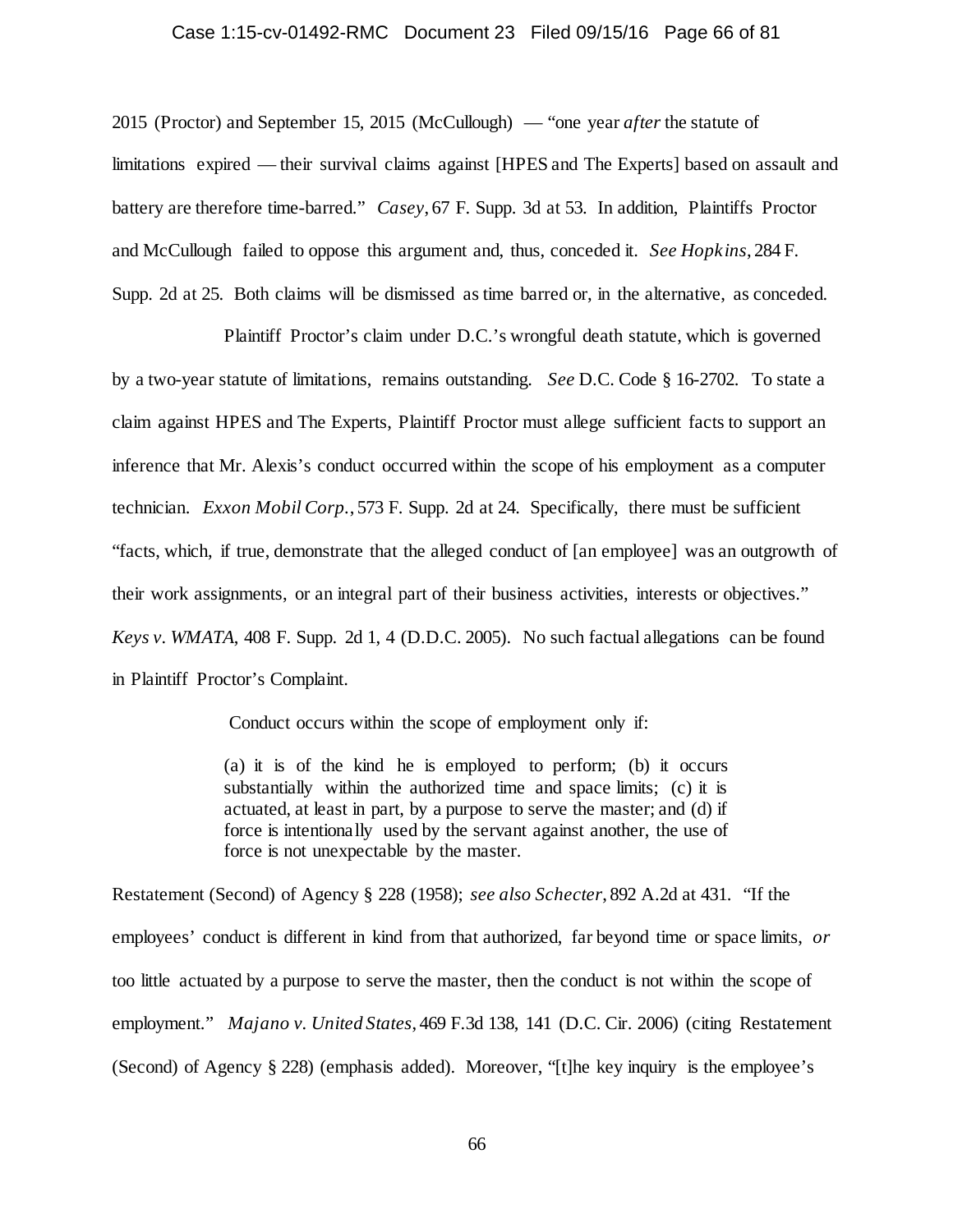#### Case 1:15-cv-01492-RMC Document 23 Filed 09/15/16 Page 67 of 81

intent at the moment the tort occurred." *Id.* at 142. Finally, as then-Judge Scalia wrote in *Jordan v. Medley*: "A directed verdict against the employer would be particularly rare in the case of an intentional tort, which by its nature is willful and thus more readily suggests personal motivation." 711 F.2d 211, 215 (D.C. Cir. 1983).

Plaintiff Proctor argues that this is one of those rare cases in which there are sufficient facts to support a finding that Mr. Alexis was acting within the scope of his employment when he engaged in a murderous rampage at the Navy Yard. The Court disagrees. Plaintiff Proctor argues that HPES and The Experts were "vicariously liable for [Mr.] Alexis's acts through theories of agency in the aid of execution and apparent authority." Proctor Opp'n, Case No. 15-1494 [Dkt. 19] at 39-40 (citing Proctor Compl. ¶¶ 196-221). Plaintiff Proctor relies on Restatement (Second) of Agency § 219(2)(d), which states in relevant part:

> A master is not subject to liability for the torts of his servants acting outside the scope of their employment, unless . . . the servant purported to act or to speak on behalf of the principal and there was reliance upon apparent authority, or he was aided in accomplishing the tort by the existence of the agency relation.

He also relies on *Doe v. Sipper* where a part-time female employee of defendant New Leaf Brands, Inc., sued the company after a company executive used his position to invite her to his hotel room to book airline tickets for upcoming trade shows and then raped her. 821 F. Supp. 2d 384, 386 (D.D.C. 2011). The employee sought to hold the company liable for the executive's conduct on the basis of agency in aid of execution and apparent authority. The court rejected the theory of apparent authority, but found that there were sufficient facts to support the theory of agency in aid of execution. *See id.* at 390-93.

The Court finds that Mr. Alexis acted outside the scope of his employment when he opened fire indiscriminately in Building 197 on the Navy Yard, killing twelve individuals and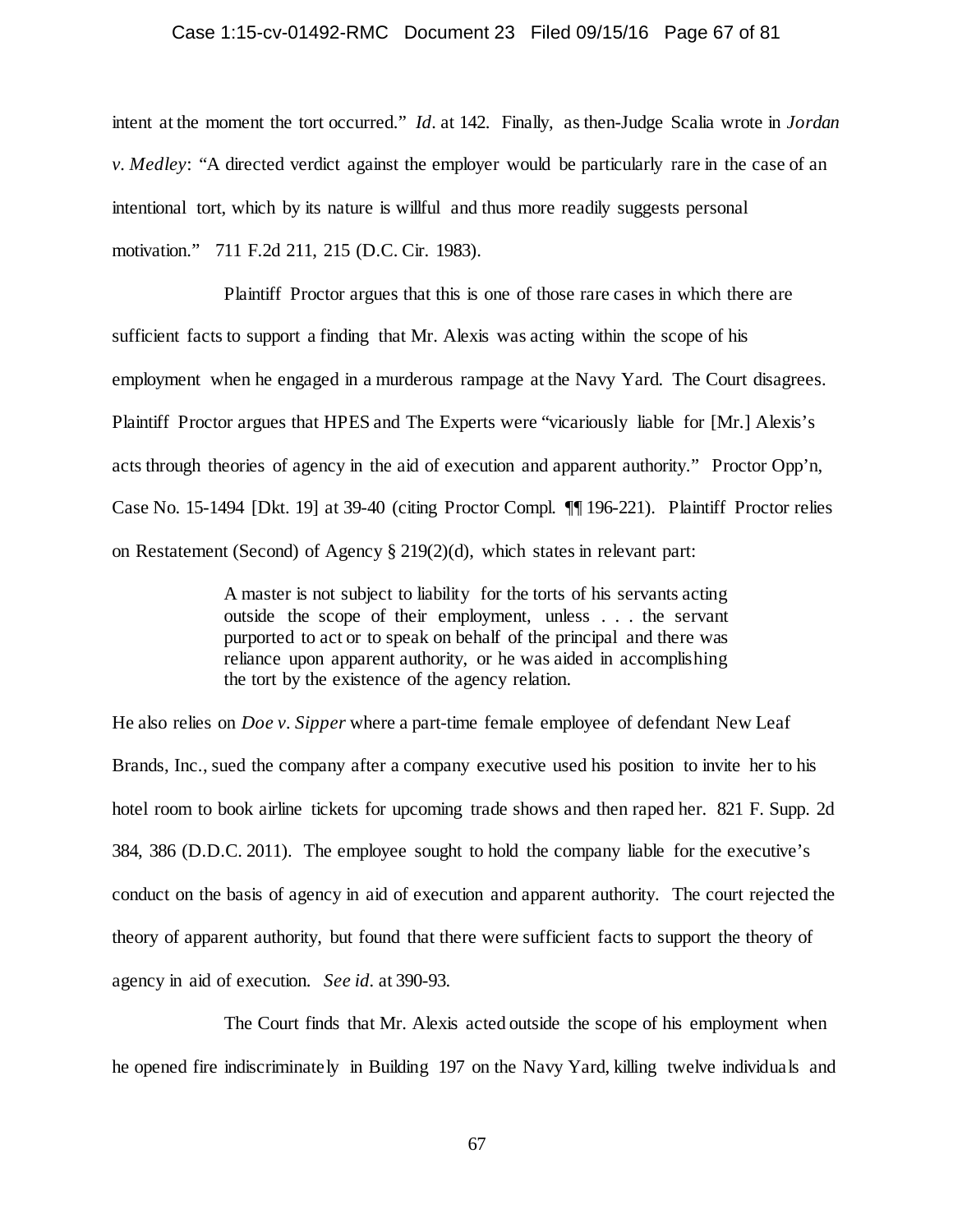# Case 1:15-cv-01492-RMC Document 23 Filed 09/15/16 Page 68 of 81

injuring four others. Plaintiff Proctor cannot show that committing mass murder at the Navy Yard was an outgrowth of Mr. Alexis's work assignment as a computer technician or that it was an integral part of his duties or business activities. *See Keys*, 408 F. Supp. 2d at 4; *cf. Murphy*, 458 A.2d at 62-63. Nor does Plaintiff Proctor allege that Mr. Alexis committed his crimes to further the interests of HPES and The Experts. *See Reddick,* 398 A.2d at 31 ("The employer will not be held liable for those willful acts, intended by the agent only to further his own interest, not done for the employer at all."); *see also* Frasier Compl. ¶ 47 (alleging that a note was found in Mr. Alexis's computer stating, "ultra low frequency attack is what I've been subject to for the last three months, and to be perfectly honest that is what has driven me to this").

Moreover, "[t]he moment the agent turns aside from the business of the principal and commits an independent trespass," such as here, "the principal is not liable" because "[t]he agent is not then acting within the scope of his authority in the business of the principal, but in the furtherance of his own ends." *Schechter*, 892 A.2d at 431 (quoting *Axman v. Washington Gaslight Co.,* 38 App. D.C. 150, 158 (1912)). Similarly, in *Boykin*, the D.C. Court of Appeals held that, even though the school employee's job "necessarily included some physical contact" with students, "a sexual assault may  $[not]$  be deemed a direct outgrowth of a school official's authorization to take a student by the hand or arm in guiding her past obstacles in the building." *Boykin*, 484 A.2d at 562. "If the instructor's actions in *Boykin* could not render his employer vicariously liable, it is hard to see how Plaintiff [Proctor] could prevail on that issue here." *Sipper*, 821 F. Supp. 2d at 389.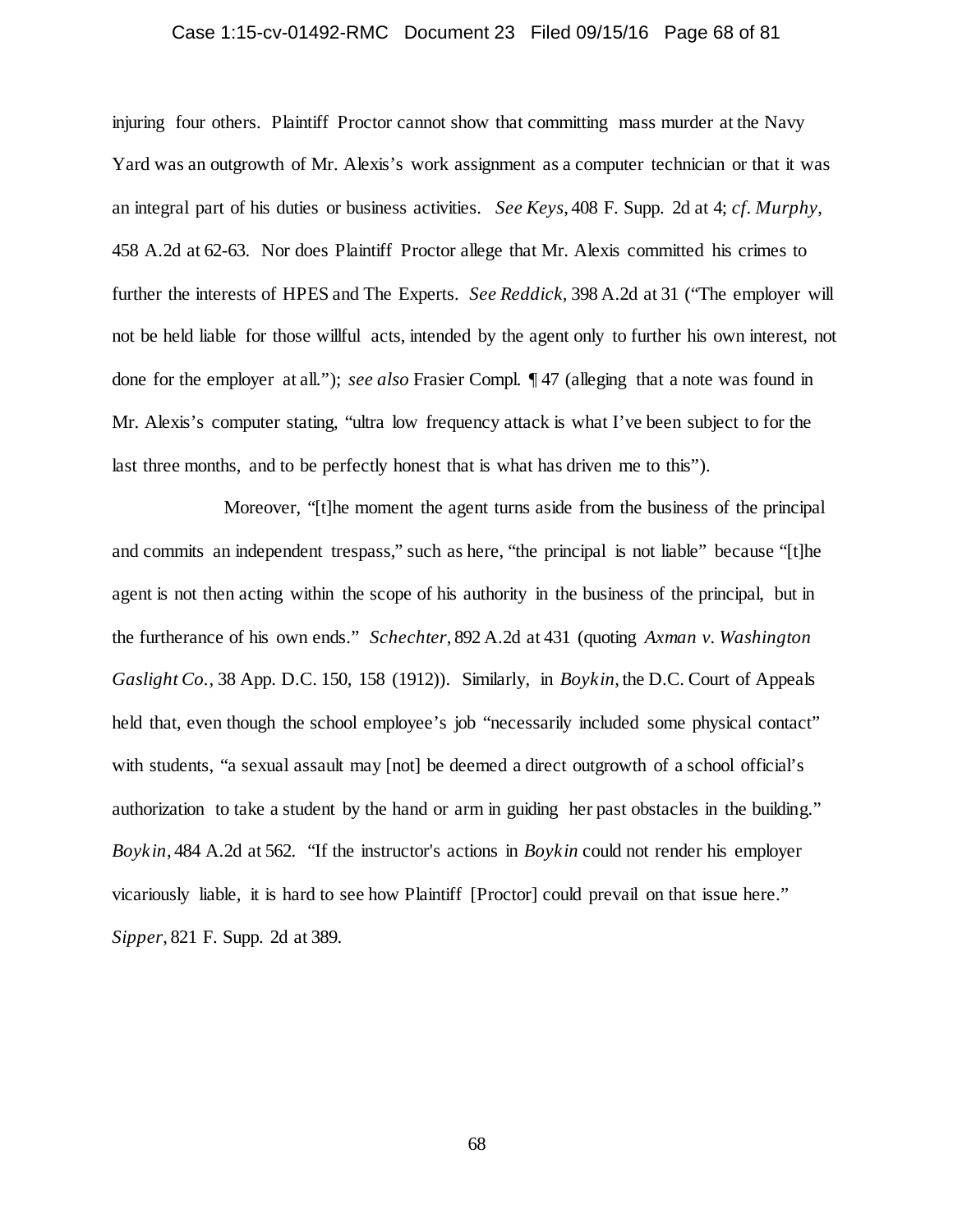# Case 1:15-cv-01492-RMC Document 23 Filed 09/15/16 Page 69 of 81

With respect to his theories of apparent authority and agency in aid of execution, Plaintiff Proctor's sole authority, *Sipper*, supports dismissal of his claim.[42](#page-68-0) As in *Sipper*, his theory of apparent authority "can be easily dispensed with" because there is no factual basis to intimate that Mr. Alexis could "have 'purported to act or to speak on behalf of'" HPES or The Experts while shooting people indiscriminately. *Id.* at 391. Indeed, his victims had no "opportunity to even make th[e] determination" of whether to rely upon his alleged apparent authority. *Id.* Any assertion to the contrary is totally belied by the allegations in the Complaint.

Plaintiff Proctor's theory of agency in aid of execution fares no better. Plaintiff Proctor argues that "but for the building pass provided and visit scheduled by The Experts and/or HPES, [Mr.] Alexis would not have been able to commit this act." Proctor Opp'n at 40-41 (quoting Proctor Compl. ¶¶ 204, 217). Assuming the factual allegations to be true, they are insufficient. In *Sipper*, the court noted,

> The D.C. Circuit has acknowledged the superficial expansiveness of the standard. *See Gary,* 59 F.3d at 1397 ("In a sense, a supervisor is always 'aided in accomplishing the tort by the existence of the agency' because his responsibilities provide proximity to, and regular contact with, the victim."). Yet, as *Gary* explains, "The commentary to the Restatement suggests that this [approach] embraces a narrower concept that holds the employer liable only if the tort was 'accomplished by an instrumentality, or through conduct associated with the agency status.'" *Id.* (citing *Barnes v. Costle,* 561 F.2d 983, 996 (D.C. Cir. 1977) (MacKinnon, J., concurring)).

*Sipper*, 821 F. Supp. 2d at 392. The *Sipper* court identified multiple allegations to support an inference that the alleged sexual assault was "accomplished by an instrumentality, or through conduct associated with the agency status" of the perpetrator, *i.e.*, the executive allegedly used

<span id="page-68-0"></span><sup>&</sup>lt;sup>42</sup> The Court assumes, without deciding, that Restatement (Second) of Agency  $\S 219(2)(d)$ applies to common-law claims in the District of Columbia. *See Sipper*, 821 F. Supp. 2d at 391 (citing *Gary v. Long*, 59 F.3d 1391 (D.C. Cir. 1995)).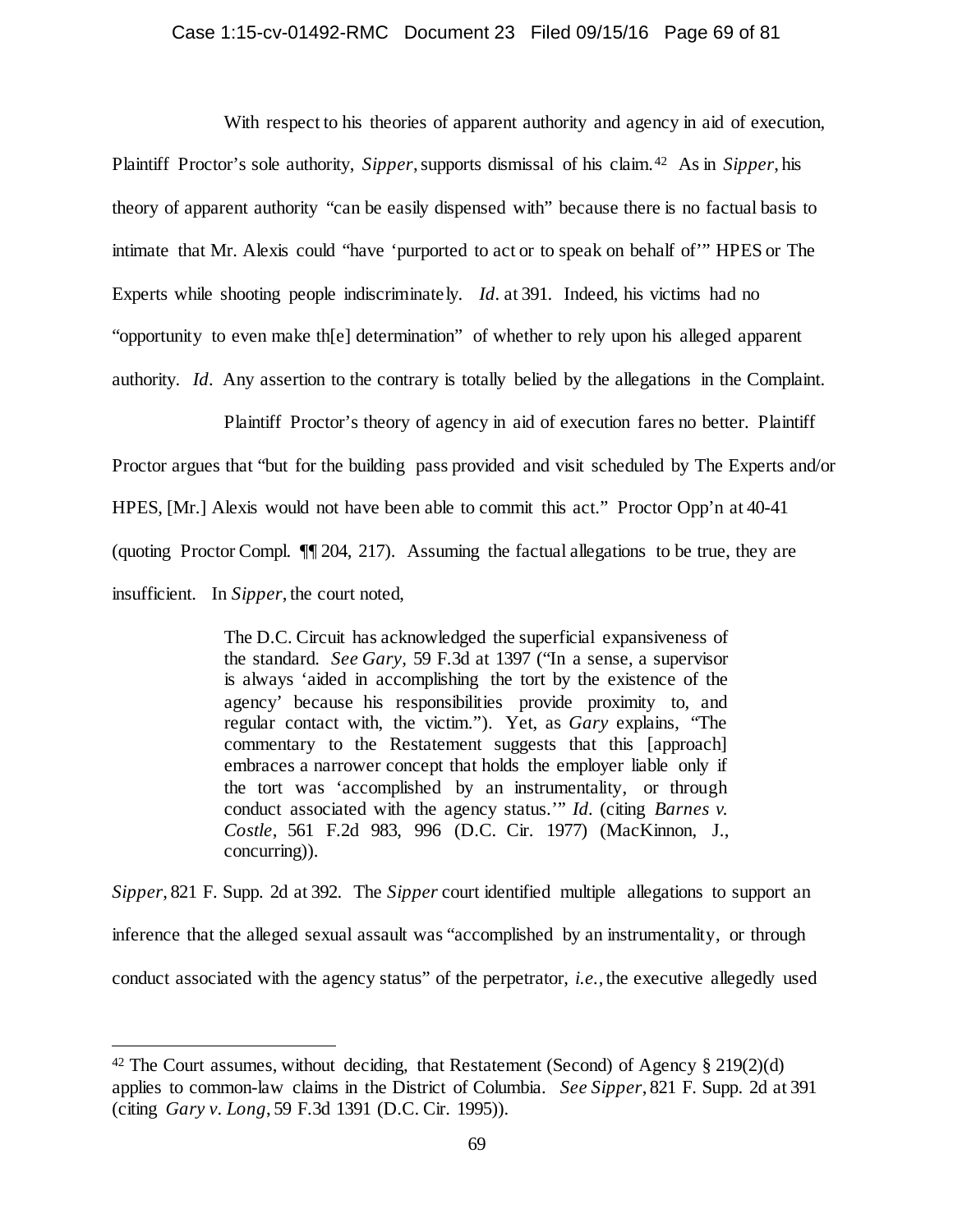# Case 1:15-cv-01492-RMC Document 23 Filed 09/15/16 Page 70 of 81

his authority to lure plaintiff to his hotel room with a work-related excuse (booking flight tickets for upcoming trade shows), even though he intended to have sex with her (forcibly or otherwise). Id. at 392-93 (citation omitted).

Plaintiff Proctor only alleges that HPES and The Experts provided Mr. Alexis with access to the Navy Yard. This fact is insufficient. "[P]rovid[ing] proximity to, and regular contact with, the victim" does not support an aid-by-agency-relation theory. *See Gary,* 59 F.3d at 1397. "It is a general principle of agency law that '[i]f a person has information which would lead a reasonable man to believe that the agent is violating the orders of the principal or that the principal would not wish the agent to act under the circumstances known to the agent, he cannot subject the principal to liability.'" *Id.* (quoting Restatement (Second) of Agency § 166, cmt. a). Plaintiff Proctor cannot avail himself of the theories in  $\S 219(d)(2)$  because he "could not have believed (and nor does []he claim) that [Mr. Alexis] was acting within the color of his authority." *Id.* at 1397-98; *cf.* Restatement (Second) of Agency § 219, cmt. e (including examples of a telegraph operator who sends false messages purporting to come from another, and of a store manager who uses his position to cheat customers).

HPES and The Experts did not provide Mr. Alexis with the instrumentality (the shotgun) that aided him in the commission of his horrific crime. *See Nichols v. Land Transp. Corp.*, 103 F. Supp. 2d 25, 28 (D. Me. 1999), *aff'd,* 223 F.3d 21 (1st Cir. 2000) (rejecting vicarious liability for employer who did not provide truck driver with knife used to stab plaintiff and where driver did not act as agent when he left his truck to confront plaintiff). Mr. Alexis's criminal conduct (mass murder) cannot be associated in any way with his status as a computer technician. *See id.*; *cf.* Restatement (Second) of Agency § 219, cmt. e.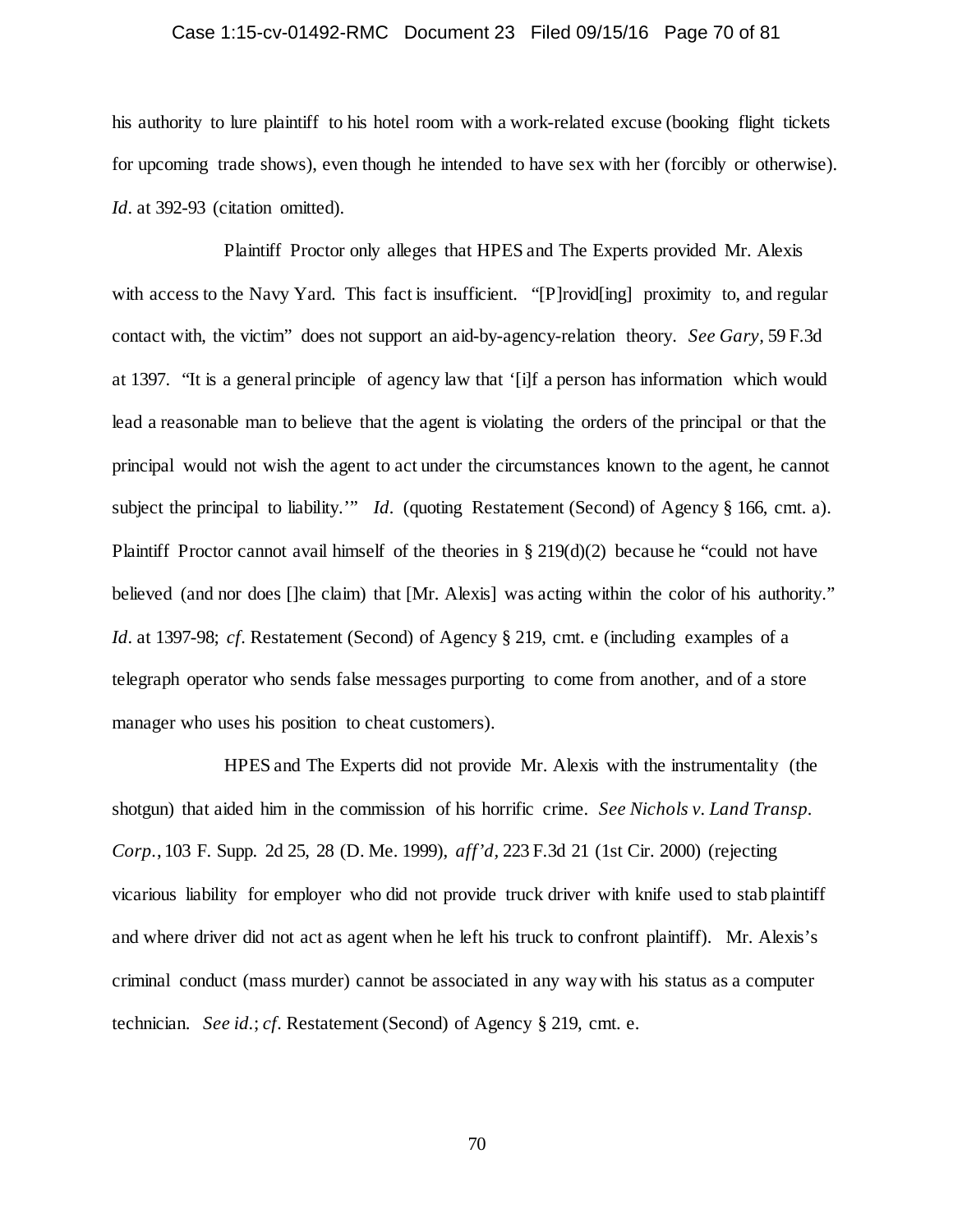# Case 1:15-cv-01492-RMC Document 23 Filed 09/15/16 Page 71 of 81

The fact that an employee's work "afforded him an opportunity to" commit the crime is "insufficient to make [an employer] vicariously liable," without regard to the theory of liability. *Boykin*, 484 A.2d at 563-64. Accordingly, the Court rejects Plaintiff Proctor's scopeof-employment, apparent-agency, and aided-by-agency-relation theories. Plaintiff Proctor's claim for assault and battery under D.C.'s wrongful death statute will be dismissed for failure to state a claim.

# **C. Motion to Dismiss by Security Firm HBC**

Plaintiffs Kohler, Zagami, and Jacobs allege that HBC was negligent in failing to provide reasonable security measures to prevent the Navy Yard shooting. They argue that HBC voluntarily assumed a duty to provide security services at Building 197 on the Navy Yard and to protect those on its premises. In support, Plaintiffs Kohler, Zagami, and Jacobs argue that HBC assumed such a duty by its security contract with the Navy. *See* HBC Suppl. Mot., Ex. 1 [Dkt. 23-1] (HBC Contract). They argue that HBC's voluntary undertaking not only created a contractual duty to the Navy, but also, a special relationship between it and the victims that gave rise to a common law duty to exercise reasonable care in performing its security services. HBC moves to dismiss this common law negligence claim under Rule 12(b)(6).

"[A] determination of whether a duty exists is the result of a variety of considerations and not solely the relationship between the parties"; it "is also shaped by considerations of fairness and results ultimately from policy decisions made by the courts and the legislatures." *Presley v. Commercial Moving & Rigging, Inc.*, 25 A.3d 873, 888 (D.C. 2011) (quoting *DiSalvo,* 974 A.2d at 871 & n.2) (internal quotation marks and citation omitted)). In "determining whether a party who performs services under a contract for one party assumes a duty to an unrelated third party," D.C. courts have considered, although not formally adopted, § 324A of the Restatement (Second) of Torts. *Id.* at 889 (citing *Haynesworth v. D.H. Stevens*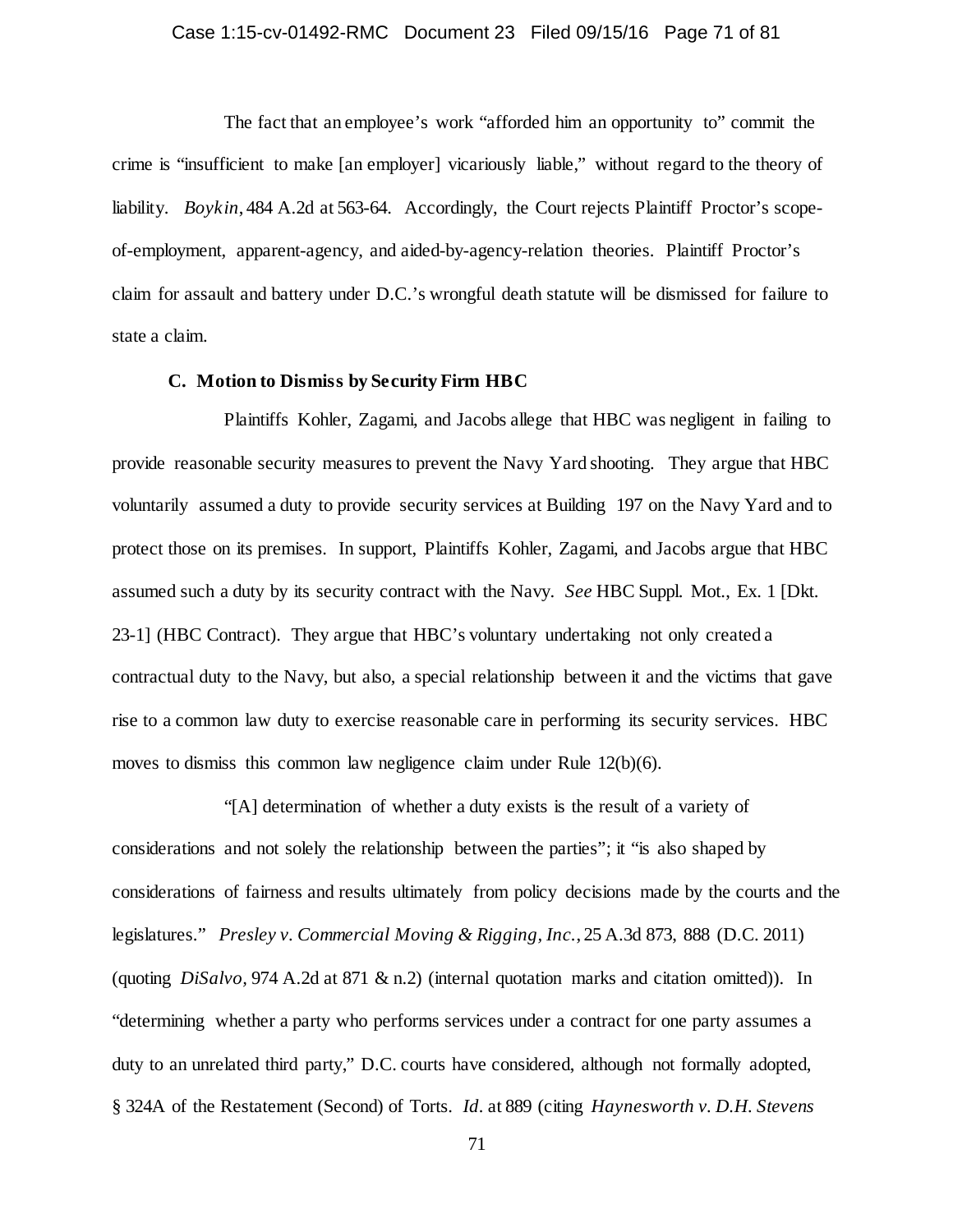*Co.*, 645 A.2d 1095, 1097 (D.C. 1994)); *see also Gilbert v. Miodovnik*, 990 A.2d 983, 994 n.15

(D.C. 2010) (noting that § 324A has not been formally adopted in the District of Columbia).

Section 324A provides that:

One who undertakes, gratuitously or for consideration, to render services to another which he should recognize as necessary for the protection of a third person or his things, is subject to liability to the third person for physical harm resulting from his failure to exercise reasonable care to protect his undertaking, if

- (a) his failure to exercise reasonable care increases the risk of such harm, or
- (b) he has undertaken to perform a duty owed by the other to the third person, or
- (c) the harm is suffered because of reliance of the other or the third person upon the undertaking.

Restatement (Second) of Torts § 324A. In light of the Restatement and "in the absence of contractual privity with an unrelated third party," such as here, courts applying D.C. law have looked "to the contract to determine the scope of the undertaking as it relates to the protection of the third party." *Presley*, 25 A.3d at 888 (citing *Haynesworth*, 645 A.2d at 1098; *Caldwell v. Bechtel, Inc.*, 631 F.2d 989, 1000-01 (D.C. Cir. 1980)).

Plaintiffs Kohler, Zagami, and Jacobs highlight several portions of the HBC-Navy

security contract to support their claim. Some of the most relevant portions of that contract

provided:

 The Contractor shall provide security operations to ensure security and safety for personnel, property, facilities, and assets (HBC 00069).

 The Contractor shall monitor interior patrol areas to ensure security breaches and criminal or suspicious activities are detected and reported in a timely manner (HBC 00072).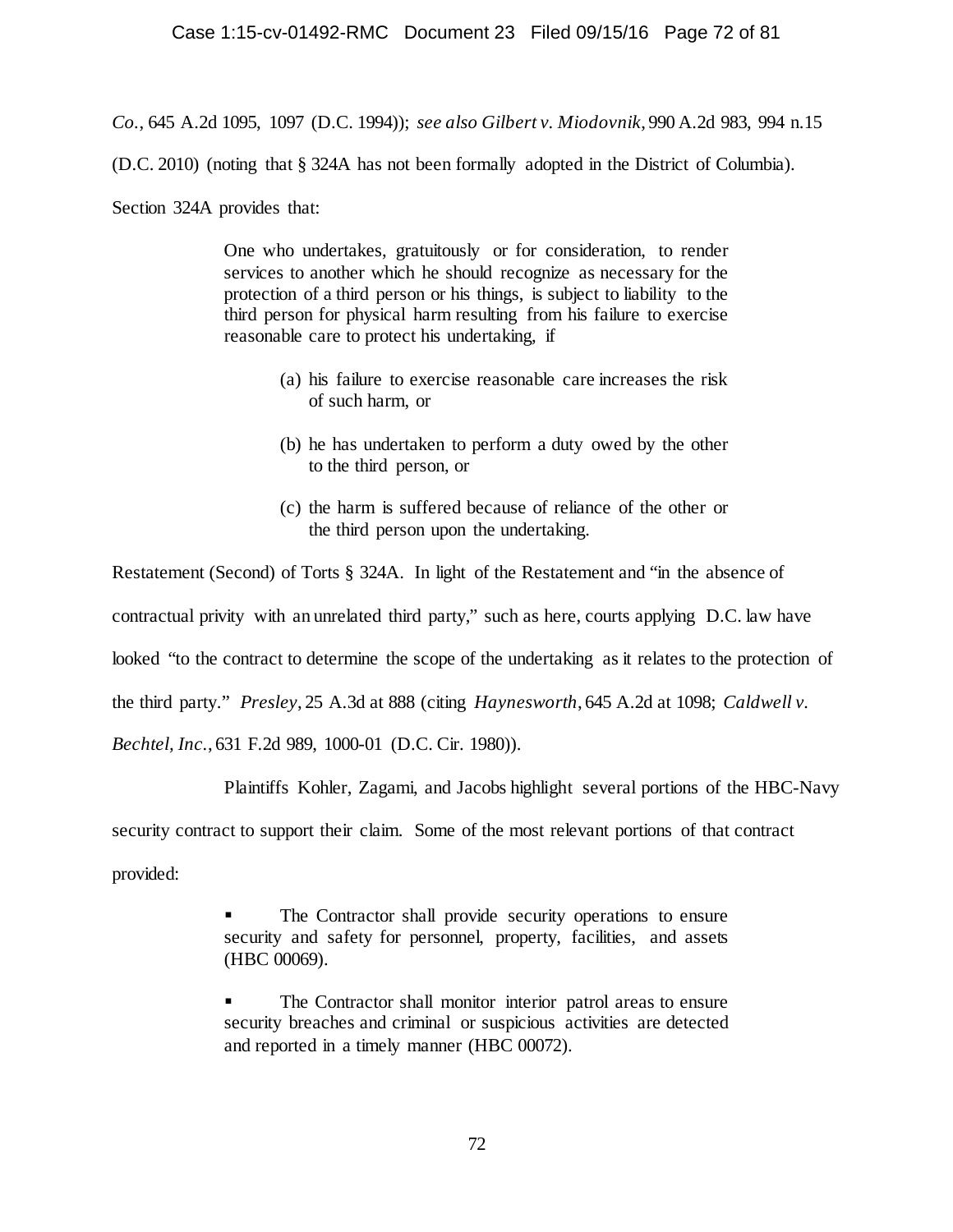[The Contractor has a general duty] [t]o protect [(Naval Sea Systems Command)] NAVSEA persons (military, civilians and visitors) and property (HBC 00222).

 [With respect to the NAVSEA Fixed Posts, the Contractor shall]:

- o Take all reasonable precautions to protect the health and safety of all persons in the building(s) under guard, minimize the danger from all hazards to life and property, comply with all health, safety and fire protection regulations (including reporting requirements), and remove from duty any security guard employee who may have a communicable disease (HBC 00224).
- o Deter the commission of assaults, batteries, robberies, rapes and other crimes of violence in the guard's area of responsibility by his/her presence (HBC 00223).
- Deadly force for NAVSEA Security Guards is justified . . . [w]hen deadly force reasonably appears to be necessary to protect law enforcement or security personnel who reasonably believe themselves or others to be in imminent danger of death or serious bodily harm . . . [or] to prevent commission of a serious offense involving violence and threatening death or serious bodily harm[, such as] murder, armed robbery and aggravated assault (HBC 00227-228).

*See* HBC Contract. Clearly, HBC's contract includes various references to the promotion of

safety and the protection of Navy Yard personnel against criminal acts.

The undertaking of a contractual duty is merely the point of departure. "We have put aside the notion that the duty to safeguard life and limb, when the consequences of negligence may be foreseen, grows out of contract and nothing else." *MacPherson v. Buick Motor Co.*, 111 N.E. 1050, 1053 (N.Y. 1916) (Cardozo, J.). "The contract provides the initiating source of the duty" and since Plaintiffs Kohler, Zagami, and Jacobs have not "brought this action . . . for breach of contract but rather . . . for an asserted breach of the duty of reasonable care," the Court must consider many facts beyond the contract, such as any of the defendant's "superior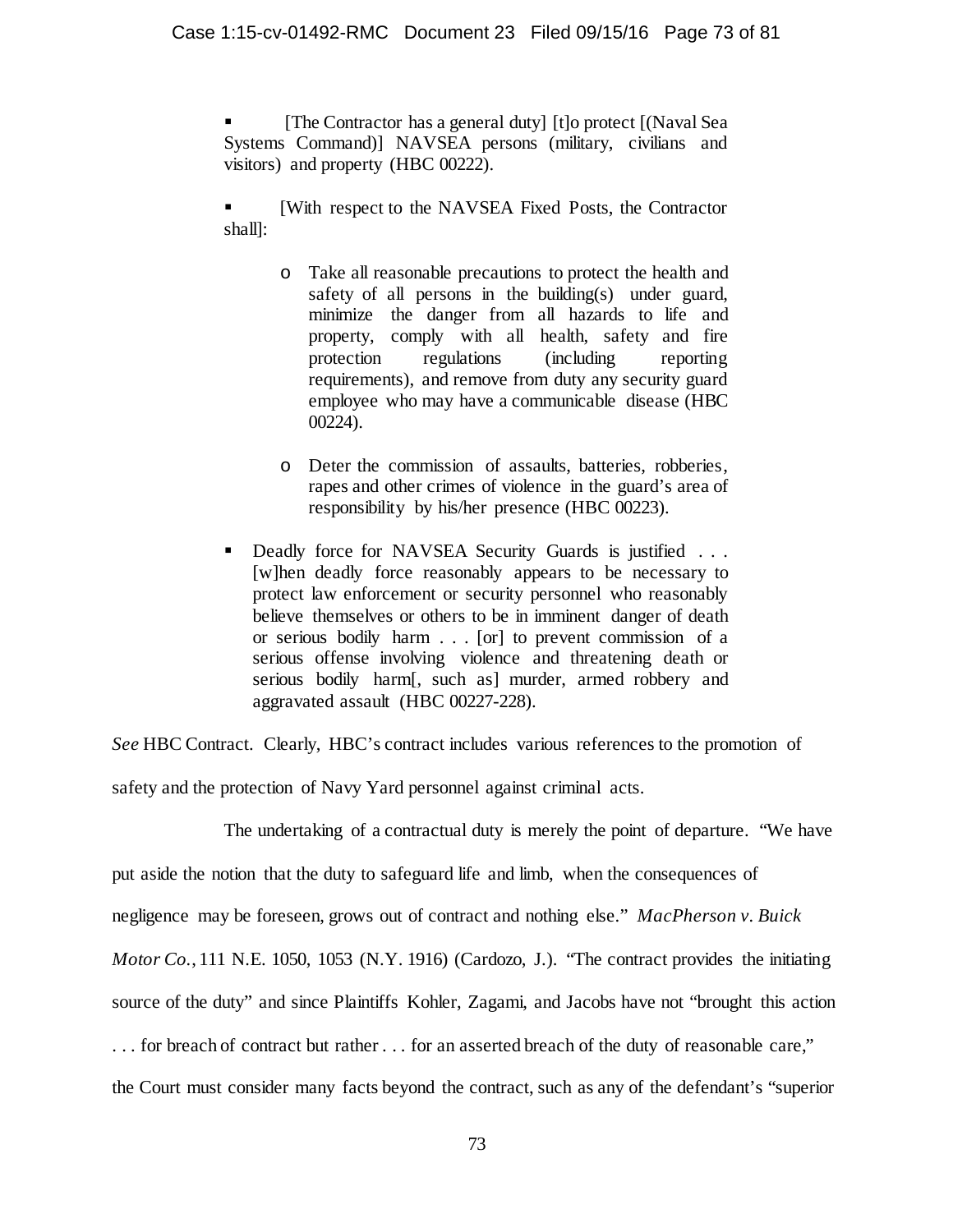#### Case 1:15-cv-01492-RMC Document 23 Filed 09/15/16 Page 74 of 81

skills and position," and the defendant's "resultant *ability to foresee the harm* that might reasonably be expected to befall." *Caldwell*, 631 F.2d at 997, 998 n.12, 1000-02 (emphasis added) (finding that in light of the contract, special skills, knowledge of the dangerous condition, and ability to foresee the risk of harm and protect against such harm, the defendant assumed a special relationship to protect the foreseeable plaintiff from such risk).

While the contract references a duty to deter and report criminal activity and the authority to use deadly force to prevent a crime, it cannot be said that there is a duty (under the contract or at common law) to protect against *unforeseeable* criminal acts by third parties.[43](#page-73-0) Foreseeability remains at the core of this negligence claim, even when liability is premised on a theory of voluntary undertaking. *See id.* at 993 ("The issue in this case, then, is whether the contractual authority vested in [defendant] with respect to job site safety regulations created a special relationship between [the parties to the suit] under which [defendant] owed a duty to [plaintiff] to take reasonable steps to protect him from the foreseeable risk to his health posed by the dust laden Metro tunnels."). Other jurisdictions are in agreement. *See Vu v. Singer Co.*, 538 F. Supp. at 33 (N.D. Cal. 1981), *aff'd*, 706 F.2d 1027 (9th Cir. 1983) ("Plaintiffs cannot prevail on this claim because the 'gratuitous undertaking' doctrine does not obviate the requirement that duty can only be predicated upon foreseeable harm to a foreseeable victim.") (citation omitted); *see also Figueroa v. Evangelical Covenant Church*, 879 F.2d 1427, 1436-39 (7th Cir. 1989)

<span id="page-73-0"></span> <sup>43</sup> HBC points out that the prevention of unforeseeable crimes is impossible. *See E. Capitol View Cmty. Dev. Corp. v. Robinson*, 941 A.2d 1036, 1040 (D.C. 2008) ("A party's obligation to perform under a contract may be excused if performance is rendered impossible."). Notably, in tort law, "a duty of due care . . . is based primarily upon social policy," not a contract; therefore, it is society that "specifies to whom the duty is owed" (*i.e.*, the foreseeable plaintiff), as well as the "expectations of conduct, such as the expectancy that [defendant's] actions will not cause foreseeable injury to another." *Caldwell*, 631 F.2d at 997-98 (citing W. Prosser, *Handbook of the Law of Torts*, § 92 (4th ed. 1971)).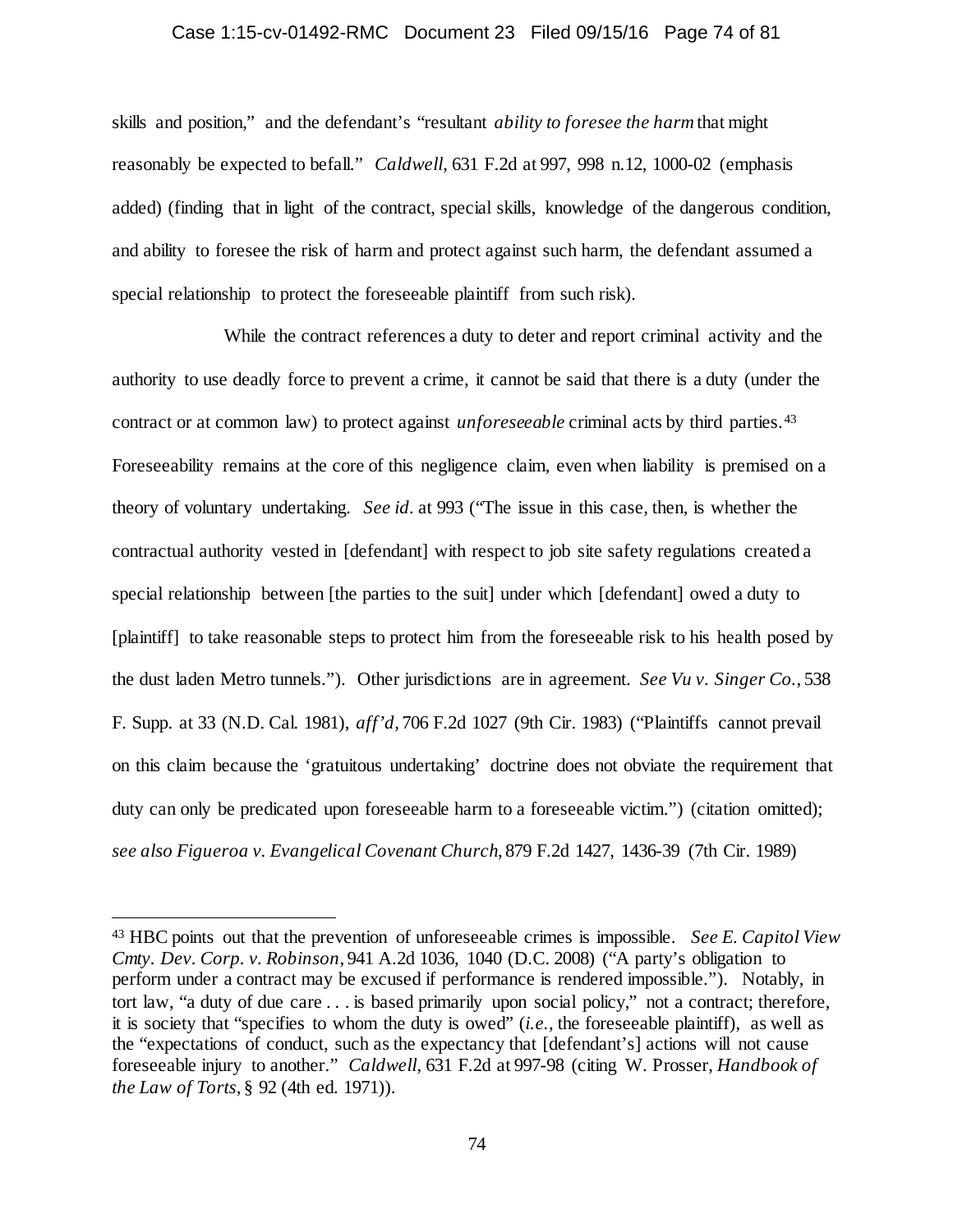### Case 1:15-cv-01492-RMC Document 23 Filed 09/15/16 Page 75 of 81

(stating that once college voluntarily provided security services to invitees on campus, liability could attach only for those injuries resulting from the kinds of crimes reasonably foreseeable to the college).

The tort concept of foreseeability is relevant to both elements of duty and proximate causation. *See* Opp'n to HBC MTD, Case No. 15-1636 [Dkt. 28] at 26 (citing *Rieser v. District of Columbia*, 563 F.2d 462, 479-80 (D.C. Cir. 2911), *vacated and reinstated in relevant part*, 580 F.2d 647 (D.C. Cir. 1978) (en banc) ("The question of proximate causation, like that of duty, is at base one of foreseeability. If a negligent, intentional or even criminal intervening act or end result was reasonably foreseeable to the original actor, his liability will not ordinarily be superseded by that intervening act."). [44](#page-74-0) This concept of foreseeability is not abrogated or replaced in assumption of duty cases. As the D.C. Court of Appeals stated in *Haynesworth*:

> In a case of this nature, it is critical to determine whether a duty was owed by the alleged tortfeasor to the person claiming injury. Woven into this overall consideration is also the question of reasonable foreseeable risk to be perceived by the actor at the time of the incident. Stated another way, we must ask "whether the injury to that individual [to whom a duty was owed] was reasonably foreseeable to the defendant." *Powell v. District of Columbia,* 602 A.2d 1123, 1133 (D.C.1992) (citations omitted).

645 A.2d at 1098. Therefore, even assuming that HBC shared part of the Navy's duty to protect invitees on its premises from criminal acts[,45](#page-74-1) Plaintiffs Kohler, Zagami, and Jacobs must still allege sufficient facts to show that the criminal actions of Mr. Alexis were foreseeable to HBC.

<span id="page-74-0"></span> <sup>44</sup> Counsel for Kohler, Zagami, and Jacobs filed an identical Opposition to HBC's motion to dismiss and to HBC's supplemental brief in each of the three cases. For purposes of clarity, the Court will only use the docket numbers of the Kohler case for purposes of citations.

<span id="page-74-1"></span><sup>45</sup> HBC had no law enforcement authority and the Navy retained the ultimate authority to make decisions related to safety and security of the premises at the Navy Yard, particularly since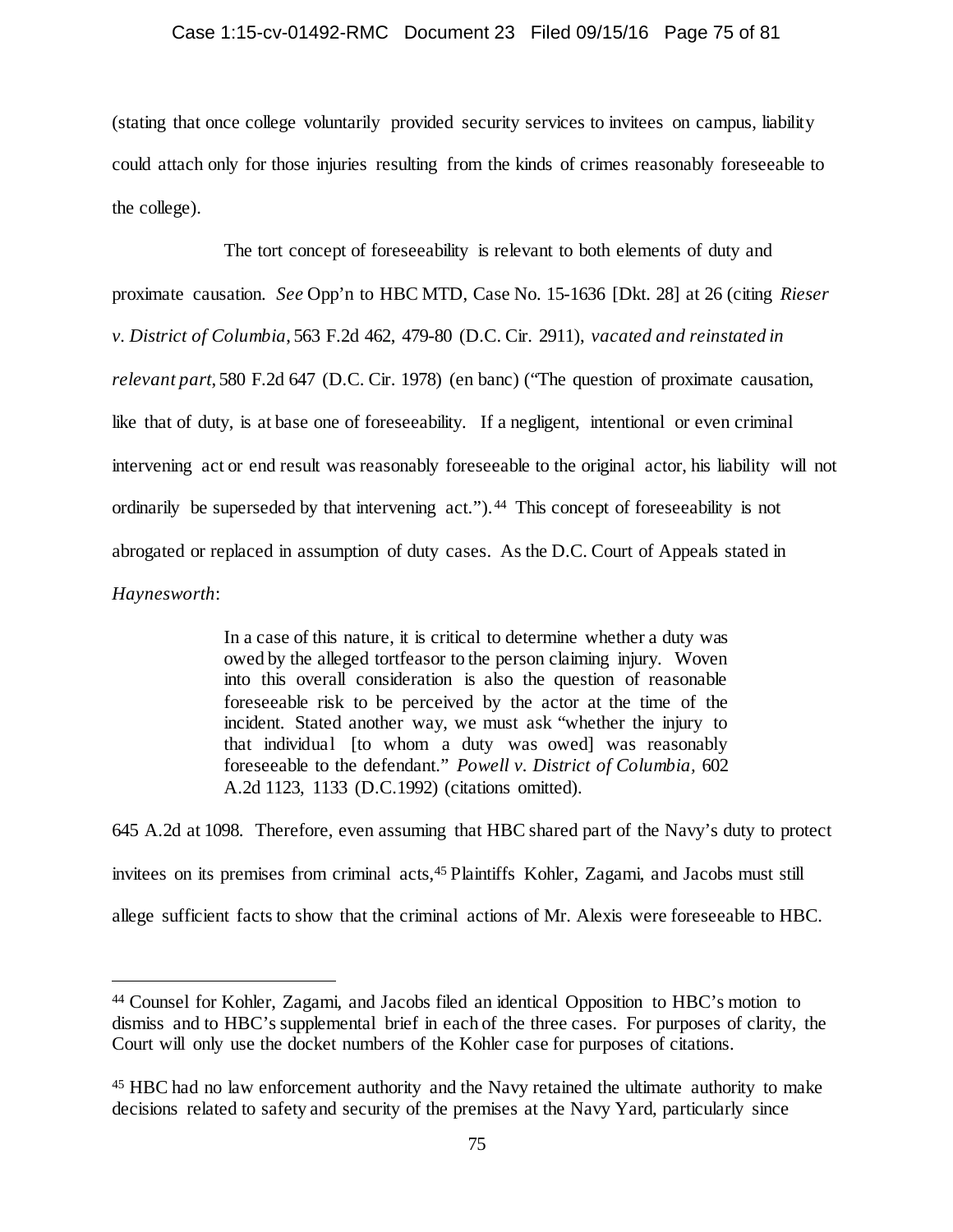### Case 1:15-cv-01492-RMC Document 23 Filed 09/15/16 Page 76 of 81

"Where an injury is caused by the intervening criminal act of a third party," the D.C. Court of Appeals "'has repeatedly held that liability depends upon a more heightened showing of foreseeability than would be required if the act were merely negligent.'" *Beretta*, 872 A.2d at 641 (quoting *Potts*, 697 A.2d at 1252). Plaintiffs Kohler, Zagami, and Jacobs argue that in an assumption of duty case, HBC's actions establish its duties and the heightened foreseeability analysis is moot. Specifically, they argue that "[b]ecause HBC contractually undertook to protect [the victims] from harm and its special relationship with [the victims] encompassed a duty of protection, no heightened showing of foreseeability is required to subject HBC to liability." Opp'n to HBC's Suppl. Br. [Dkt. 35] at 7. To support this proposition, these Plaintiffs rely on a series of cases outside the District of Columbia, *see id.* at 3 n.4 & 8, as well as those D.C. cases that opine that a showing of heightened foreseeability is lessened where the relationship between the parties strongly suggests a duty of protection.

Assuming heightened foreseeability does not apply because the HBC-Navy contract and the ensuing relationship between the parties may suggest a duty of protection, *see Workman*, 320 F.3d at 264, Plaintiffs Kohler, Zagami, and Jacobs fail to offer sufficient facts that Mr. Alexis's criminal conduct was foreseeable. The Complaints do not show that it is foreseeable to a security guard at his or her NAVSEA post in Building 197 that someone holding a security clearance, authorized and assigned to work at the Navy Yard, in possession of a "valid temporary access badge or [(common access card)] CAC to pass through the electronic badge reader," and heading to his workstation on the fourth floor of Building 197 would commit mass murder. Kohler Compl. ¶ 19; Zagami Compl. ¶ 19; Jacobs Compl. ¶ 29. There is no allegation

l

military police also patrolled the premises. *See* HBC Contract at HBC 00224; *see also* 8/16/2016 Hr'g Tr. at 34:1-11.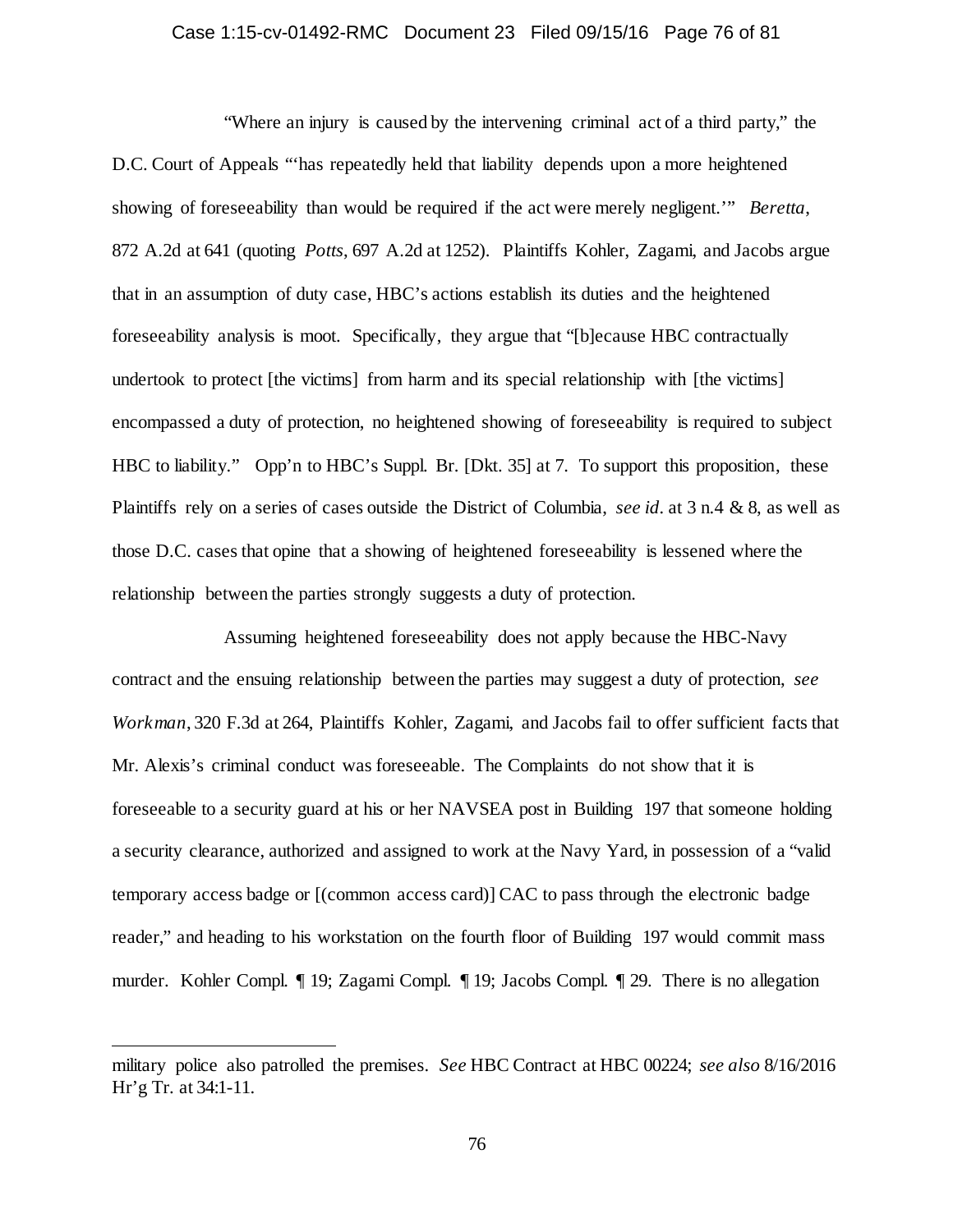### Case 1:15-cv-01492-RMC Document 23 Filed 09/15/16 Page 77 of 81

that HBC had knowledge of Mr. Alexis's past behavior, character, or alleged propensity towards violence. Mr. Alexis was not a trespasser or an intruder; rather, to HBC, Mr. Alexis was simply another contractor going to work at the Navy Yard with lawful access to Building 197. Whether it is analyzed in terms of duty, breach, or proximate causation, the risk of harm to the victims was simply not foreseeable. In such circumstances, HBC did not stand "in a superior position," did not "fully posess[] the power to protect" the foreseeable plaintiffs, and did not have the ability to foresee this harm. *Caldwell*, 631 F.2d at 1002.

This factual void is in stark contrast with cases like *Caldwell* and *Cunningham v. District of Columbia Sports and Entertainment Commission*, where not only was the defendant armed with a contractual obligation, ability and special skills, but also, was informed of the harm that might reasonably be expected to occur to a foreseeable plaintiff. In *Caldwell*, the defendant owed a duty to a worker to take reasonable steps to protect him from foreseeable risks to his health because defendant was, among other things, "informed of high concentration of silica dust and inadequate ventilation in the subway tunnels" and had the authority to stop the work. *Id.* Similarly, in *Cunningham*, a security company hired to provide crowd management and guest services at a concert, owed a duty to plaintiff to protect him against injuries sustained as a result of a crowd crush incident because there was, among other things, evidence "that the crowd was pretty packed and everyone was close together," as well as of "crowd surfing" and "mosh pits." *Cunningham v. D.C. Sports & Entm't Comm'n*, No. Civ. A. 03-839RWRJMF, 2005 WL 3276306, at \*1-2 (D.D.C. Nov. 30, 2005); *see also id.* at \*8 ("Under these circumstances, [the security company] assumed a duty to act reasonably so that attendees of the concert would be protected from *foreseeable risks*.") (emphasis added).

77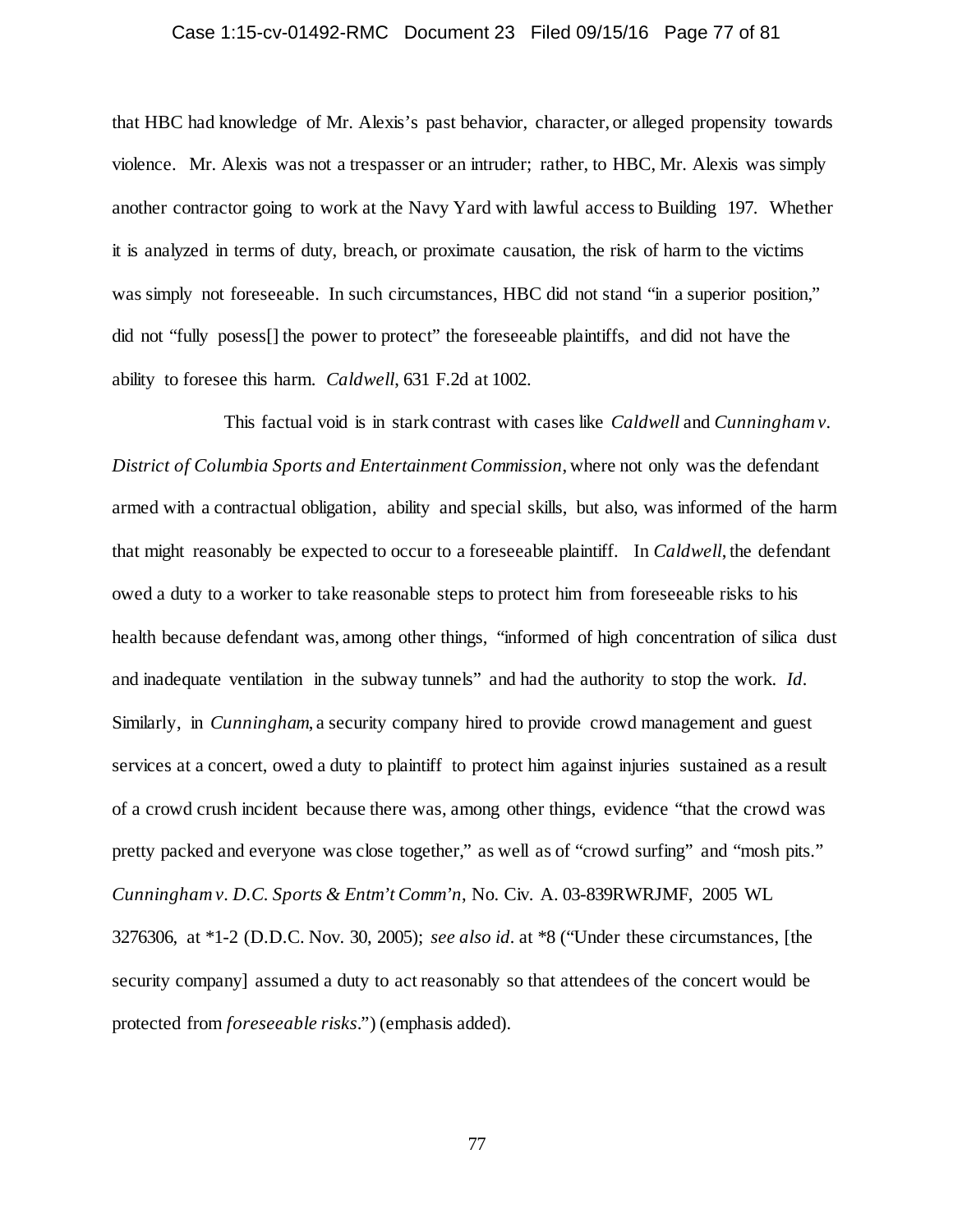### Case 1:15-cv-01492-RMC Document 23 Filed 09/15/16 Page 78 of 81

Moreover, in cases where "the heightened foreseeability is lessened" due to a special relationship between the parties, foreseeability does not require "previous occurrences of a particular harm, but can be met instead by a combination of factors which give defendants an increased awareness of the danger of a particular criminal act." *Doe*, 524 A.2d at 33; *see also DiSalvo*, 974 A.2d at 872; *Sigmund I*, 475 F. Supp. 2d at 42. To meet this burden, Plaintiffs Kohler, Zagami, and Jacobs allege that Navy Yard and nine other military installations are "subject to a heightened risk of violent attacks, and in particular gun violence" because they each had "suffered a violent attack . . . prior to the September 16, 2013 shooting," specifically including the Navy Yard "on two separate occasions in 1983 and 1984." Kohler Compl. ¶ 9; Zagami Compl. ¶ 9; Jacobs Compl. ¶ 8. "Even if the relationship here did entail a greater duty of protection," *DiSalvo*, 974 A.2d at 872, the alleged facts fall short of the showing made in those cases that recognized a duty of protection vis-à-vis the sliding scale analysis. *See, e.g.*, *Novak*, 452 F.3d at 904; *Dominion Bank*, 963 F.2d at 1555-61; *Doe*, 524 A.2d at 34; *Kline*, 439 F.2d at 480.

"It is not sufficient to establish a general possibility that the crime would occur"; instead, Plaintiffs Kohler, Zagami, and Jacobs must allege sufficient facts to make it plausible that HBC "had an increased awareness of the risk of [a shooting and murder at the Navy Yard]." *DiSalvo*, 974 A.2d at 872. The fact that other military installations had suffered violent attacks over the past seventeen years does not support an "increased awareness" of the risk of a similar attack at the Navy Yard. *Sigmund I*, 475 F. Supp. 2d at 42 (noting that "the D.C. Court of Appeals requires proof that the specific type of crime, not just crime in general, be particularly foreseeable at the relevant location") (citations omitted). Moreover, the fact that the Navy Yard experienced two attacks more than thirty years ago is simply too remote to support any

78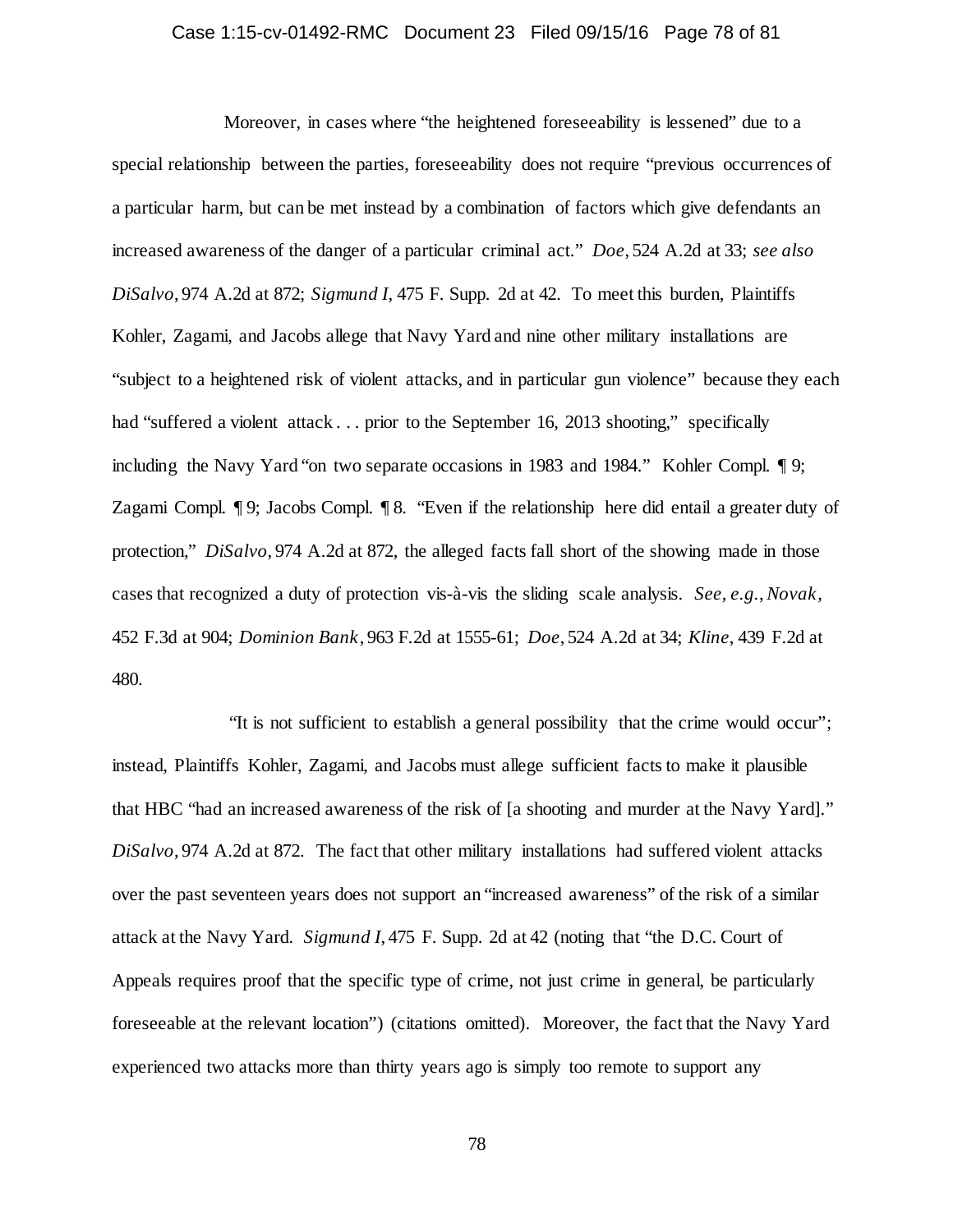#### Case 1:15-cv-01492-RMC Document 23 Filed 09/15/16 Page 79 of 81

negligence claim against HBC. A careful review of D.C. law on this issue shows that "the common thread" in all of these cases involving third-party criminal conduct is that the facts supporting an inference of foreseeability "showed, if not awareness of the precise risk, close similarity in nature or *temporal and spatial proximity* to the crime at issue." *DiSalvo*, 974 A.2d at 874 (emphasis added); *accord Sigmund II*, 617 F.3d at 516; *Figueroa*, 879 F.2d at 1436-39 (requiring similar evidence of foreseeability in a voluntary undertaking case under Illinois law). [46](#page-78-0) The background allegations lack that temporal and spatial proximity to the shooting of September 2013.

On a final note, Plaintiffs Kohler, Zagami, and Jacobs often reduce their claim to a contractual issue. They argue that HBC's decision to enter into a contract to provide security services at the Navy Yard gave rise to a duty to protect the victims from criminal actions. *See* Opp'n to HBC MTD at 11-12 (stating that HBC "should not now, after the fact of its assumption of the duty to provide contractual security services at the Navy Yard . . . be permitted to escape liability on the basis that it did not see the potential harm"). This argument is at odds with the relevant caselaw. Under D.C. law, foreseeability as a function of duty (and proximate causation) remains an essential element of a negligence claim and is "shaped by considerations of fairness and results ultimately from policy decisions," as well as societal expectations. *Presley*, 25 A.3d at 888 (internal quotation marks and citation omitted). Courts look at the particular circumstances of each case and consider the terms of a contract, the defendant's skills and

<span id="page-78-0"></span> <sup>46</sup> *But see Burns Int'l Sec. Servs. Inc. of Fla. v. Phila. Indem. Ins. Co.*, 899 So. 2d 361, 364-65 (Fla. Dist. Ct. App. 2005); *Vazquez v. Lago Grande Homeowners Ass'n*, 900 So. 2d 587, 592-94 (Fla. Dist. Ct. App. 2004)). In the Court's opinion, these cases cited by Plaintiffs Kohler, Zagami, and Jacobs "overly rel[y] upon contract theory to the point of losing focus of the nature of the claim made here, which asserts negligence, rather than breach of contract." *Caldwell*, 631 F.2d at 997; *see also MacPherson*, 111 N.E. at 1053.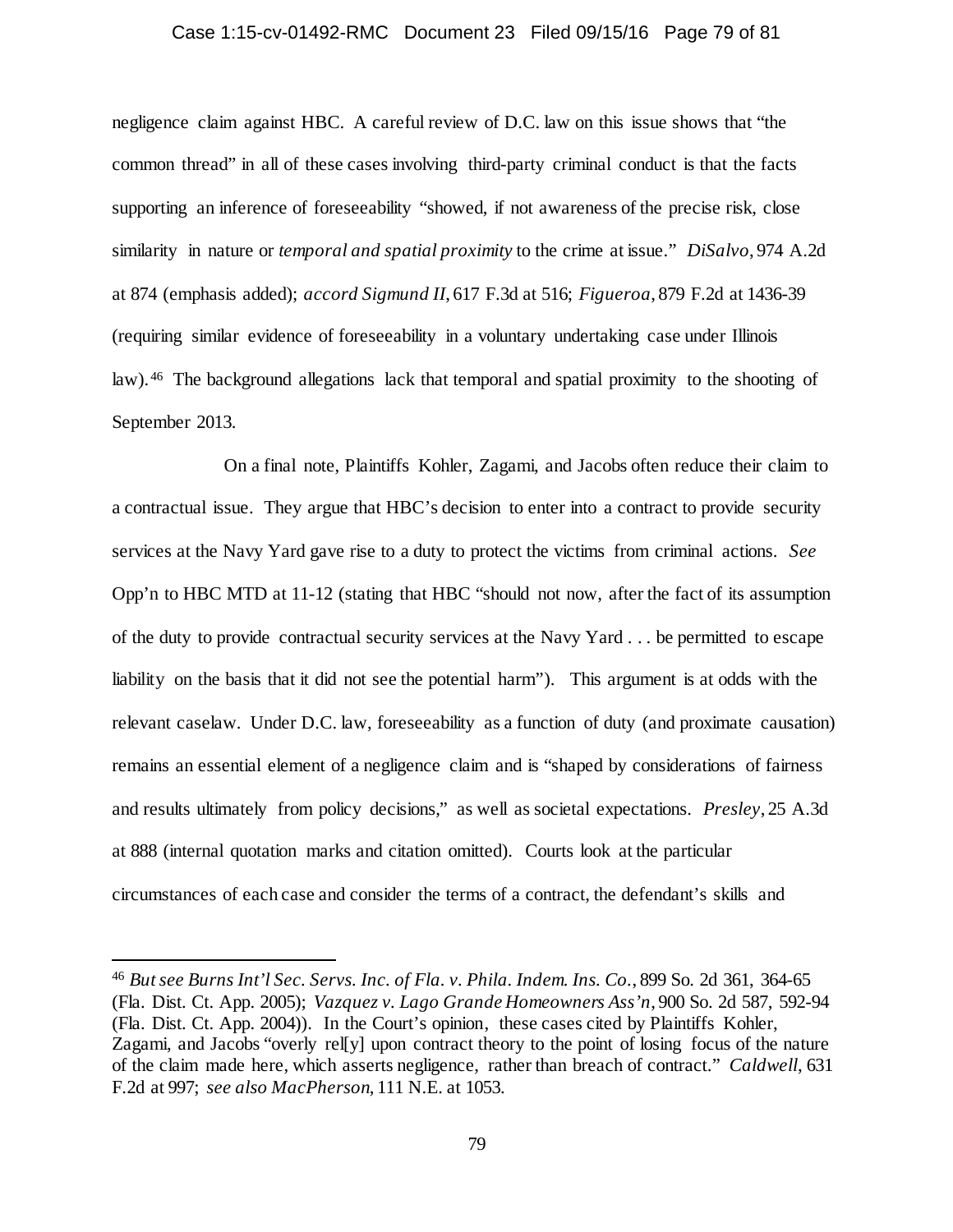## Case 1:15-cv-01492-RMC Document 23 Filed 09/15/16 Page 80 of 81

position, the defendant's knowledge of a dangerous condition, and the ability to foresee the risk

of harm. *See Caldwell*, 631 F.2d at 997, 998 n.12.

As part of this fairness and policy inquiry in determining the existence of a duty

in each particular case, courts generally consider multiple factors, such as

(1) foreseeability of harm to plaintiff; (2) degree of certainty that plaintiff suffered injury; (3) closeness of connection between defendant's conduct and injury suffered; (4) moral blame attached to defendant's conduct; (5) policy of preventing future harm; (6) extent of burden to defendant and the consequences to the community of imposing a duty to exercise care with resulting liability for breach; and (7) availability, cost, and prevalence of insurance for the risk involved.

*Vu*, 538 F. Supp. at 29 (citation omitted); *accord* W. Page Keeton et al., *Prosser and Keeton on the Law of Torts* § 53, at 358 n.24 (5th ed. 1984) (cited with approval in *Haynesworth*, 645 A.2d at 1098). Policy reasons and fairness prevent holding HBC liable for the unforeseeable criminal actions of Mr. Alexis. It would be highly burdensome and contrary to the provisions of the HBC Contract,<sup>[47](#page-79-0)</sup> to search the person and effects of everyone entering the Navy Yard premises, especially those authorized to enter Building 197. Under these circumstances, "[a] defendant may not be held liable for harm actually caused where the chain of events leading to the injury appears 'highly extraordinary in retrospect.'" *Morgan*, 468 A.2d at 1318 (quoting *Lacy*, 424 A.2d at 320-21).

<span id="page-79-0"></span> <sup>47</sup> Because Mr. Alexis was assigned to work at the Navy Yard and was authorized to enter the premises, HBC was not required under the contract to search his person or possessions for weapons; instead, Mr. Alexis was subject to random search only. *See* HBC Contract at HBC 00054, 00070, 00211, and 00229.